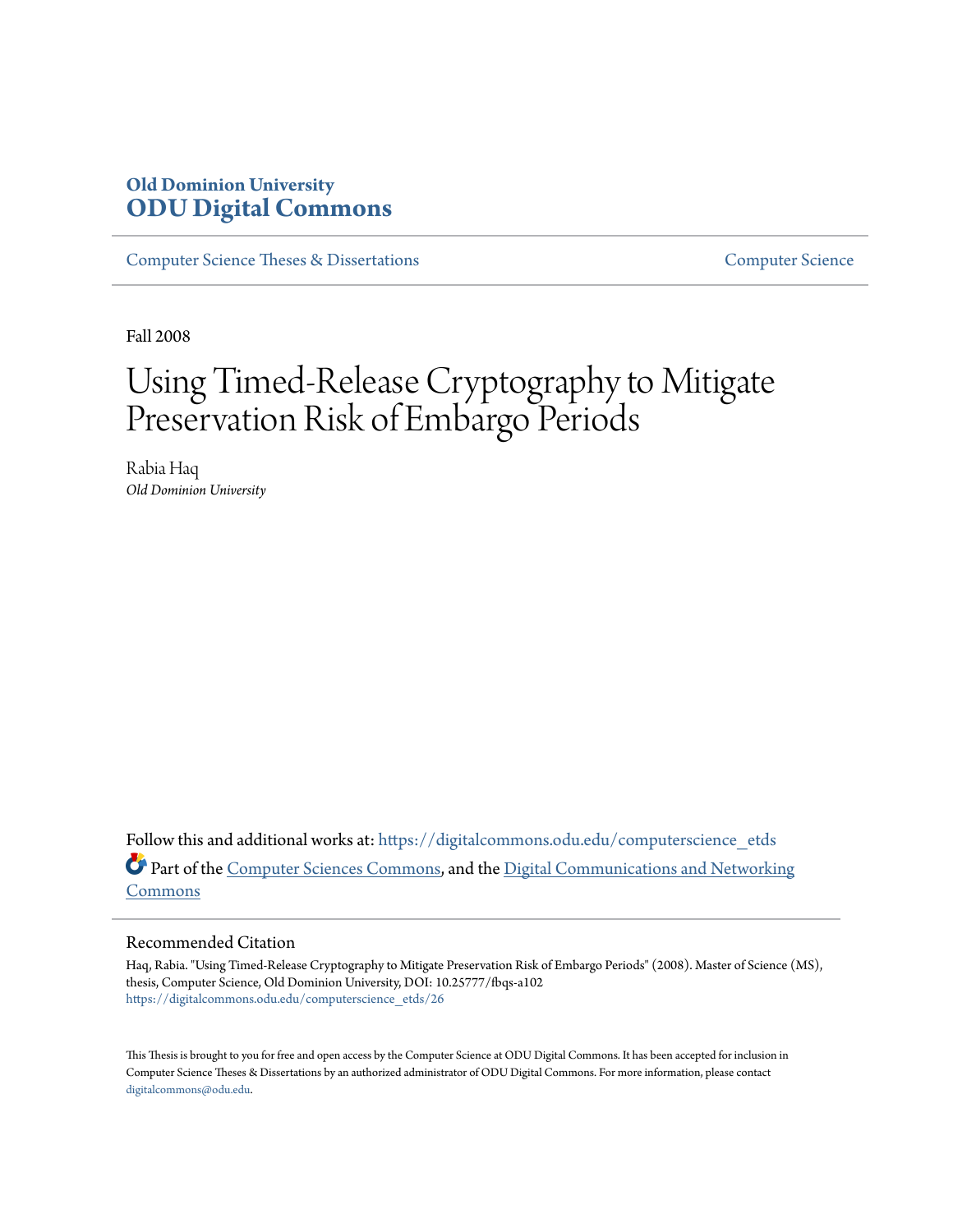## USING TIMED-RELEASE CRYPTOGRAPHY TO MITIGATE PRESERVATION RISK OF EMBARGO PERIODS

by

Rabia Haq B.S. August 2004, Old Dominion University

A Thesis Submitted to the Faculty of Old Dominion University in Partial Fulfillment of the Requirement for the Degree of

#### MASTER OF SCIENCE

#### COMPUTER SCIENCE

OLD DOMINION UNIVERSITY December 2008

Approved by:

Michael L. Nelson (Director)

Michele C. Weigle (Member)

Ravi Mukkamala (Member)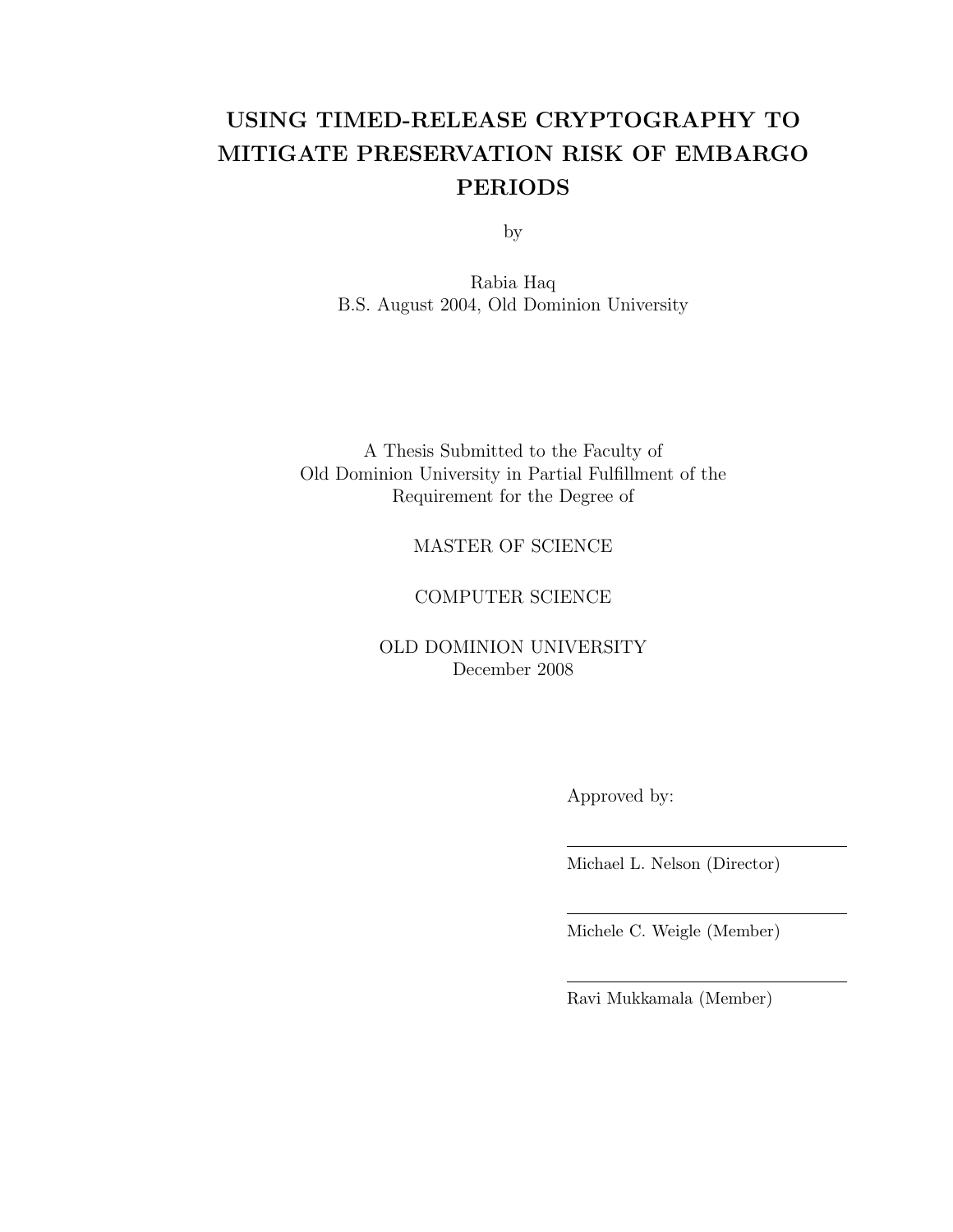#### ABSTRACT

## USING TIMED-RELEASE CRYPTOGRAPHY TO MITIGATE PRESERVATION RISK OF EMBARGO PERIODS

Rabia Haq Old Dominion University, 2008 Director: Dr. Michael L. Nelson

This research defines Time-Locked Embargo, a framework designed to mitigate the Preservation Risk Interval: the preservation risk associated with embargoed scholarly material. Due to temporary access restrictions, embargoed data cannot be distributed freely and thus preserved via data refreshing during the embargo time interval. A solution to mitigate the risk of data loss has been developed by suggesting a data dissemination framework that allows data refreshing of encrypted instances of embargoed content in an open, unrestricted scholarly community. This framework has been developed by exploiting implementations of existing technologies to "time-lock" data using Timed-Release Cryptology (TRC) so that it can be deployed as digital resources encoded in the MPEG-21 Digital Item Description Language (DIDL) complex object format to harvesters interested in harvesting a local copy of content by utilizing The Open Archives Initiative Protocol for Metadata Harvesting (OAI-PMH), a widely accepted interoperability standard for the exchange of metadata. The framework successfully demonstrates dynamic record identification, time-lock puzzle (TLP) encryption, encapsulation and dissemination as XML documents. This thesis dissertation presents the framework architecture and provides a quantitative analysis of an implementation. The framework demonstrates successful data harvest of time-locked embargoed data with minimum time overhead without compromising data security and integrity.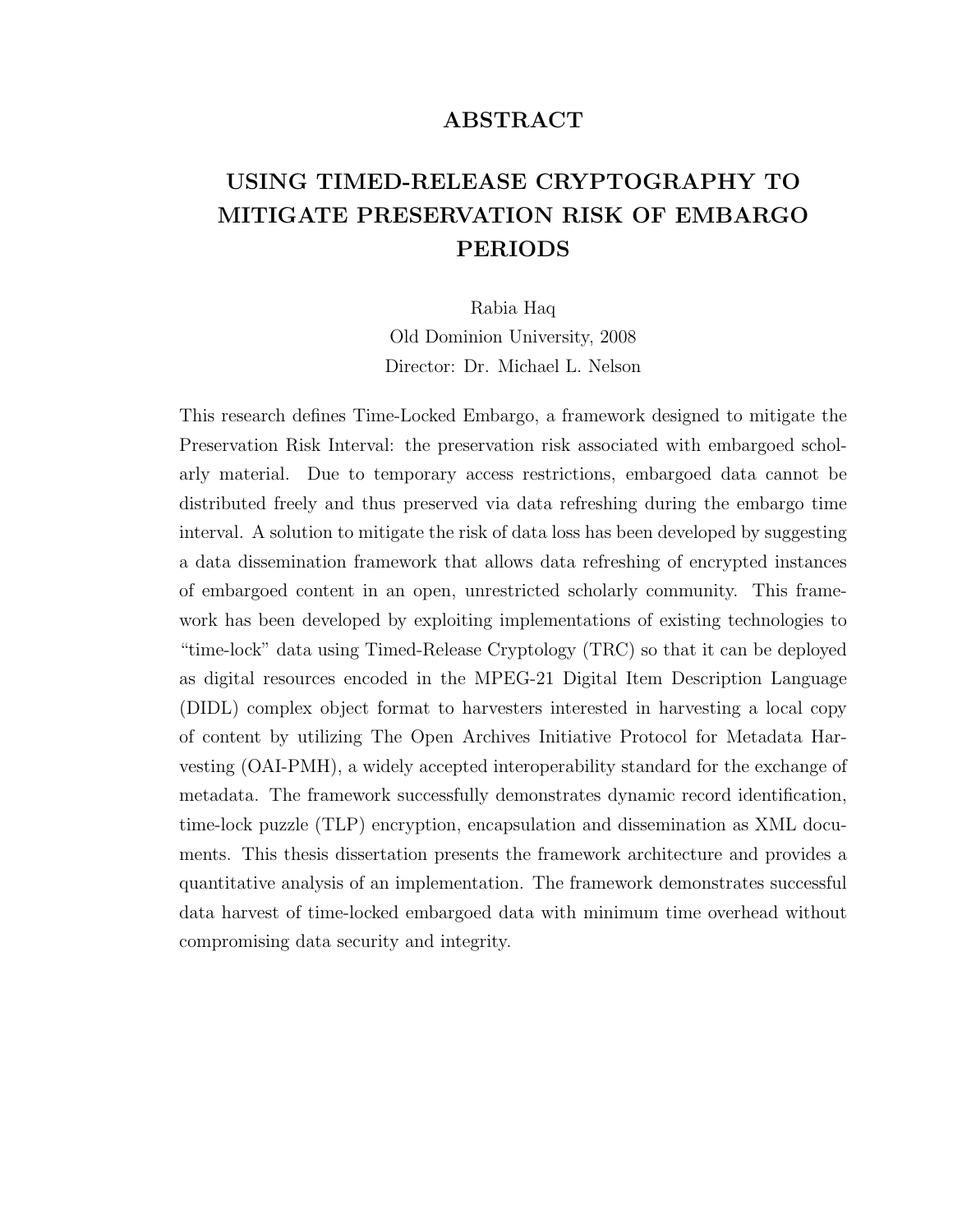$\odot$  Copyright, 2009, by Rabia Haq, All Rights Reserved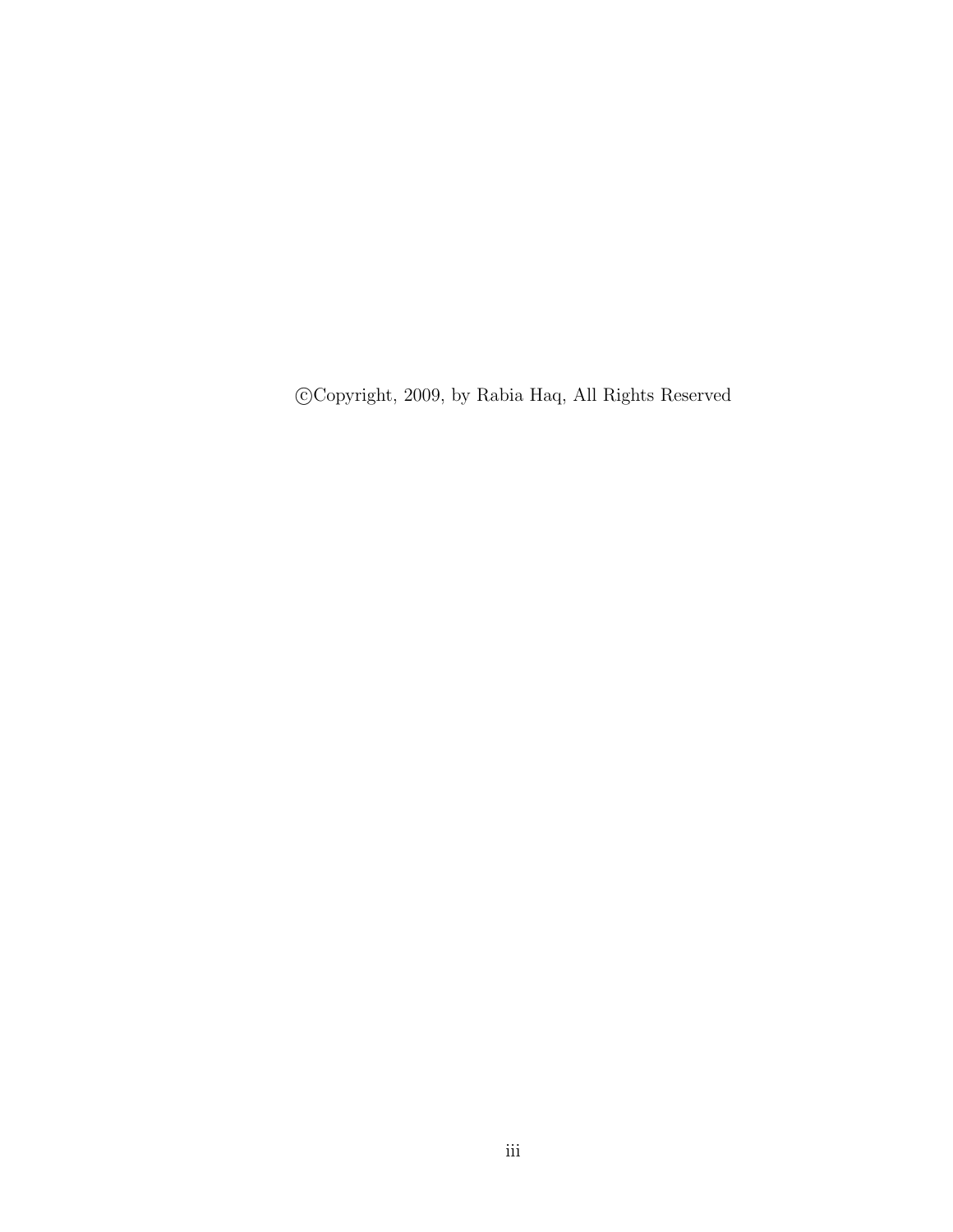#### ACKNOWLEDGEMENTS

I would like to acknowledge Dr. Michael Nelson, my advisor, for his guidance, constant encouragement and infinite patience, without which this may not have been possible. He knew just when to nudge and when to push me through, and for that I am very grateful. I would also like to thank my Thesis committee, Dr. Michele Weigle and Dr. Ravi Mukkamala for their guidance and input.

I would like to thank my family for their unyielding support throughout my higher studies. Thanks to all my friends, especially Fatma, Shosho and OLH for their brainstorm sessions and helpful tips even when they did not understand a word of it. Their constant supply of midnight tea and encouraging words made this task seem easier.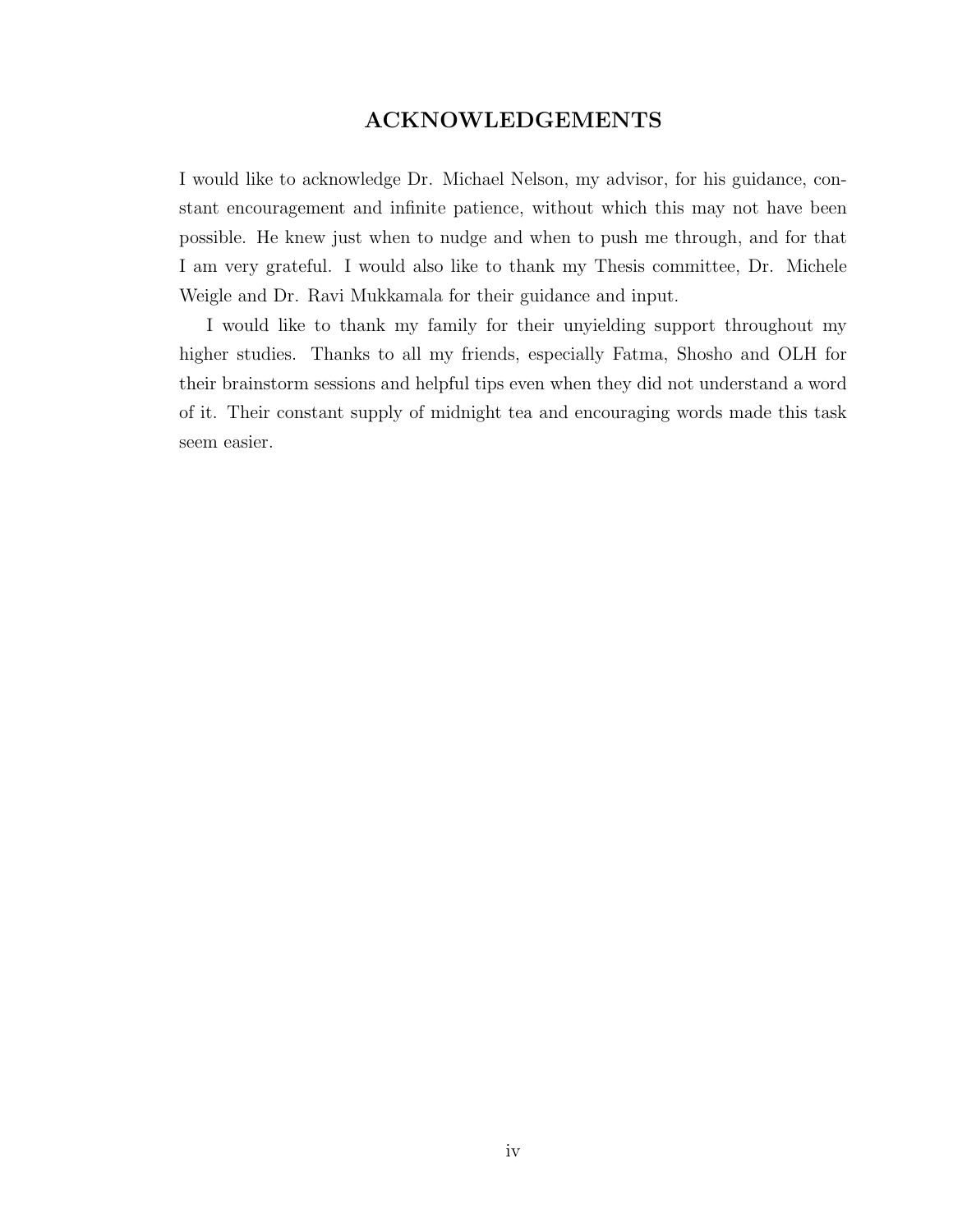## TABLE OF CONTENTS

|              |                   |         |                                                       | Page           |
|--------------|-------------------|---------|-------------------------------------------------------|----------------|
|              |                   |         |                                                       |                |
|              |                   |         |                                                       |                |
|              |                   |         |                                                       |                |
|              | <b>CHAPTERS</b>   |         |                                                       |                |
| $\mathbf{I}$ |                   |         |                                                       | $\mathbf{1}$   |
|              | L1                |         |                                                       | 3              |
|              | 1.1.1             |         | OPEN ARCHIVES INITIATIVE                              | 3              |
|              | 112               |         | OAI-PMH                                               | $\overline{4}$ |
|              | 113               |         |                                                       | $\overline{4}$ |
|              | 1.1.4             |         | TIMED RELEASE CRYPTOGRAPHY                            | $\overline{5}$ |
|              | 1.1.5             |         | ADDITIONAL MOTIVATION AND IMPLEMENTATION              | $\overline{5}$ |
|              | I.2               |         |                                                       | 6              |
|              | L <sub>3</sub>    |         |                                                       | 6              |
|              | I.4               |         |                                                       | 6              |
| $\mathbf{H}$ |                   |         |                                                       | 8              |
|              | $\Pi.1$           |         | PUBLISHING MODELS IN SCHOLARLY RESOURCES              | 8              |
|              |                   | II.1.1  | EVALUATION OF SCHOLARLY PUBLISHING                    | 9              |
|              |                   | II.1.2  | SUPPORT FOR OPEN ACCESS                               | 10             |
|              |                   | II.1.3  | EMBARGOED ACCESS: HYBRID APPROACH $\ldots \ldots$     | 13             |
|              | II.2              |         | DEFINITION OF THE "PRESERVATION RISK INTERVAL"        | 14             |
|              | II.3              |         | TIMED-RELEASE CRYPTO - THE DATA MODEL<br>$\mathbf{r}$ | 15             |
|              |                   | II.3.1  | TIMED-RELEASE CRYPTOLOGY - AN ALTERNATIVE             |                |
|              |                   |         | APPROACH                                              | 17             |
|              | $\overline{11.4}$ |         | OAI-PMH - THE REFERENCE MODEL                         | 18             |
|              | II.4.1            |         |                                                       | 18             |
|              |                   | II.4.2  | RESOURCE HARVESTING WITHIN THE OAI-PMH US-            |                |
|              |                   |         |                                                       | 20             |
|              | II.5              |         | <b>SUMMARY</b>                                        | 21             |
| Ш            |                   |         |                                                       | 23             |
|              |                   |         |                                                       | 23             |
|              |                   | III.1.1 |                                                       | 23             |
|              |                   | III.1.2 |                                                       | 23             |
|              |                   | III.1.3 | PRESERVATION OF EMBARGOED CONTENT                     | 24             |
|              |                   |         | III.2 PUBLISHER-DRIVEN PRESERVATION INITIATIVES       | 24             |
|              |                   | III.2.1 |                                                       | 25             |
|              |                   | III.2.2 | PORTICO                                               | 25             |
|              |                   | III.2.3 |                                                       | 26             |
|              |                   | III.2.4 | PRESERVATION OF EMBARGOED CONTENT                     | 26             |
|              |                   |         | III.3 RISK ASSESSMENT AND DECISION SUPPORT SYSTEMS    | 27             |
|              |                   | III.3.1 |                                                       | 27             |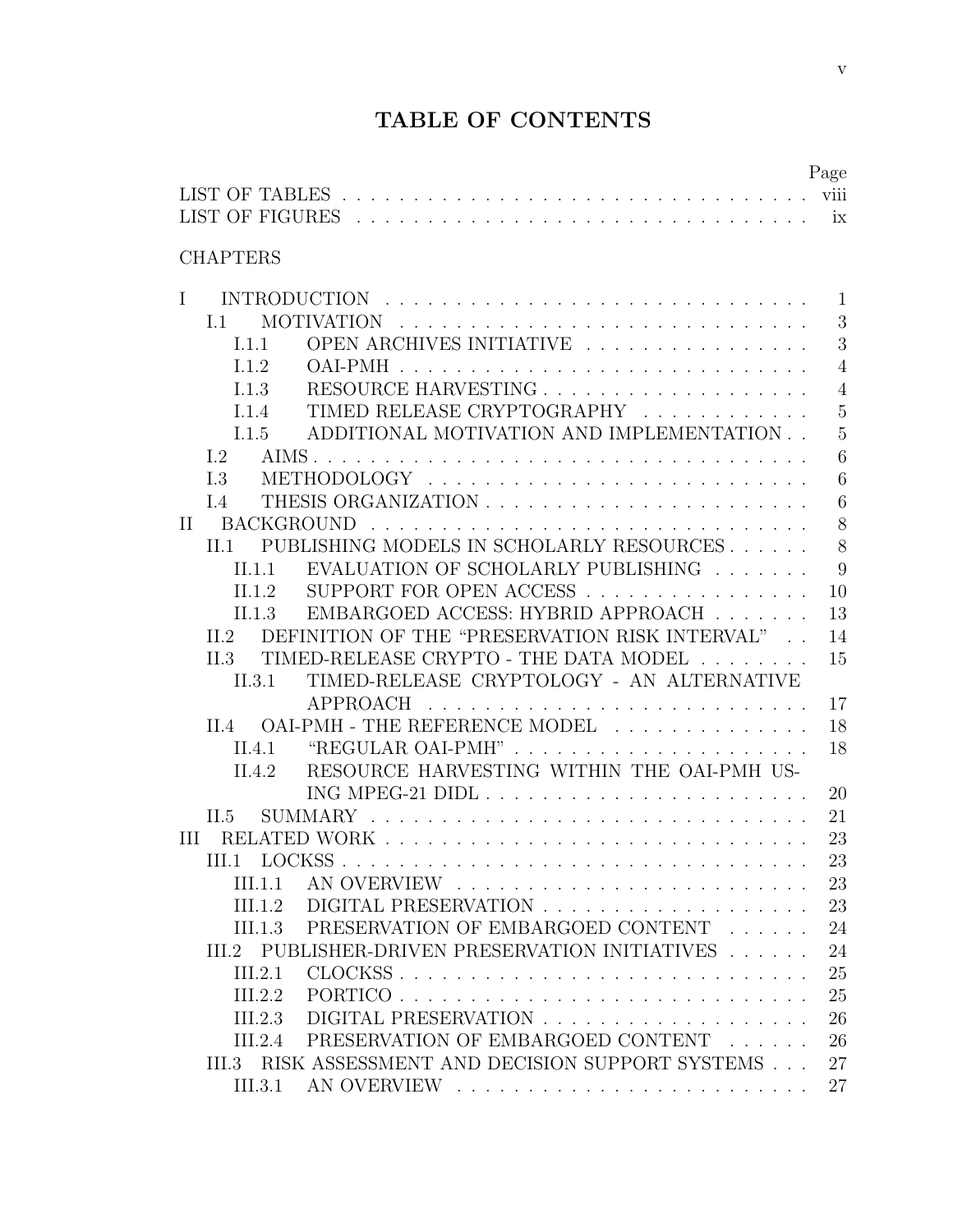|        |                      |                                                               | 29 |
|--------|----------------------|---------------------------------------------------------------|----|
|        | $\overline{III}.3.3$ | PRESERVATION OF EMBARGOED CONTENT                             | 30 |
| III.4  |                      |                                                               | 30 |
|        |                      | IV THE "PRESERVATION RISK INTERVAL"                           | 31 |
|        |                      | IV.1 THE "PRESERVATION RISK INTERVAL" PROBLEM                 | 31 |
| IV.1.1 |                      |                                                               | 31 |
| IV.1.2 |                      | BEHAVIOR OF A REPOSITORY                                      | 31 |
|        | IV.1.3               | ANALYSIS AND MITIGATION OF THE "PRESERVATION                  |    |
|        |                      |                                                               | 31 |
|        |                      | IV.2 SOLUTION TO THE "PRESERVATION RISK INTERVAL"             | 35 |
|        | IV.2.1               | EMBARGOED RECORD IDENTIFICATION                               | 36 |
|        | IV.2.2               | EMBARGOED RECORD ENCRYPTION                                   | 36 |
|        |                      | IV.2.3 EMBARGOED RECORD ENCAPSULATION $\ldots \ldots$         | 37 |
| IV.3   |                      |                                                               | 37 |
|        |                      | V MITIGATION OF "PRESERVATION RISK INTERVAL" USING mod_oai 39 |    |
| V.1    |                      |                                                               | 39 |
| V.2    |                      |                                                               | 39 |
|        |                      |                                                               | 40 |
| V.3.1  |                      | DYNAMIC EMBARGOED RECORD IDENTIFICATION                       |    |
|        |                      |                                                               | 41 |
|        |                      | V.3.2 DYNAMIC EMBARGOED RECORD ENCRYPTION                     | 42 |
|        |                      | V.3.3 DYNAMIC EMBARGOED RECORD ENCAPSULATION                  | 46 |
| V.4    |                      | SELECTING APPROPRIATE VALUES OF $t$                           | 49 |
| V.5    |                      |                                                               | 50 |
|        |                      |                                                               | 51 |
|        |                      | VI.1 EFFECT OF COMPUTATION SPEED ON $embargo_{length} \dots$  | 51 |
| VI.2   |                      | EXPERIMENTAL EVALUATION                                       | 56 |
|        |                      |                                                               | 59 |
|        |                      | VII OPTIMIZATION WITH CHUNKED ENCRYPTION                      | 61 |
|        |                      | VII.1 CHUNKED DATA ENCRYPTION                                 | 61 |
|        |                      | VII.2 MPEG21 DIDL DOCUMENT FORMAT MODIFICATIONS               | 63 |
|        |                      |                                                               | 64 |
|        |                      |                                                               | 67 |
|        |                      | VIII.1 CHUNK SIZE PERFORMANCE DEPENDENCY                      | 67 |
|        |                      | VIII.2 OTHER OPTIMIZATION METHODS                             | 67 |
|        |                      |                                                               | 67 |
|        |                      | VIII.2.2 DATA PRELOCKING                                      | 68 |
|        |                      | VIII.2.3 HYBRID APPROACH: TIME-LOCKING THE ENCRYP-            |    |
|        |                      |                                                               | 68 |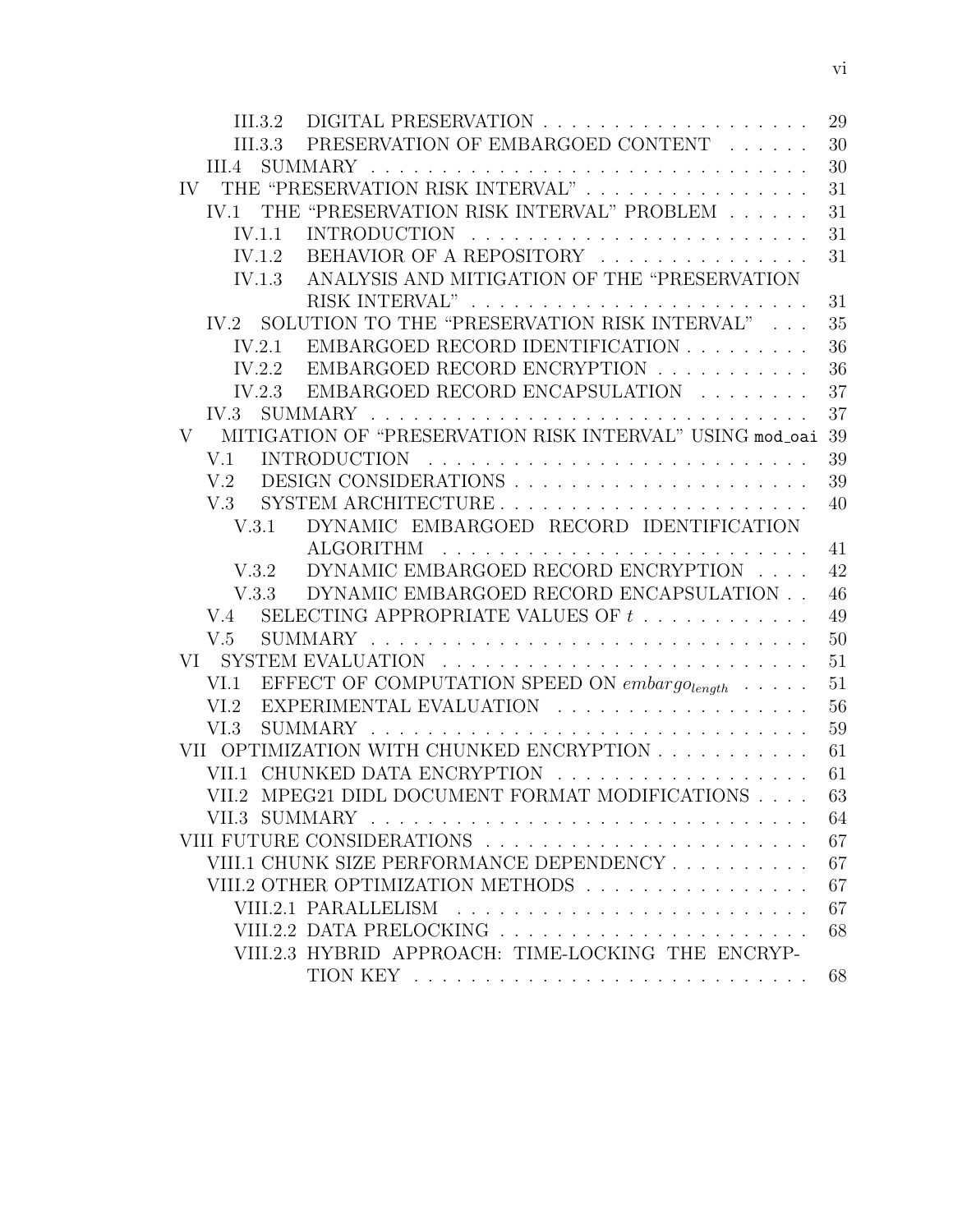IX CONCLUSION . . . . . . . . . . . . . . . . . . . . . . . . . . . . . . . . 70 BIBLIOGRAPHY . . . . . . . . . . . . . . . . . . . . . . . . . . . . . . . . . 72 APPENDICES A DYNAMIC EMBARGOED RECORD IDENTIFICATION . . . . . . . . 80 A.1 VARIABLES UTILIZED DURING RECORD IDENTIFICATION . 80 B EMBARGOED RECORD OAI-PMH RESPONSE . . . . . . . . . . . . 81 B.1 EMBARGOED RECORD GetRecord RESPONSE . . . . . . . . . 81 B.2 EMBARGOED RECORD GetRecord RESPONSE USING CHUN-KED ENCODING . . . . . . . . . . . . . . . . . . . . . . . . . . . 82 VITA . . . . . . . . . . . . . . . . . . . . . . . . . . . . . . . . . . . . . . . . 86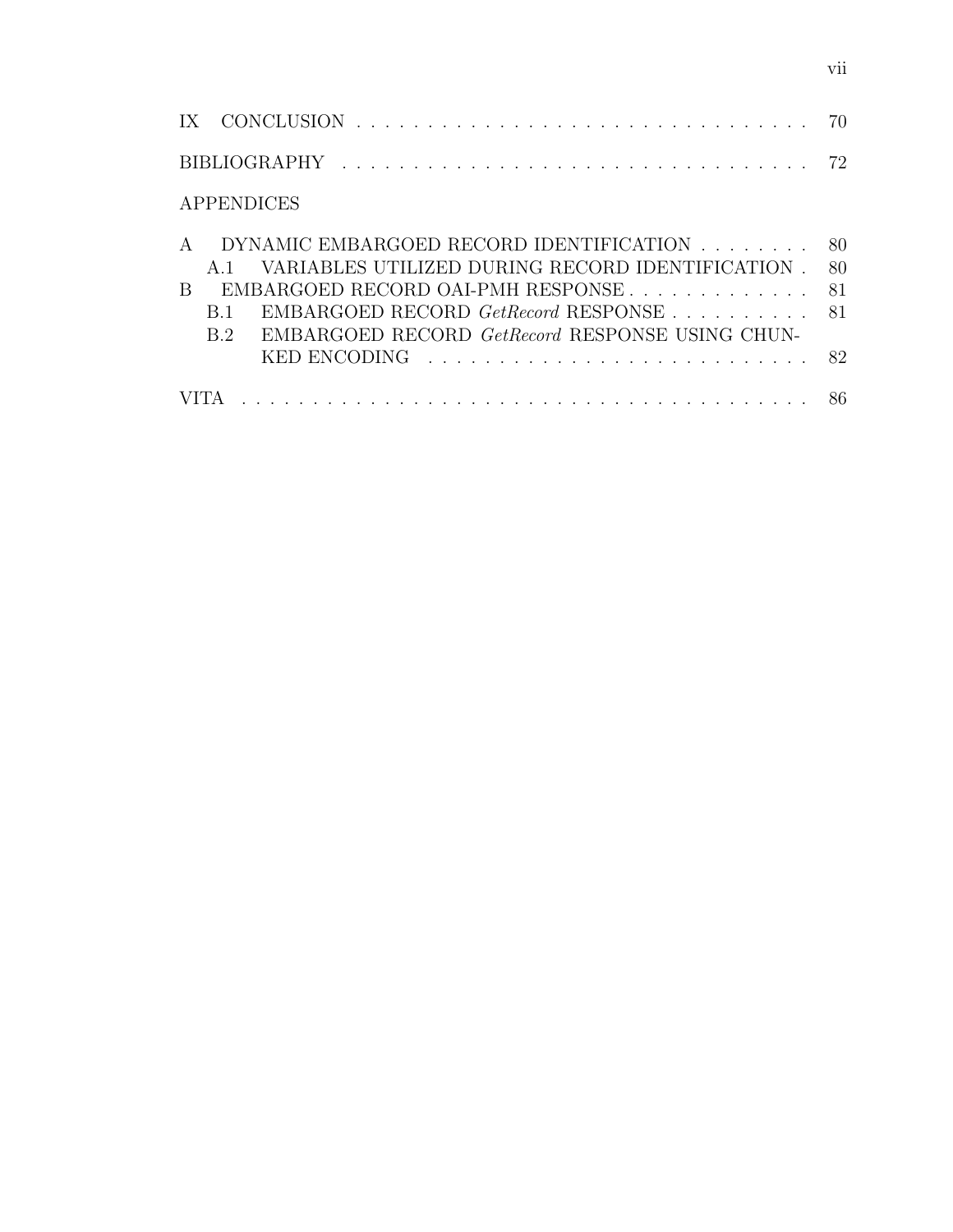## LIST OF TABLES

|              |                                                                                 | Page |
|--------------|---------------------------------------------------------------------------------|------|
| $\mathbf{I}$ |                                                                                 | -19  |
| $\rm II$     |                                                                                 | -32  |
| H            | Behavior of an active repository with embargoed records, with $R(0)=5$          |      |
|              | records, embargo <sub>length</sub> =3 months and $R_{update}$ =1 record         | 33   |
| IV           | Corresponding $f(x)$ values of the four x classes of machines                   | 54   |
| V            | Projected $f(x)$ slopes for x classes of machines. Bold values are real         |      |
|              |                                                                                 | 55   |
|              | VI Wallclock harvest times of website with varied <i>modoai_encode_size</i> and |      |
|              |                                                                                 | 58   |
|              | VII Wallclock harvest times of website with using "chunked" time-lock           |      |
|              |                                                                                 |      |
|              |                                                                                 |      |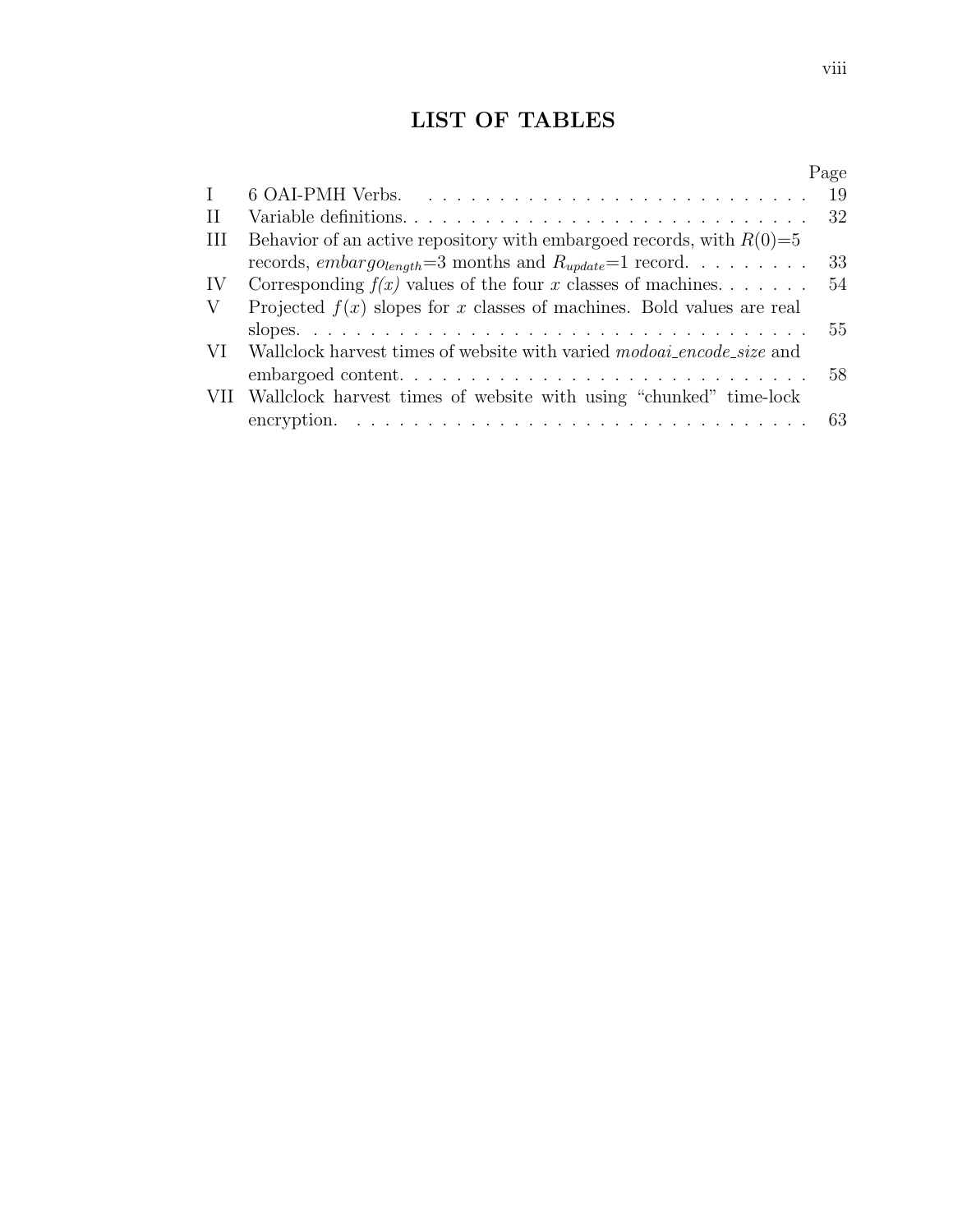## LIST OF FIGURES

|                |                                                                                         | Page |
|----------------|-----------------------------------------------------------------------------------------|------|
| $\mathbf{1}$   | OAI-PMH Data Model                                                                      | 19   |
| $\overline{2}$ | Structure of a resource expressed in MPEG-21 DIDL Abstract Model.                       | 22   |
| 3              | Demonstration of the Preservation Risk Interval in an active reposi-                    |      |
|                | tory. Repository begins with $R(0) = 3$ records, with <i>embargolength</i> = 3          |      |
|                | months and $R_{update} = 1$ record. The harvester harvests data from the                |      |
|                |                                                                                         | 35   |
| 4              | Linear mapping of remaining locktime with puzzle complexity value.                      | 43   |
| 5              | MPEG-21 DIDL structure of an embargoed record $\ldots \ldots \ldots$                    | 47   |
| 6              | Unlock time of a time-locked puzzle with increasing complexity on                       |      |
|                |                                                                                         | 53   |
| $\overline{7}$ | File size variance of website content harvested during mod_oai perfor-                  |      |
|                |                                                                                         | 57   |
| 8              | Comparison of harvest times between unlocked and time-locked web-                       |      |
|                | site content during dynamic data dissemination                                          | 59   |
| 9              | Time required to individually time-lock files contained in the test website             | 60   |
| 10             | Harvest times of website using no data time-lock, regular time-lock                     |      |
|                | and chunked time-lock encryption during dynamic data dissemination.                     | 64   |
| 11             | MPEG-21 DIDL Document format of a record time-locked using chun-                        |      |
|                | ked encryption. $\ldots \ldots \ldots \ldots \ldots \ldots \ldots \ldots \ldots \ldots$ | 66   |
|                |                                                                                         |      |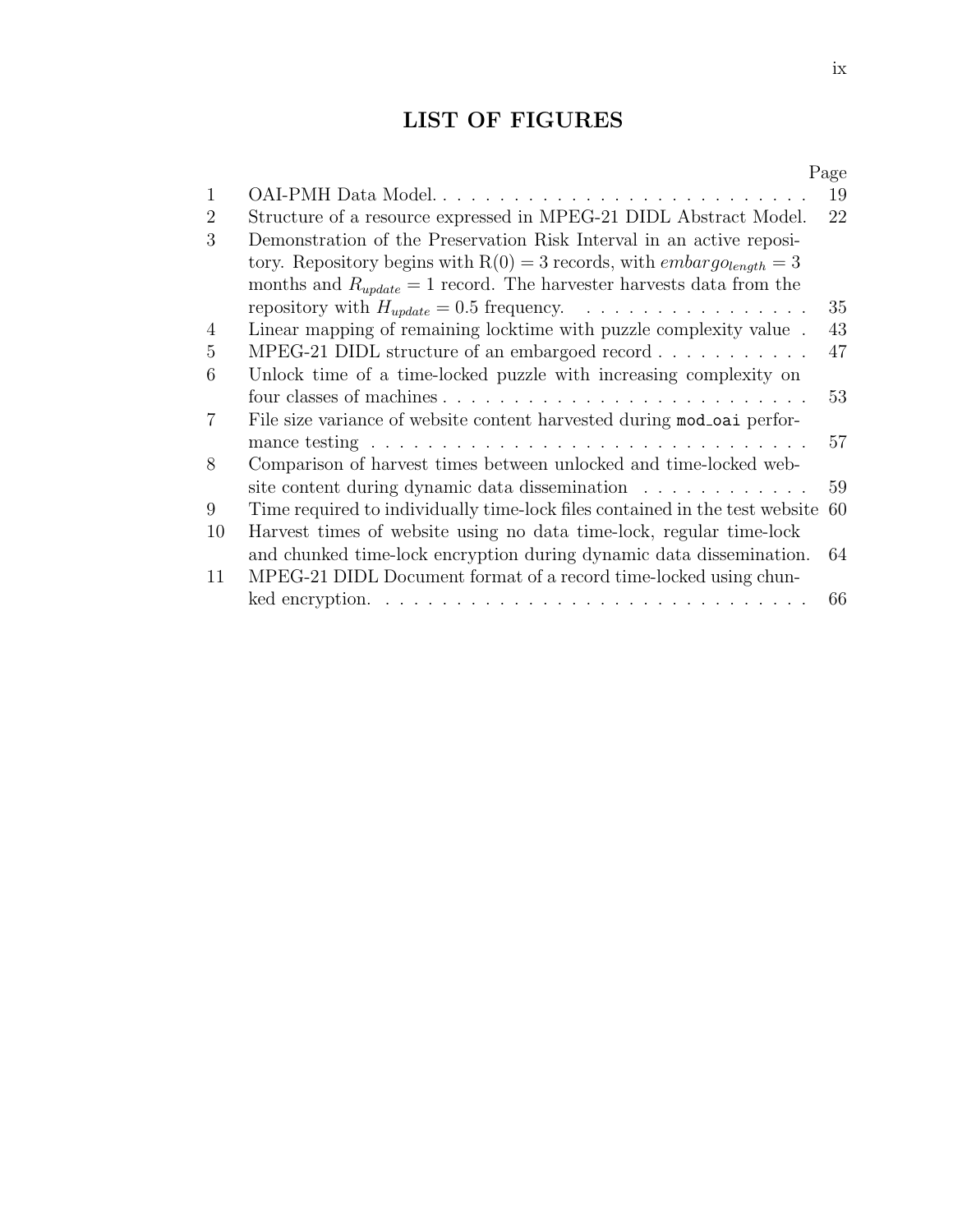#### CHAPTER I

### INTRODUCTION

There is valuable scholarly research material that is difficult or impossible for researchers and practitioners worldwide to access. Lack of access to this research could be detrimental to the advancement of scientific research in various disciplines, or in improving the quality of health care. The traditional subscription-based journal model provides information at a cost, making it difficult to afford, especially by researchers in low-income countries. This access model has served as a catalyst for the Open Access (OA) movement, which is aimed at providing access to full-text journal articles online toll-free. Advocates of OA argue the subscription-based journal access system hinders free and open flow of ideas and information, while proponents of the traditional system argue that it governs and manages the flow of information, and ensures the maintenance of standard and structure of this information [66]. A balance needs to be achieved in order to ensure continuance of flow of scholarly information and coverage of publication costs by integrating the advantages contained in both these access models.

Embargoed access to academic material is a hybrid of the restricted, traditional access model and the toll-free, Open Access model. It is a temporary restriction imposed by the publisher on the full-text availability of the latest issues of a journal for a certain time-period, for example, two years, while the economic value of the journal is extracted. Individuals and institutions would have to subscribe to the journal in order to access the latest issues, while the previous issues are available to digital repositories and individuals without subscription cost. This access model has been formulated and adopted by various journals in order to cover their publication costs while supporting easy information access [77], a factor that was lacking in the OA cost-recovery model. This allows the publishers to generate revenue from their subscription business during the embargo period as well as include the journal articles in the aggregated databases to improve research accessibility to the scholarly community.

Various digital preservation methods are employed in Digital Libraries at present in order to ensure continuous existence, access and interpretation of data. No single

This thesis follows the journal style of The Journal of Association for Computing Machinery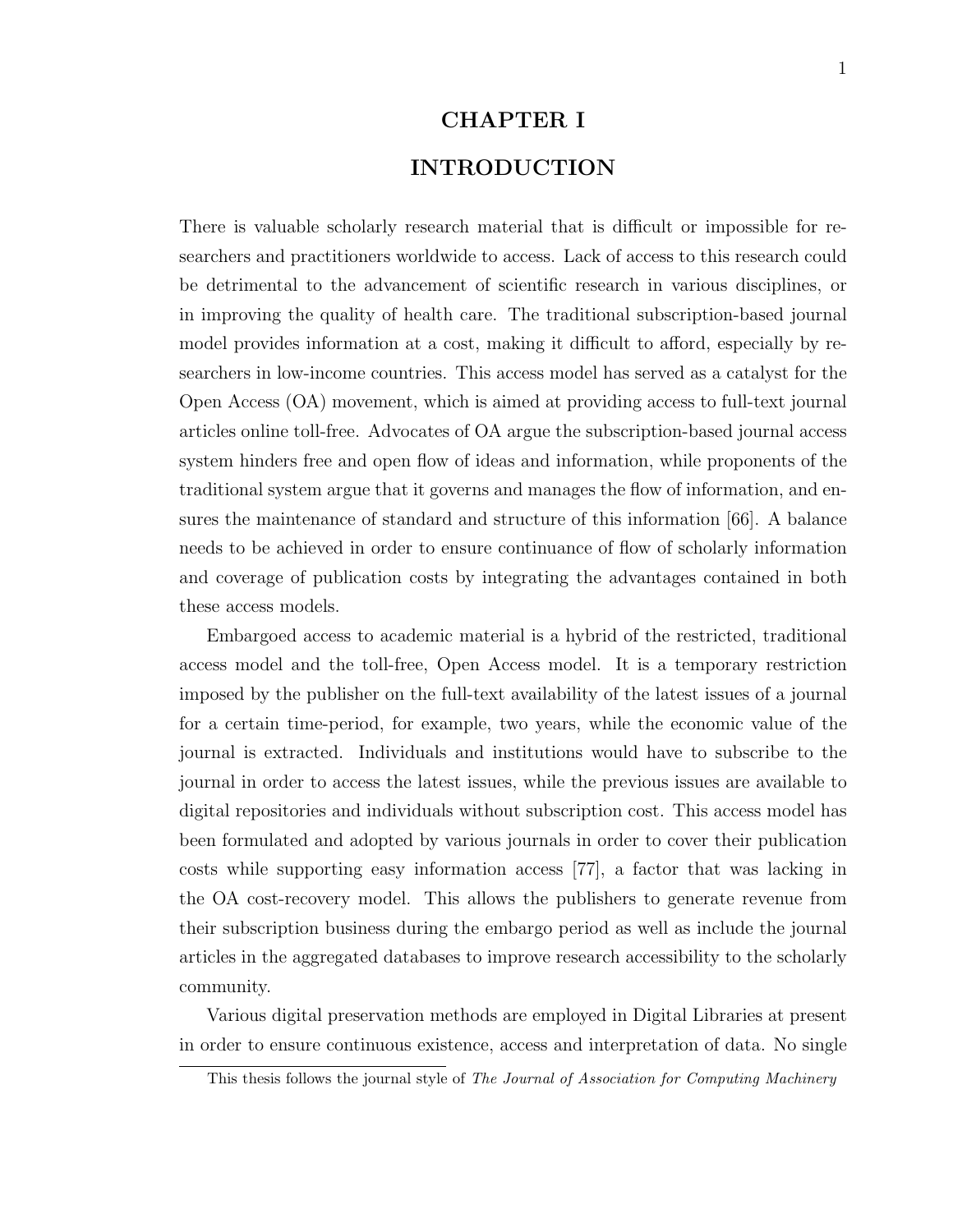digital preservation strategy is appropriate for all data types [45]. According to William Y. Arms,

"This is a time of prosperity in the United States; the next hundred years will surely see financial and political crises, wars, corruption, incompetence, and natural disasters. Tomorrow we could see the National Library of Medicine abolished by Congress, Elsevier dismantled by a corporate raider, the Royal Society declared bankrupt, or the University of Michigan Press destroyed by a meteor. All are highly unlikely, but over a long period of time unlikely events will happen."  $[2]$ 

The fundamental idea of digital preservation is to not rely on a single method of digital preservation, and to utilize various strategies, such as data refreshing, migration [65] and emulation [68] to ensure data longevity and integrity. Data migration and emulation are out of the scope of this thesis research.

Data refreshing is the copying of bits to different systems that are distributed to various heterogeneous locations so that if one copy is destroyed by accidental or malicious means, other copies can be accessed to recover the local copy of the content. This method of digital preservation can be applied to preserve digital content that is freely accessible online, but data that has temporarily restricted, embargoed access cannot be preserved by this method.

Embargoed information is not accessible without cost before a predetermined time interval has passed. During this embargo period, users and researchers that have not subscribed to the embargoed journal are unable to access this information; data aggregators such as EBSCO Information Services<sup>1</sup> and  $Ovid^2$ , who assimilate content and further provide them to institutional libraries, are also unable to assimilate this content without subscription. Therefore, the refreshing method of digital preservation cannot be exploited as one of the digital preservation strategies to preserve this embargoed information, placing it at a risk during this embargo time interval, known as the "Preservation Risk Interval".

The purpose of this research is to address and mitigate this risk of data loss associated with embargoed information by suggesting a data dissemination model that allows data refreshing of embargoed content in an open, unrestricted scholarly community. It is also an effort to expand the flexibility of compromise between scholarly interest and commercial interest for those who are engaged, or wish to engage, in

<sup>1</sup>http://www.ebsco.com/

<sup>2</sup>http://www.ovid.com/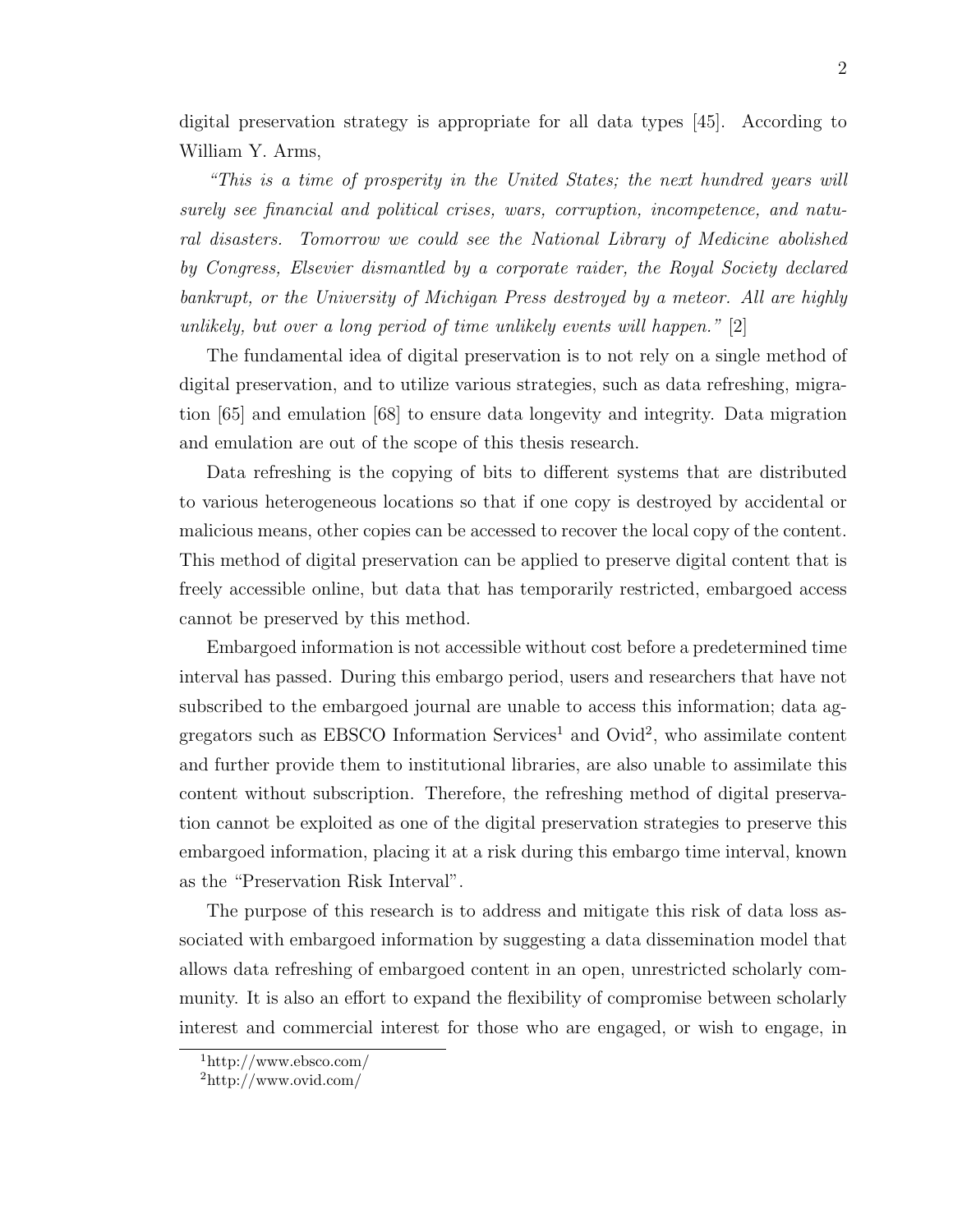embargoed access. This model has been developed by exploiting implementations of existing technologies to time-lock and encrypt data using Timed-Release Cryptology [62] so that it can be deployed as digital resources encoded in the MPEG-21 Digital Item Description Language (DIDL) complex object format [79] to harvesters interested in harvesting a local copy of content by utilizing The Open Archives Initiative Protocol for Metadata Harvesting (OAI-PMH), a widely accepted interoperability standard for the exchange of metadata [35].

#### I.1 MOTIVATION

#### I.1.1 OPEN ARCHIVES INITIATIVE

Herbert Van de Sompel, then a researcher at the University of Ghent, was working in collaboration with researchers at Los Alamos National Laboratories, U.S., when he encountered the lack of a structural framework for the interoperability of distributed research journal articles. There was no single interface or protocol for searching across multiple repositories or for aggregating machine-comprehensible metadata for information sharing. In late 1999, a meeting was convened at Santa Fe, New Mexico, to address these issues. This convention resulted in the formation of the Universal Preprint Service, UPS, to initiate steps towards the identification and creation of some interoperable technologies to assist in dissemination of e-print archives [49, 12]. With the proliferation of e-print archives spanning various disciplinary subjects across the world, there was a need to effectively identify and harvest updated copies of research papers between repositories. Several workshops were held during 2000 to further explore the broadening scope of this communication problem and to explore an HTTP-based protocol for the exchange of metadata. The original mission of interoperability was improved and developed technically as well as organizationally, and was broadened to encompass the scholarly community, not just the e-print archive community. The Coalition for Networked Information and the Digital Library Federation funded the establishment of the Open Archives Initiative (OAI) that defined the framework named The Santa Fe Convention, which eventually evolved into the Open Archives Initiative Protocol for Metadata Harvesting, OAI-PMH [40].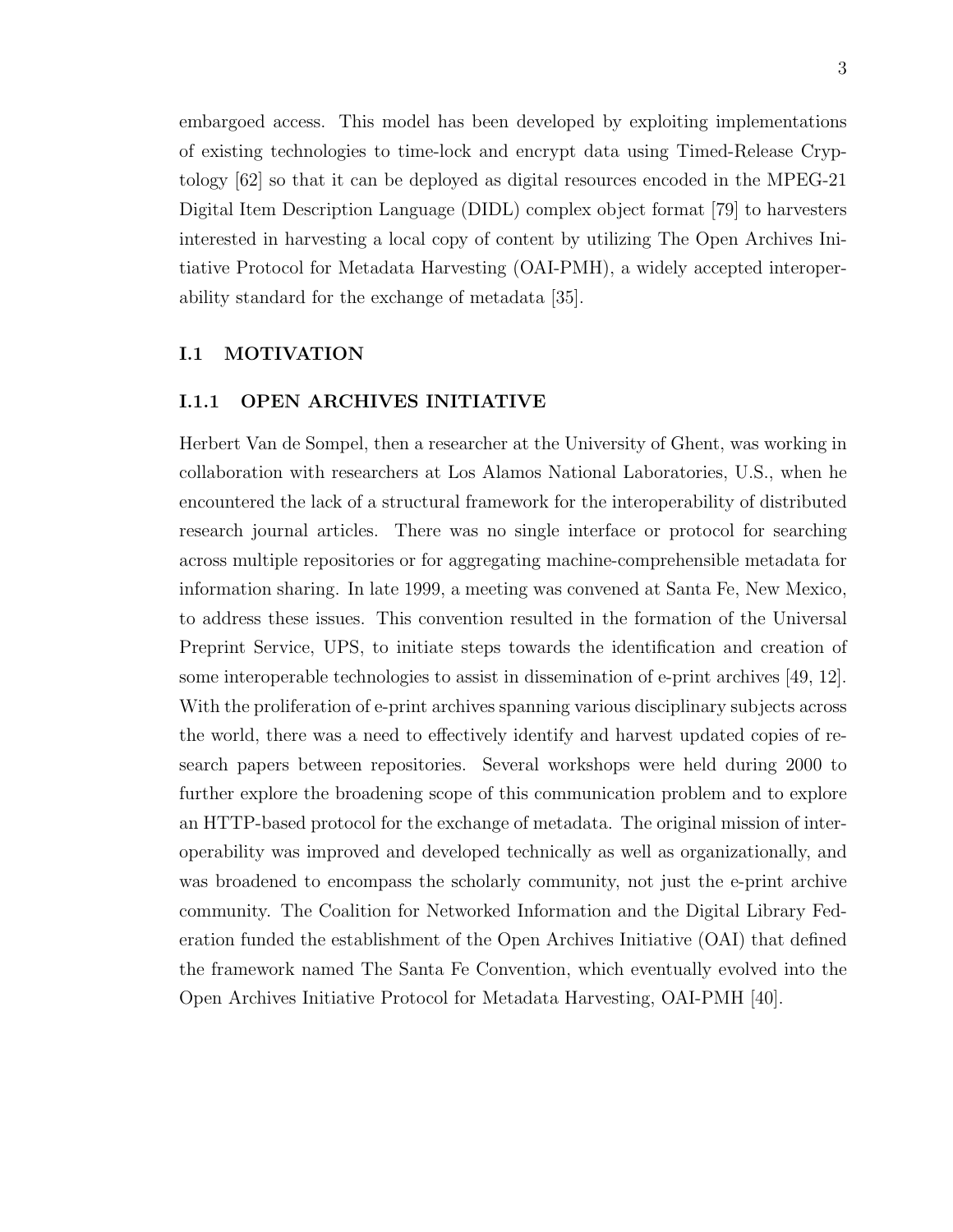#### I.1.2 OAI-PMH

The Open Archive Initiative "develops and promotes interoperability standards that aim to facilitate the efficient dissemination of content" [78]. The OAI-PMH is a "low-barrier interoperability framework," [35] formulated to facilitate incremental harvesting of resources and related metadata and to enable resource discovery independent of the underlying architecture of the implementing digital repository. It has become the de facto standard for the exchange of metadata across the academic community [47].

#### I.1.3 RESOURCE HARVESTING

The advent of powerful and sophisticated search engines has enabled searching for data based not only on the metadata but also on the full text of research articles. Such developments in data discovery technologies require the harvesting of entire resource articles along with secondary information [70]. A protocol for exposing metadata as well as full text resources needed to be standardized in order to enhance searching capabilities and facilitate interoperability across distributed resources, bringing about the inception of resource harvesting within the OAI-PMH technical framework. This protocol functionality has been incorporated into an Apache server module, known as "mod oai", to facilitate incremental web harvesting: crawling the world wide web to index or download content.

Presently, not only metadata, but other information pertaining to each record, such as usage history, is also harvested and disseminated to various repositories. This metadata does not contain explicit, efficient semantics for harvesting the resource itself from the provided information. Often the information provided on harvesting the resource from the provided metadata is not sufficient in resource location [35]. This makes it difficult for actual resource harvesting to be efficiently automated. A Complex Object Format for digital resource presentation has therefore been included in the OAI-PMH framework to allow efficient and accurate expression of secondary metadata, and to encompass the actual representation or reference of the digital resource itself.

The MPEG-21 Digital Item Declaration Language (DIDL), one of the complex object formats following the semantics of digital object representation described by the Kahn-Wilensky framework [32], has been incorporated with OAI-PMH in the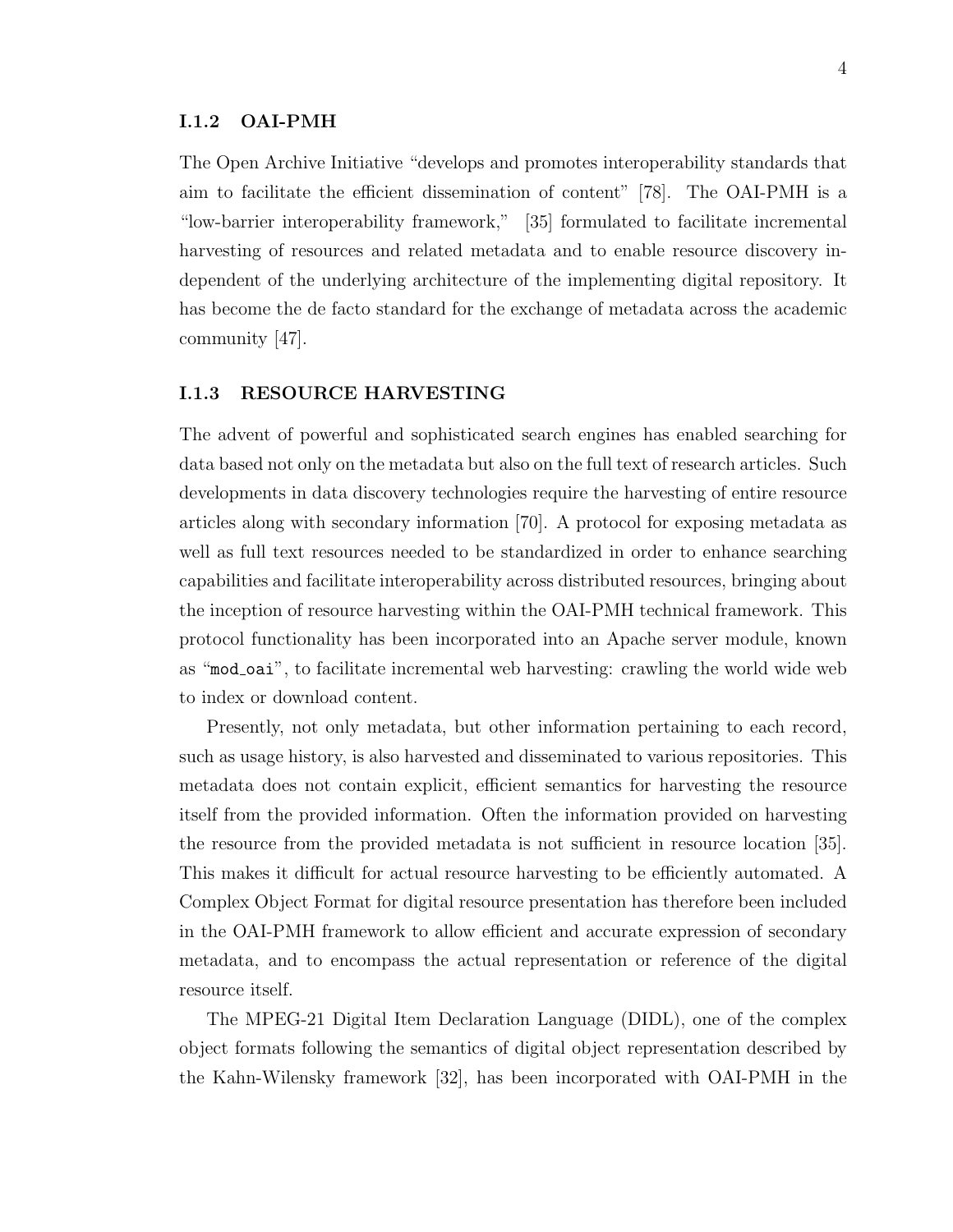mod oai module to accurately express metadata and represent the resource as a digital object.

#### I.1.4 TIMED RELEASE CRYPTOGRAPHY

This thesis research explores the concept of "Time-lock puzzles", first introduced by Timothy May in 1993, and later employed by MIT in 1999 for "The LCS35 Time Capsule Crypto-Puzzle" [64], to encrypt digital content in such a manner that it can only be accessed after a predetermined amount of time has elapsed.

Time-locked puzzles are encrypted pieces of information whose time to decrypt can be predicted since its decryption cannot be parallelized [42]. Therefore, in case the original resource is destroyed, the encrypted resource can be decrypted by performing serial computations on a dedicated machine that will take time "t" to decrypt the digital object, referred to as "timed-release cryptography."

#### I.1.5 ADDITIONAL MOTIVATION AND IMPLEMENTATION

The above-mentioned technologies can be exploited to mitigate the "Preservation Risk Interval" associated with embargoed digital objects. Digital resources can be

- time-locked for the embargoed time period,
- encompassed as complex digital objects, and
- efficiently exposed to service providers for data harvest.

In case of data loss, this harvested copy of encrypted data can be accessed after the embargo time required for breaking the encryption has elapsed. An updated timelocked digital object with weaker encryption can be disseminated at every harvest update, so that the time required to unlock and access these embargoed records decreases as expected in case of data loss.

Aside from the above-mentioned reasons that have motivated this thesis research, other factors that support this research are listed as follows:

- No known efforts thus far have been discovered that address the "Preservation Risk Interval".
- An analysis of the gravity of this problem and a viable solution are imperative towards finding a complete solution that addresses the need for preservation of present digital research media.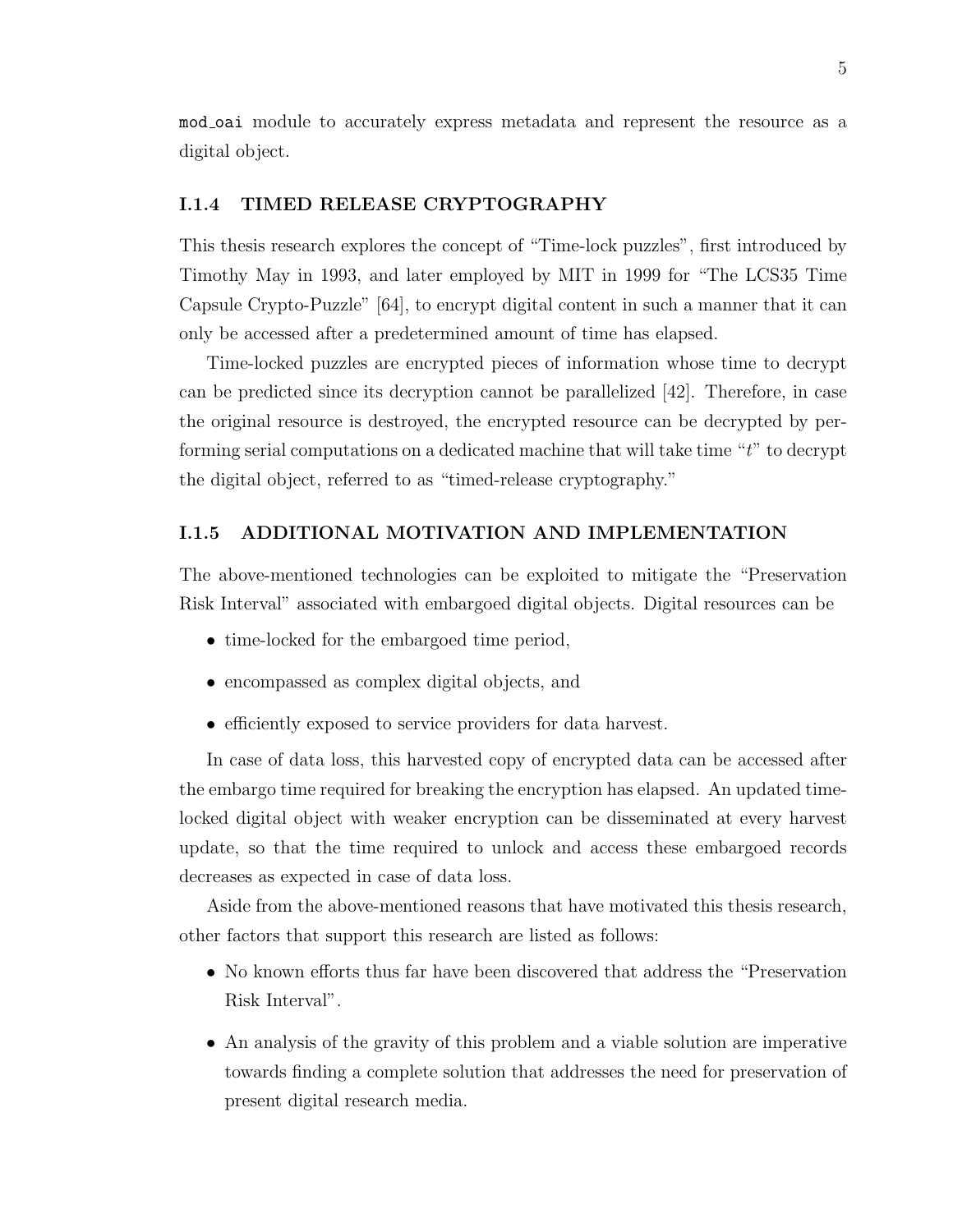#### I.2 AIMS

The aim of this research is to provide a solution that would mitigate the preservation risk associated with embargoed resources, particularly in the research publication world. Embargoed access is a compromise between the economic and scholarly interest of the publication community, and this solution aims to enhance interoperability by facilitating a means of preserving the security and integrity of embargoed content.

#### I.3 METHODOLOGY

A complete "Time-Locked Embargo" framework has been formulated. Several evaluation tests have been performed to establish that the time required to break and decrypt these timed-release resources is linear, and cannot be reduced by parallel computation, hereby supporting this time-released encryption method.

Modifications in the OAI-PMH compliant Apache module, mod oai have been made in order to incorporate the concept of dynamically time-locking embargoed resources before they are wrapped in XML files and disseminated to various repositories. Datestamps in these XML files have been modified in order to augment the searching and harvesting of these embargoed resources.

A modified version of the mod oai Apache module has been installed and tested in order to evaluate this encryption and dissemination method. Harvest times of a website under embargo have also been gathered to ensure that time-locked data can disseminated with minimum time overhead.

#### I.4 THESIS ORGANIZATION

Chapter II provides a more detailed background of the technologies that are being exploited for this research project. It discusses the method by which the time-released algorithm can be used with datestamps in mod oai to effectively provide incremental harvesting of embargoed resources to the harvester.

Chapter IV establishes the Preservation Risk Interval problem by introducing important nomenclature and further analyzes it by discussing the behavior of a repository containing embargoed content.

Chapter V explains the modifications and additions made to mod oai in relation to the technologies discussed in Chapter II.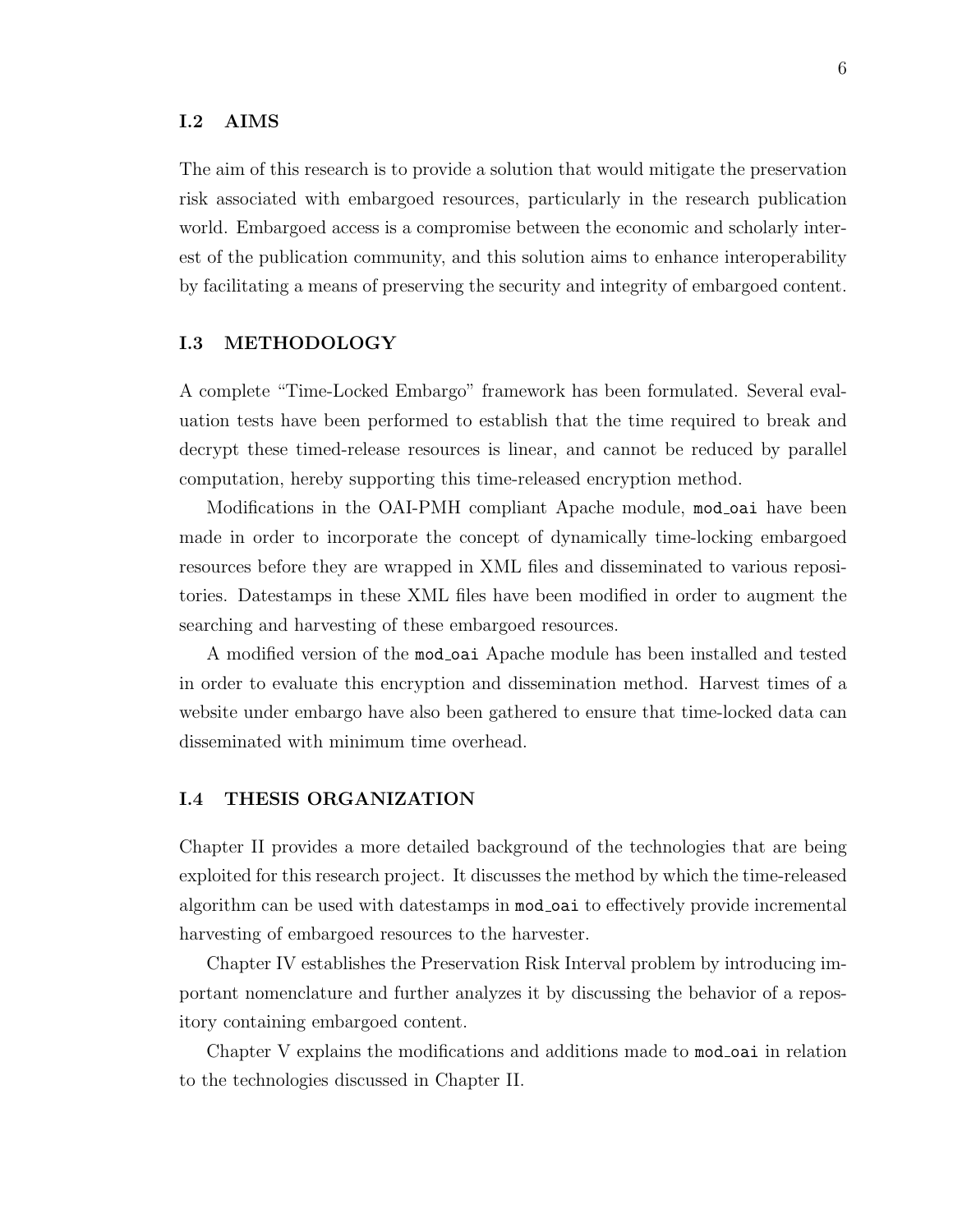Chapter VI evaluates the performance of this research project based on the results of various tests performed during the course of the project. Chapter VII describes an optimization to the framework via "chunked" timed-release encryption.

Chapter VIII and IX offer recommendations for future improvements and concluding remarks to this project.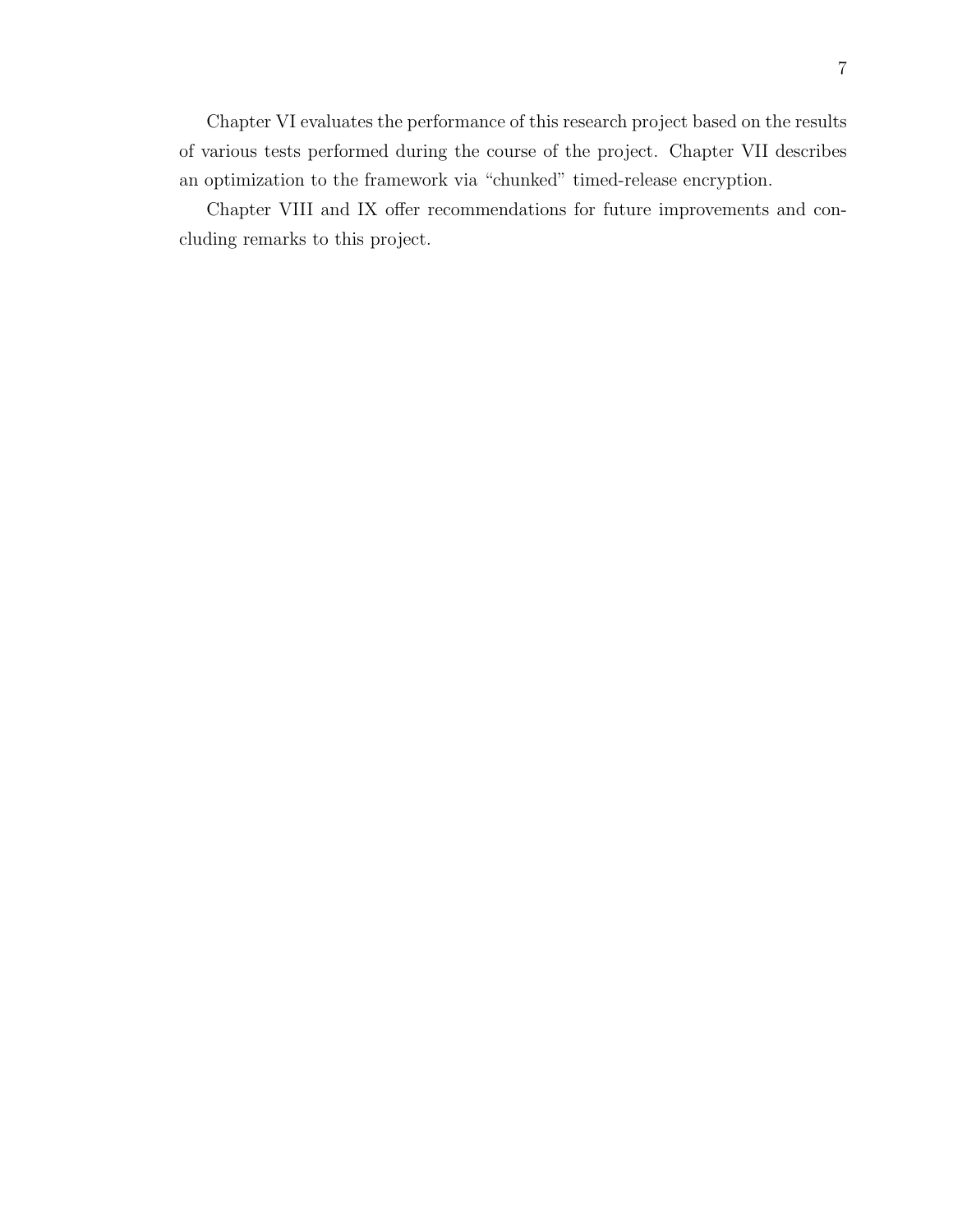## CHAPTER II BACKGROUND

Digital Libraries are an evolving tool for the preservation and access of distributed digital media. Access to digital media is of utmost importance at the moment, as digital libraries and caches facilitate preservation and access to present media content. The concept of digital libraries and information retrieval pre-dates the development of the first computer. H. G. Wells was one was one of the first authors who visioned a central, format-independent "world brain" [81] that would enhance, or even replace, traditional libraries. Vannevar Bush's work [5] is considered a catalyst of change in the application of scientific research in the modern world. His innovative idea of automating human memory via associative linking resulted in the formulation of today's storage systems. Lesk [37] envisioned that all human knowledge would be available at ones fingertips by the year 2015. Further history and development of digital libraries can be found in textbooks [38], [3], [82] and in various other written material contributed by pioneers such as Stephen P. Harter [20].

#### II.1 PUBLISHING MODELS IN SCHOLARLY RESOURCES

A detailed examination of the three key types of journal access policies in the publishing community is required to better comprehend the various problems and issues prevalent in the journal community. Due to the constant evolution of journal publishing, it sometimes becomes difficult to differentiate and name the various access policies in use. This is clarified with the adoption of the use of Romeo Colors, where color codes are adopted to identify policy types and represent the taxonomy associated with the various forms of scholarly journal access [31]. The colors are:

- Red for traditional, subscription-based access,
- Yellow for embargoed access,
- Green for self-authored open access, and
- Gold for free and open access journals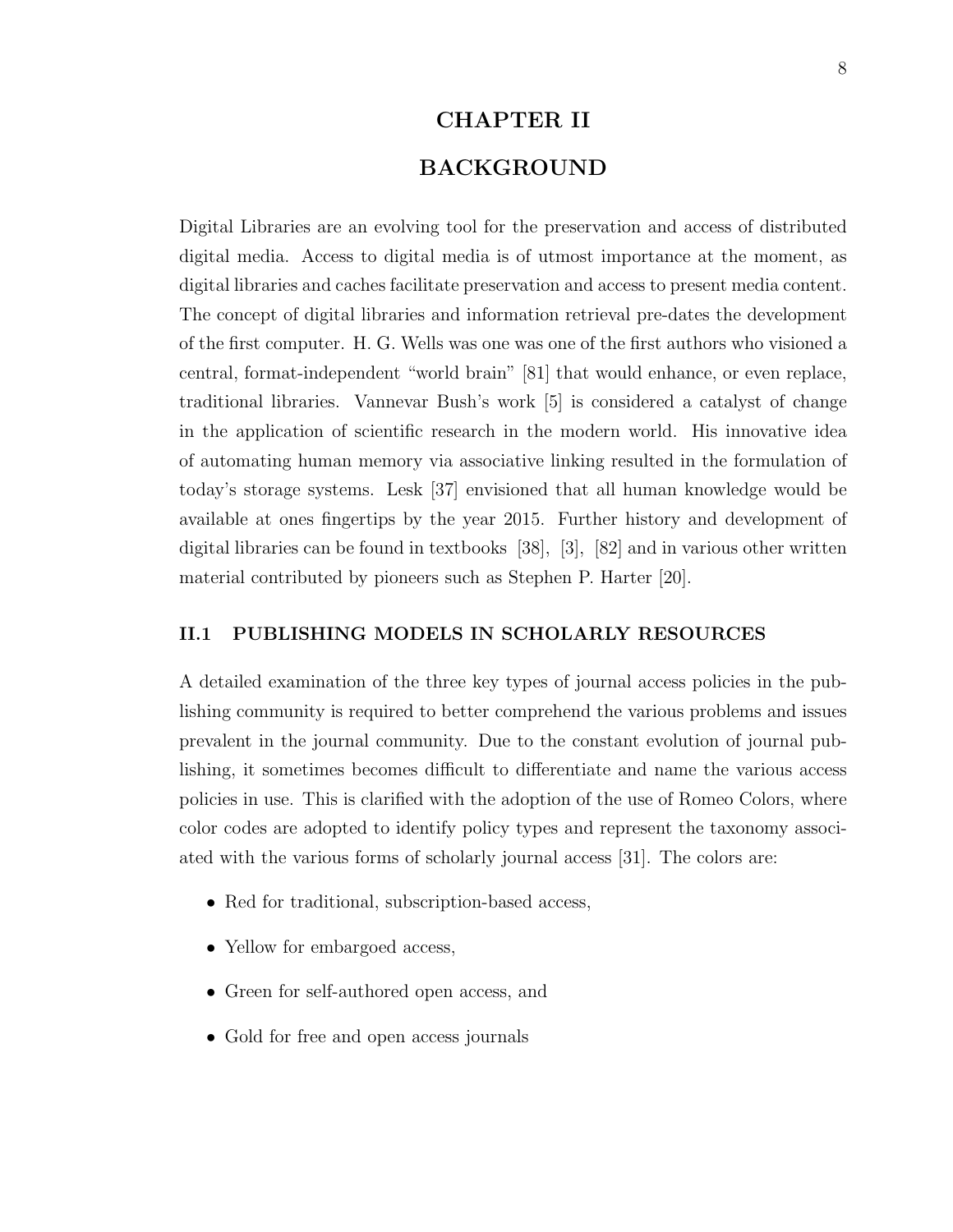#### II.1.1 EVALUATION OF SCHOLARLY PUBLISHING

Various problems have been identified in the publishing world that are hindering the efficient flow of published research.

According to Ulrichsweb<sup>1</sup>, about 24,000 peer-reviewed journal articles are in print each year, publishing over 2.5 million articles, covering all disciplines and languages. Aside from the increase in journal unit prices by about 1% every year, libraries also have to cover their overhead costs [17]. For every \$1 spent on acquiring journals, another \$2 is spent on covering overhead [50]. Due to rising journal subscription costs and varied library budgets, it is impossible for any institution or library to be able to afford subscription to all these journals. Even if subscription to these journals was provided at cost price, it would be impossible to subscribe to all these journals. Therefore, libraries are able to provide only a fraction of these journals to its users, limiting the accessibility and thus the potential research impact of these journal articles.

According to Harnad et al. [17], the impact of a research article is the "degree to which its findings are read, used, applied, built-upon, and cited by users in their own further research and applications." Impact of a research article plays a great factor in determining the career, and thus the salaries, further funding and tenure of the authors. More impact leads to more citations of a research article, which also brings about prestige to the journal that published that research article. None of this would be possible without access and availability of this article, which makes accessing research journals an essential factor in all educational and research disciplines.

One of the solutions proposed to solve these problems is to make these full-text research articles available online for free, called Open Access, OA. One of the first Open Access journals of medicine, Journal of Medical Internet Research (JMIR) <sup>2</sup> emerged in 1998, with its first issue published in 1999. This established an electronic publication platform followed by PubMed Central<sup>3</sup> in 1999 and by BioMed Central<sup>4</sup> in 2000 for the spread of freely accessible postprint journal archives. In 2002, 13 original signatures at the Open Society Institute meeting resulted in the formulation of the Budapest Open Access Initiative (BOAI), a monumental achievement in the history of OA. The BOAI was the first collaborative initiative to define Open Access

<sup>1</sup>http://ulrichsweb.com/ulrichsweb/analysis

 $^{2}$ http://www.jmir.org/

<sup>3</sup>http://www.pubmedcentral.nih.gov/

<sup>4</sup>http://www.biomedcentral.com/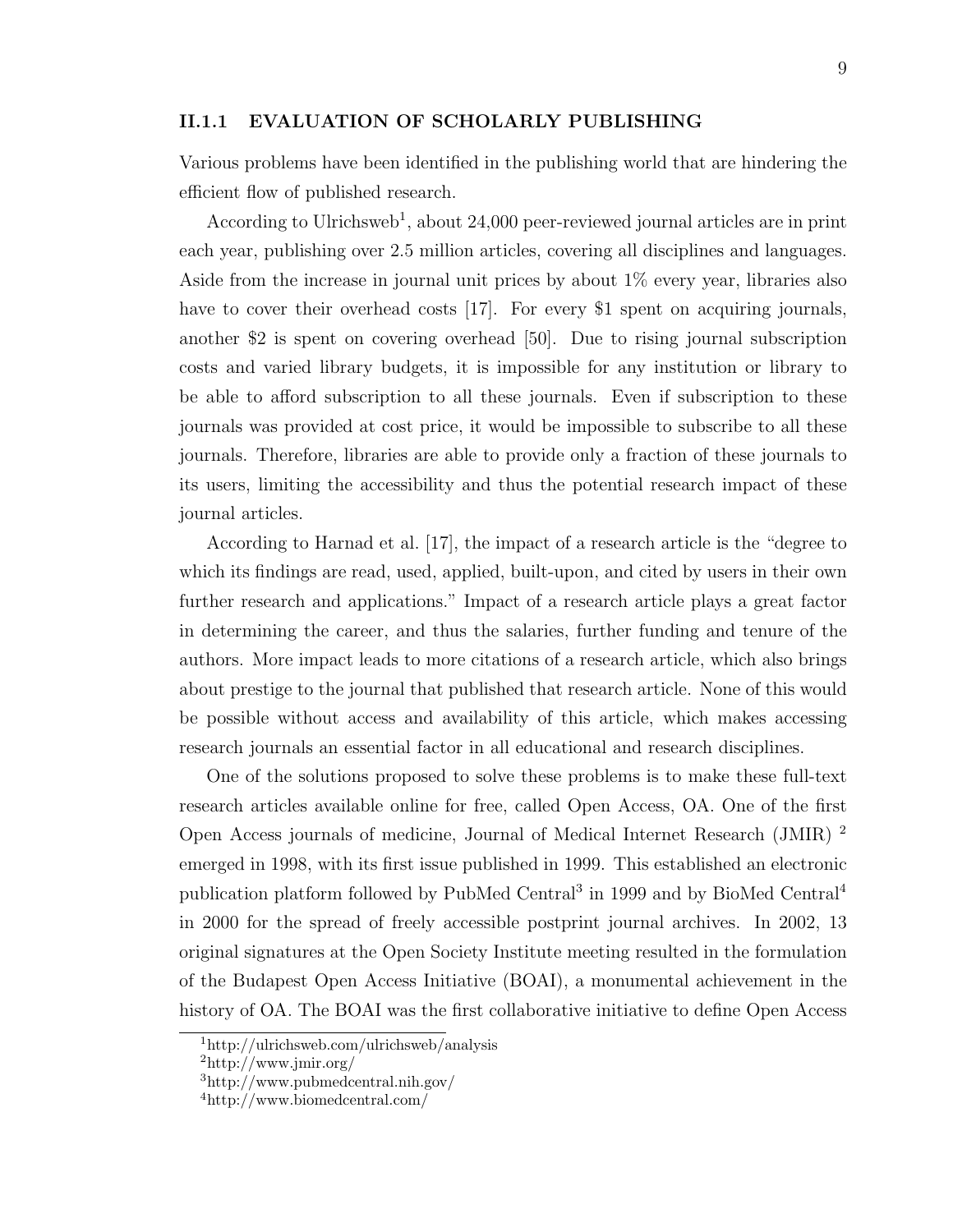"free availability on the public internet, permitting any users to read, download, copy, distribute, print, search, or link to the full texts of these articles, crawl them for indexing, pass them as data to software, or use them for any other lawful purpose, without financial, legal, or technical barriers other than those inseparable from gaining access to the internet itself." [54]

As of April 2007, 4816 signatures have been added in support to the BOAI. This initiative has been supported by the release of Berlin Declaration on Open Access to Knowledge in the Sciences and Humanities, and by the UN World Summit on the Information Society Declaration of Principles and Plan of Action in 2003 [55]. More recently, the National Open Access Policy for Developing Countries [51] was drafted in 2006, making OA an international collaborative amongst authors and publishers of developed as well as developing nations [72].

#### II.1.2 SUPPORT FOR OPEN ACCESS

Research is being conducted in order to estimate the significance of this problem. According to a study conducted by Lawrence [36] in the computer science discipline, the citation impact of conference articles that are freely accessible online in full text have a 336% higher impact than research articles that do not have "open access". The Université du Québec A Montréal, Southampton University and Universität Oldenburg are conducting an ongoing study comparing the access impact of OA accessible articles versus non-OA accessible articles across all disciplines over a 12-year sample of 14 million articles taken from the Institute for Science (ISI) database [18]. The study comprised of determining which of these articles, which were published in the same journal and in the same year, were OA and which were not available online without a cost. An analysis of the results for the physics discipline shows a greater positive correlation than the findings of Lawrence, with non-OA vs. OA journal citation ratios of 2.5 - 5.8.

One of the methods of providing open access to this material is by publishing in journals that provide immediate access to research publication online without any subscription costs, depicted with the color "gold". Another proposed method is by "self-archiving," depicted with color "green", where the author himself or herself makes their published article available on their personal website or in an institutional

as: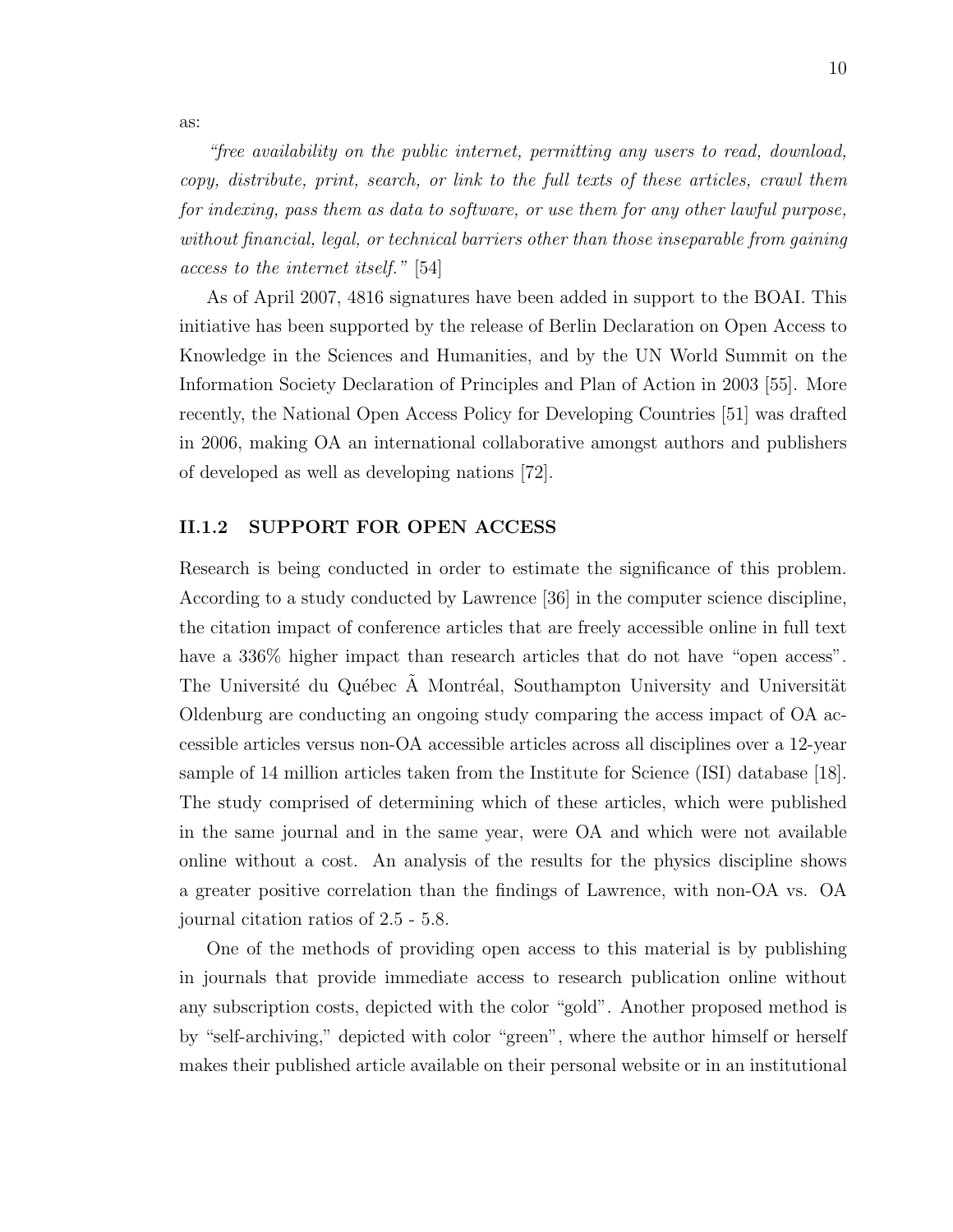repository. For example, Citeseer<sup>5</sup> harvests and aggregates articles from authors personal websites in the discipline of Computer Science, while  $arXiv^6$  is a central disciplinary repository, established in 1991, consisting of articles in physics, mathematics, computer science and related disciplines. According to Harnad et al., self-archiving in the authors university institution archives has the greatest potential for promoting self-archiving. These archives should be OAI-compliant e-print Archives. In this way, these distributed archives can be made "interoperable," where users are able to search and browse through these archives and consequently retrieve the full text articles harvested in these repositories.

Further research regarding the access/impact can be conducted by counting the citations and the number of downloads of these articles. Performance predictors and indicators can be used to collect statistics for literature research from these repositories. Citebase<sup>7</sup> , a download/citation correlator, is being utilized to observe article download frequency and its relative citations across a time period. The statistics collected are further employed to predict the citation of an article two years later. Such tools can be used by research funders and institutional evaluators for monitoring the progress of these articles and authors, for further decision-making and statistics, such as evaluating OA vs non-OA article access/impact and distribution of funds. According to a survey conducted by Swan and Brown in 2004 [75, 74], 39% of authors are already self-archiving their published material in one of the three methods available: either by self-archiving on their personal websites, in distributed university archives, or central disciplinary archives. During this research study, a vast majority of authors claimed that they would be willing to self-archive their published articles in a repository if their publisher or funding institution asked them to. Harnad et al. are promoting university distributed OAI-compliant archives for the purpose of promoting self-archiving, as it is the least costly OA model.

The demand and consequent acceptance of OA in the research community is evident in the inclination of research journals to go "green," which means that they officially allow their authors to self-archive their published articles. According to the latest Joint Information Systems Committee/Rights Metadata for Open archiving, JISC/RoMEO, survey of over 8,000 journals, over 90% of the journals are "green," while 5% of them are "gold," that is, they are Open Access journals, providing their

<sup>5</sup>http://citeseer.ost.psu.edu/cis

 $6$ http://arxiv.org/show\_monthly\_submissions

<sup>7</sup>http://citebase.eprints.org/analysis/correlation.php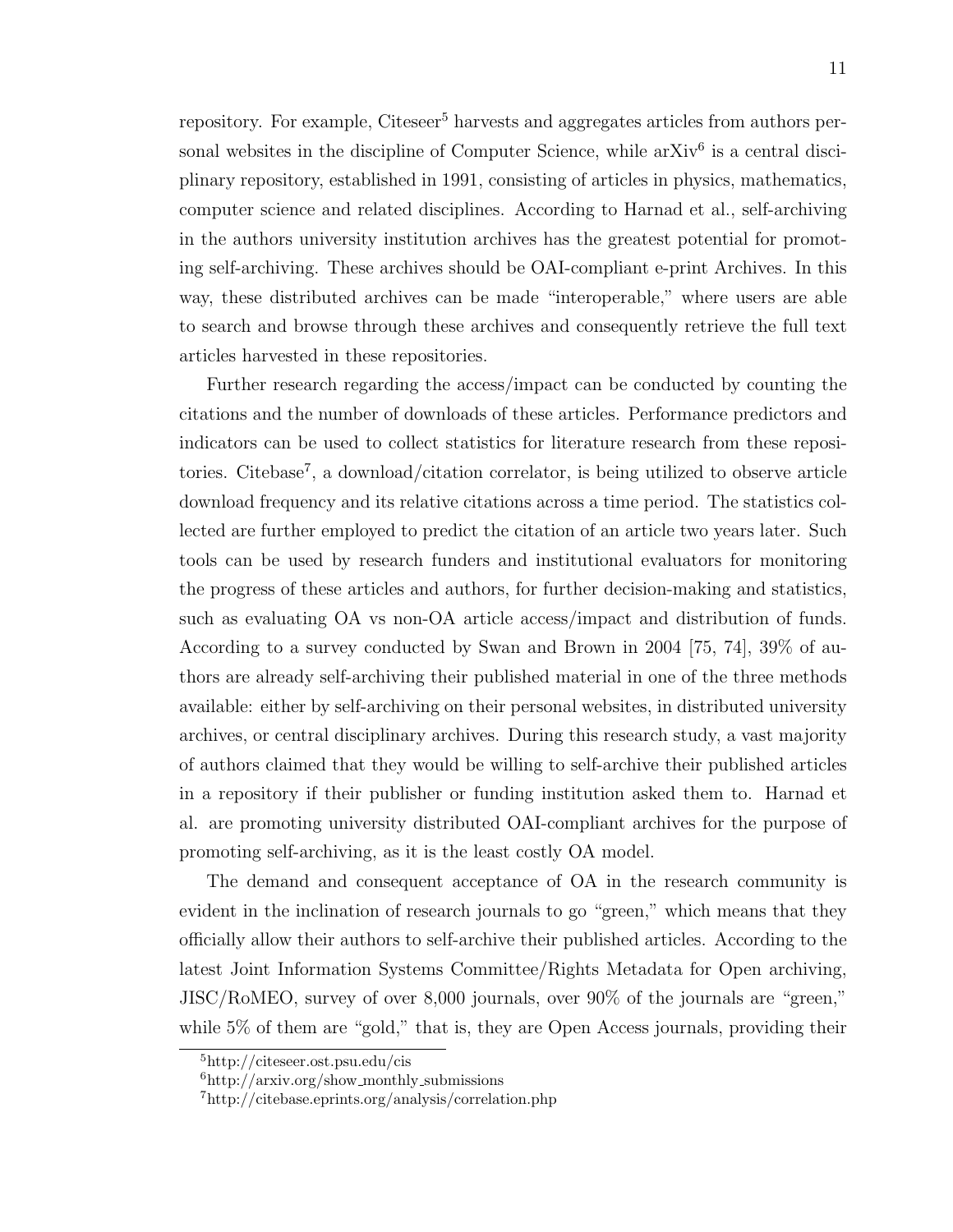content publicly toll-free.

Enhanced article impact affects the citation impact of the journal that published the OA articles as well, encouraging journals that wish to cooperate with the expanding OA movement. The percentage of OA journals rose from 55% to 83% from 2002 to 2003 alone and has risen to 92% by April 2007 [71]. More than 100 universities worldwide already maintain institutional e-print archives. Harnad asserts that implementing institutional Eprint archives for self-archiving would encourage the research community to adopt this model, for access availability as well as enhanced research impact of these published articles.

According to Harnad, the correct way of comparing the download and citation impact of OA vs. non-OA articles is to compare OA and non-OA articles in the same non-OA, "red" restricted journal [18]. Even though the journal itself does not conform to the Open Access model, it allows the authors to self-archive their articles. According to a study conducted by ISI, the citation impact of OA vs. non-OA articles is similar [57]. Out of the 8,700 journals indexed by ISI, 191 of them are OA with no discernible citation impact difference, equating them in comparison. This impact analysis reveals that OA journals do not produce low-quality articles, nor does providing OA lower the impact or the prestige of the journal itself.

According to research conducted by the NEC Research Institute, the number of citations of articles strongly correlates with its free accessibility and availability online [36]. An analysis of 119,924 conference articles in computer science and related disciplines indicates that the probability of an article being freely available online is a function of the number of citations of that article and its year of publication. More recent articles and highly cited articles have a higher probability of being available online, leading to the conclusion that making articles freely available increases the accessibility and consequently the citation and usage of that article.

The risks associated with the OA model have not yet been fully researched, and the long-term effect of this cost-recovery model has not been thoroughly explored, encouraging journals to go "green" rather than "gold" in response to the research communitys demand for OA. Authors in these "green" journals, such as those of the Journal of High Energy Physics, self-archive their articles in the journal, while publishers have agreed to self-archiving of these articles, leading to a collaborative effort towards promoting Open Access to the research community.

The advent of the OA model is bringing about an evolution in the traditional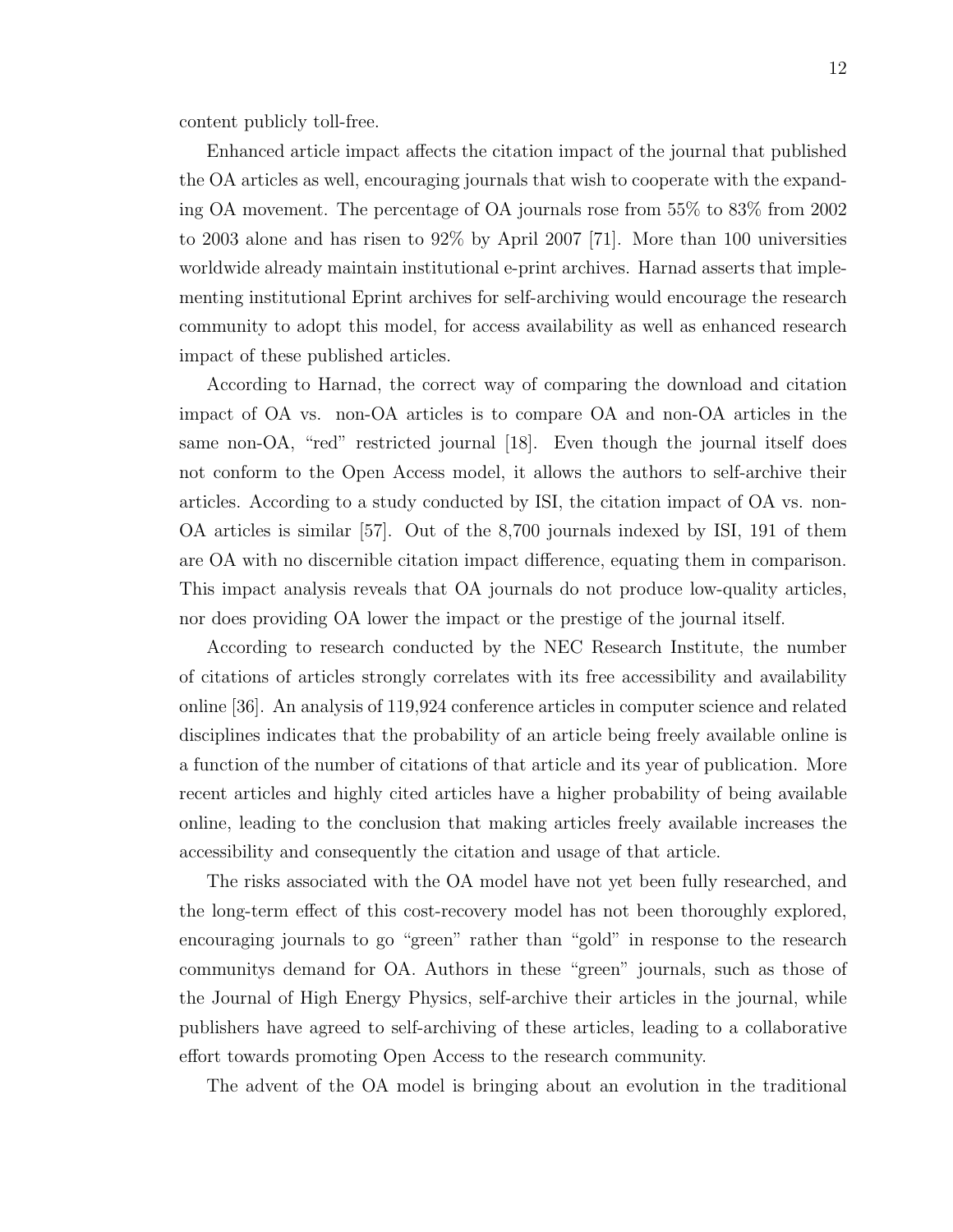cost-recovery model. Making information toll-free online makes it difficult for these "gold" journals to cover their expenses. These costs are sometimes covered by asking the author to cover the journal peer-review and publication costs of the published article.

An analysis of the citation impact of a research article is a complicated process involving various factors. Research studies support that Open Access results in greater citation impact, but other variables such as article duplication and authors' self-promotion on the Internet also need to be considered as factors leading to an increase in article availability, and thus an increase in the citation impact [11]. Providing Open Access would be insufficient in solving the access/impact problem by itself; an efficient infrastructure needs to be developed in order to train the researchers to effectively access and use the available information across various regions of the world. A balance needs to be achieved between these two access methods by experimentation and a systematic evolution in the exchange of research information.

#### II.1.3 EMBARGOED ACCESS: HYBRID APPROACH

Evolving attitudes in access of information are paving the way for new data access models. Publishers and societies are striving to optimize the free-flow of information in the academic community, while covering the costs of publication. Embargoed access, depicted with the Romeo color "yellow," is an emerging publishing model that provides readership and access to the research material at a cost, for a certain amount of pre-determined time, while the publishing costs are extracted. After the pre-determined amount of embargo time period has elapsed, the scholarly material is available toll-free. This access method provides an alternative to the cost model of Open Access, while advocating the flow of required knowledge for advancement in science and humanities, making access to this pool of information freely available via the web after the embargo period has passed.

This time-delayed access to the latest issues of an embargoed journal actually increases the total number of full text articles that become accessible to scholars. This is because of the influx of now freely available, peer-reviewed previous issues of these journals, which become part of repositories. These embargoed articles can still be indexed and abstracted, and consequently found by search engines during research by purchasing the required articles or by following the citation links to an electronic journal subscription. Electronic availability of journals makes the academic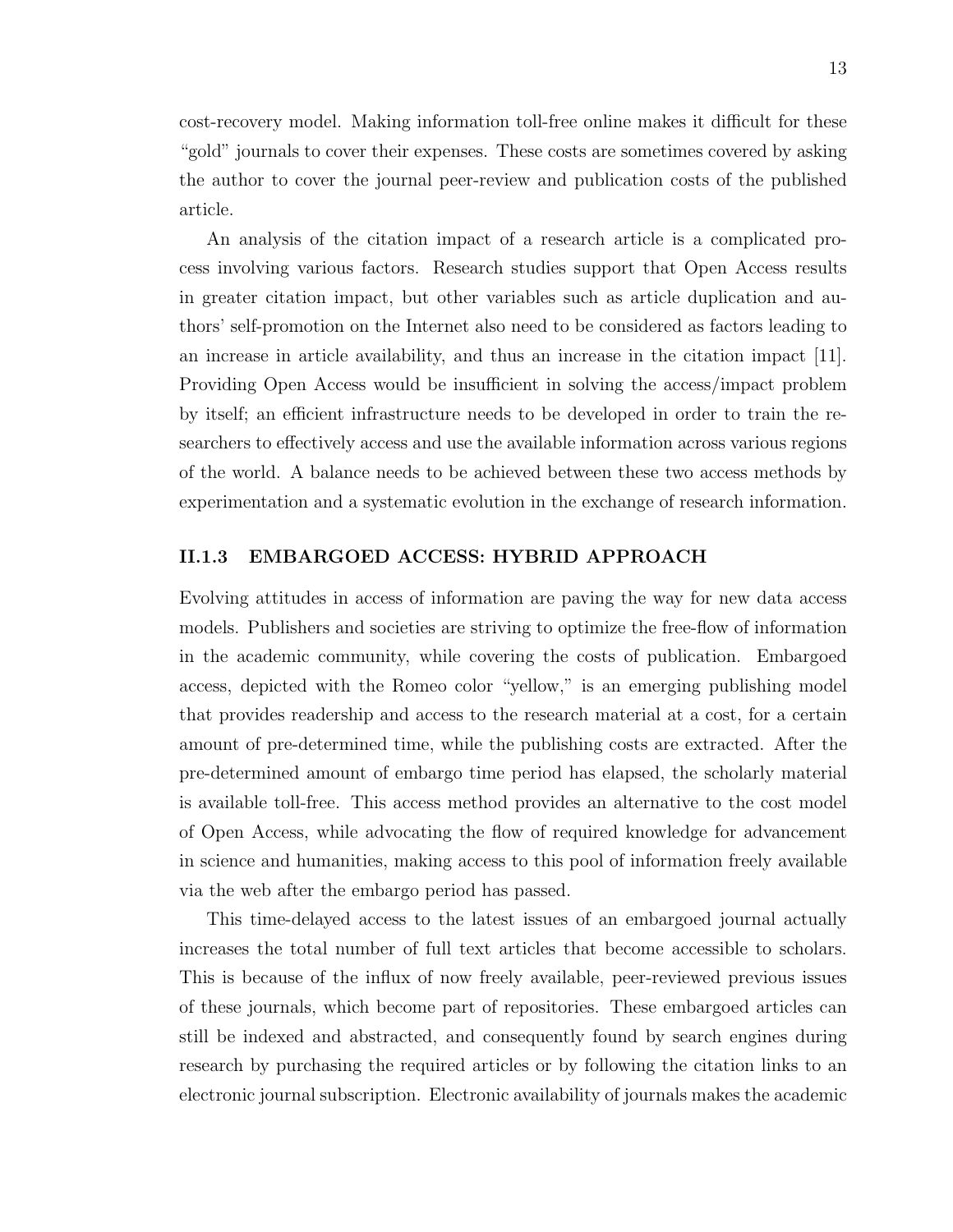community aware of its usefulness and existence, and contributes to interoperability between repositories.

Online accessibility should not be substituted for print subscription to a journal. Electronic availability of a journal enhances the research and access capabilities of the research because of various efficient searching facilities, and accessibility of an article from citation links. Paper subscriptions should be based on the usage of the journal and its prestige, thus keeping the cost revenue from subscriptions secure for the publishers.

#### II.2 DEFINITION OF THE "PRESERVATION RISK INTERVAL"

The research dissemination effects and economic feasibility of the open access publishing model are still being explored. A long term analysis of the impact of open access scholarly material is required to further establish the viability of this business model. Embargoed access is being adopted by various research journals and publishers for the purpose of providing the research community with free content after the economic value of the research is extracted through the traditional subscription system during an embargo period. PubMed Central (PMC) digital archive<sup>8</sup> currently contains  $497$  journal titles, out of which  $24\%$  are embargoed titles with embargo period ranging from one month to thirty-six months. The New England Journal of Medicine published by Massachusetts Medical Society has a 2007 impact factor of 52.589 with an imposed embargo of six months. Genes and Development published by Cold Spring Harbor Lab Press, Publications Department, has an ISI impact factor of 14.795 in 2007 with an embargo period of six months. The EMBO Journal by Nature Publishing Group, has an impact factor of 8.662 in 2007 with twelve months of embargo. A comprehensive list of embargoed titles could not been found, but readers can search for "embargoed journal titles" in Google to discover journal lists of various digital archives and databases.

Since full-text embargoed journal articles cannot be harvested by distributed repositories during this embargo period, copies of this research material are not disseminated to other digital libraries that may later be accessed in case the local copy of the article is irretrievable. This places a digital preservation risk on research material that is under embargo.

<sup>8</sup>http://www.pubmedcentral.nih.gov/fprender.fcgi?cmd=full view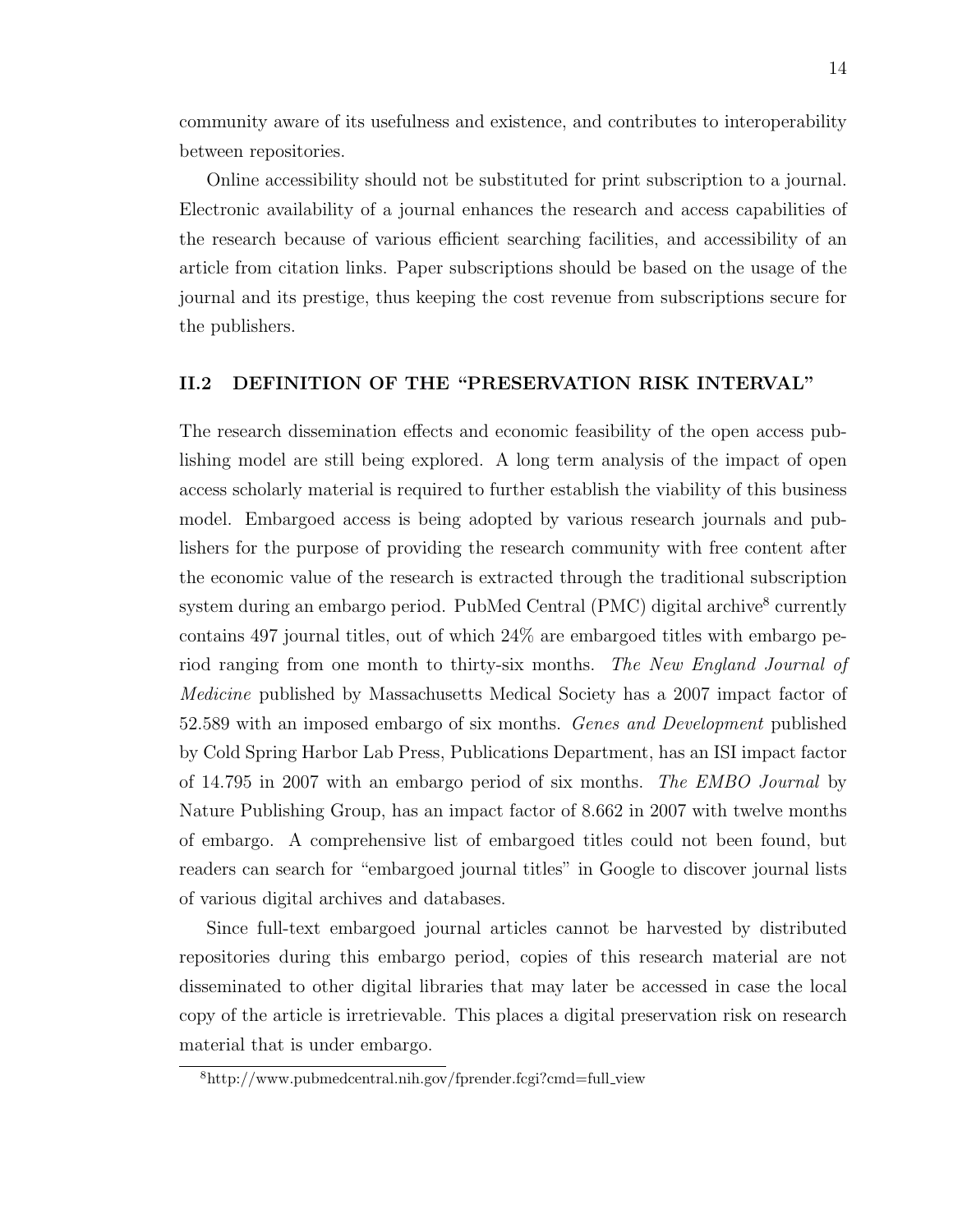The "Preservation Risk Interval" is the time period when the scholarly research material has been published but is under embargo for a predetermined amount of time. During this time frame, metadata pertaining to the published article is available to the entire community for indexing purposes, but the full-text article can only be accessed by subscribed users and repositories, leading to embargoed data diffusion only within a subset of the research community. In case the original copy of the research material in the local repository is destroyed by natural or malicious causes, a reliable copy of the destroyed data may not be available in the subscription-based research community. Under such circumstances, another copy located in a distributed, heterogeneous repository is required to refresh the destroyed local copy. Thus, limiting the distribution of embargoed content to within a subset of the research community is hindering digital preservation by data refreshing. Data refreshing by means of frequent backups of original data is advisable, but is insufficient for the purpose of long-term digital preservation, because faults in the original data system may not be independent of its replicas [4]. Therefore, the digital preservation method of data refreshing via content dissemination to various distributed repositories needs to be exploited as a digital preservation method for embargoed records along with open access records. In this manner, the destroyed original copy of the data in embargo may be refreshed by another repositorys copy of the record in case a reliable copy within the subscription-based community cannot be retrieved.

Embargoed data, along with open access research content, can be provided for harvest using the OAI-PMH protocol via mod<sub>-</sub>oai. The integrity of the embargoed content can be maintained by ensuring that the embargoed data is not accessible until the specified embargo time period has elapsed. This can be achieved by time-locking the embargoed record using Timed Release Cryptography.

#### II.3 TIMED-RELEASE CRYPTO - THE DATA MODEL

In 1978, Rivest, Shamir and Adleman (RSA) proposed to reconstruct two large prime numbers from their product, considered to be an NP-hard problem, as a data cryptology system [61, 30]. The RSA cryptosystem is a widely-accepted and patented public-key scheme that is commonly used to exchange keys, create digital signatures and encrypt messages [76].

Conventional key-generation algorithms, such as the RSA encryption algorithm,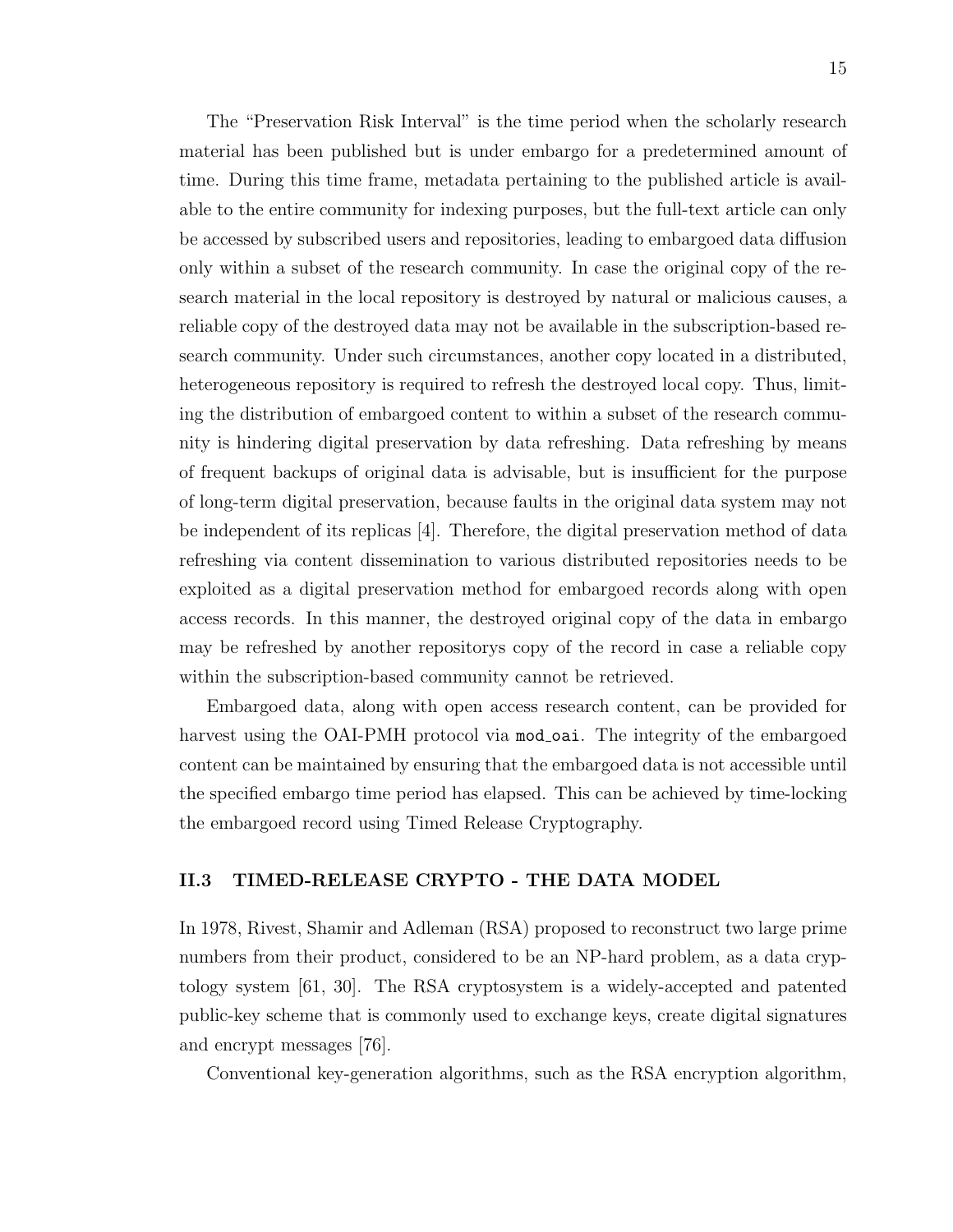have encryption keys that are a composite of two large primary numbers of approximately equal size such that,

$$
n = pq \tag{1}
$$

where this modulus  $n$  is used to produce both the public and private keys. It consists of modular arithmetic used to calculate the factors of large numbers whose complexity is dependent on the size of the numbers used. The complexity of the puzzle generated is just the complexity of the factoring problem. If brute force were to be applied to break the key, estimated computation time can be reduced by  $k$ , by dedicating k computers to compute the product in parallel, thus reducing the time required to access the encrypted resource.

For timed release crypto, a non-parallelizable key encryption system is proposed, where

$$
t = TS \tag{2}
$$

is calculated, T being the amount of time in seconds for which the puzzle is to be time-locked. A random key can be generated using a conventional cryptosystem, where the key may consist of enough bits to be considered sufficiently complicated, and cannot be easily examined and broken. Calculating inputs  $n$  using equation 1, and a random a, where  $1 < a < n$ , the encryption key can be encrypted as

$$
Key\ encryption = Key + a^{2^t} (mod\ n)
$$
\n(3)

The output of the time-lock puzzle is thus  $(n, a, t,$  encrypted key, encrypted resource). Input variables, such as  $p$  and  $q$  that were used during the computation of the puzzle, are destroyed.

Without  $p$  and  $q$ , searching for the key itself to solve a puzzle that is encrypted using this method is impractical, rendering brute force methods of breaking the encryption key non-parallelizable. The most efficient method of retrieving the encryption key would be to calculate the variable

$$
b = a^{2^t} (mod \ n) \tag{4}
$$

initially used during key encryption. This can be achieved by sequentially performing t squarings on the value a. This would require a dedicated computer performing continuous, sequential computation for approximately t time units to decrypt the key and thus break the encryption. This encryption method can be applied with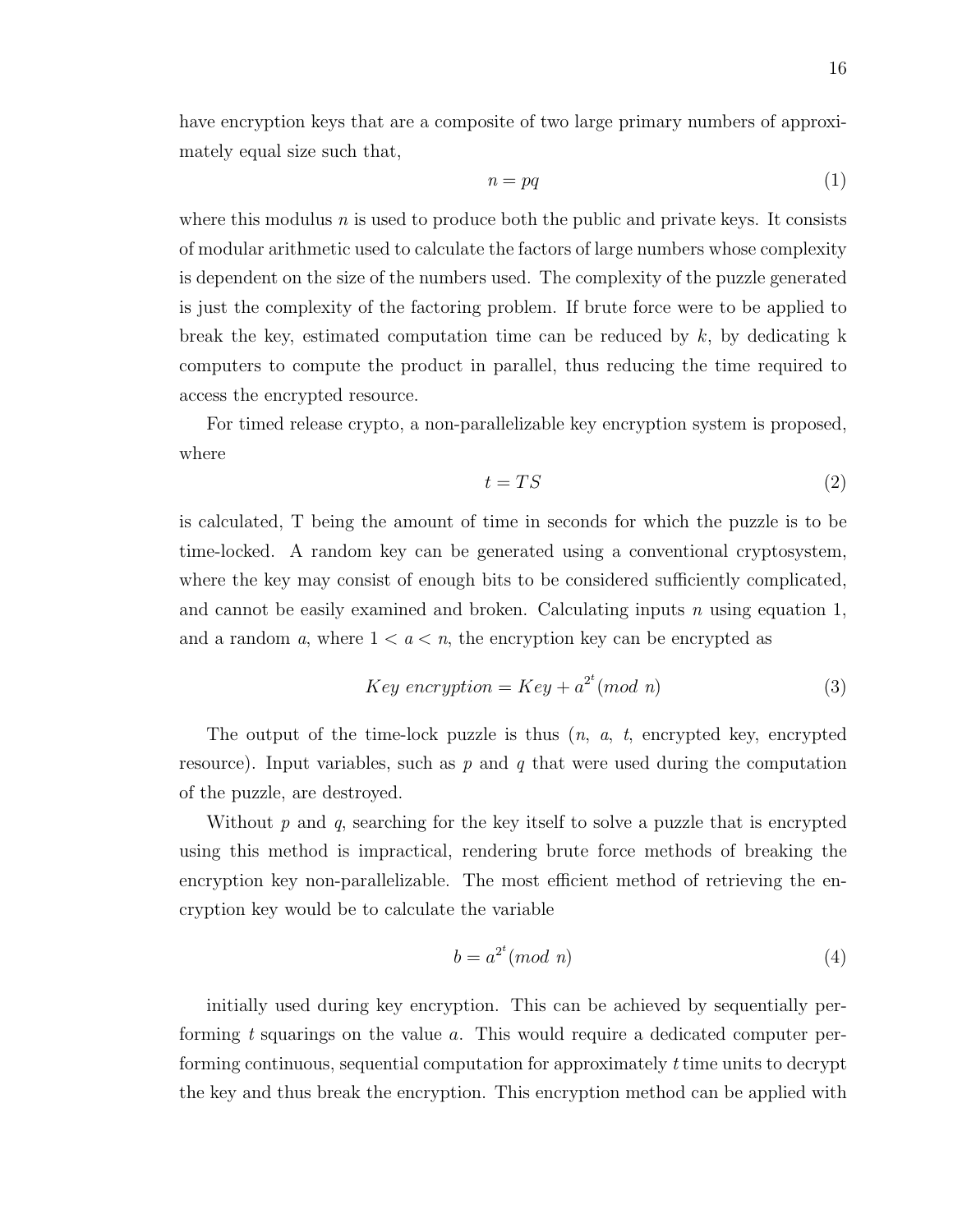various, carefully selected values of time unit t to encapsulate the resource for a predetermined amount of time, which is equivalent to resource embargo period, ensuring that the resource is not released until the desired computation time  $t$  has elapsed.

### II.3.1 TIMED-RELEASE CRYPTOLOGY - AN ALTERNATIVE AP-PROACH

Another existing approach to Timed-Release Encryption (TRE) is the use of a third party intervention, or Trusted Agents (TA). The use of TAs to utilize timed-release cryptology to encapsulate sensitive information was also first approached by Timothy May, and later elaborated by Rivest, Shamir and Adleman as an alternative approach that does not require usage of the receiver's computation resources. A time-server(s) intercedes as the negotiator between the content source and the client who is trying to access the content. During content encryption, a pair of private keys is produced. The client receives an encrypted instance of the content, as well as one of the private keys, later used for identity verification. The other key from the pair, required for successful decryption and accessibility of content, is received from the time-server only after the required embargo period has elapsed [16, 8]. Various protocols have been developed for successful and secure communication between the time-server and the user. Initial protocols required a lot of TA-user interaction, which compromised the anonymity of the TA. The Conditional Oblivious Transfer Protocol [9] was then proposed that provided anonymity to the content provider, but not the client during communication. Further approaches, such as New-TRE [23] propose non-authenticated, non-interactive server-based schema that may be implemented using multiple time-servers for further anonymity. This TA-based scheme is being manipulated for public-key encryption and non-interactive and secure server-client interaction across the Internet.

Timed-release encryption using time-lock puzzles (TLP) has been implemented in this research because it does not require any outside intervention or dependency for authorization or further information interaction during decryption time. Suppose the embargo period for a puzzle is significantly large, such as 35 years for the MIT/LCS time-lock puzzle [64], which would require significant overhead to ensure the security and continual access of trusted agents till the embargo period expires. Recent trends in the use of information and resources demand the creation of independent, selfcontained digital objects for long-term preservation. Successful preservation of locked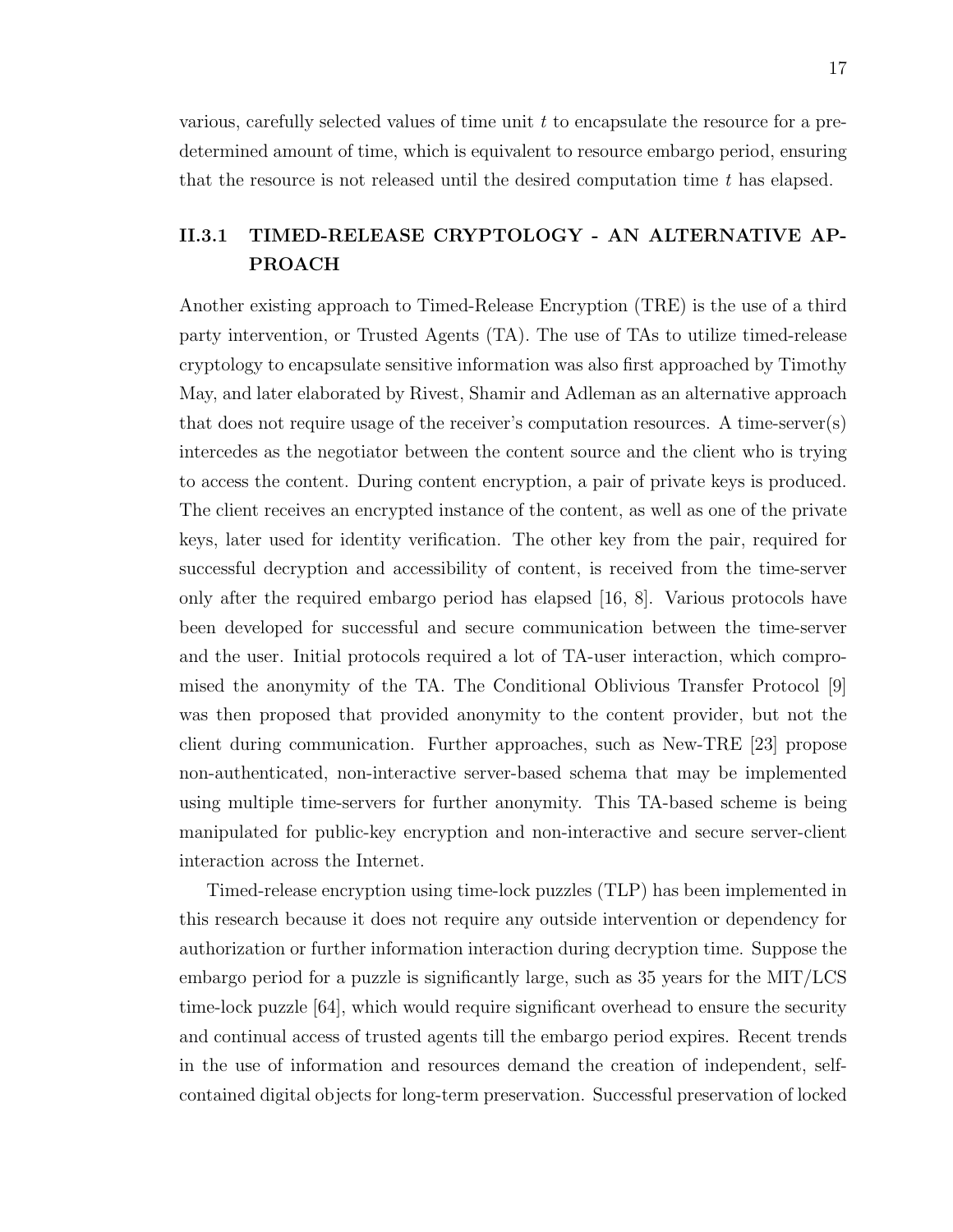content requires implementation methods that are able to survive large embargo periods. This thesis research explores the use of time-lock puzzles for preserving data integrity and its application in digital libraries as an add-on to mod oai for the purpose of digital preservation of embargoed data.

#### II.4 OAI-PMH - THE REFERENCE MODEL

The Open Archives Initiative Protocol for Metadata Harvesting (OAI-PMH) facilitates interoperability and extensibility between data and service providers. It was formulated to address the need of a protocol that would contain update semantics, so that a harvester would be able to identify and request data from a repository from the last date of harvest. A six-verb protocol has been incorporated into the mod oai apache module to address this need of selective metadata harvesting through OAI-PMH.

#### II.4.1 "REGULAR OAI-PMH"

OAI-PMH is a simple HTTP-based, request-response transaction protocol between a data provider (a repository), and a service provider (a harvester), for the exchange of content. This technical framework of OAI has been adopted by digital repositories to expose metadata about their resources, which can be extracted by harvesters using this protocol. It allows multiple-disciplinary as well as update-centric resource discovery, while facilitating repository synchronization and federated search [73].

Upon a harvester request to a repository, the data returned to the harvester is related to the local collection of the server-end repository. The repository responds with an appropriate XML document consisting of information regarding its resources to the harvesters request. These resources are represented in XML through OAI-PMH defined entities, such as a record, header, metadata, item and set. A record entity contains all information pertinent to one resource. Header encompasses other related information of the resource, such as unique *identifier*, set and *datestamp* associated with the metadata of the resource. An item contains all metadata related to one resource. A record contains metadata about one resource. Thus, an item can contain more than one record, each containing metadata in a specific metadata format pertaining to one resource. This hierarchy is further clarified by Figure 1 taken from [46]. Sets are repository-defined collections of these items. Large XML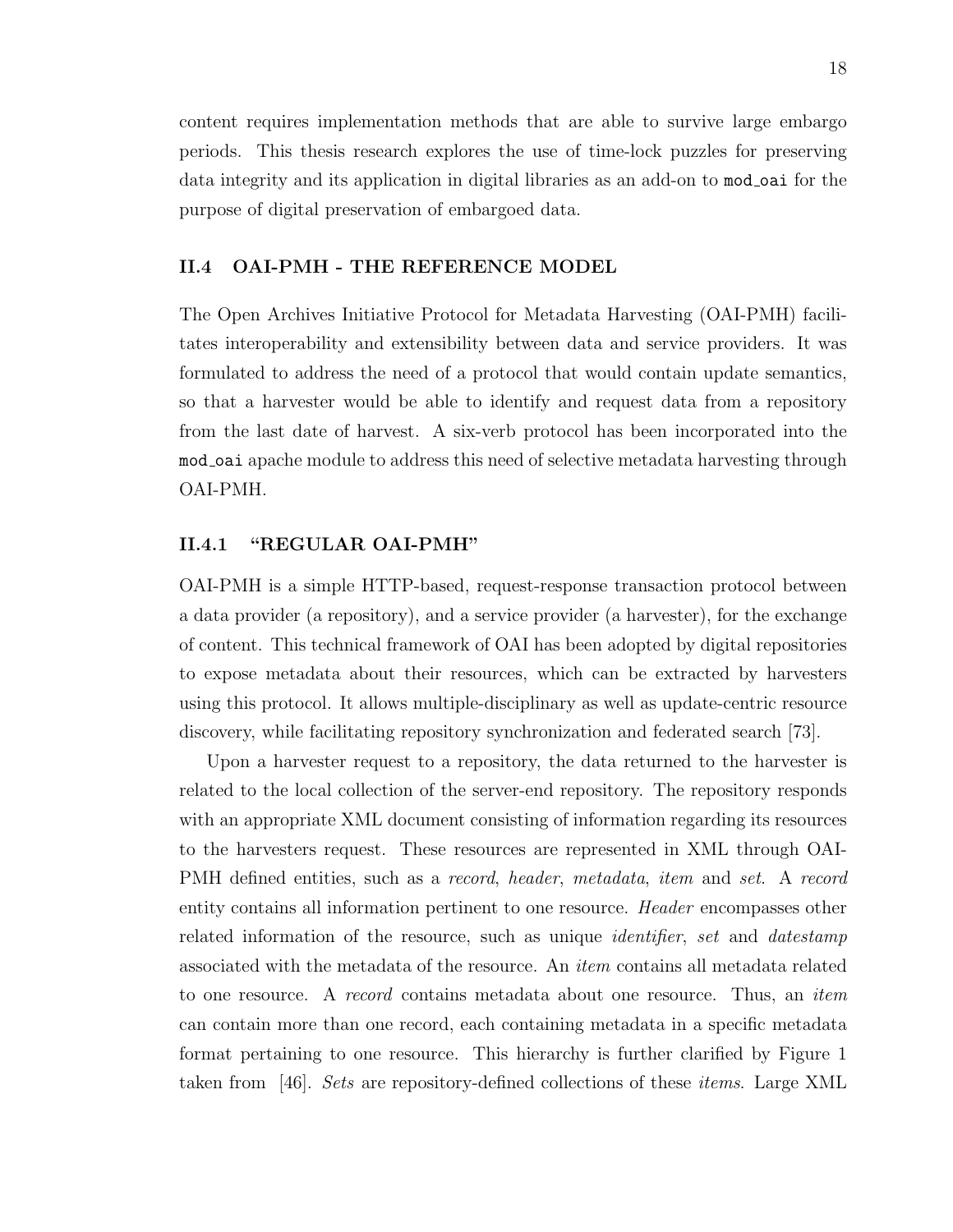

FIG. 1: OAI-PMH Data Model.

documents are segmented into multiple HTTP transactions with a resumption token used in a secondary request to receive the next part of the pending results.

The protocol consists of six protocol requests, commonly referred to as "verbs," that allow interaction between the repository and the harvester, which are listed in table I, taken from [46].

| Verb                | Comment                                                         |
|---------------------|-----------------------------------------------------------------|
| Identify            | returns a description of the repository (name, POC, etc.)       |
| ListSets            | returns a list of sets in use by the repository                 |
| ListMetadataFormats | returns a list of metadata formats used by the repository       |
| ListIdentifiers     | returns a list of identifiers (possible matching some criteria) |
| GetRecord           | given an identifier, returns that record                        |
| ListRecords         | returns a list of records (possibly matching some criteria)     |

TABLE I: 6 OAI-PMH Verbs.

Three auxiliary verbs in the protocol have been introduced to determine the nature of the repository. *Identify* provides the harvester with preliminary information such as granularity, administration, etc. *ListMetadataFormats* lists the available metadata formats and *ListSets* retrieves the disciplinary-based structure of the repository. Three further protocols facilitate actual data transaction between the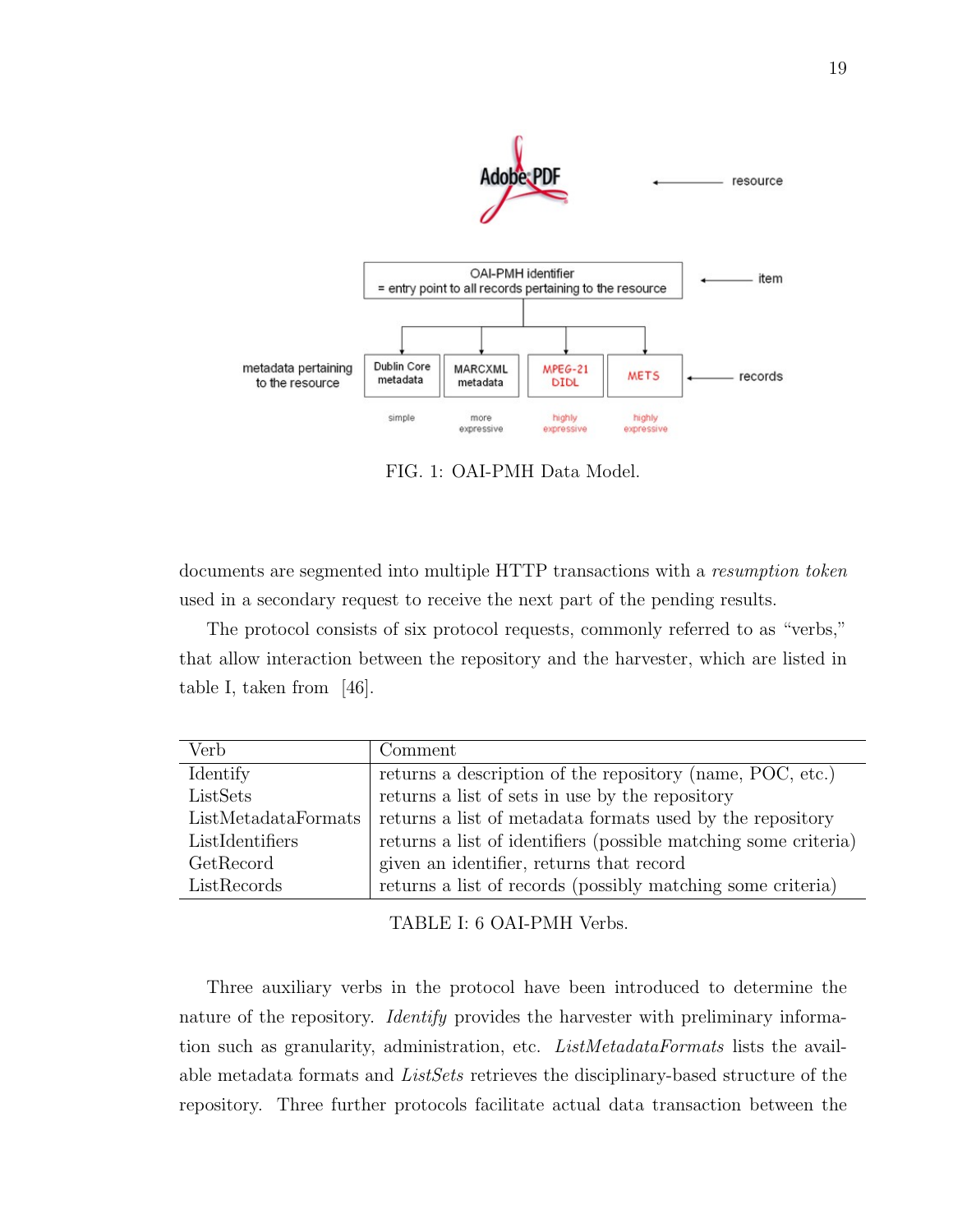harvester and the repository. ListRecords exposes information of the records contained in the repository. GetRecord retrieves a single record from the repository, and ListIdentifiers lists all *identifiers* of the *records* contained.

Multiple metadata schemes are supported in OAI-PMH. Metadata representation in Unqualified Dublin Core (DC), the lowest denominator, is mandatory by all data providers in order to enforce interoperability amongst distributed repositories, but they are free to support other, more expressive XML-transportable metadata formats. The protocol provides data providers with the extensibility and flexibility to mold their applications according to the requirements and needs of the data being supported. The harvester can also request metadata in a specific metadata format, that may support complex digital objects, by using metadata prefixes "http" or "didl" in mod\_oai.

### II.4.2 RESOURCE HARVESTING WITHIN THE OAI-PMH USING MPEG-21 DIDL

The Apache mod oai module has been designed to implement the OAI-PMH functionality in a network-based environment. It provides selective harvesting through from-until parameters, so that only the desired metadata may be harvested from a data provider. This feature has enhanced efficiency by facilitating harvest of data from the previous repository update instead of a complete repository harvest with redundant copies of records that may already exist in the harvesters data collection [78, 46]. This is achieved by set-based harvesting or by date-based harvesting of records. Set-based harvesting is achieved by specifying the set parameter in the harvest request. Date-based harvesting is achievable through the *from-until* date parameters in the OAI-PMH request, whereby only those records whose *last-modified* dates lie between the provided parameters are included in the response.

This framework also allows flexibility in representation of resources, such as extension to inclusion of the resources themselves, accompanied with harvest of metadata about the resources. Often, service providers prefer to download the resource itself, along with the metadata associated with digital resources. This is to have a local copy of the record, in case the original instance is no longer accessible, and to provide more comprehensive searches, such as in-text searching. OAI-PMH facilitates this process using the MPEG-21 DIDL complex object format to accurately represent resources assimilated within XML documents to be disseminated to service providers.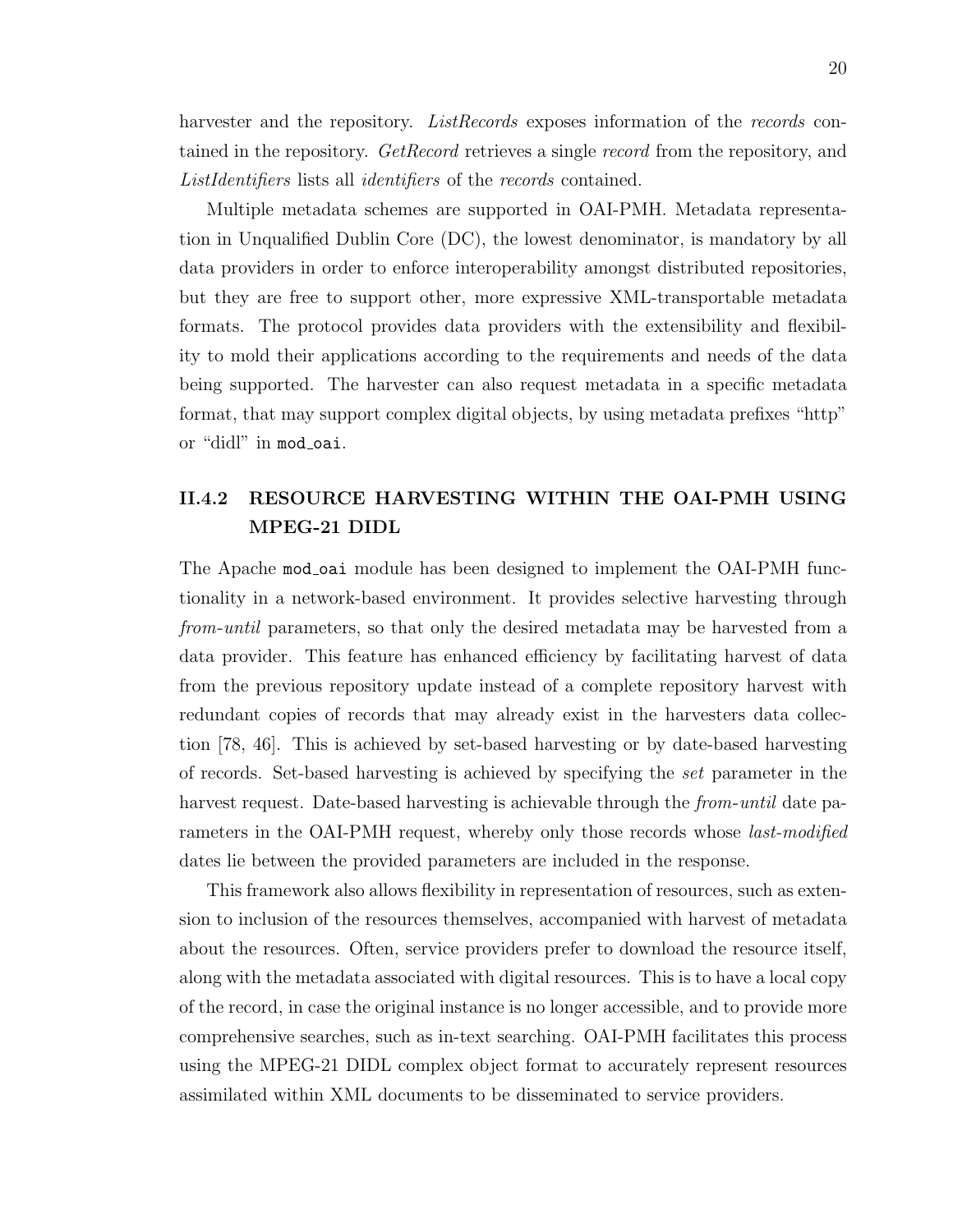Various standards for the XML-based representation of resources, termed Digital Items, exist in the scientific community. The OAI-PMH framework has adopted the Moving Picture Experts Group-21 Digital Item Declaration (MPEG-21 DID) ISO standard [58] abstract data model for accurate representation of resources. The MPEG-21 Digital Item Declaration Language (MPEG-21 DIDL), an XML instantiation of this data model based on the DID entities, has been derived to express these complex digital objects. A Digital Item that is described using this defined data model and represented in the DIDL syntax is referred to as a DIDL document.

The MPEG-21 Abstract Model, although complex and verbose, provides the flexibility to accurately describe and encompass a digital object and related metadata. This is achieved via representation of these digital objects through various entities, each entity instantiated as an XML element in the DIDL XML Schema [28]. The resource entity is the actual, identifiable datastream, either digital or non-digital, such as a picture, a video clip, a text document, or a painting in a museum. A component entity is used to group together resources and related information about these resources wrapped in a descriptor/statement entity construct. A DID item is the point of entry for information pertaining to one resource. It groups together one or more descriptor/statement constructs. Items may contain other items, each representing one instance of the resource [29, 21]. Figure 2 is a graphical view of a resource expressed in MPEG-21 DIDL.

The MPEG-21 DIDL complex object format provides the syntax for resources to be accurately expressed and reliably deployed through mod oai during incremental resource harvesting. The framework allows sufficient flexibility for the DIDL syntax to be modified to include further information related to the resources, such as various metadata formats or copyright information. This flexibility is exploited in this research to affectively express time-locked records and pertinent information to decrypt and access these time-locked records, as later described in Chapter V.

#### II.5 SUMMARY

This chapter introduced the existing technologies that build the framework of this thesis research. Timed-Release Cryptology has been utilized to encrypt embargoed content during data dissemination in mod oai, and the MPEG-21 DIDL complex object format incorporated in the Apache module has been modified to accurately encapsulate and express embargoed, time-locked digital resources. The next chapter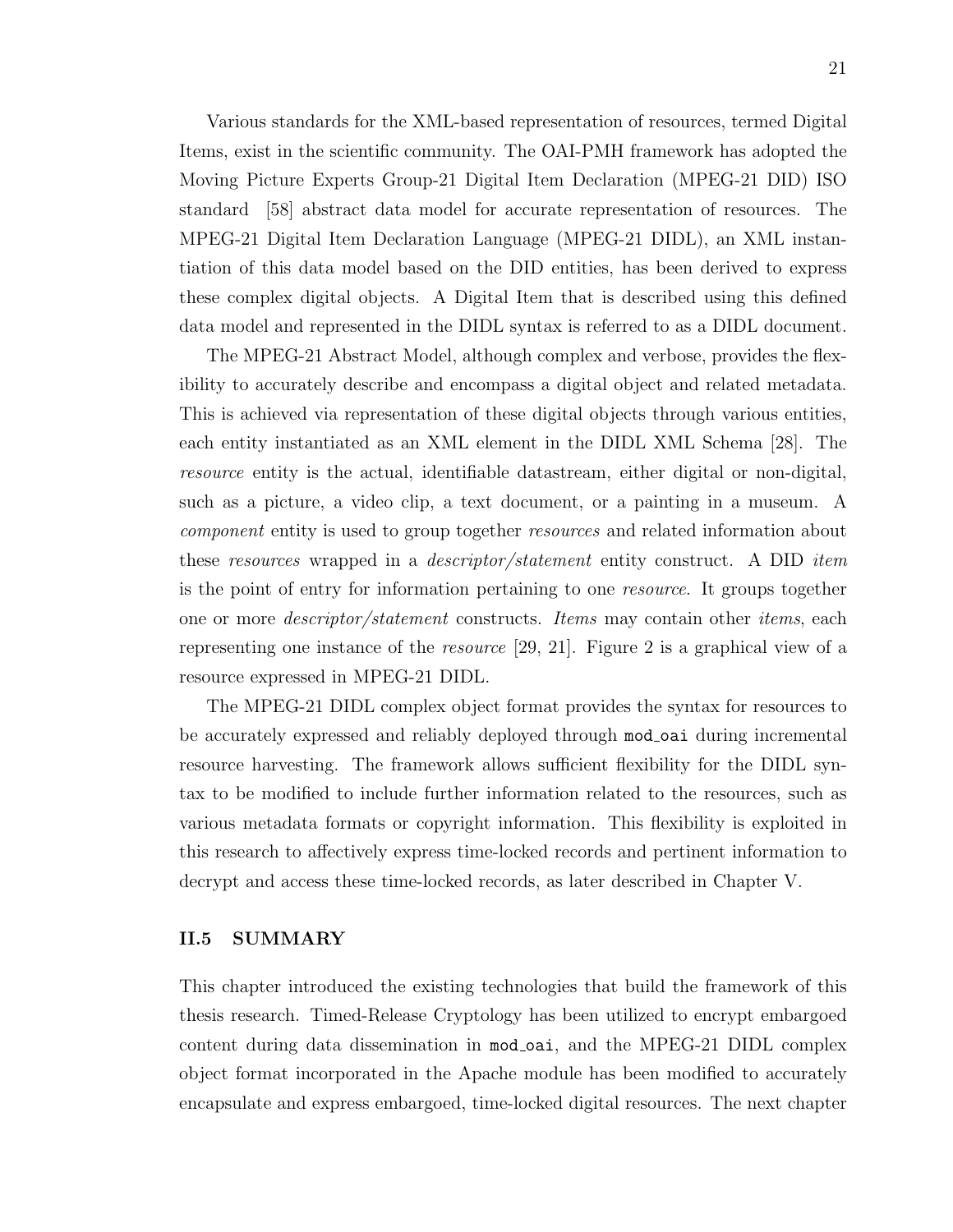| record |             |                                                                                                          |
|--------|-------------|----------------------------------------------------------------------------------------------------------|
|        | header      |                                                                                                          |
|        |             | identifier                                                                                               |
|        |             | last updated time-locked version<br>datestamp                                                            |
|        |             | setSpec                                                                                                  |
|        | metadata    |                                                                                                          |
|        | <b>DIDL</b> |                                                                                                          |
|        | Item        |                                                                                                          |
|        |             | Descriptor<br>dc:identifier                                                                              |
|        |             | Descriptor<br>http:header<br>- Content-Length<br>- Server<br>- Content-Type<br>- Last-Modified<br>- Date |
|        |             | Component<br>Resource base64<br>Resource reference                                                       |
|        |             |                                                                                                          |

FIG. 2: Structure of a resource expressed in MPEG-21 DIDL Abstract Model.

analyses how similar solutions currently address the "Preservation Risk Interval" associated with embargoed content and establishes a need for a more robust and efficient solution to this problem.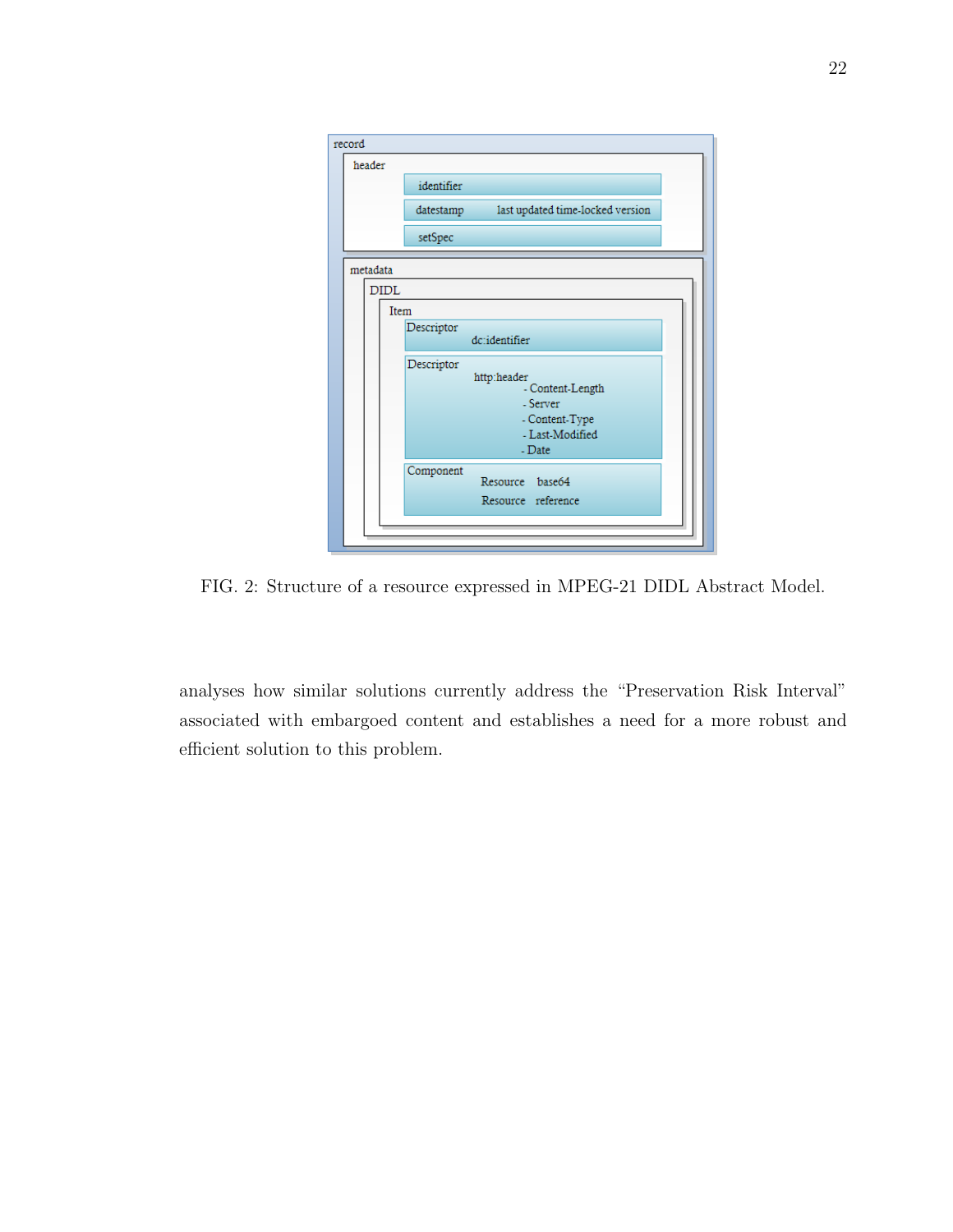# CHAPTER III RELATED WORK

Various digital preservation systems and tools have been deployed to ensure continual access to published content. With the plethora of electronic journal publishing replacing or augmenting traditional paper journals, it is imperative that steps be taken to ensure preservation of, and persistent access to, this published content. This chapter assesses a variety of digital preservation solutions and analyses whether they address the digital preservation of embargoed scholarly content.

#### III.1 LOCKSS

#### III.1.1 AN OVERVIEW

Lots Of Copies Keeps Stuff Safe (LOCKSS) is a persistent web-publication preservation system that incorporates the "purchase and own" library methodology in loosely coupled distributed digital repositories [59]. LOCKSS is a tool designed to provide support to research libraries for the purpose of creating and maintaining caches of subscribed electronic content to facilitate preservation and continual access of this material in case the content is no longer accessible from the publishers repository.

#### III.1.2 DIGITAL PRESERVATION

LOCKSS has tried to conform to the needs of the library as well as the user and publisher community. It allows libraries to establish local, low cost and maintenance 'caches' that archive a local copy of the journal articles residing on the subscribed publishers repository. In case the reader is unable to access the content through the publishers archive, the content can be retrieved from the local cache copy to provide the reader access to the research material.

The system complies with the needs of the publishers by augmenting the collection of reader usage and interaction data. The cache data is available only as a fallback system in case the publishers repository access fails. The cache content is subjected to the same legal agreement as the original journal subscription to make sure that readers are not distributed any data that they do not have access rights to, thus maintaining the integrity of the content [69].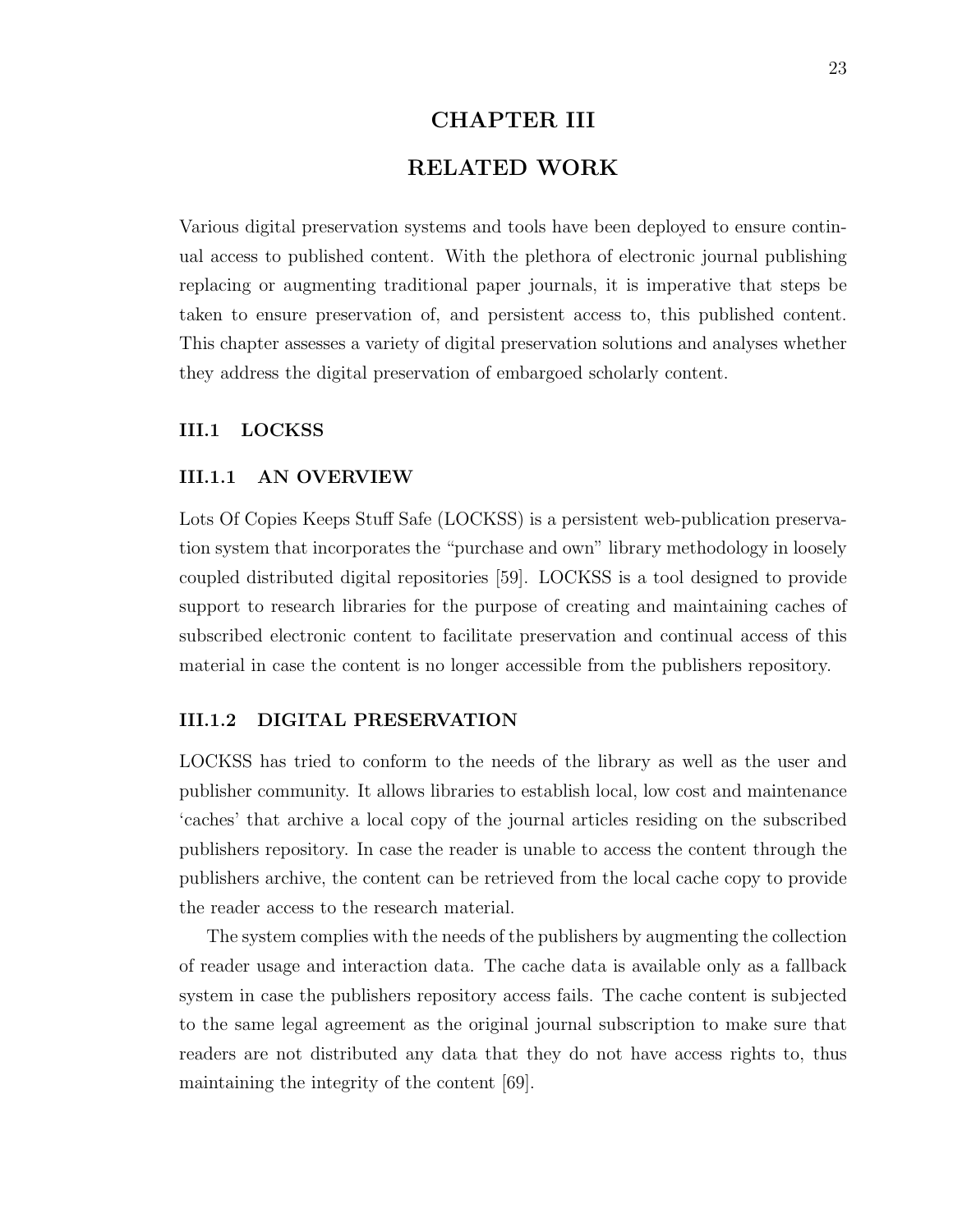LOCKSS proposes a highly replicated peer-to-peer system, whereby digital preservation of material is secured through multiple copies of the same content in geographically disparate repositories. This network of repositories participates in "rate-limited sampled voting" [41] to automatically detect and repair a defected copy of the document by replacing the damaged copy with an undamaged instance of the document located at another LOCKSS cache. Only that document which was previously present in a LOCKSS cache is replaced, so that no document is illegally replicated or leaked to unauthorized users. The system frequently crawls the journal publisher's website and harvests any new subscription material, storing a local copy of the data in the cache. This harvested content can further be included in the institution's provided indexing and searching facilities [67, 60].

#### III.1.3 PRESERVATION OF EMBARGOED CONTENT

The LOCKSS system accomplishes the goal of preserving peer-reviewed journal articles of the implementing institution's interest. This data is distributed amongst other LOCKSS systems and readers that have already purchased access rights to paid access, traditional journals or embargoed journals. This enforces data integrity and preservation via data refreshing and replication, but the system operates only amongst subscribed readers, a subset of the electronic journal usage community.

Although this system is successful in accomplishing its purpose of providing subscribed readers with persistent data access and preserving digital bits, it is limited to a subset of the scholarly community. It diffuses digital content only to readers that have already purchased the right to embargoed content. This not only confines the efforts of preservation via data refreshing to the subscription-based community, but also makes the embargoed content vulnerable, since the number of copies of the same journal article is dependent on its popularity and the number of subscriptions. There is a need for a more robust and reliable system that can deploy an encrypted copy of the journal article to the scholarly community, achieving far reaching preservation effects.

#### III.2 PUBLISHER-DRIVEN PRESERVATION INITIATIVES

Two preservation techniques are known in the publishing community that involve publishers as active role players in digital preservation efforts of scholarly material.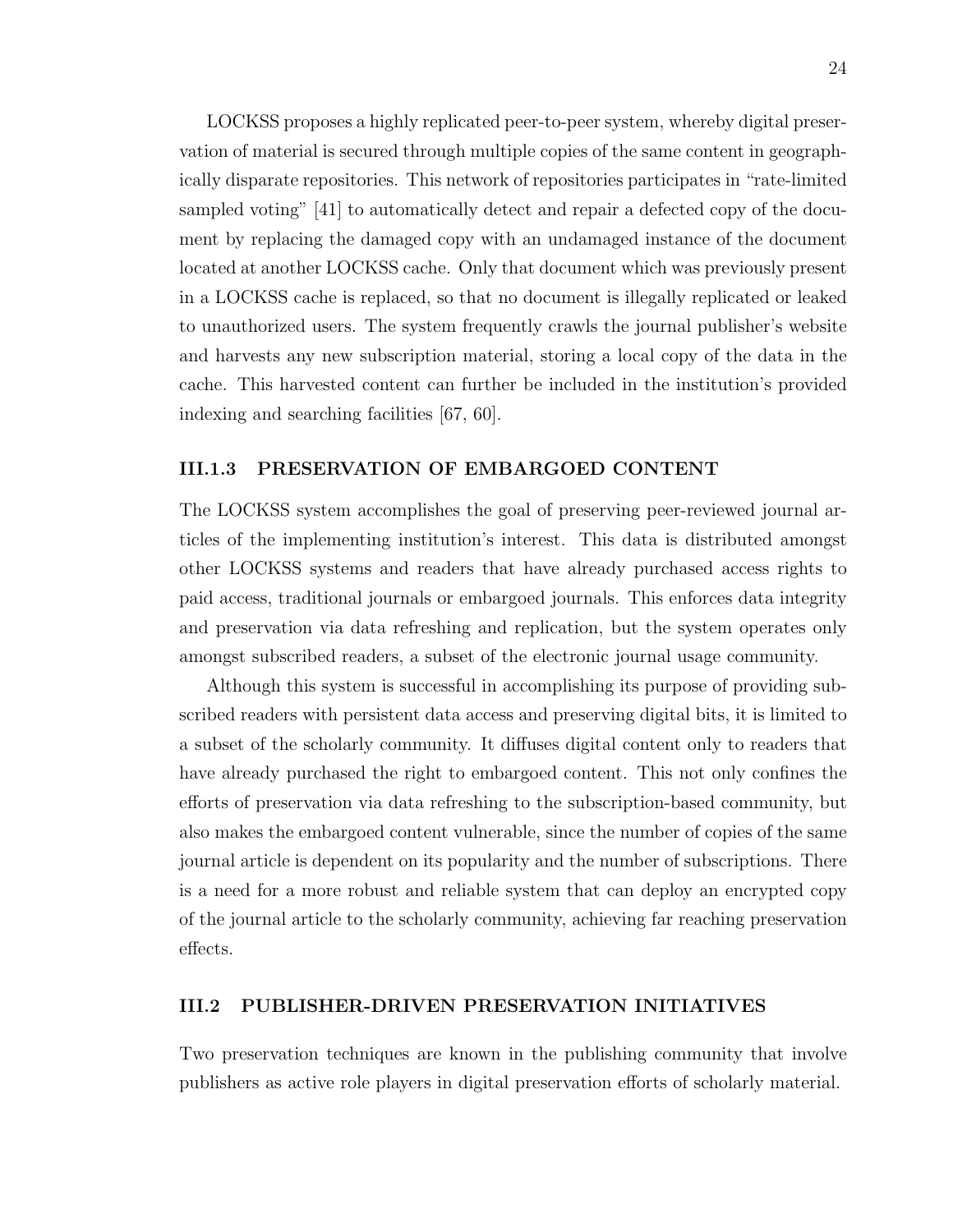#### III.2.1 CLOCKSS

Controlled LOCKSS<sup>1</sup> is the implementation of the LOCKSS initiative within the academic community where publishers have collaborated with research libraries located in heterogeneous locations for the preservation of digital academic publishing. This is a collaborative preservation effort between 11 publishers and 10 renowned library institutions worldwide to maintain distributed dark archives to provide continual access to research publication, and is going live in January of 2009. This maintained dark archive can be triggered upon trigger events, such as

- cancellation of an e-journal title
- e-journal no longer available from a publisher
- publisher ceased operation
- catastrophic hardware or network failure

Upon occurrence of these events, the CLOCKSS archive can be utilized to ensure and provide persistent access to research material that be otherwise be inaccessible from the publisher or other institutions. The organization then votes to determine whether the triggered content should be made freely available to the academic community.

#### III.2.2 PORTICO

Portico<sup>2</sup> was launched as a preservation initiative in 2005 as a collaboration between JSTOR and Ithaka and is supported by the Andrew W. Mellon Foundation and The Library of Congress. It is a cooperative between 66 publishers and 477 international library institutions that maintain dark archives of "raw" digital content to provide permanent access to scholarly journal material. Portico accepts source files of published content, such as XML, SGML or PDF documents of the journal article and converts it to a normalized format aimed at providing long-term access rather than immediate access [13]. Therefore, in case of a triggered event, Portico provides delayed access to retrieved content.

<sup>1</sup>http:www.clockss.org

<sup>2</sup>http:www.portico.org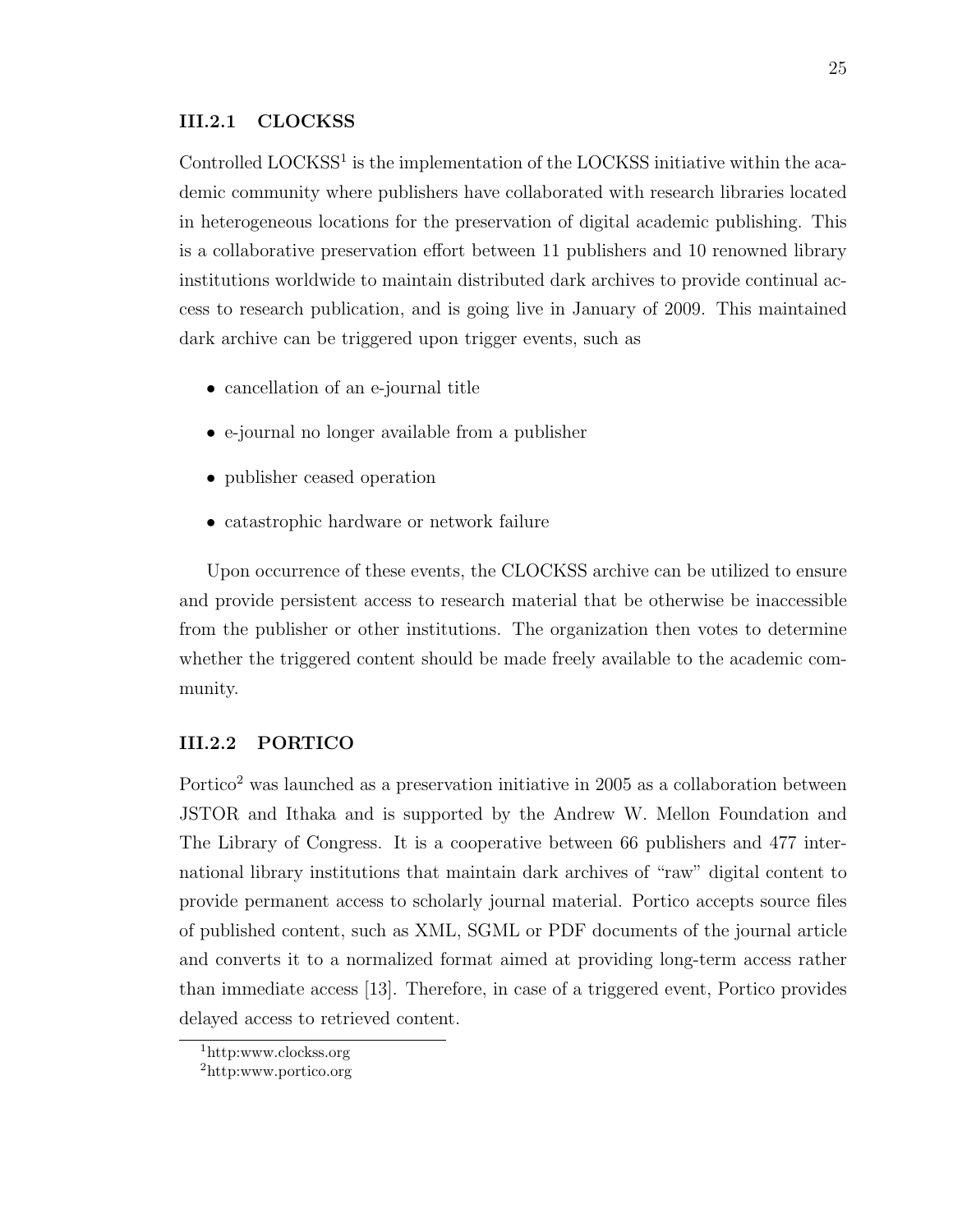#### III.2.3 DIGITAL PRESERVATION

As of 2008, two trigger events have been recorded where triggered content hosted by CLOCKSS and Portico has been retrieved and voted by the organizations to become available online for free.

The journal  $Auto/Biography$  ceased to publish in 2006 under SAGE Publications. This journal title was hosted by IngentaConnect until 2008, after which it ceased publication. This triggered content has now been made available toll-free in the CLOCKSS and Portico repositories to provide continual access to this web-based academic content. Similarly, access to Graft, that ceased publication in 2003, is also provided by CLOCKSS and Portico.

The dark archives maintained by CLOCKSS and Portico are successful in providing continual access to material that has ceased publication and may be inaccessible via the publisher or any other source. Both preservation techniques maintain a limited number of reliable, independent and heterogeneous archives that differ in technological and governance models [45]. Portico has secured higher publisher backing and library institution participation, but provides a costly preservation solution. CLOCKSS implements the LOCKSS program with a less economic overhead and provides perpetual access to content but is only in the initial stages of development. Sustainability of the archiving solution is imperative in providing perpetual access and long-term digital preservation of content. Therefore, various digital preservation techniques need to be employed for preservation of scholarly digital media.

#### III.2.4 PRESERVATION OF EMBARGOED CONTENT

Both CLOCKSS and Portico preservation initiatives provide publisher-driven preservation solutions of academic material by maintenance of dark archives that are triggered only upon occurrence of a trigger event. These preservation techniques are limited to the participating institutions and publishers, and therefore provide a preservation solution only for a subset of the digital media. An enhanced cooperative infrastructure between publishers and institutions is required that establishes concrete rules for the type and volume of preserved content and the preservation techniques employed to provide perpetual access as well as long-term preservation of electronic content.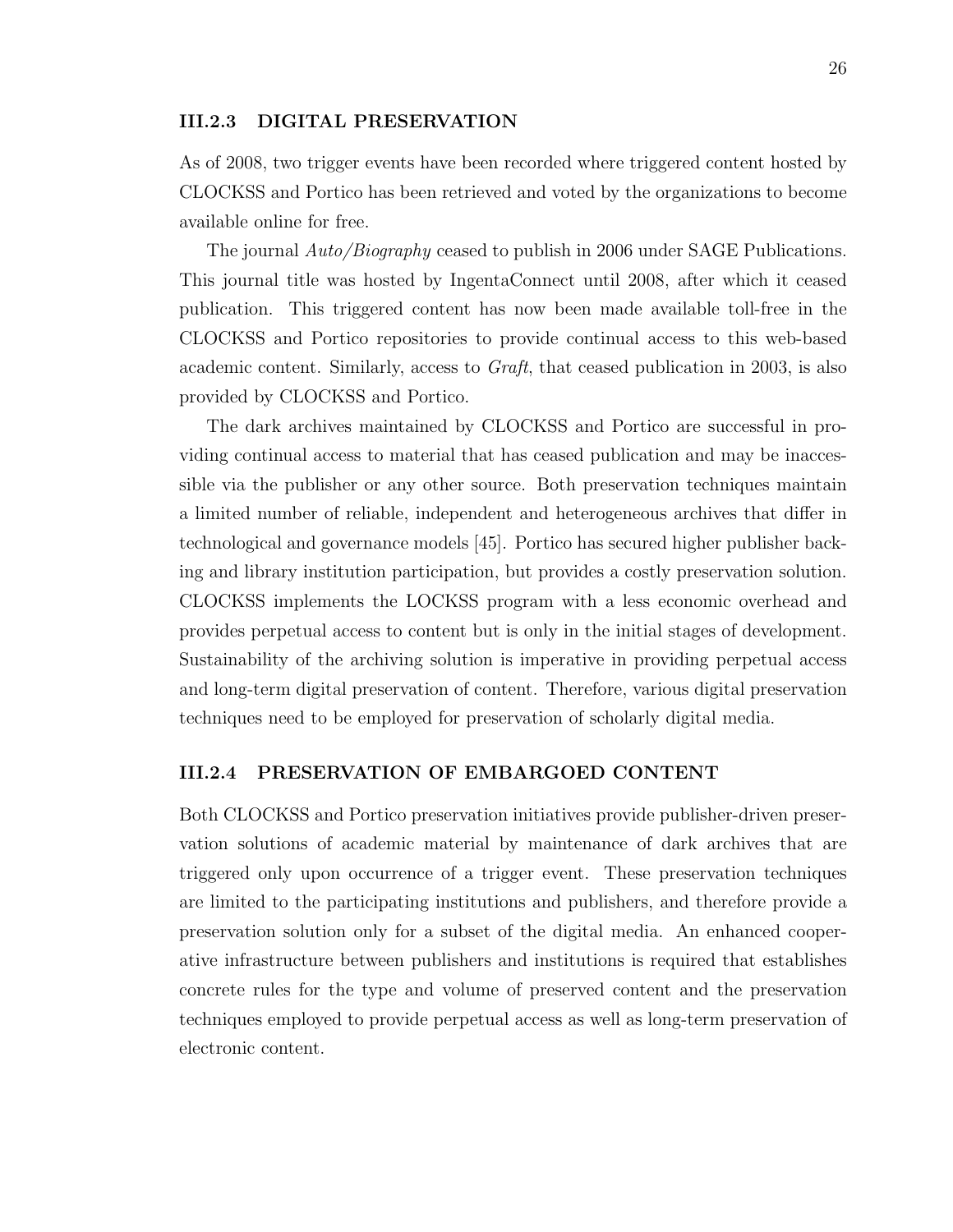#### III.3.1 AN OVERVIEW

Multiple solutions are required to solve the problem of preservation of diverse, heterogeneous collections of digital content. Various services that integrate these numerous preservation methods and tools into one interface are being developed to provide decision support and recommendation services for repositories.

Various efforts are underway to mitigate the risk of data loss associated with digital content. The Virtual Remote Control (VRC)<sup>3</sup> system has been developed by Cornell University as a risk discovery tool for identifying potential preservation risk associated with digital collections [43]. Creative Archiving at Michigan & Leeds: Emulating the Old on the New  $(CAMiLEON)^4$  is a collaborative effort between the Universities of Michigan and Leeds, UK, for exploration of emulation as a digital preservation method. Preserving and Accessing Networked Documentary Resources of Australia (PANDORA)<sup>5</sup> and the PANDORA Digital Archiving System (PAN-DAS)<sup>6</sup> are initiatives of the National Library of Australia in efforts of data encapsulation, management and long-term access to one of the countrys most comprehensive digital collections [56, 34].

IBM's strategy for ensuring long-term access to digital content is the visualization and implementation of a platform-independent Universal Virtual Computer (UVC) approach. This project utilizes migration and emulation preservation methods to encapsulate the digital data in a Logical Data Schema (LDS) with related metadata to create a hardware, software and format independent object that can be constructed and accessed in the future using the UVC emulator and viewer [22, 48]. The proof of concept for this system has been implemented at Koninklijke Bibliotheek (KB), the National Library of the Netherlands [39]. The digital archiving system of KB [53, 80], known as e-Depot, has been deployed in efforts of a digital archiving solution for electronic publications. It has been developed in compliance with the OAIS reference model [1] and utilizes the IBM system known as the Digital Information Archiving System (DIAS). It contains a Preservation Manager component within the infrastructure that semi-automates the digital object rendition, registration of

<sup>3</sup>http://prism.library.cornell.edu/VRC/

<sup>4</sup>http://www.si.umich.edu/CAMILEON/about/aboutcam.html

<sup>5</sup>http://pandora.nla.gov.au/

<sup>6</sup>http://pandora.nla.gov.au/pandas.html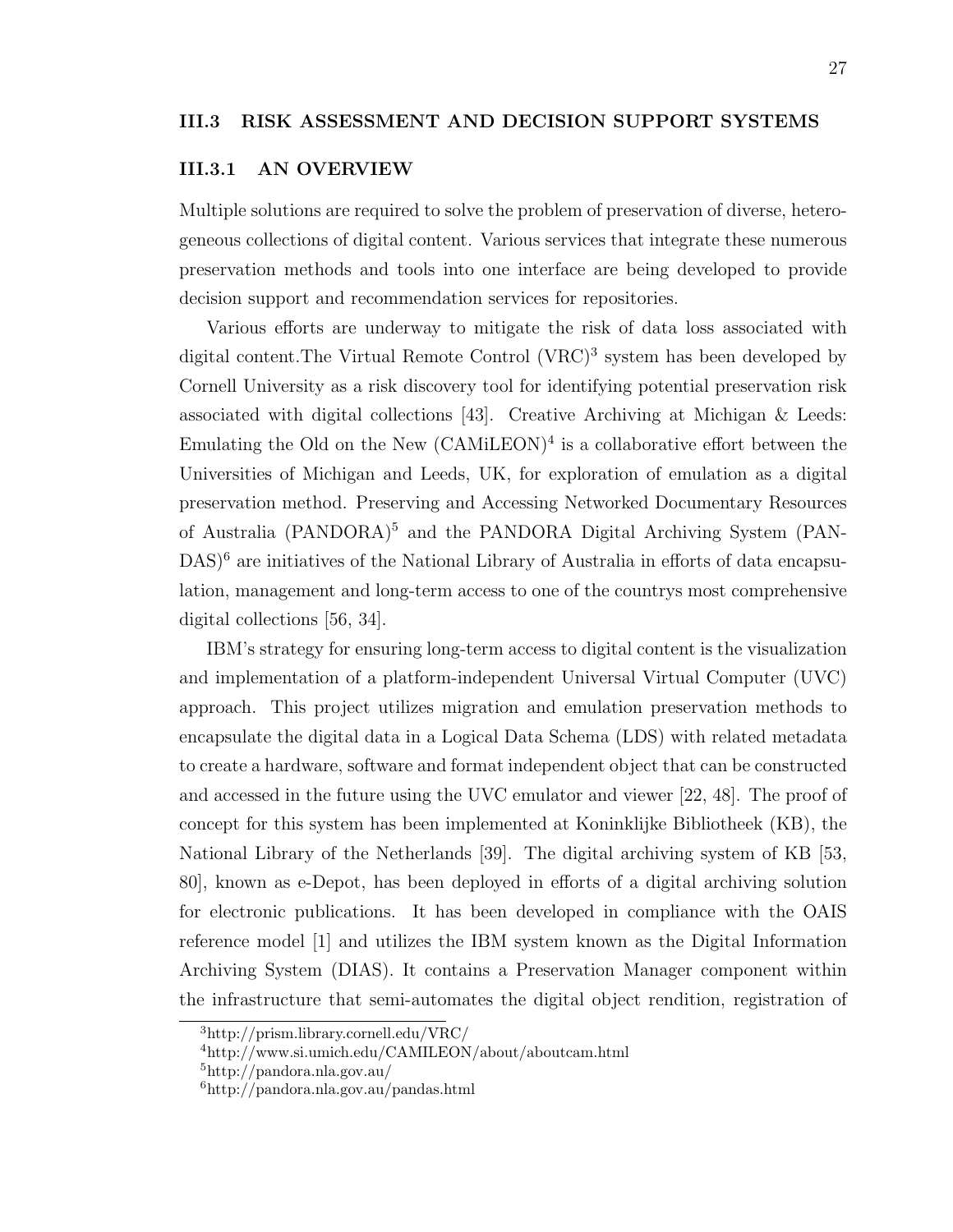metadata and development of tools for accessibility [52].

The DIgital Library Infrastructure on Grid ENabled Technology (DILIGENT) project, partially funded by the European Commission, is an amalgam of Digital Libraries and Grid Technology. The DILIGENT infrastructure enables sharing of resources between various user communities simultaneously. The grid framework provides the platform for implementation of a network of diverse, virtual, on-demand digital libraries, and allows implementation of related functionality, such as searching, data rendering, annotation and personalization. It facilitates interoperability between repositories and allows sharing of content and computing resources, enabling implementation of applications that may otherwise have resource limitations [7, 6].

Conversion and Recommendation of Digital Object Formats  $(CRiB)^7$  is a threecomponent system that has combined a Service-Oriented Architecture (SOA) with Web Services to provide a platform for data encapsulation and solution recommendation services [15]. The Migration Broker provides an interface to various migration services to access the preservation risk of a digital object through established evaluation criteria. The Format Evaluator produces relevant information regarding an object format's stability and prevalence by comparing it to a Format Knowledge Base. This information can aid in the recommendation process by determining which available format would provide the highest preservation gain. A suitable format can then be selected for migration of that digital object. The third component, the Object Evaluator, evaluates the original object format with the outcome of the converted format to calculate the success rate and quality of performed migration service [14]. This system can be utilized to enhance the decision process during migration to achieve long-term accessibility of digital objects.

A similar but more versatile and flexible approach has been adopted by the Preservation webservices Architecture for Newmedia, Interactive Collections and Scientific Data (PANIC)<sup>8</sup> system, which is not limited to the digital collection or the type of preservation method. PANIC exposes various tools, systems and services as Semantic Web services to provide a three-step preservation system to facilitate preservation risk detection, notification and recommendation services of mixed-media objects, and their invocation with minimal human intervention [27, 24]. These three steps are:

• Preservation Metadata Capture

<sup>7</sup>http://crib.dsi.uminho.pt/

<sup>8</sup>http://www.itee.uq.edu.au/ eresearch/projects/panic/index.html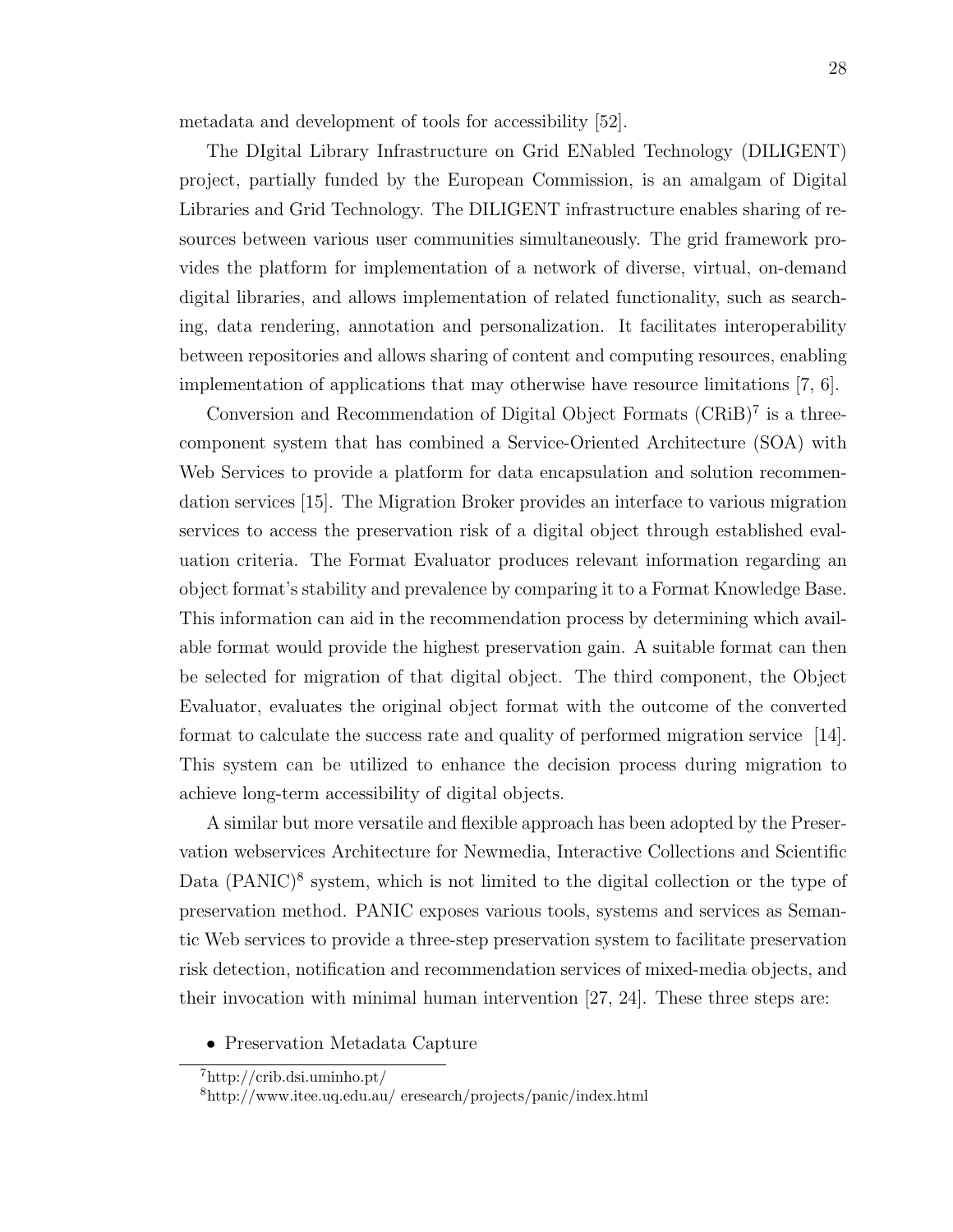Consists of tools and services designed to generate and capture descriptive metadata for the digital object.

• Obsolescence Detection and Notification

Contains format and software registries that provide information regarding the most recent and widely used standards and formats. They can be used to compare the metadata of each digital object to detect preservation risk, or format obsolescence. A notification of the results can be sent for further recommendation and calculated action.

• Preservation Discovery and Invocation

The recommendations made by the Detection services can be implemented using this component of the system. A manager can specify the attributes of the required preservation service on an object. Using Semantic Web services, a Discovery Agent can then be dynamically deployed to find migration or emulation preservation strategies from the pool of available services by comparing the attributes specified [26, 25]. Further human intervention is required to select and invoke the most appropriate preservation service from a list of recommendations collected. Provenance metadata for the updated object is also expanded to include the changes implemented.

#### III.3.2 DIGITAL PRESERVATION

The systems described above are easily expandable and can be used to include a variety of preservation techniques. They provide a platform that allows the convergence of existing preservation techniques to facilitate the implementation of the preservation process in repositories. They can be utilized as tools that would assist in preservation efforts by providing unified access to a plethora of techniques, but do not themselves provide a conclusive preservation service to solve the problem addressed in this thesis research. The metadata encapsulation services provided by these systems would assist in efficient data management and exchange within and between repositories, but it does not expand the scope of replication to outside the selected community.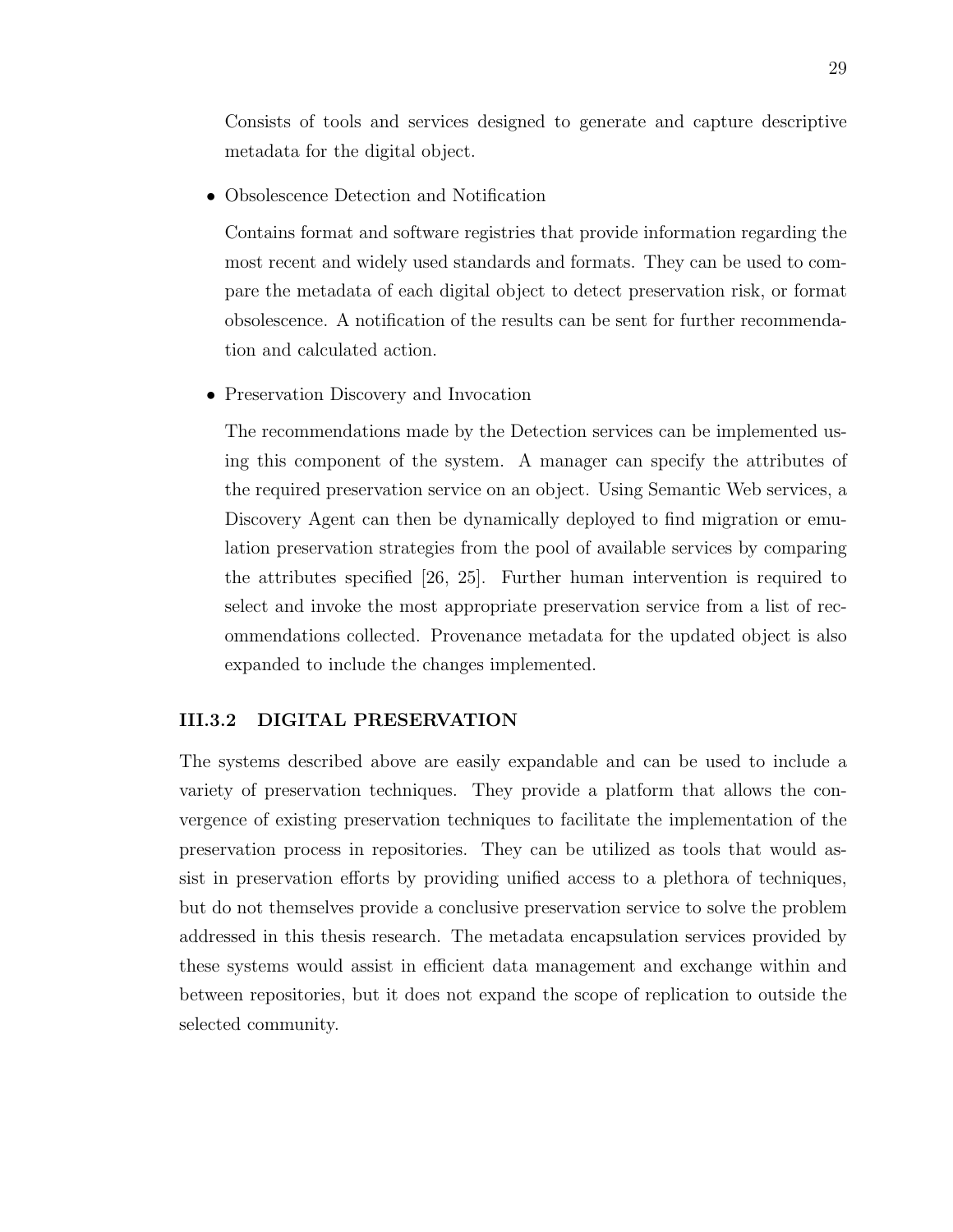## III.3.3 PRESERVATION OF EMBARGOED CONTENT

The proposed solution to the preservation of embargoed content suggested and implemented in this thesis research can be incorporated as a preservation technique in this class of systems to impact the scope of data sharing between institutions implementing the described systems. These systems integrate existing preservation technologies into one service to provide a collaborative solution to the problem of digital preservation of complex digial objects and do not address the preservation of embargoed content itself.

## III.4 SUMMARY

This chapter scrutinized some of the existing preservation systems and tools that are currently employed in the digital community to provide preservation solutions. It was concluded that the discussed systems were focused towards providing long-term access and preservation solutions for a subset of the digital community and do not address preservation of embargoed content.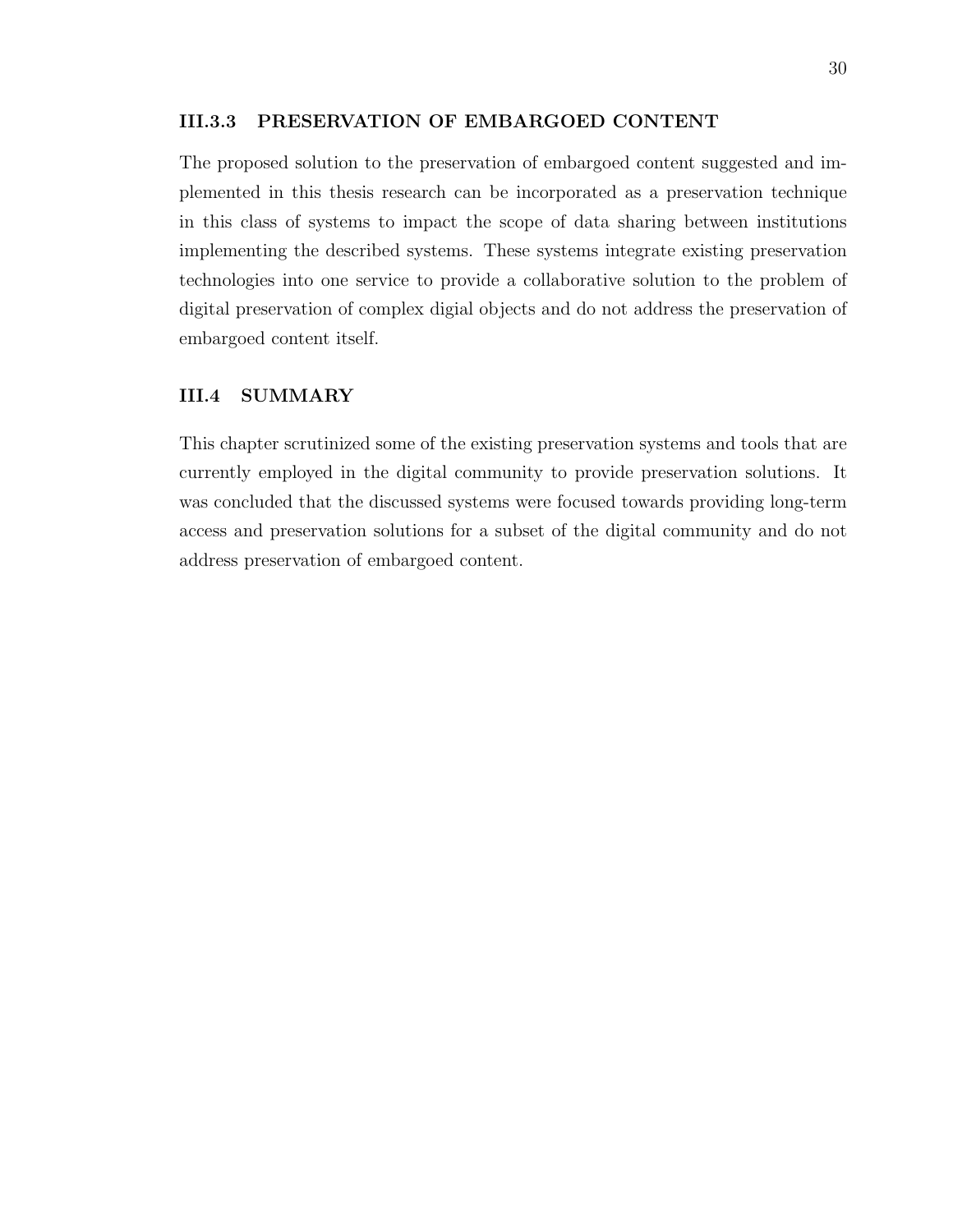# CHAPTER IV

# THE "PRESERVATION RISK INTERVAL"

# IV.1 THE "PRESERVATION RISK INTERVAL" PROBLEM

## IV.1.1 INTRODUCTION

The perception towards digital preservation is under constant evolution. Emerging preservation systems are drifting towards open architectures where various distributed systems may be networked together to trigger notifications and preservation techniques, such as replication, migration and emulation. This innovative approach signifies that preservation of scholarly material via replication is no longer limited to supporting institutions, but is diffusing to a much broader and generic community of interest. This requires a more robust content dissemination system that can be expanded to include dissemination of embargoed content.

# IV.1.2 BEHAVIOR OF A REPOSITORY

Consider a repository that contains numerous records with varied embargoed time periods. This could be a case in a large repository that contains journal articles from different journal issues where the latest issue contains embargoed content, while the previous issues of the journal are open access articles. As a result, the records contained in the latest issue need to be identified and time-locked before data dissemination. The embargo period of the records would begin at the time of article publication. The repository provides a predetermined number of instance updates of each record with successively weaker time-locks. Thus, every record update is a weaker time-locked encryption that requires less time to break and consequently access the data. The last instance update would be an unlocked version of the record at the end of the embargo time period. This scenario is further illustrated in Figure 3.

# IV.1.3 ANALYSIS AND MITIGATION OF THE "PRESERVATION RISK INTERVAL"

Time-locking embargoed records in an institutional repository for the purpose of digital preservation during data dissemination introduces an overhead. This is the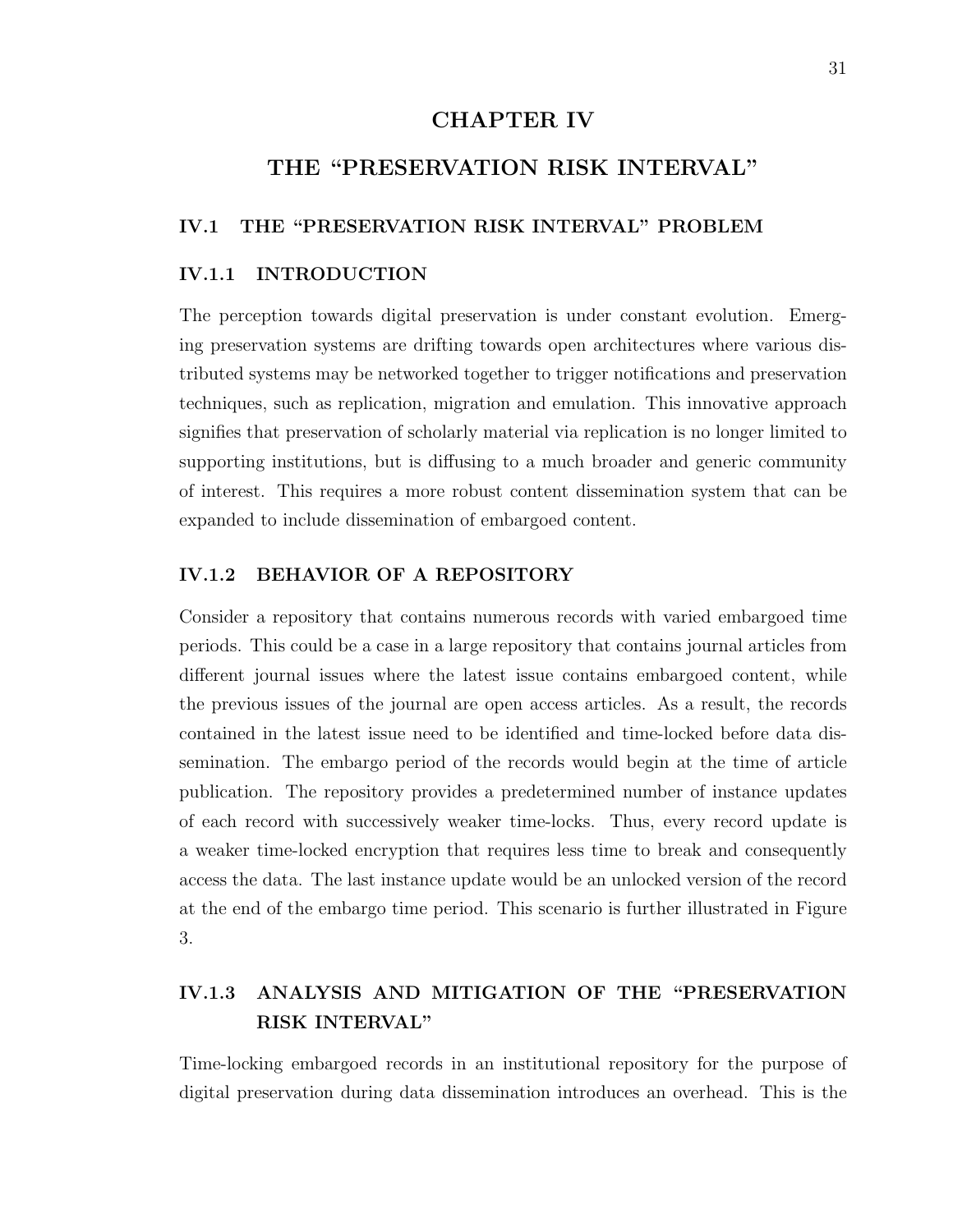time required to unlock the records in order to effectively access a decrypted version of the records. The establishment of nomenclature, as described in Table II, is thus imperative for assessing the amount of time required to effectively unlock and access the time-locked records held in the repository.

| i                     | time unit                                                    |
|-----------------------|--------------------------------------------------------------|
|                       |                                                              |
| R(i)                  | number of records in repository at time $i$                  |
| $R_{update}$          | number of record updates to repository per time unit         |
| R(0)                  | initial number of records in repository at time $i = 0$      |
| H(i)                  | number of records at harvester at time i                     |
| $H_{update}$          | harvester update frequency per time unit. $H_{update} = 0.5$ |
|                       | means data harvest every 2 units                             |
| H(0)                  | initial number of records at harvester at time $i=0$         |
| $pubits her_{start}$  | publisher-imposed global datestamp after which all records   |
|                       | published in the repository are under embargo                |
| $embargo_{start}$     | start date for record embargo period, which is record        |
|                       | creation date                                                |
| $embargo_{end}$       | end date for record embargo period, after time period        |
|                       | $embargo_{length}$ has elapsed                               |
| $embargo_{length}$    | embargo time period for each record                          |
| $embargo_{decrement}$ | number of times the record time-lock is decreased. This is   |
|                       | also the total number of record updates                      |
| $r_x$                 | record with embargo period = x, with $x = 0$ as an unlocked  |
|                       | record                                                       |

TABLE II: Variable definitions.

Let us assume the existence of a repository  $R$  that consists of a set of records such as  $R = \{a_w, b_x...k_z\}$ , where the subscript for each record instance is the remaining embargo time period for that record. This repository R contains an initial number of  $R(0)$  records at time  $i = 0$ . The records are initially time-locked for a total embargo period  $embargo_{length}$ , with a predetermined number of  $embargo_{decrement}$  embargoed record updates. The embargo period begins at the time of record publication, which is at datestamp *embargo<sub>start</sub>*. This repository is updated at every time unit i when the existing records in the repository are updated with a new embargo period timelock. All records in the repository will be updated with a new embargo period with every repository update. The repository also grows linearly, by  $R_{update}$  records with every update.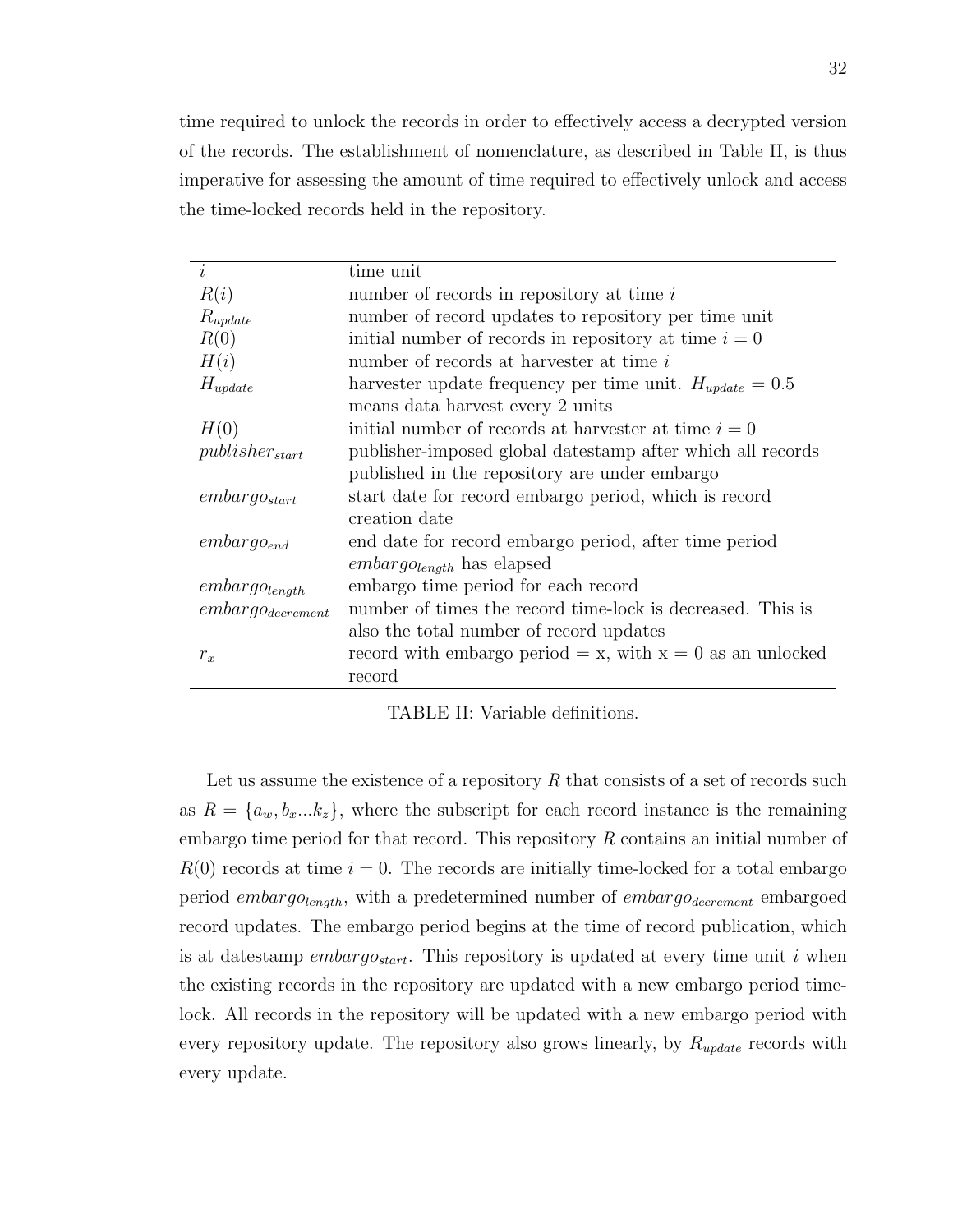An example and its analysis are elemental in better comprehending the contribution of these variables for calculating the required computation time. Consider the scenario where repository  $R$  has

- $R(0) = 5$
- $R_{update} = 1$  new record is published with every repository update.
- total embargo period for each record  $embargo_{length} = 3$  months, and
- $embargo_{decrement} = 3$  is the number of times the record time-lock is decreased, before an unlocked instance is published.

An updated instance of each record is published every time unit the repository is updated. Table III describes the number of records and their embargo period with respect to time.

| $a_3, b_3, c_3, d_3, e_3$                | $i=0$ | time $i = 0$ with $R(0) = 5$ records                                                                            |
|------------------------------------------|-------|-----------------------------------------------------------------------------------------------------------------|
| $a_2, b_2, c_2, d_2, e_2, f_3$           | $i=1$ | 5 records updated, 1 new record published                                                                       |
| $a_1, b_1, c_1, d_1, e_1, f_2, g_3$      | $i=2$ | 6 records updated, 1 new record published                                                                       |
| $a_0, b_0, c_0, d_0, e_0, f_1, g_2, h_3$ |       | $i=3$ unlocked records at $i = embargo_{lendh} = 3$                                                             |
|                                          |       |                                                                                                                 |
|                                          |       | $a_0, b_0, c_0 \ldots p_0, q_0, r_1, s_2, t_3$ $i = 15$ $R_{update} \times embargo_{length} = 3$ records locked |
|                                          |       | any time when $i$ > embargo <sub>length</sub>                                                                   |

TABLE III: Behavior of an active repository with embargoed records, with  $R(0)=5$ records,  $embargo_{length}=3$  months and  $R_{update}=1$  record.

Therefore, the total number of records held in the repository at time  $i = 15$  is equal to

$$
R(i) = R(0) + i \times R_{update}
$$
\n<sup>(5)</sup>

$$
=5+1\times15
$$
 (6)

$$
=20\tag{7}
$$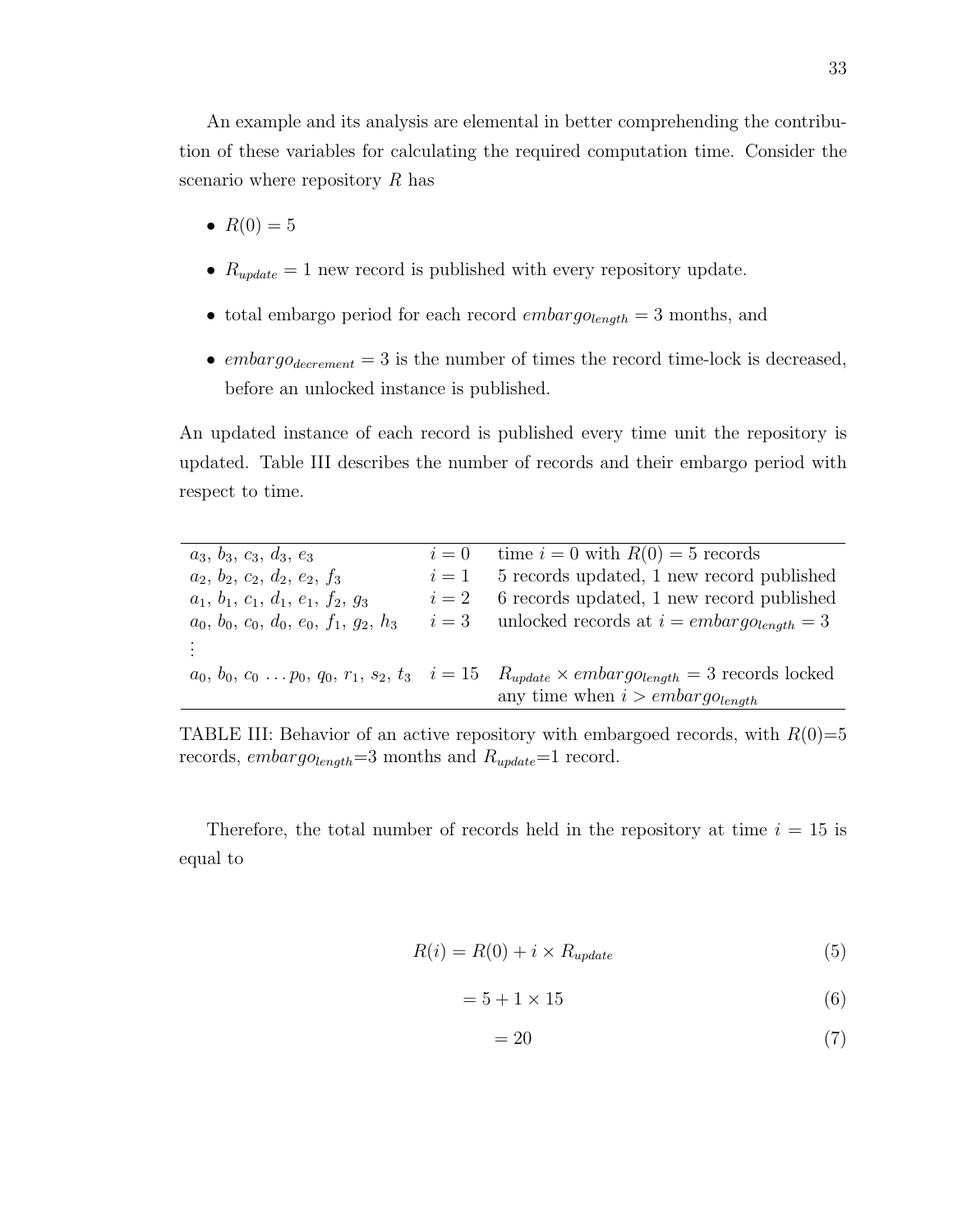As the repository begins with an initial number of records  $R(0)$ , which have been time-locked for time period *embargo* $_{length}$ , the total amount of time spent on unlocking the records would differ with regards to the amount of elapsed time, i.

If amount of time elapsed is less than the time-lock period *embargo* $_{length}$ , then the repository would not yet contain any unlocked records. The amount of time required to unlock the records would then be the sum of the embargo period of the initial  $R(0)$  number of records and the records added to R since  $i = 0$ . This summation can be represented as

$$
R(0)(embarg_{\text{O}length} - i) + \sum_{k=0}^{i-1} R_{\text{update}}(embarg_{\text{O}length} - k), \quad embarg_{\text{O}length} - i > 0 \tag{8}
$$

If the amount of time elapsed is more than the embargo period, the initial  $R(0)$ records would be unlocked, requiring computation on the time-locked records added to the repository since time  $i$ . An embargo period less than or equal to  $0$  refers to an unlocked record. Thus, the amount of computation time required to access these records would be

$$
\sum_{k=0} \text{embarg}_{\text{O}(\text{length})} - 1 R_{\text{update}}(\text{embarg}_{\text{O}(\text{length})} - k), \quad \text{embarg}_{\text{O}(\text{length})} - i \le 0 \tag{9}
$$

Therefore, at time  $i = 15$ , the amount of computation time required to access all the records available in the repository, since  $3 - 15 < 0$ , =  $r_1 + s_2 + t_3$ , there will be  $embargo_{length}$  = 3 time-locked records, embargoed for time period 1, 2 and 3 respectively, which will require  $1 + 2 + 3 = 6$  months of dedicated computation to be accessed.

Suppose that a harvester harvests data from the repository at harvest frequency of  $H_{update} = 0.5$ , the harvester harvesting records every 2 i units. In case the repository dies and is inaccessible after a certain period of time, the harvester will have to perform dedicated computation on the local copy of records in order to unlock and access them; the amount of computation required can be calculated using the formulae above. The record updates published by the repository after the last harvest, as demonstrated in Figure 3, would be lost and cannot be recovered. Therefore, it would be preferable to coordinate harvesting from a repository on every repository update so as to avoid loss of any record updates and updated embargoed records, eventually reducing the computation time for accessing all the records in the repository.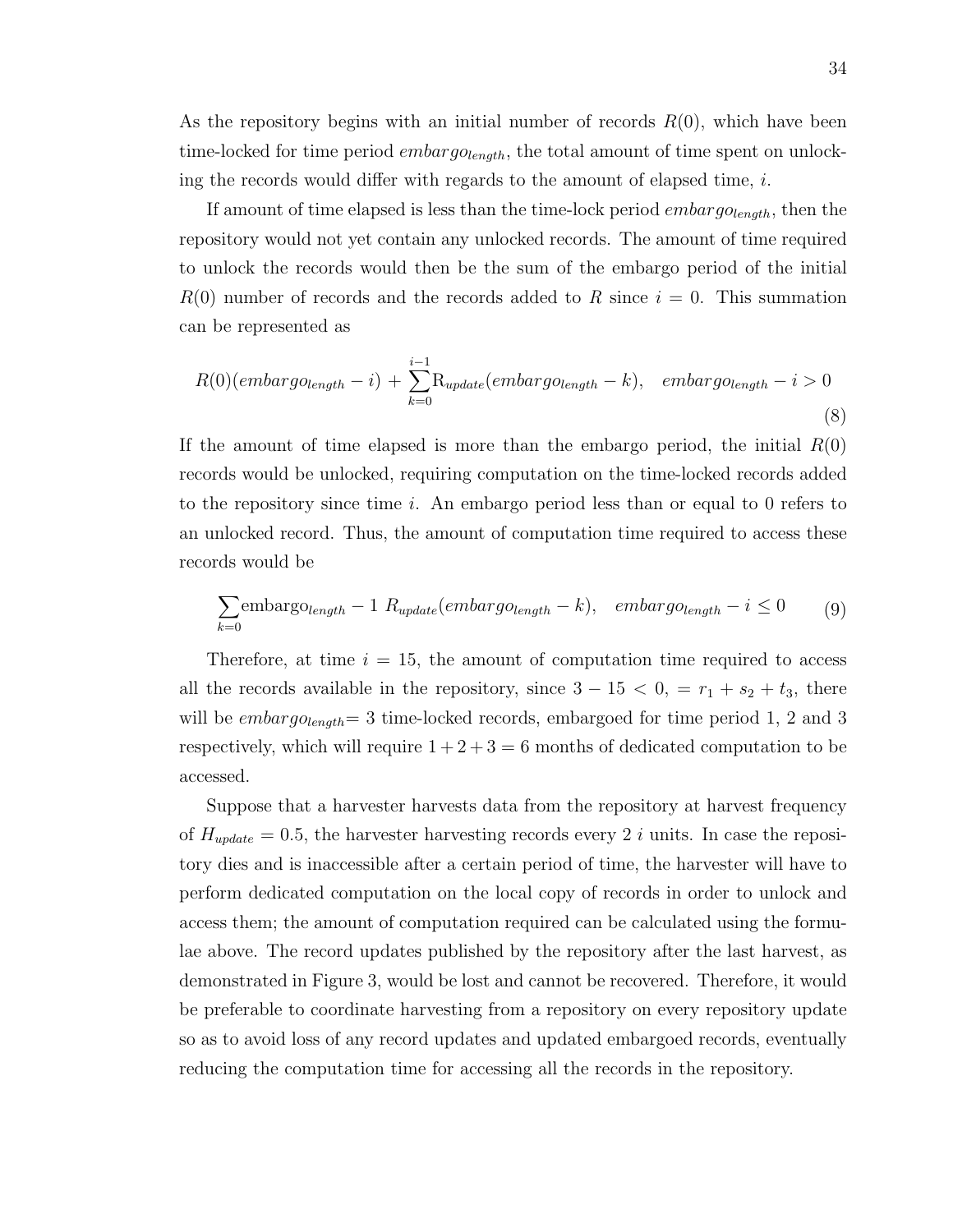

FIG. 3: Demonstration of the Preservation Risk Interval in an active repository. Repository begins with  $R(0) = 3$  records, with *embargo*<sub>length</sub> = 3 months and  $R_{update} = 1$  record. The harvester harvests data from the repository with  $H_{update} = 0.5$  frequency.

# IV.2 SOLUTION TO THE "PRESERVATION RISK INTERVAL"

With the emergence of large distributed systems, repositories have expanded to contain data pertaining to various access types. Embargoed records residing in these repositories need to be identified, encrypted and encapsulated for successful embargoed data dissemination. This section analyzes these aspects of preservation to formulate an effective and efficient solution that mitigates this preservation risk associated with embargoed content.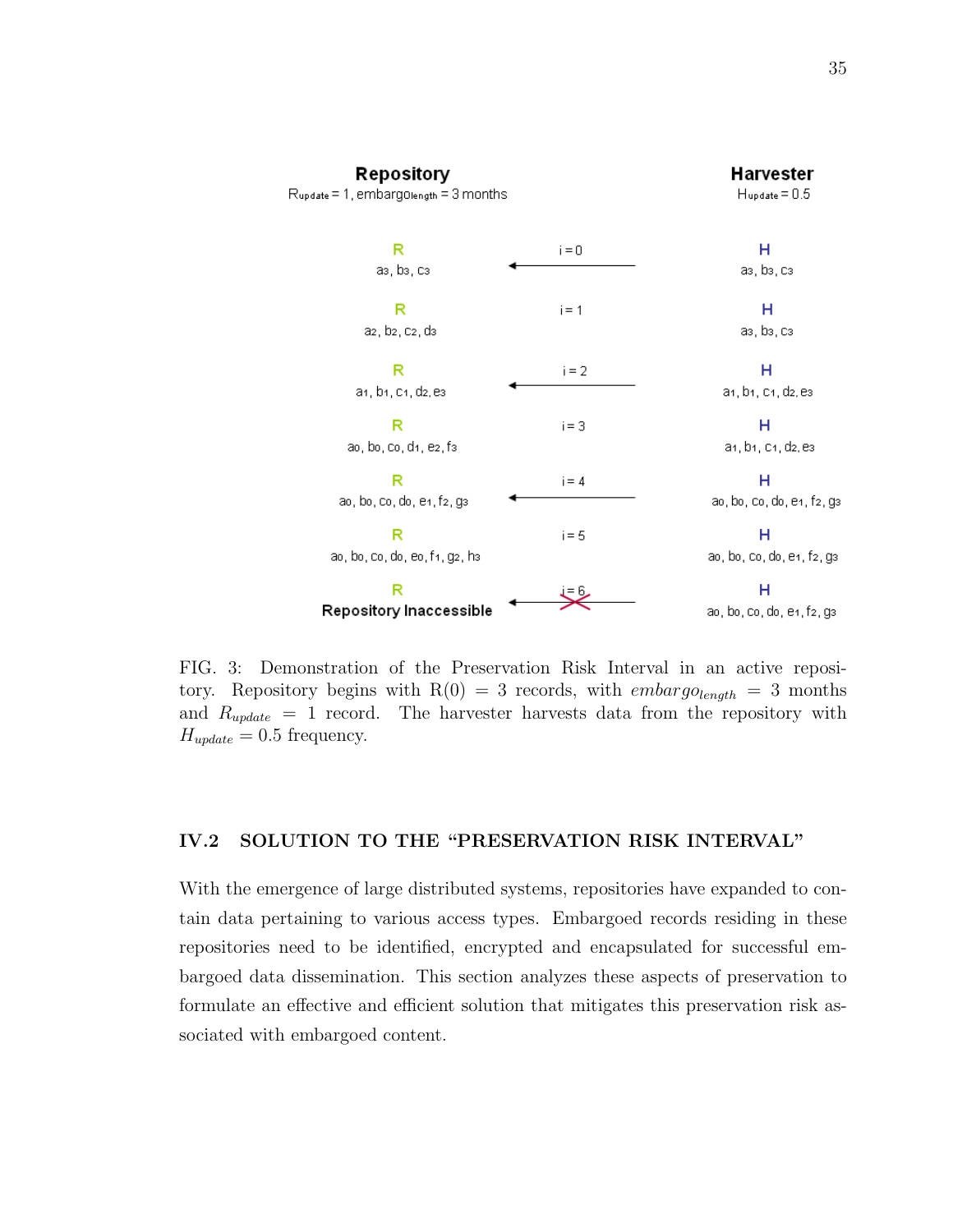#### IV.2.1 EMBARGOED RECORD IDENTIFICATION

The repository example discussed here can be further analyzed to formulate an embargoed record identification method. The active repository contains records with publisher-imposed embargo time period of  $embargo_{lendh}$  = 3 months, and the repository mandates  $embargo_{decrement} = 3$  updates of each embargoed record, then the embargoed records are updated with a weaker timelock every  $embargo_{length}/embargo_{decrement} = 1$  month. This results in a total of 3 instance updates. The embargo period inception of each embargoed record is from the publication, or creation date, which is  $embarg\theta_{start}$ . Therefore, the end of the embargo period,  $embargo_{end}$  for a record, can be easily projected by adding the embargo period embargolength to the datestamp embargostart. A record under embargo can be identified by comparing the datestamp at the time of data dissemination with the publisher-imposed, global *publisher*<sub>start</sub> datestamp and the projected *embargo*<sub>end</sub> datestamp. If the record is identified as under embargo, then the remaining time of the embargo period of that record is calculated. A predetermined number of  $embargo_{decrement}$  instance updates of the record, which is 3 in this example, with decreasing time-lock are provided. The remaining embargo period of the record is also used to calculate the number of instance update of the record, such as determining current embargo record version of 2 of 3 instance updates. This determines the complexity of the record encryption. Therefore, a decrease in the remaining embargo period results in the creation of a weaker encryption of the record that would require less computation time to break the encryption. Once the required embargo period has elapsed, an unencrypted instance of the record is created during content dissemination. For instance, if a record  $r_3$  is published on Wed, 19 Sep 2007 09:58:19 GMT, the next update would be available after 1 month has elapsed, on Fri, 19 Oct 2007 09:58:19 GMT. An unlocked instance of the record would be available after the embargo period has elapsed, which would end on Wed, 19 Dec 2007 09:58:19 GMT. Algorithm 1 illustrates the embargo record identification process based on datestamp comparison of the record and the start of the embargo time period.

#### IV.2.2 EMBARGOED RECORD ENCRYPTION

The foremost design consideration during the formulation of an acceptable solution is the selection of a reliable cryptosystem that would ensure integrity of the embargoed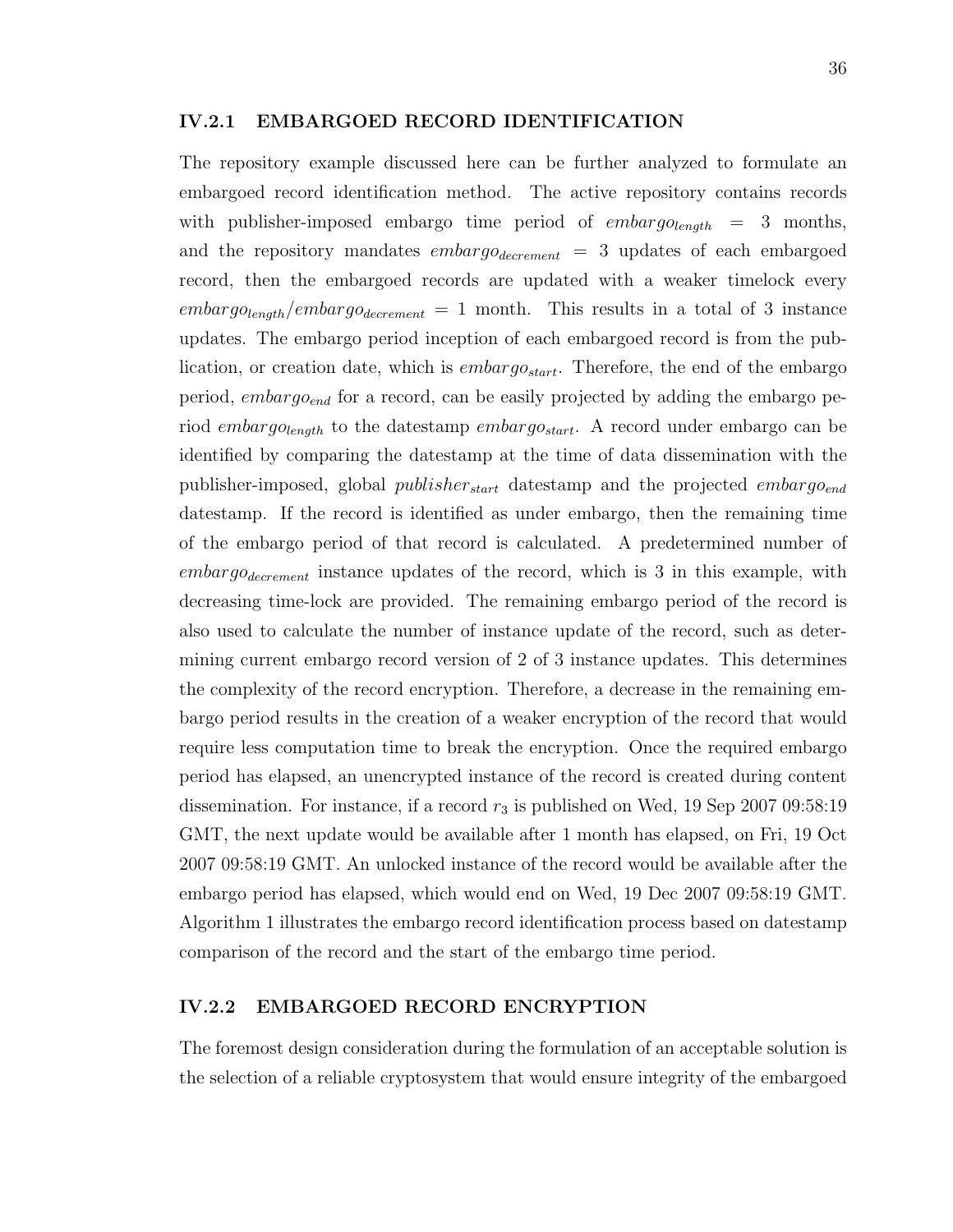Algorithm 1 The Embargoed Record Identification process invoked during content dissemination

content. A failed encryption system would result in loss of embargoed record security, and would thus fail to provide an acceptable solution. Timed-Release Encryption has been selected as the preferred encryption algorithm for time-locking embargoed content because of its mathematical properties. This system's properties and its application in this thesis research are further evaluated in Chapter V to establish its relevance and capabilities as a credible, and so far unbreakable, encryption algorithm.

# IV.2.3 EMBARGOED RECORD ENCAPSULATION

The encrypted records residing in the active repository need to be accurately represented during data dissemination to facilitate embargoed record identification. Adequate information regarding the encryption method used needs to be included in the resulting document to facilitate record decryption and data verification upon decryption.

# IV.3 SUMMARY

This chapter introduced the nomenclature that builds the foundation of the Preservation Risk Interval problem, and will be referred to for the rest of the problem discussion. It also illustrated this problem existing in a repository containing embargoed content. It also introduced the concept of a computation overhead involved in decrypting and accessing time-locked records in case a subsequent, unlocked version of the records is unavailable from the repository. It described the three essential components required to propose a viable solution aimed at mitigation of the "Preservation Risk Interval" of embargoed content. The next chapter introduces the existing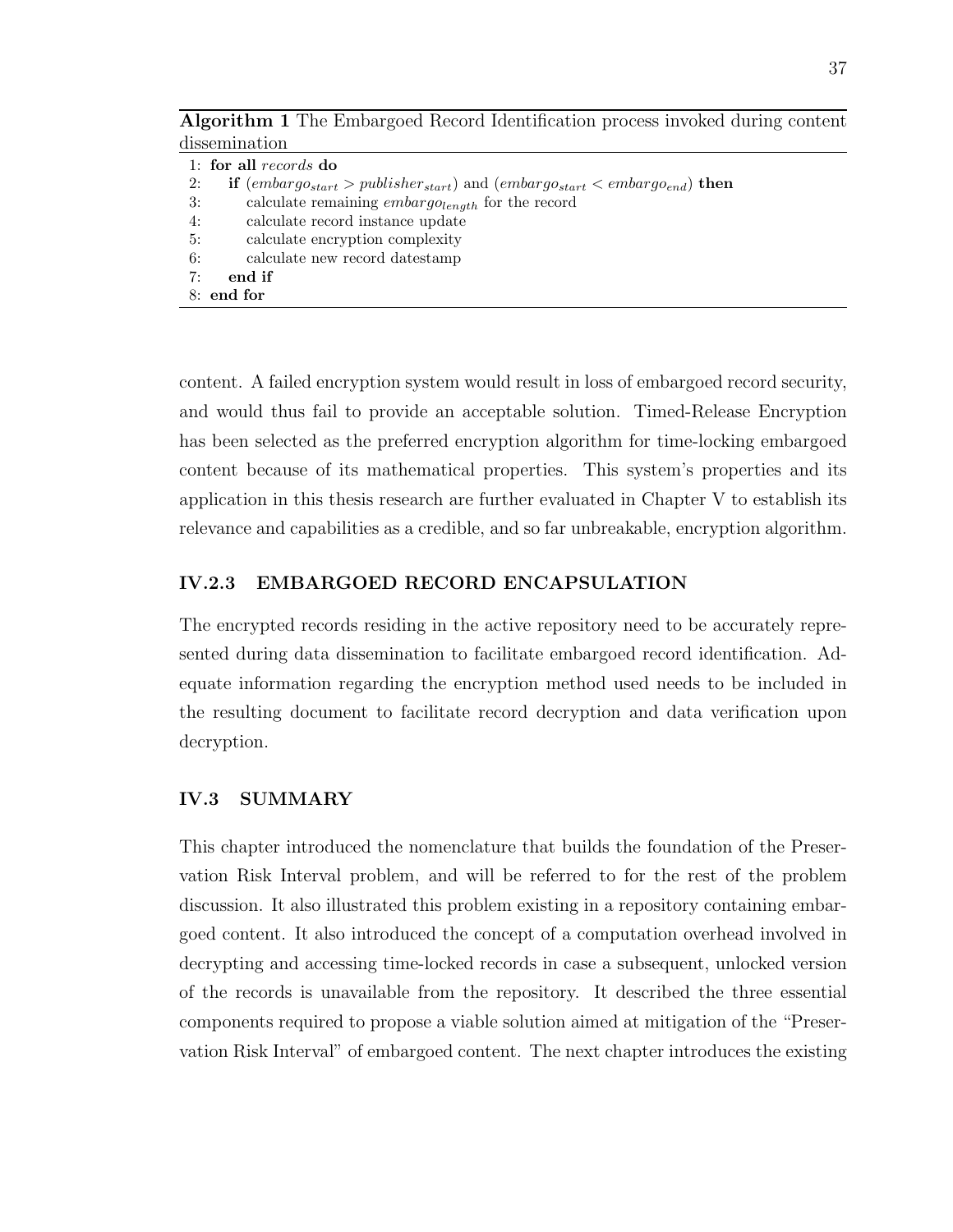implementations of technologies that have been exploited to formulate the three components of the proposed thesis framework.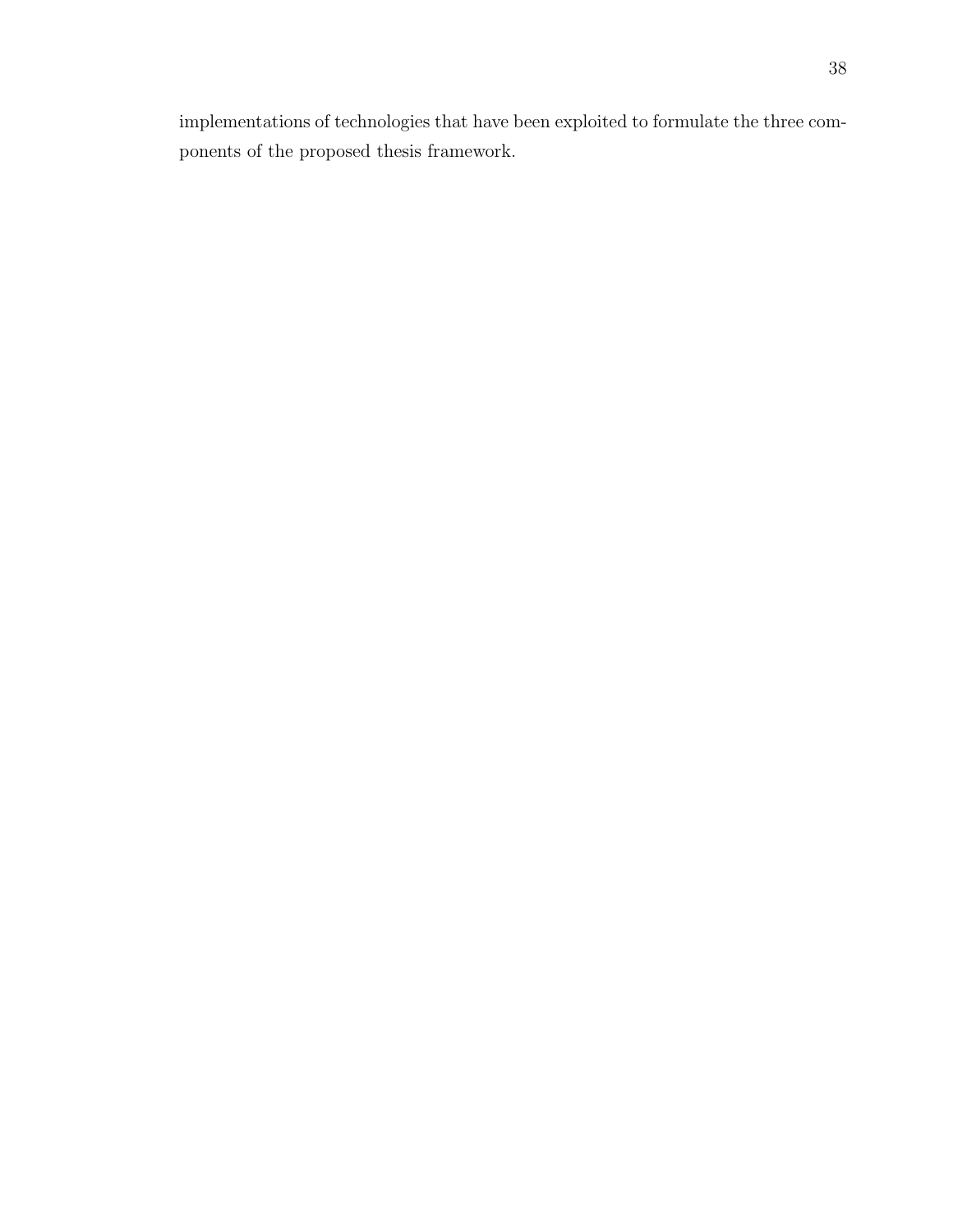# CHAPTER V

# MITIGATION OF "PRESERVATION RISK INTERVAL" USING MOD OAI

# V.1 INTRODUCTION

The solution design considered in Section IV.2 has encouraged the formulation of the Time-Locked Embargo thesis model. This thesis model is a fusion of the time-locked puzzle concept with Apache module mod oai and MPEG-21 DIDL complex object format for mitigation of preservation risk of embargoed content.

As described in Chapter II, the OAI-PMH metadata harvesting protocol has been incorporated in the mod<sub>oai</sub> Apache module to provide an efficient content dissemination tool. mod oai encapsulates base64 encoded data streams and related metadata in MPEG-21 DIDL XML format.

## V.2 DESIGN CONSIDERATIONS

This thesis research is an extension of the existing mod oai Apache module to include and handle content dissemination of embargoed content to service providers to facilitate more comprehensive content indexing and searching facilities. As a result, existing technologies have been modified and integrated for the implementation of this system. MPEG-21 DIDL preservation metadata schema, incorporated in mod<sub>oai</sub> as the complex object encapsulation format, allows the flexibility required to extend the metadata tags to include additional information about the resource. As a result, this is the preferable complex object format used to encapsulate the embargoed records. It is easily adaptable without losing its interoperability property.

Disseminating embargoed content is possible only through encrypting the record. This encryption of embargoed records required a secure and reliable cryptosystem. RSA is the most widely used public-key cryptology algorithm, but has been successfully broken due to its mathematical properties. Therefore, the timed-release cryptosystem, a modification of the RSA algorithm with the additional property of being non-parallelizable, has been incorporated in the project design.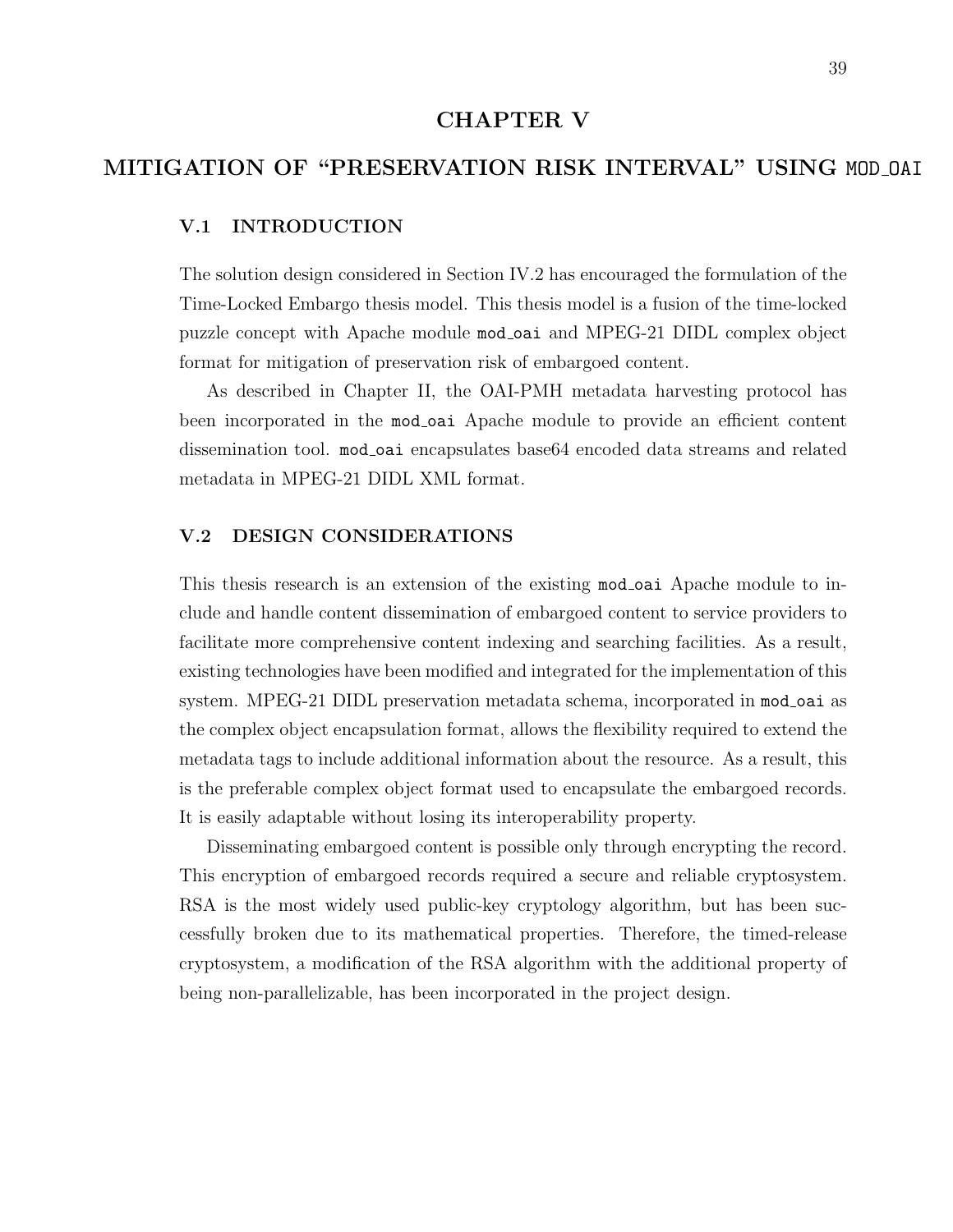#### V.3 SYSTEM ARCHITECTURE

This thesis research is involved with the dynamic identification and subsequent encryption of embargoed records in a repository. Therefore, this research is focused on the identification of embargoed records in a repository and the calculation of the embargo period for which the record needs to be time-locked and encrypted before data encapsulation in the XML document. It also includes the MD5 [63] checksum of the data to validate integrity of a decrypted instance of the record.

In response to a GetRecord or ListRecords mod oai HTTP request with metadata prefix oai didl, the embargoed identification, encryption and encapsulation components incorporated in the Apache module are invoked. Algorithm 2 describes the sequence and interaction of these components.

Algorithm 2 Interaction of various record data and metadata creation components

|                 | 1: if (Request Verb = ListRecords) or (Request Verb = GetRecord) then |
|-----------------|-----------------------------------------------------------------------|
| 2:              | Records Index Creation                                                |
| $\mathcal{R}$ : | for all records do                                                    |
| 4:              | Preservation Metadata Creation                                        |
| 5:              | Metadata Encapsulation in MPEG-21 DIDL data item                      |
| 6:              | if record is under Embargo then                                       |
| 7:              | Dynamic Embargoed Record Identification                               |
| 8:              | Record Datestamp modification                                         |
| 9:              | Dynamic Embargoed Record Encryption                                   |
| 10:             | Dynamic Embargoed Record Encapsulation                                |
| 11:             | end if                                                                |
| 12:             | <b>if</b> Include Resource by-value then                              |
| 13:             | Resource Encapsulation in MPEG-21 DIDL component                      |
| 14:             | if record is under Embargo then                                       |
| 15:             | Resource MD5 hash Encapsulation in MPEG-21 DIDL data descriptor       |
| 16:             | Puzzle Parameters Encapsulation in MPEG-21 DIDL data descriptor       |
| 17:             | end if                                                                |
| 18:             | else                                                                  |
| 19:             | Include Resource reference in MPEG-21 DIDL component                  |
| 20:             | end if                                                                |
| 21:             | end for                                                               |
|                 | $22:$ end if                                                          |
|                 |                                                                       |

The functionality of these components is further described in detail to enunciate the creation of the resulting XML document representing a record under embargo.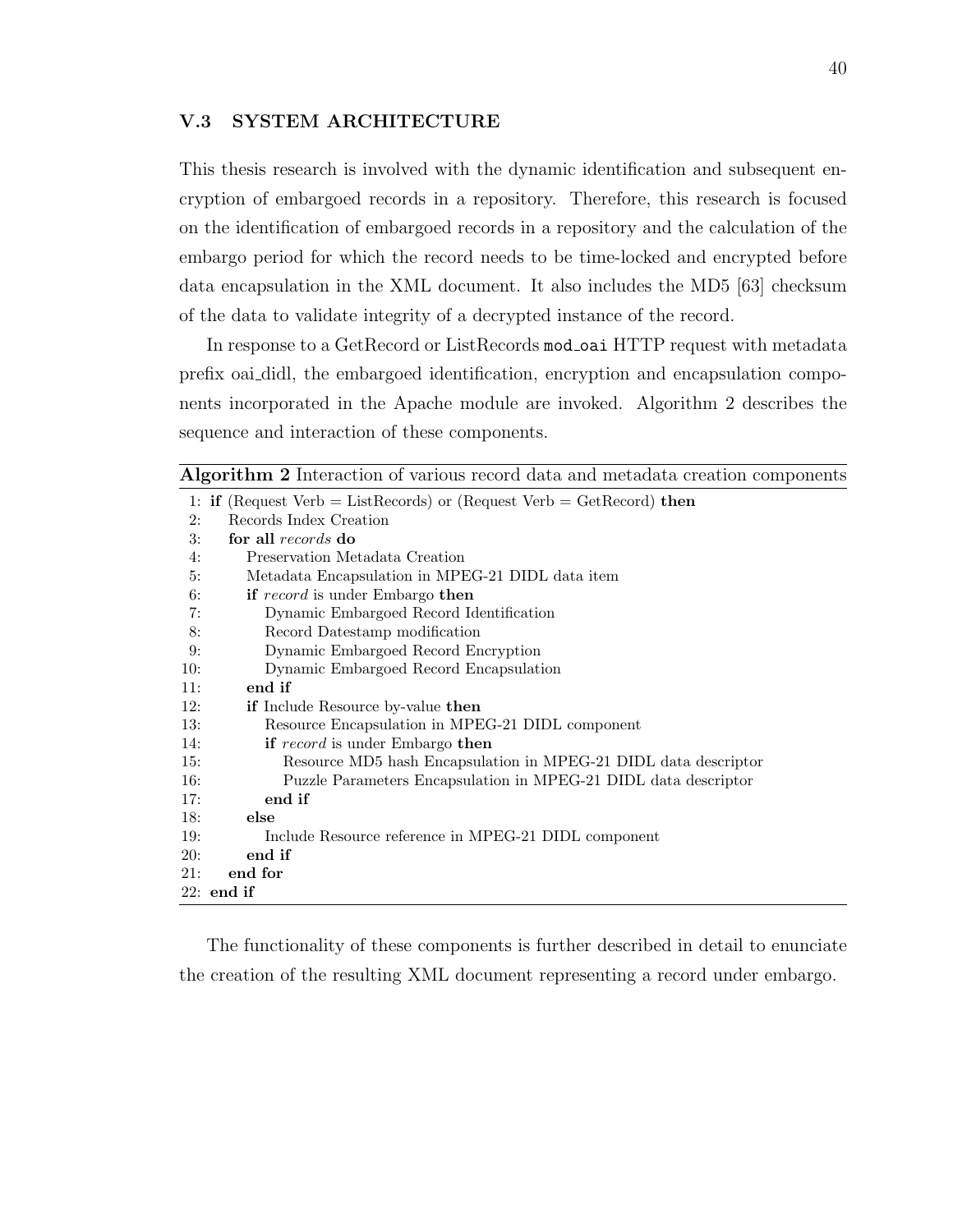# V.3.1 DYNAMIC EMBARGOED RECORD IDENTIFICATION AL-GORITHM

The general solution for embargoed record identification discussed in section IV.2 has been further developed and applied in this research. Algorithm 3 is the algorithm of the program that has been incorporated in mod oai to identify records that are under embargo.

Algorithm 3 Dynamic Embargoed Record Identification Process incorporated within mod\_oai

|            | 1: <i>publisher</i> <sub>start</sub> = Global Zulu date when embargo period for each record begins |  |  |
|------------|----------------------------------------------------------------------------------------------------|--|--|
|            | 2: embargo <sub>length</sub> = 365 {embargo time period for each record in days}                   |  |  |
|            | 3: embargo <sub>decrement</sub> = 12 {number of embargoed record updates}                          |  |  |
|            | 4: $lockStart = startDate$ in unix seconds                                                         |  |  |
|            | 5: lockDuration = $embargo_{length}$ in seconds                                                    |  |  |
|            | 6: for all records do                                                                              |  |  |
| 7:         | $currentTime = current$ date in unix seconds {input current date from the system}                  |  |  |
| 8:         | $fileTime = current record modified date, embargo_{start}$ , in unix seconds                       |  |  |
| 9:         | <b>if</b> $(fileTime < lockStart)$ or $(fileTime \leq (currentTime - lockDuration))$ then          |  |  |
| 10:        | the record is not under embargo                                                                    |  |  |
| 11:        | else                                                                                               |  |  |
| 12:        | <b>if</b> $((fileTime + lockDuration) > currentTime)$ then                                         |  |  |
| 13:        | $noOfSecsInInterval = (lockDuration/p)$                                                            |  |  |
| 14:        | $elapse dTime Fraction = (current Time - file Time / lockDuration)$                                |  |  |
| 15:        | $intervalNo = elapsedTimeFraction * p$                                                             |  |  |
| 16:        | $elapsedLockTime = intervalNo * noOfSecsInInterval$                                                |  |  |
| 17:        | $intervalsLeft = p - intervalNo$                                                                   |  |  |
| 18:        | $lockTimeLeft = intervalsLeft * noOfSecsInInterval$                                                |  |  |
|            | {lockTimeLeft is used to linearly interpolate the anticipated computation timeUnit}                |  |  |
|            | {calculate new timestamp of the file according to last interval update}                            |  |  |
| 19:        | $newTimestamp = elapsedLockTime + fileTime$ {calculating next update}                              |  |  |
| 20:        | $nextUpdate = (intervalNo + 1) * noOfSecsInInterval$                                               |  |  |
| 21:        | $nextTimestamp = nextUpdate + fileTime$                                                            |  |  |
| 22:        | convert newTimestamp and nextTimestamp integer variables from seconds to Zulu                      |  |  |
|            | time                                                                                               |  |  |
| 23:        | print interval No as the current version of the record, out of a total of embargodecrement         |  |  |
|            | versions                                                                                           |  |  |
| 24:        | print the $nextTimestamp$ in Zulu time as the next anticipated update timestamp                    |  |  |
| <b>25:</b> | print $lockTimeLeft$ as the anticipated computation time required to unlock the time-              |  |  |
|            | locked puzzle                                                                                      |  |  |
| 26:        | end if                                                                                             |  |  |
| 27:        | end if                                                                                             |  |  |
|            | $28:$ end for                                                                                      |  |  |

The publisher-imposed start date for the embargo period of each record has been included in the mod oai configuration file as a variable that can be modified and set by the user accordingly. The duration of the embargo period, with a granularity of days, has also been established as a known variable. The number of instance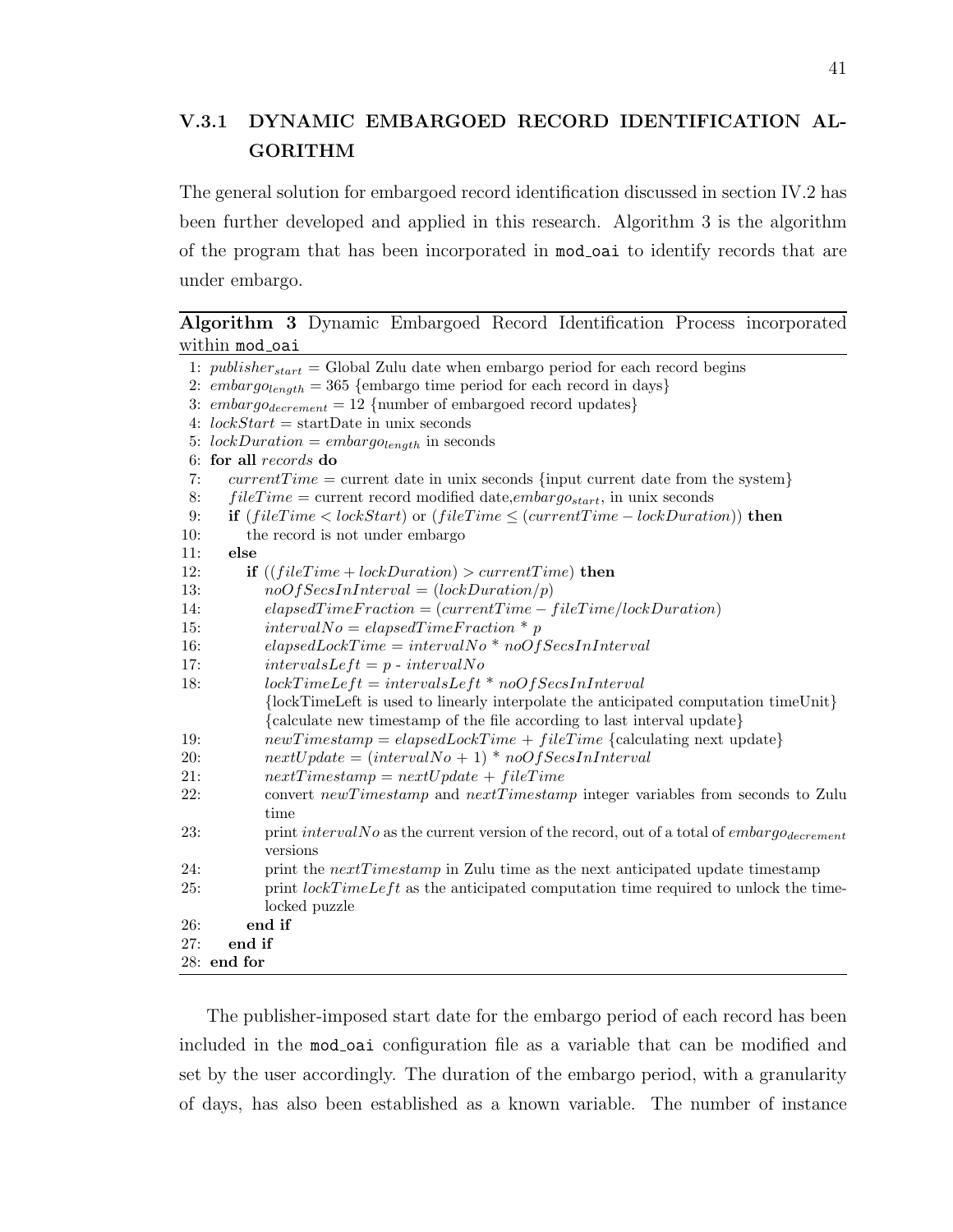updates, or intervals during these updates, is also a known variable and is included in the configuration file as required input. These variables can be adjusted to modify the effective embargo time period for the records and the number of instance updates desired for each record under embargo. A sample mod-oai configuration file can be found in Section A.1 of Appendix IX. The above algorithm and remaining examples of embargoed record identification and encryption are based upon an  $embargo_{length}$  $= 365$  days, with *embargo*<sub>decrement</sub>  $= 12$  instance updates for each record. A later version of each record would correspond to a less complex time-lock puzzle that would require less computation time to effectively break the encryption and access an unencrypted copy of the record.

The proposed algorithm computes time values in unix seconds to enable mathematical manipulation on time values and then converts the time in seconds back to ISO 8061 time before being included in XML output. After identifying a record as under embargo, the algorithm first calculates the time fraction that has elapsed since the start of the embargo period. This fraction is then converted into an integer value that represents the current number of the instance update. This interval number is then used to determine the effective remaining lock-time, on which the complexity of the time-lock puzzle is dependent.

The remaining lock-time in seconds is the computation time it should take to access the record once it has been time-locked. The timed-release cryptology algorithm requires an integer input value that determines the complexity of the record encryption. Thus, various tests, described during system evaluation in Chapter VI, have been conducted to linearly interpolate and map the remaining lock-time with an appropriate integer value that is used as the input for the embargoed record encryption algorithm. Figure 4 provides an example listing the mapping of about 38 hours of remaining lock-time with a puzzle complexity value of 80.

# V.3.2 DYNAMIC EMBARGOED RECORD ENCRYPTION

The MIT/LCS timed-release cryptosystem, with minor modifications, has been incorporated in mod oai for embargoed record encryption. This section first describes the original timed-release puzzle algorithm and later enunciates the modified version incorporated in this thesis research.

The LCS35 Time Capsule Crypto-Puzzle [64], created in 1999, has been designed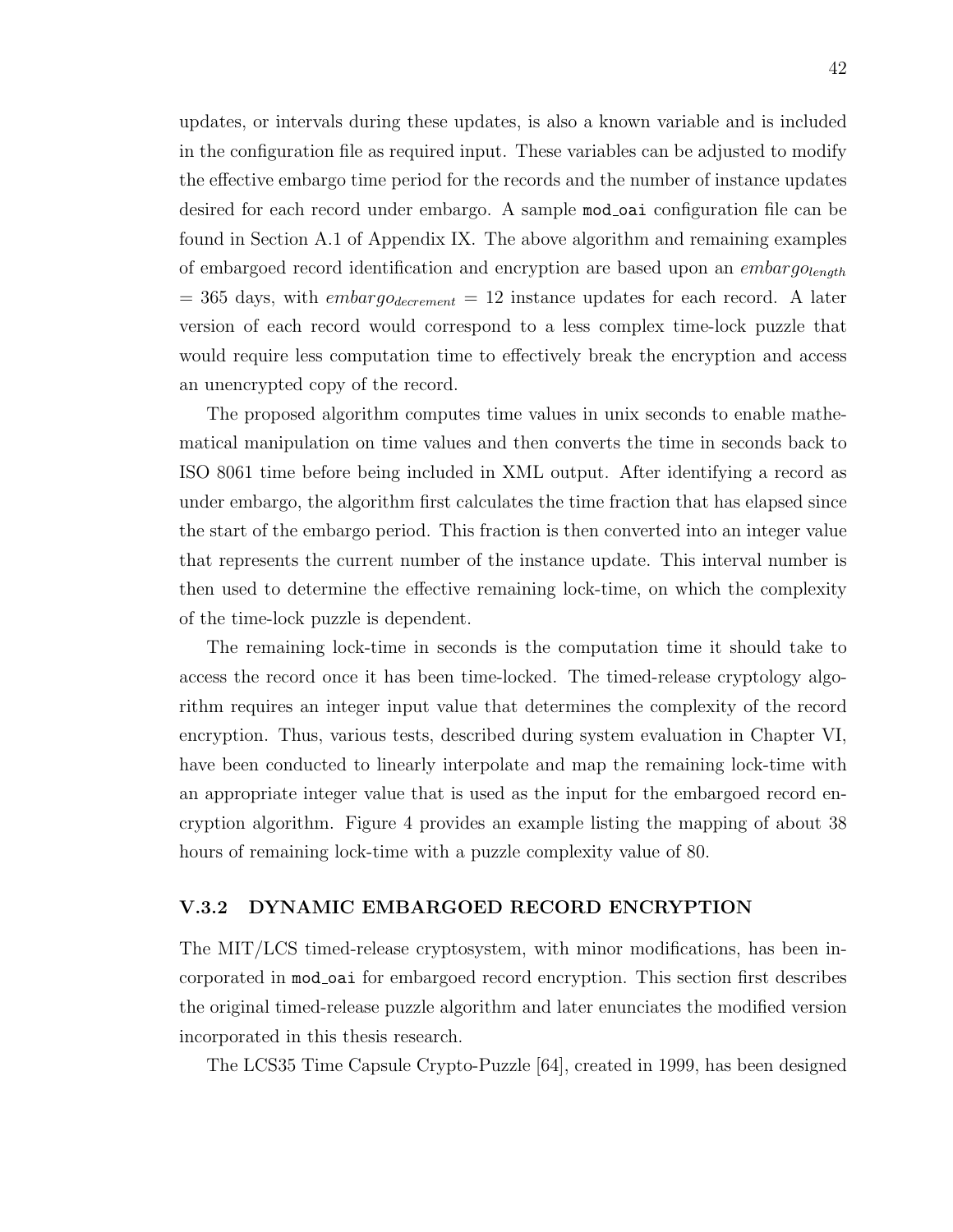

FIG. 4: Linear mapping of remaining locktime with puzzle complexity value

to take about 35 years of linear computation to solve. The puzzle gives due consideration to the fact that during the upcoming years, improvement in processing speed that will inevitably reduce the computation time required to break the puzzle. According to Moore's Law [44], the number of transistors on an integrated circuit increases exponentially, doubling approximately every two years. Therefore, due to the large 35-year embargo period of the puzzle, Moore's Law has been considered while calculating the complexity of the puzzle and the t puzzle complexity value in turn. The puzzle follows the future trend described by SEMATECH National Technology Roadmap for Semiconductors [19] that predicts an exponential increase in processing speed by a factor of 13 from 1999 until 2012. A further increase in speed by a factor of 5 until 2034 has been estimated and taken into account in the algorithm. In order to ensure the computation time of 35 years, it is assumed that a faster computer will be used every year to perform the required sequential computation to break the LCS35 puzzle.

Algorithm 4 has been included in mod oai with a few, required modifications. Upon receiving a mod-oai request, if the record is identified as under embargo, the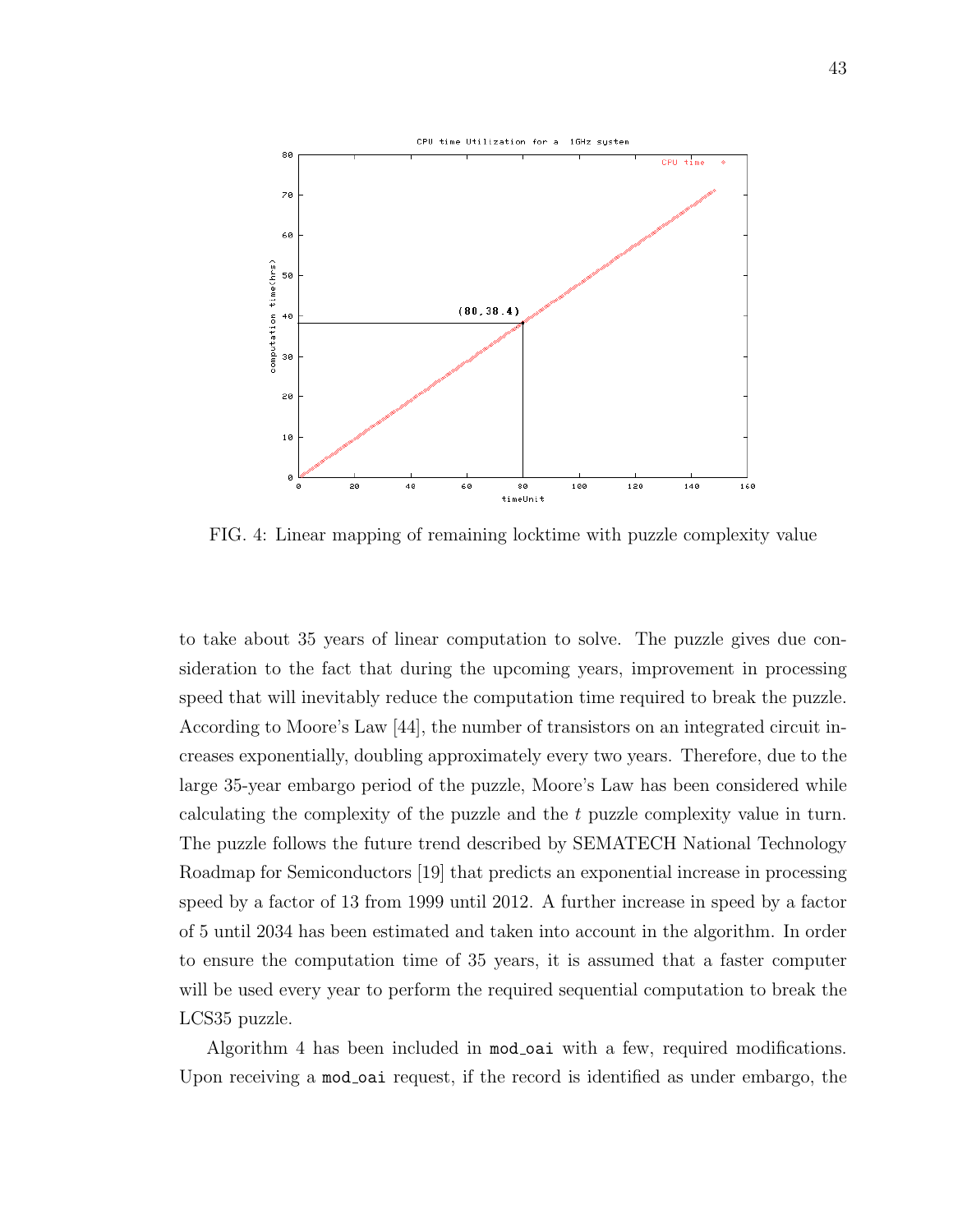#### Algorithm 4 MIT/LCS35 time-lock puzzle creation

```
1: squaringsPerSecond = 3000 {compute number of squarings to do each year}
2: secondsPerYear = 315360003: squaring sFirstYear = secondsPerYear * squaringsPerSecond4: years = 355: t = 06: s = squaringsFirstYear7: for i = 1999 till i \leq 1998 + years do
8: t = t + s {do s squarings in year i}
      {apply Moore's Law to get number of squarings to do next year}
9: growth = 12204 { x13 up to 2012, at constant rate}
10: if i > 2012 then
11: growth = 10750 { x5 up to 2034, at constant rate}
12: end if
13: s = (s * growth)/1000014: end for
15: print squarings (total) as t16: print Ratio of total to first year = t/squaringsFirstYear {generating RSA parameters}
17: primelength = 102418: twoPower = shift left prime length(1)19: prand = large random integer for prime p seed input by user20: qrand = large random integer for prime q seed input by user21: p = 522: q = 5 \{ 5 \text{ has maximal order modulo } 2^k \text{ (see Knuth)} \}23: p = (p^{prand}) \mod twoPower24: p = get next prime of p
25: q = (q^{grand}) \mod twoPower26: q = \text{get next prime of } q27: n = p * q28: pMinus1 = p - 129: qMinus1 = q - 130: phi = pMinus1 * qMinus1 {Generating final puzzle value w}
31: u = (2^t) \bmod phi32: w = (2^u) \mod n {obtain and encrypt the secret message}
33: sgen = the string for the secret {append seed for p as a check}
34: sgen = sgen + seed value b for p is prand {Base256 interpretation of the given string sgen}
    {convert character of sgen into ascii equivalent integer value}
35: for i = 0 till i length of sgen do
36: c = \text{sgen}[i]37: secret = shift left(secret)38: secret = secret + c39: end for
40: z = (secret)xor(w) {print puzzle parameters in output file}
41: print n and t parameters
42: print final puzzle z
43: print "To solve the puzzle, first compute w = 2^{(2^t)} \pmod{n}. Then exclusive-or the result with
    z. The result is the secret message (8 bits per character), including information that will allow
    you to factor n. (The extra information is a seed value b, such that 5^b (mod 2^{1024}) is just below
    a prime factor of n.)"
```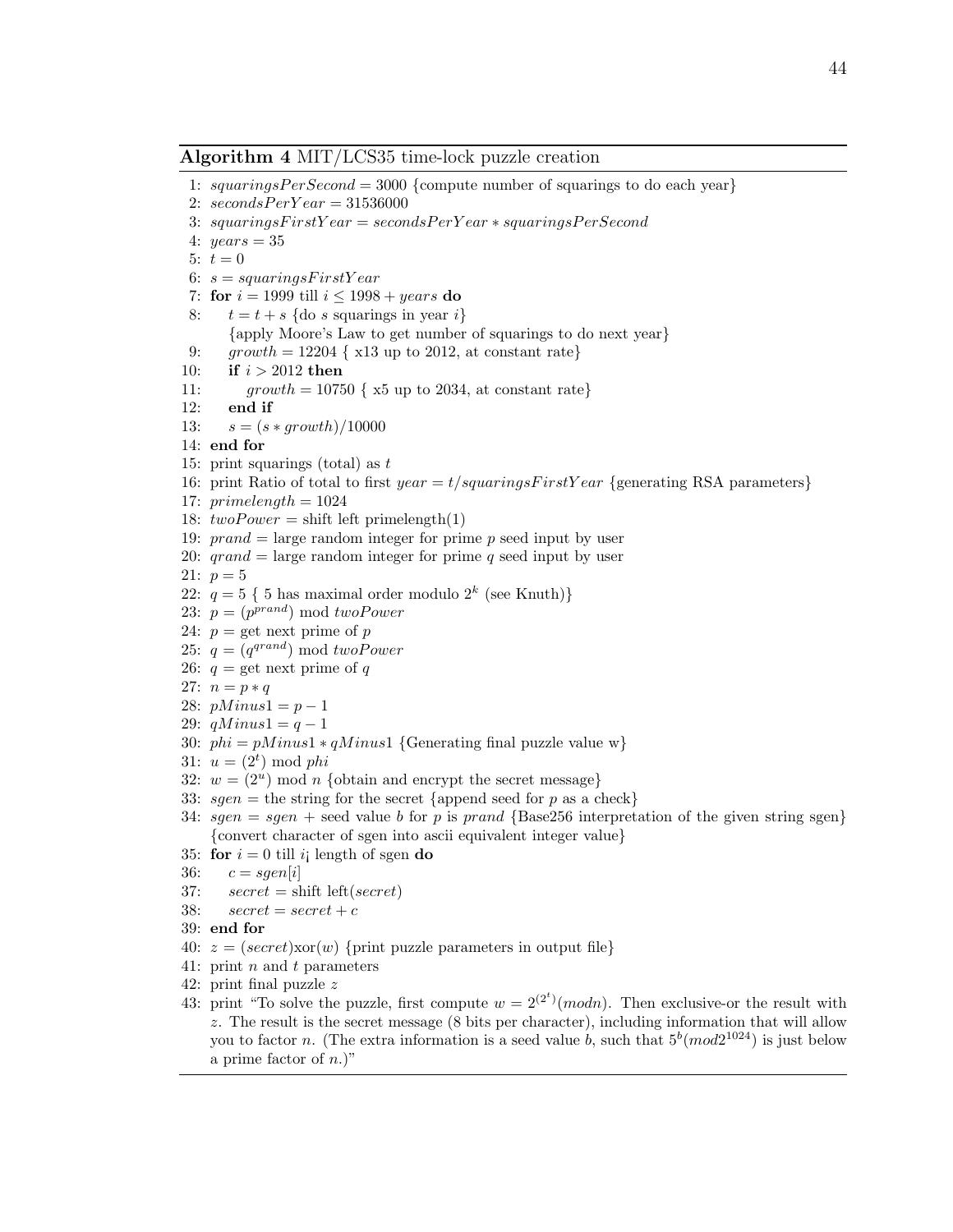following modified Algorithm 5 is called to dynamically time-lock the file during data dissemination. It takes the variable  $timeUnit$  as input and outputs the time-locked instance of the record along with the puzzle variables  $n$  and  $t$  required to break the puzzle, along with the instructions on how to break the puzzle.

# Algorithm 5 Dynamic Embargoed Record Encryption algorithm incorporated within mod\_oai

```
1: squaring SPer Time unit = 30002: secondsPerTimeunit = 18003: squaring sFirst Timeunit = secondsPer Timeunit * squaring sPer Timeunit4: t = 05: for i = 1 till i \leq timeUnit do
 6: t = t + squaringsFirstTimeunit {the number of squarings depends on timeUnit. t increases
      linearly}
7: end for
8: primelength = 1024 {generating RSA parameters}
9: twoPower = shift left prime length(1)10: prand = 311: qrand = 512: p = 513: q = 5 {5 has maximal order modulo 2^k (see Knuth)}
14: p = (p^{prand}) \mod twoPower15: p = \text{get next prime of } p16: q = (q^{grand}) \mod twoPower17: q = \text{get next prime of } q18: n = p * q19: pMinus1 = p - 120: qMinus1 = q - 121: phi = pMinus1 * qMinus122: u = (2<sup>t</sup>) \mod phi {Generating final puzzle value w}
23: w = (2^u) \mod n {convert the file in Base256}
24: while buffer = read a char from file do
25: c = buffer {convert character into ascii equivalent integer value}
26: secret = shift left(secret)27: secret = secret + c28: end while
29: z = (secret)xor(w) {print puzzle parameters}
30: print n and t parameters in a string variable
31: print extra information required to break the encryption
32: Base64 encode(z)33: print the puzzle parameters and Base64 encoded z in XML document
```
Algorithm 5 has been programmed in the C programming language and incorporated in mod oai. The GMP C library<sup>1</sup> has been used to declare the large numbers produced in the algorithm. The logic of the timed-release cryptographic algorithm has been preserved. It has been amended to accept binary files as input, to permit

<sup>1</sup>http://gmplib.org/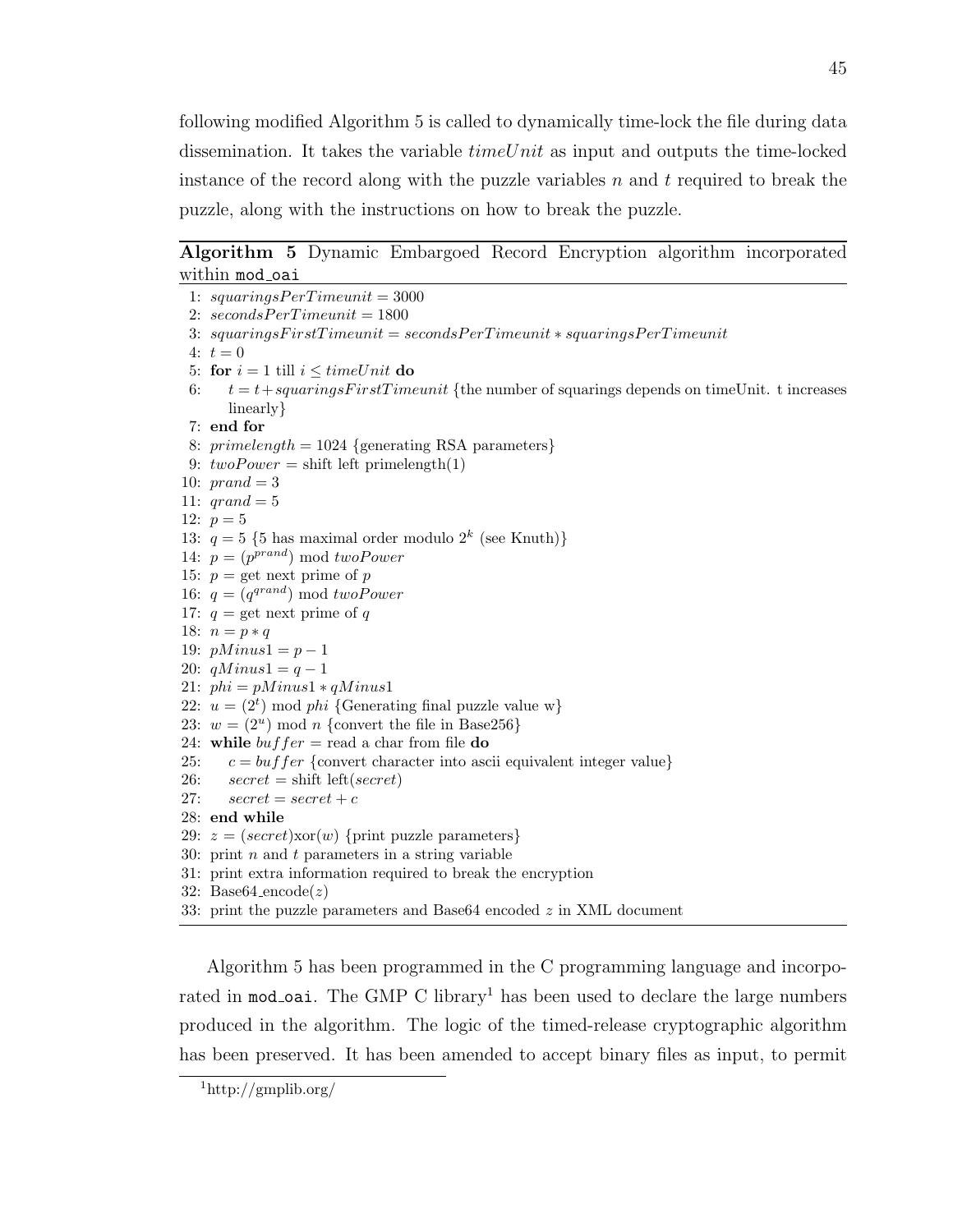all files to be accessed and encrypted irrespective of their MIME type. To allow files with various MIME types to be time-locked, it was not possible to append or include the seed value b in the file during data encryption. The MD5 cryptographic hash function has been used to create 32-character hash values of the file to verify the integrity of the file contents upon decryption.

Moore's Law has been abandoned in favor of linear increase in puzzle complexity. This is due to the considerably smaller time-lock period,  $embargo_{length} = 365$  days, of the files under embargo. Since the files under consideration are under a temporary embargo, and will be unlocked and accessible free of cost after the embargo period has elapsed, it was deemed unnecessary to consider the trend in computation speed during calculations. If a file is under embargo for two years, it will require approximately two years of linear computation on an average computer to unlock. In order to take advantage of increasing technological speed, a year and a half can be spent in idle time, and then a faster computer can be utilized to perform necessary computation to unlock the encryption in the remaining six months. Due to the linear growth in computation speed, the time required to wait for faster processors to be built and then used for computation has to be considered within the required time to unlock the file. The total amount of time dedicated to computation is determined by the speed of the processors used. Therefore, spending the entire embargo period in continual computation would be equivalent to the idle and subsequent computation time spent to effectively break the lock.

### V.3.3 DYNAMIC EMBARGOED RECORD ENCAPSULATION

The resulting encrypted instance of the record under embargo is accurately represented and encapsulated in a resulting MPEG-21 DIDL XML document. This document reflects the appropriate changes in the included metadata to be identified as an encrypted instance of the record. The resulting XML document to a mod-oai  $GetRecord$  request has been included in Section B.1 of Appendix IX. Figure 5 is the resulting DIDL document structure that encapsulates data and metadata pertaining to a record under embargo.

The two occurrences of the last-modified datestamp of the record have been updated in the resulting XML document to reflect the latest embargoed record instance. This datestamp represents the last instance when the record was encrypted with the latest embargo period. It has been updated in the DIDL header section, in ISO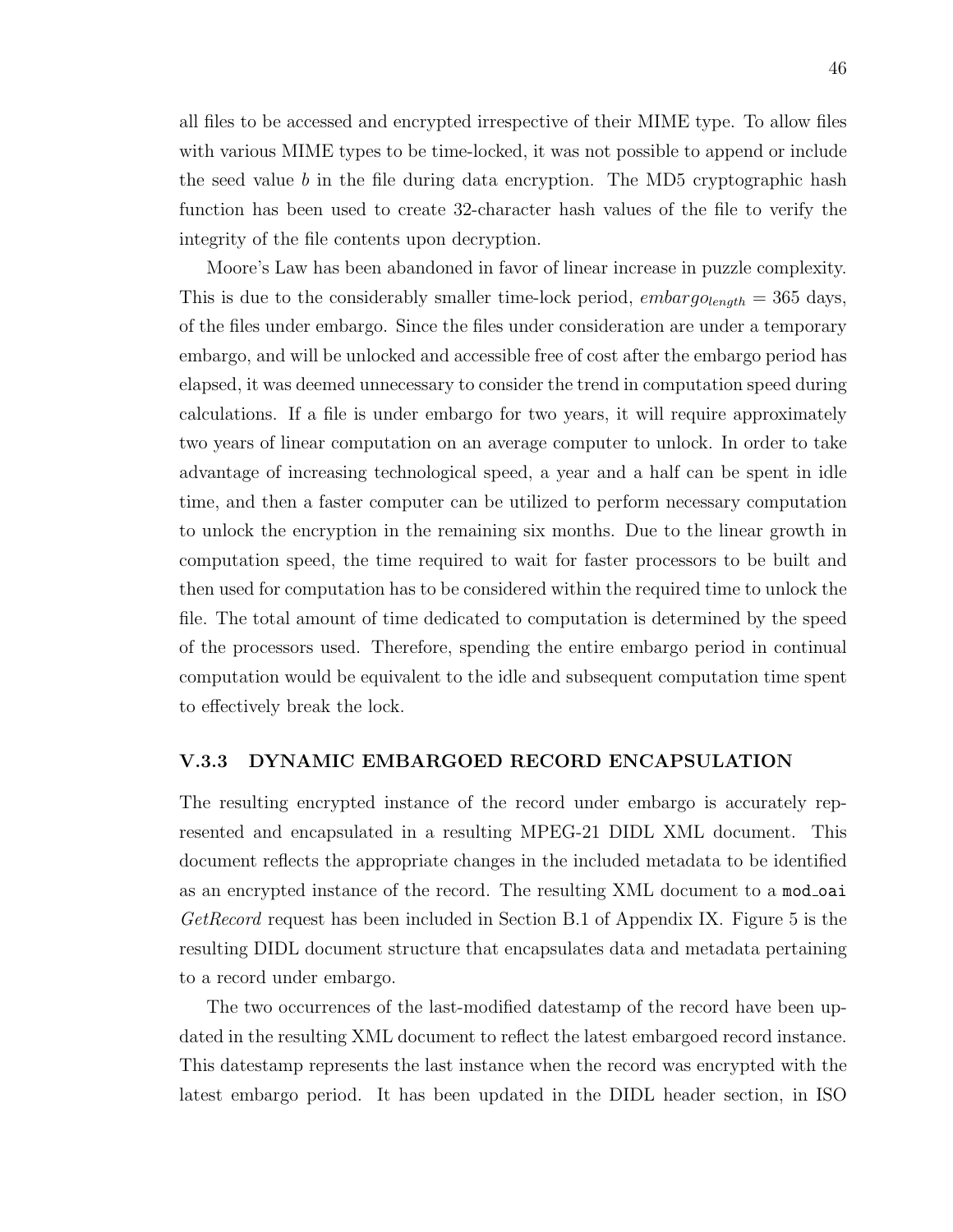| identifier                                                                                     |
|------------------------------------------------------------------------------------------------|
|                                                                                                |
| last updated time-locked version<br>datestamp                                                  |
| setSpec                                                                                        |
| metadata                                                                                       |
| <b>DIDL</b>                                                                                    |
| Item                                                                                           |
| Descriptor<br>dc:identifier                                                                    |
| Descriptor<br>http:header<br>- Content-Length<br>- Server<br>- Content-Type<br>- Last-Modified |
| - Date                                                                                         |
| <b>Descriptor</b><br>time-locked record description                                            |
| Descriptor<br>md5sum<br>dc:creator<br>dc:description md5sum hash value                         |
| Component<br>Resource time-locked base64<br>Resource reference                                 |
|                                                                                                |

FIG. 5: MPEG-21 DIDL structure of an embargoed record

8061 [33] date format, and in the http metadata descriptor, in RFC 822 [10] date format. The resource representation of the record has been updated; if the file size is moderate, the document would contain a base64ed instance of the time-locked record. The resource reference would also be modified and redirected so that an encrypted copy of the record is returned to the user upon dereferencing. The MD5 checksum of an unlocked instance of the record has been included in a descriptor in the response to provide sufficient information for integrity verification upon record decryption. It has been encapsulated in a DIDL descriptor element. This checksum can be substituted for any favorable cryptographic hash function for data validity of an unlocked instance of the record.

An extra descriptor DIDL element has been introduced that identifies the record as time-locked and encapsulates related information such as the instance of the embargoed record update, the original start of the record embargo, and when an unlocked instance of the record can be anticipated. It also provides the variables and method to break and access the encrypted record, and includes information on the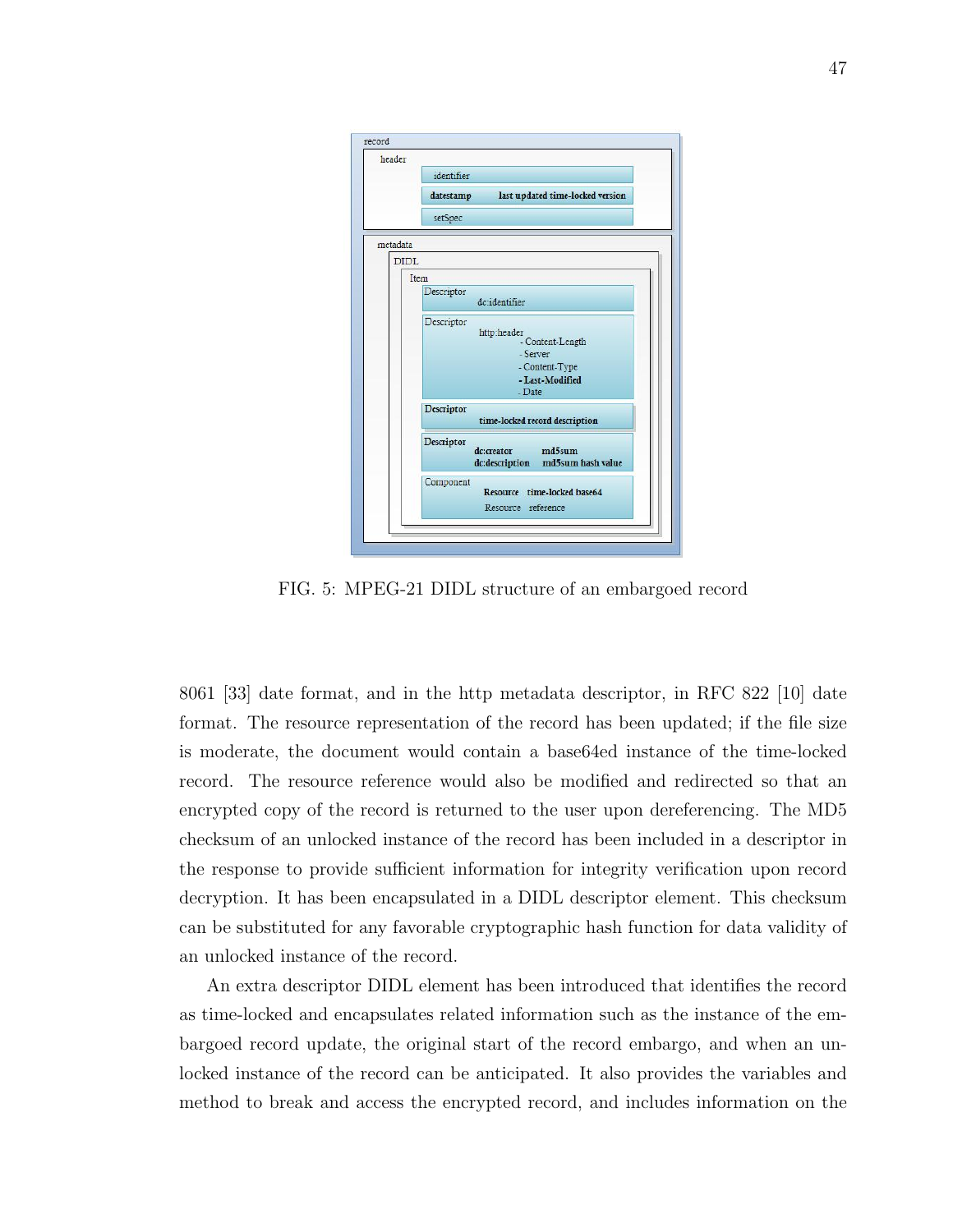estimated computation hours required to achieve this task.

### INCLUDING RESOURCES BY REFERENCE

The mod oai Apache module allows the record resource to be included in the XML document by reference as well as by value. The reference URL pertaining to an encrypted record has been modified to be directed through a script that allows the file accessed to be time-locked before data display. It provides the same information included in the DIDL document required to unlock and access the encrypted record instance. Following is the resulting HTML document by accessing the record via reference.

This version of the record is 7 of 12 separate encryptions, each of which is successively easier to break.

It will take approximately 3650 hours of computation to break this time-lock.

The next update will be available on 2008-01-16T20:56:15Z.

Crypto-Puzzle for LCS35 Time Capsule.

Puzzle parameters (all in decimal):  $n = 398399$   $t = 264600000$ .

 $z =$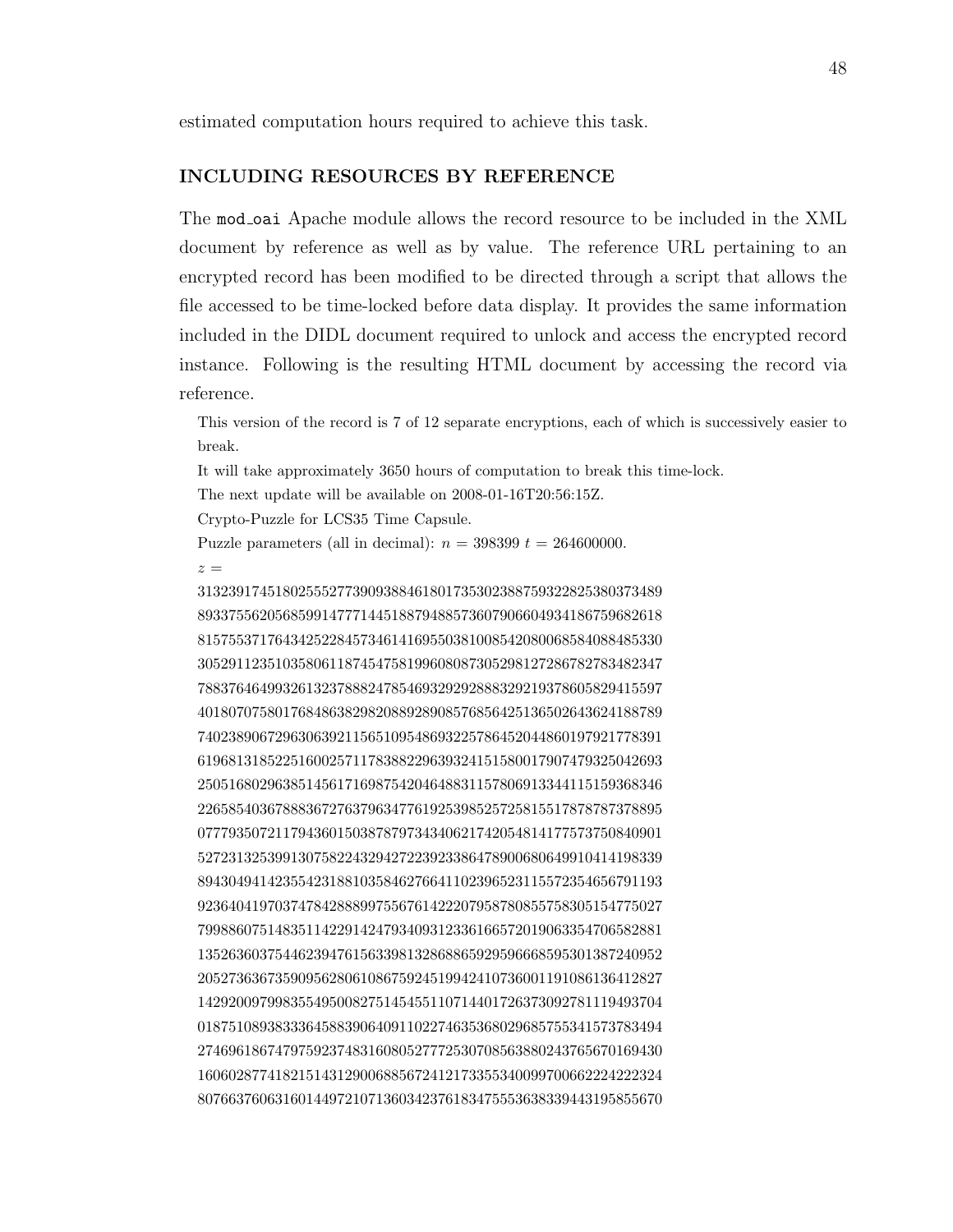794813312147808898796880720450986430595282846025209627347001 127870901457616866664030786478079072129204816495624187881805 568609516507967841056009663907765315506702331179722025261380 552022465147520707671993754899182754623573112296508601072628 533247465217490265246262642600579771921389401365363608189532 011813502967389844354079888904277453731286677523989028036887 664394451191562622717763808118772372962254013425550961949306 993041617178249976347656718167008302610897159491090488748748 742437030171894184996228671834511813009803651409150072123261 2086 To solve the puzzle, first compute  $w = 2^{(2^t)} \pmod{n}$ . Then exclusive-or the result with z.

(Right-justify the two strings first).

The result is the secret message (8 bits per character).

The resource URL is a reference to an HTML webpage that, upon access, displays the resource in decimal values without base64 encoding, which is the original output of the timed-release puzzle. The returned page iterates the information included in the XML document that is required to decrypt the accessed encrypted record.

# V.4 SELECTING APPROPRIATE VALUES OF T

The timed-release cryptography algorithm has been designed to take an integer variable  $timeUnit$  as an input. This  $timeUnit$  value linearly increases the complexity of the puzzle by increasing the t value in the  $2^{2^t}$  computation performed to break the file time-lock. A puzzle corresponding to a higher  $t$  value requires more time to break the encryption. This decryption time can be mapped with  $embarg_{\theta}$ the remaining embargo period of the file that was calculated during dynamic embargoed record identification. Due to the mathematical properties of this cryptography method, the time required to break the time-lock puzzle is directly dependent upon the speed of the processor used to perform the required calculations. An appropriate value of  $timeUnit$  can be selected to accurately calculate the puzzle complexity and the time required to break and access the encryption in relation to the desired processor speed.

A correlation between the remaining embargo period, *embargo* $_{length}$ , and the t value on a particular computer system can be calculated by assimilating the results of the timed-release algorithm. To compute this correlation, the timed-release cryptography algorithm has been executed with increasing values of  $timeUnit$  to create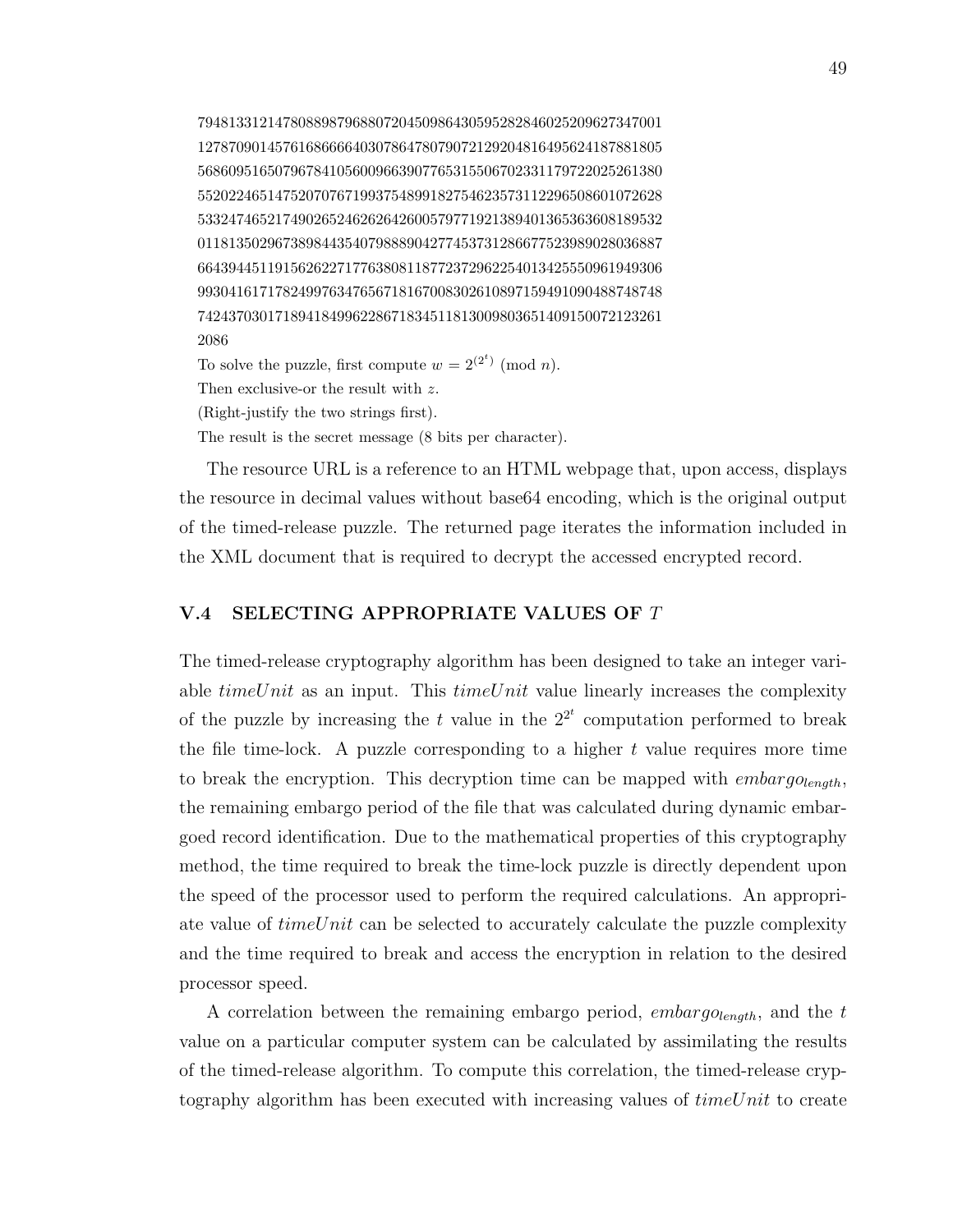puzzles of increasing complexity. These puzzles have then been broken to determine the amount of time required to break the time-lock and subsequently access the encrypted content. A table of increasing  $timeUnit$  values and their corresponding decryption time can be created to describe this dependency. This unlock time can then be mapped to *embargo* $_{length}$ , the remaining embargo period for a record, to ensure that the decryption time is no less than  $embargo_{lendh}$ .

This linear proportion can be described as

$$
embarg_{\textit{Olength}} \propto tU\tag{10}
$$

where *embargo*<sub>length</sub> is the remaining embargo period for a record, and  $tU$  is the corresponding timeUnit value used by the timed-release algorithm to create the timelock puzzle.

This algorithm can be executed on a different processor to compute the linear correlation between  $embarg_{\theta}$  and tU pertaining to the system speed. During this thesis research, various experiments have been conducted on a variety of systems to demonstrate a linear correlation between  $embargo_{length}$  and  $tU$ , which are later described during the evaluation of this approach in the next chapter.

## V.5 SUMMARY

This chapter introduced in detail the implementation method of the solution to the "Preservation Risk Interval". It described the design considerations, and the system architecture of embargoed data identification, encryption and encapsulation implemented in this model. It described how the complexity of the time-lock puzzle can be personalized for the computer system being utilized during implementation to ensure data integrity and security. This implementation method is further evaluated in Chapter VI.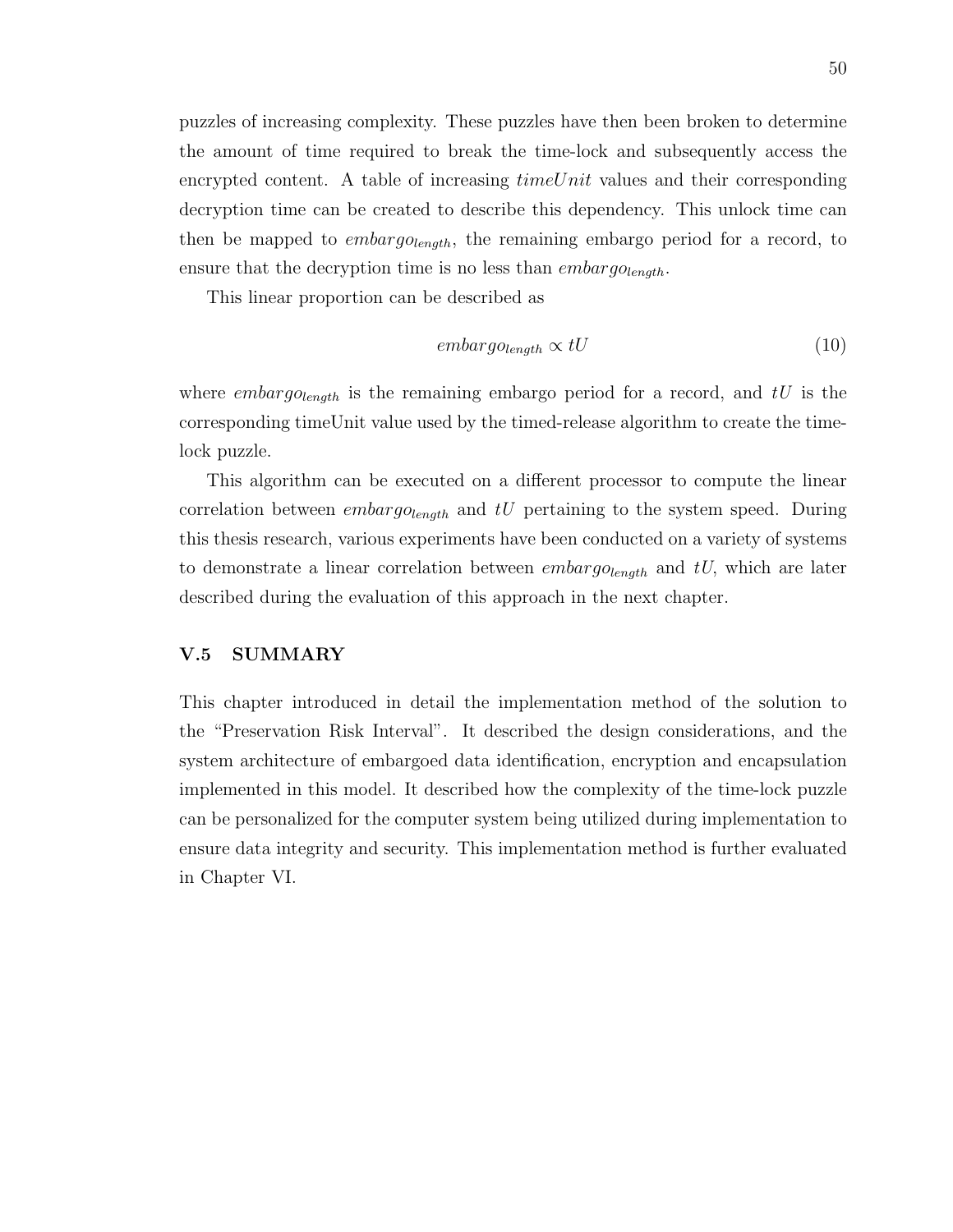# CHAPTER VI

# SYSTEM EVALUATION

This chapter examines how the system described in the previous chapter has been evaluated to ensure that embargoed content can be successfully time-locked and disseminated in mod\_oai upon an OAI-PMH request. Various tests have been conducted to ensure that this system satisfies the requirement of successfully disseminating embargoed content with an acceptable time overhead, demonstrating the ability to mitigate the Preservation Risk Interval of embargoed content.

The proposed system has been evaluated on two criteria: to ensure that the time required to unlock and break the time-lock puzzle is equivalent to the embargo time period, and that this embargoed content is successfully disseminated via mod oai with minimum time overhead.

The timed-release cryptography system is dependent upon the computation speed of the machine utilized to eventually break the time-locked puzzle. The linear correlation between *embargo<sub>length</sub>*, the unlock time required, and  $tU$ , the timeUnit value, to be used for record encryption can be described as

$$
f(x) = \frac{embarg_{\text{Olength}}}{tU} \tag{11}
$$

where  $x$  is the processor speed of the machine utilized for computation. An increase in processor speed x would result in a decrease in  $embrgo_{length}$ . Puzzles have been created using this timed-release algorithm on various computer systems to establish a linear correlation between  $embargo_{length}$  and  $tU$ , and to determine and analyze this variant  $f(x)$  value differing with each system speed x.

The proposed system has also been tested by harvesting a website with no timelocked data and with entire website content as time-locked to demonstrate the feasibility of this approach and to establish an estimated time overhead, dependent upon the content-size to be encrypted, before effective data dissemination.

# VI.1 EFFECT OF COMPUTATION SPEED ON  $EMBARGO_{LENGTH}$

The timed-release algorithm has been executed on machines with varying speeds  $x$ , in order to determine the effects of processor speed on  $embargo_{length}$ , the time required to decrypt and access a time-locked record.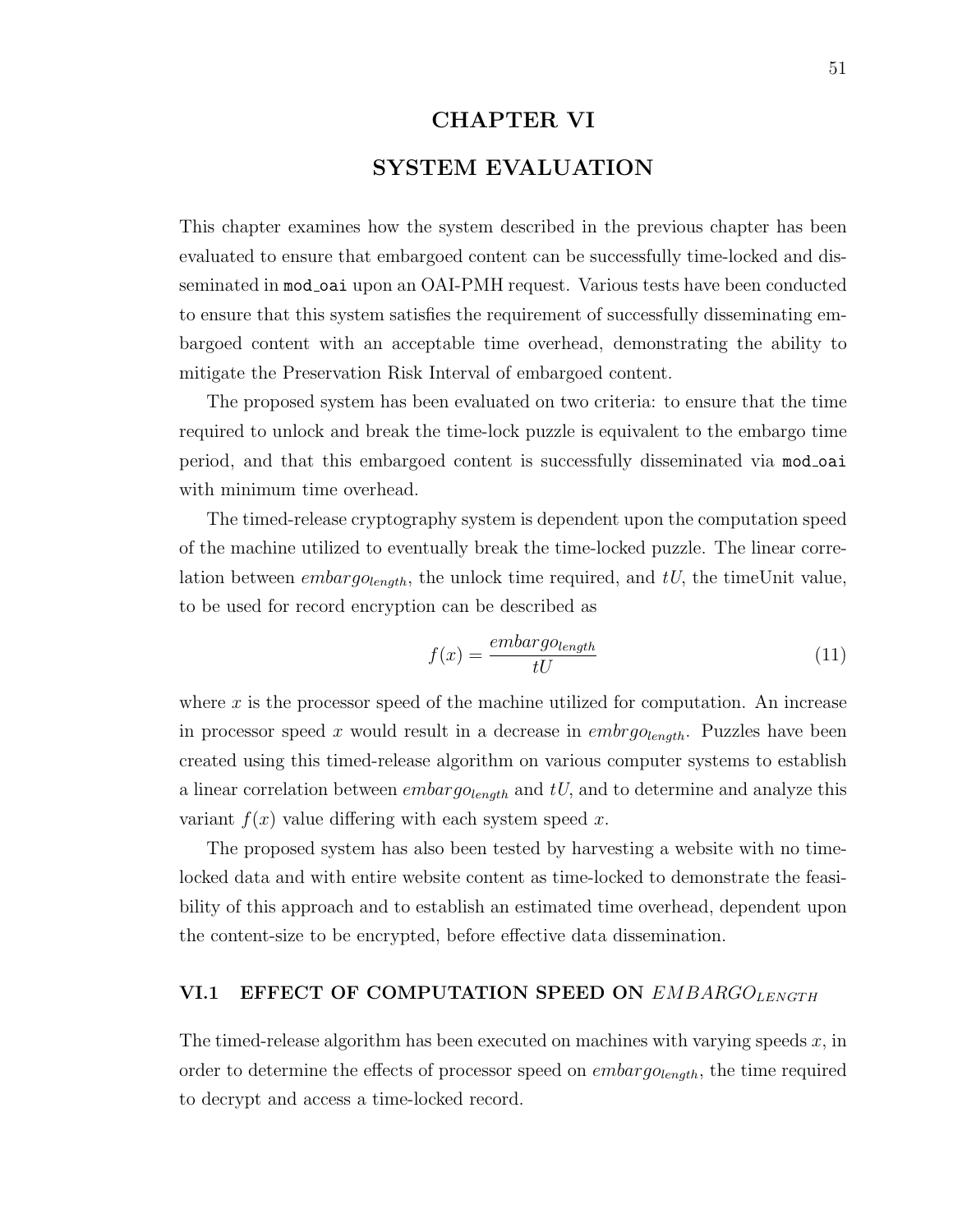Four x values have been empirically calculated from known data in the course of this research. A Sun Solaris cluster comprising of 31 nodes has been utilized for performance testing during the research. 26 nodes of this cluster have the processing speed of  $x = 1.6$  GHz, and 5 nodes have a processing speed of  $x = 1.8$  GHz. Two machines with a computation speed of  $x = 1$  GHz and  $x = 0.75$  GHz respectively, have also been utilized to compute and compare the time required to break the timed-release cryptography puzzle.

An identical text file was used by these machines as input to create puzzles of varying complexity by using the timed-release algorithm, starting with the input value  $timeUnit = 1$ . This timeUnit value is used by the timed-release algorithm, as described in section  $V.3.2$ , to calculate the t value used for data encryption, which remains unchanged throughout the tests performed. As described in the timedrelease algorithm, the input  $timeUnit$ , or  $tU$ , value linearly increases the puzzle t value. Each increment in the  $timeUnit$  value increases the t value by a value of 5,400,000. Therefore,  $tU$ , the timeUnit value used as input in the algorithm, can be mapped on to the  $t$  value as

$$
t = 5400000tU\tag{12}
$$

The created time-lock puzzles of varying complexity are then broken to record the amount of decryption time on the particular system. The accumulated values of effective timeUnit values and unlock time  $embargo_{lenath}$  have been plotted to demonstrate a linear correlation between puzzles with increasing complexity and unlock time  $embargo_{length}$ . All time values have been recorded in seconds time granularity.

Figure 6 is a plot of the datapoints gathered by tests performed on the four classes of machines that demonstrate the relationship between  $embargo_{length}$  and  $tU$ .

As demonstrated by Figure 6, the unlock computation time,  $embargo_{length}$ , increases linearly with increasing  $timeUnit$  puzzle complexity. As discerned from equation 11,  $x$ , the factor of puzzle complexity, is the rate of increase of this unlock time with respect to timeUnit  $tU$  on a particular system. This x factor decreases with an increase in computation speed of the system used.

Results demonstrate that a decrease in computation time in relation to an increase in processing speed is consistent across various  $x$  classes of machines. Table IV contains the corresponding  $f(x)$  value of these x class of machines, which is the slope of the four classes of machines, utilized to determine the correlation between  $tU$  and  $embargo_{length}.$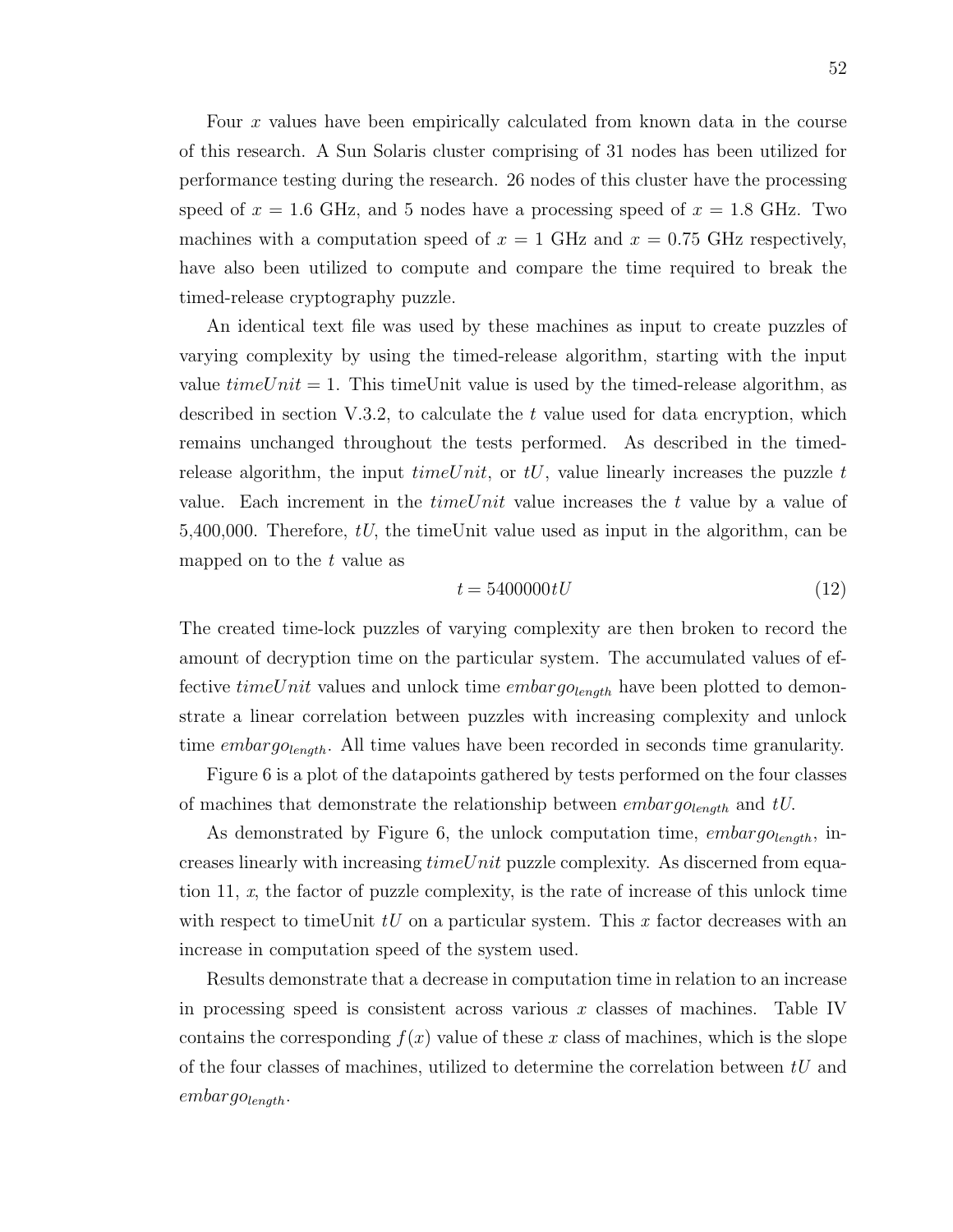

FIG. 6: Unlock time of a time-locked puzzle with increasing complexity on four classes of machines

From the graph in Figure 6 and the corresponding  $f(x)$  values of the four x classes of machines in Table IV, it can be discerned that the rate of increase of a particular class of machine can be projected from any one selected class of machine. An increase in the rate of change  $f(x)$  for a given class of machine is inversely proportional to the computation speed  $x$  of that class; that is,

$$
x \propto \frac{1}{f(x)}\tag{13}
$$

As the processing speed of the machines increases, the slope of the linear graph corresponding to that speed decreases. Therefore, for any one class of machine, three  $f(x)$  values for that particular computation speed can be extrapolated using the  $f(x)$ values of the rest of the three classes of machines.

As illustrated in Table IV, for class  $x = 0.75$  GHz processing speed, the actual, calculated rate of change of *embargo*<sub>length</sub> with respect to an increase in  $tU$ ,  $f(x)$ , is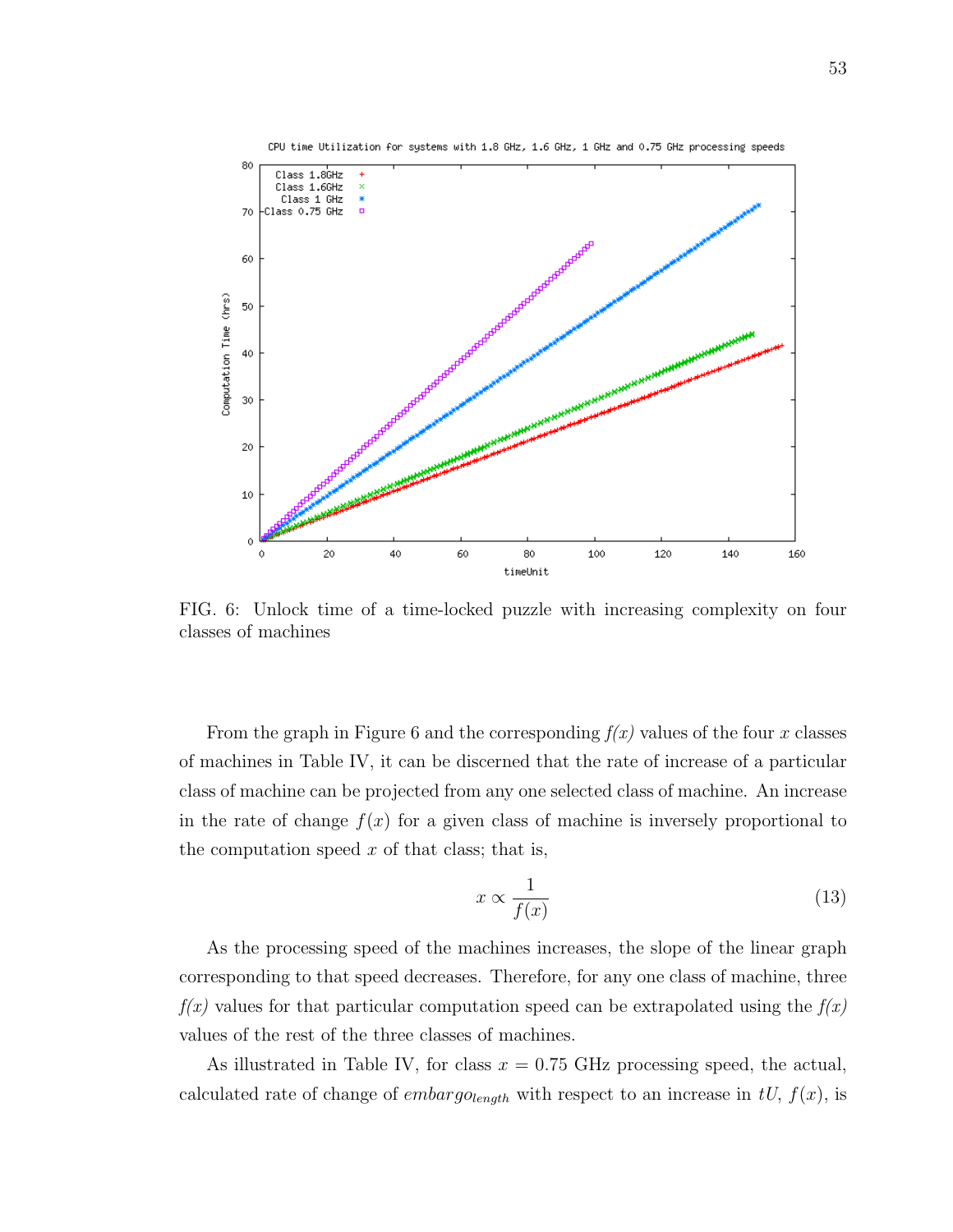| $x$ Class (GHz) | $f(x)$ value |
|-----------------|--------------|
| 0.75            | 2302.16      |
|                 | 1727.61      |
| 1.6             | 1079.14      |
| 1.8             | 959.78       |

TABLE IV: Corresponding  $f(x)$  values of the four x classes of machines.

2302.16. Since the relationship between x and  $f(x)$  is inversely proportional, it can be mathematically described as

$$
0.75 \propto \frac{1}{2302.16} \tag{14}
$$

With the known pair of values for  $x = 0.75$ , the  $f(x)$  value of a 1GHz machine can be projected using this inverse proportion relation as

$$
\frac{0.75}{1} = \frac{f(1)}{2302.16}
$$
 (15)

$$
f(1) = 0.75 \times 2302.16 \tag{16}
$$

$$
f(1) = 1726.62 \tag{17}
$$

Thus, an  $f(x)$  value for a class of machine can be projected using the equation

$$
\frac{x_j}{x_k} = \frac{f(x_k)}{f(x_j)}\tag{18}
$$

The  $f(x_k)$  value corresponding to the known  $x_k$  computation speed can be projected with the formula

$$
f(x_k) = \frac{f(x_j) * x_j}{x_k} \tag{19}
$$

A calculated  $f(x)$  value for a particular class of machine that is closer to the actual, calculated  $f(x)$  value in Table IV indicates the observance of Moore's Law, whereby concluding that this inverse correlation can be utilized to project the  $f(x)$ value for various classes of machines. Table V lists the projected  $f(x)$  values for each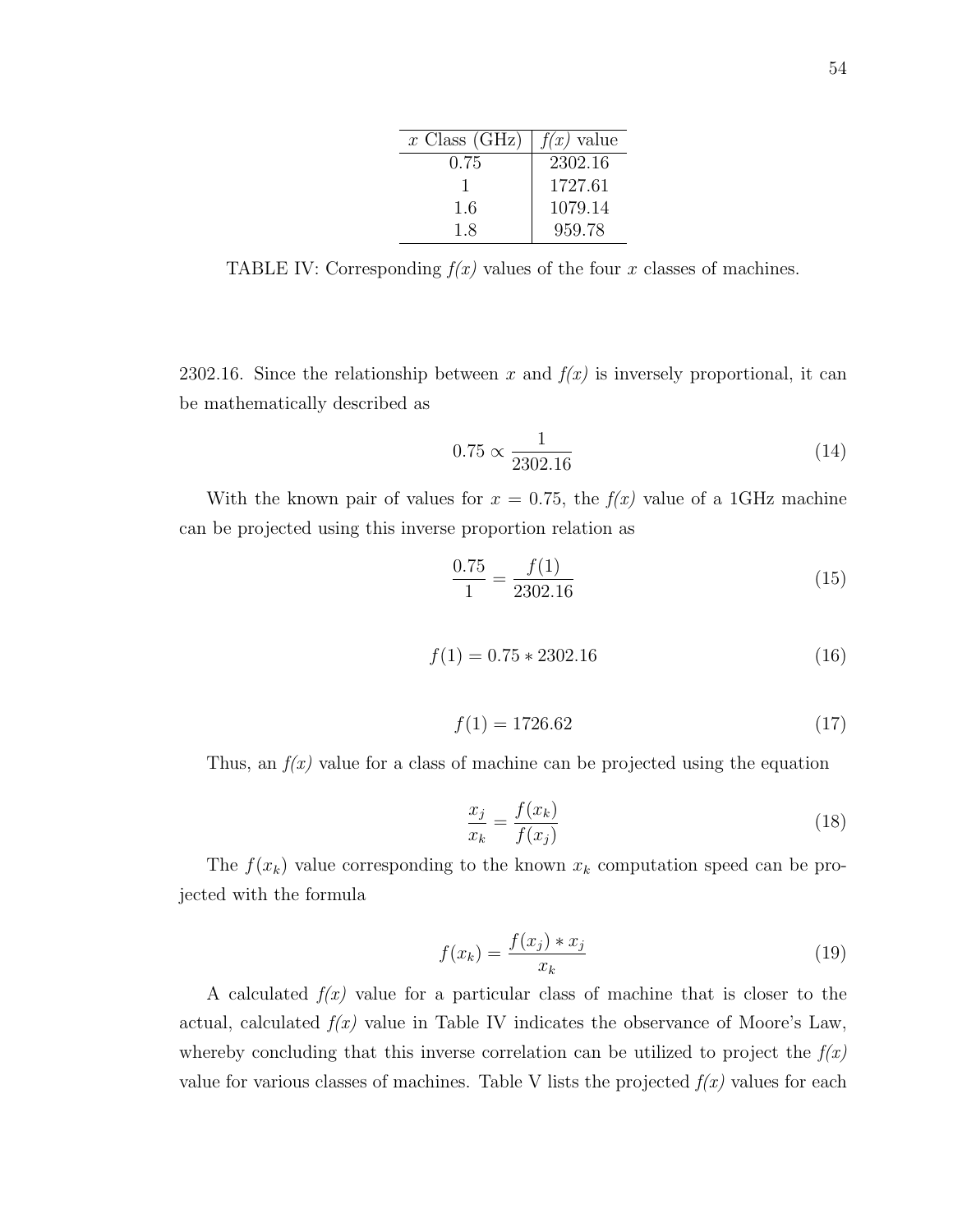|              | class $0.75$ | class 1 | class 1.6 | class $1.8$ |
|--------------|--------------|---------|-----------|-------------|
| class $0.75$ | 2306.16      | 2303.48 | 2303.17   | 2303.47     |
| class 1      | 1729.62      | 1727.61 | 1726.62   | 1727.60     |
| class $1.6$  | 1081.01      | 1079.76 | 1079.14   | 1079.75     |
| class $1.8$  | 960.90       | 959.78  | 959.24    | 959.78      |

TABLE V: Projected  $f(x)$  slopes for x classes of machines. Bold values are real slopes.

of the four classes. The bold values correspond to the real  $f(x)$  values resulting from the performed computational tests.

It can be discerned from the above results that a projected slope of unlock time and timeUnit with respect to a particular processing speed is a realistic and reliable assessment. This projected slope can be further applied to calculate the timeUnit tU value that should be used to time-lock a file for a specified lock time.

For instance, if a file is to be locked for 2 years on a 2.5 GHz machine, an appropriate  $f(x)$  value corresponding to this processing speed x can be calculated. This  $f(x)$  value is the rate of change for unlock time with respect to increasing values of time Unit and can be represented as equation 11. Substituting  $f(x)$  with its calculation in equation 19 gives us the new formula for determining unlock time  $embargo_{length}$ 

$$
embarg_{\textit{Olength}} = \frac{f(x_j) * x_j}{x} tU \tag{20}
$$

where  $f(x_j)$  and  $x_j$  are a known  $x-f(x)$  value pair and x is the processing speed for which a rate of change is to be projected. With a known unlock time value, equivalent to *embargo*<sub>length</sub>, a corresponding  $timeUnit$  value to be used as input in the timed-release cryptography algorithm can be calculated as

$$
tU = \frac{x}{f(x_j) * x_j} embargo_{length}
$$
\n(21)

Substituting the class 1 value as  $x_j$ , and its calculated  $f(x_j)$  value would result in the formula

$$
tU = \frac{x}{1727.61} embargo_{length} \tag{22}
$$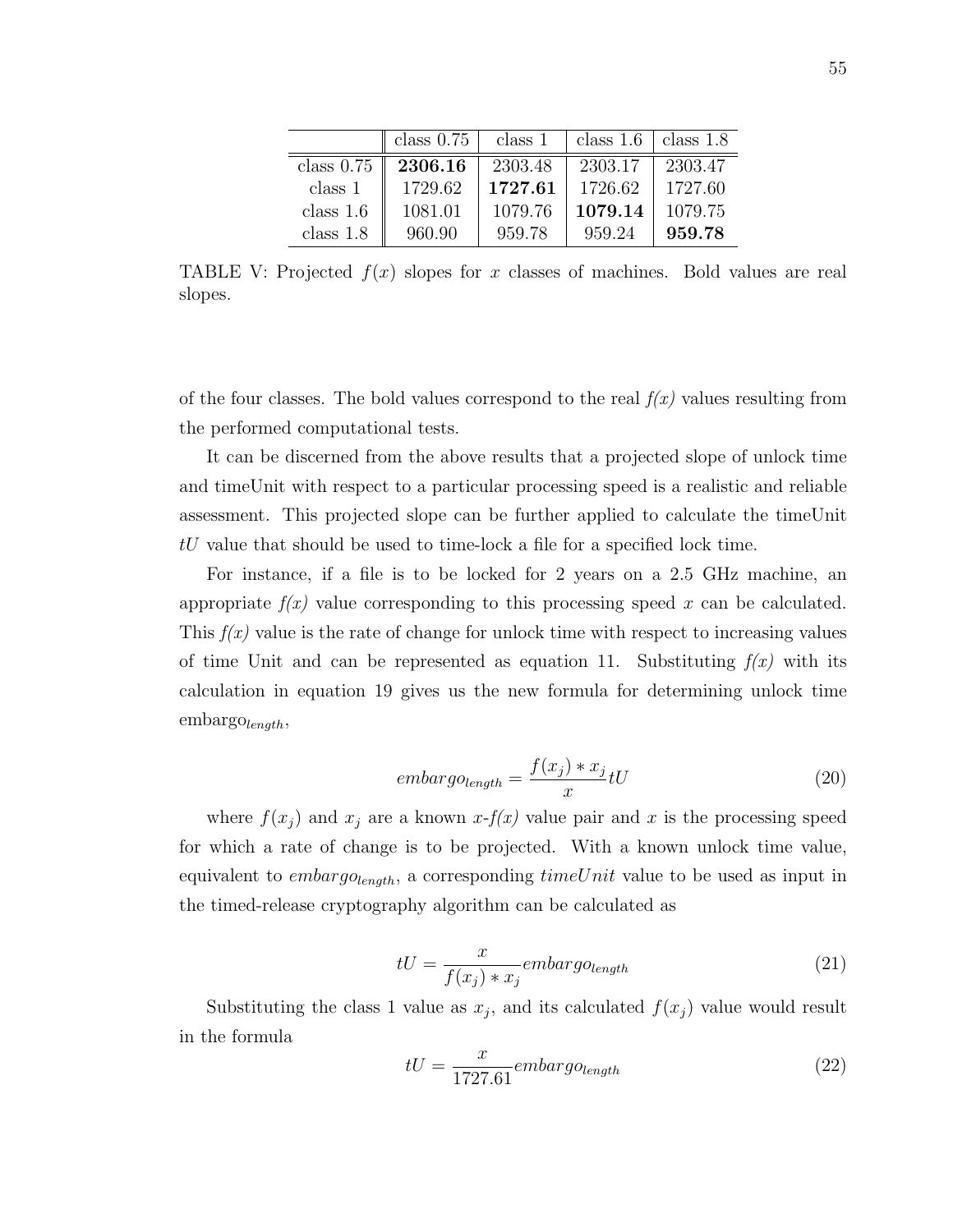that can be used as a benchmark to project the timeUnit value for the desired class of machine with a known x. This formula can be utilized to calculate  $tU$  for known  $embarg_{\theta length}$  on the machine selected for data encryption during data dissemination via mod\_oai.

Thus, the tU value required to time-lock a file for  $embarg_{\theta} = 2$  years, which is 63115200 seconds, on machine  $x = 2.5$  GHz can be calculated as

$$
tU = \frac{2.5}{1727.61}63115200\tag{23}
$$

$$
tU = 9133\tag{24}
$$

# VI.2 EXPERIMENTAL EVALUATION

A website containing this thesis research data has been utilized as the experimental website that is harvested for mod oai performance testing. This data collection contains 525 files and comprises of 17.3 MB of data. 63% of the files are text files of various sizes, and the average size of each file is approximately 33 KB.

Figure 7 is a graphical representation of the size of each file in relation with the number of files comprising the website. The file size (y-axis) in this graph has been represented in log scale.This data collection has not been created specifically for performance testing and is the actual data collected during this thesis research. This collection has been utilized to simulate a real website where the collection may be varied and asymmetrical in size.

During experimentation, harvest times via mod oai of this data conglomerate have been collected without data encryption, and with a desired time-lock encryption, embargolength, of one year. This embargolength can be modified according to the embargo length of the records contained in the repository. A variable modoai\_encode\_size, contained in the module's configuration file, determines the maximum file size that is allowed to be included by-value in the resulting XML document. It subsequentially controls the size of each resulting XML document during data dissemination. Therefore, differing harvest times of the website with increasing values of *modoai\_encode\_size* have been collected to analyze the performance of **mod\_oai** with increasing quantity of time-locked data in the resulting XML document in response to a mod oai *ListRecords* request. The number of total XML document responses required to harvest the entire contents of the website have also been included for further comprehension.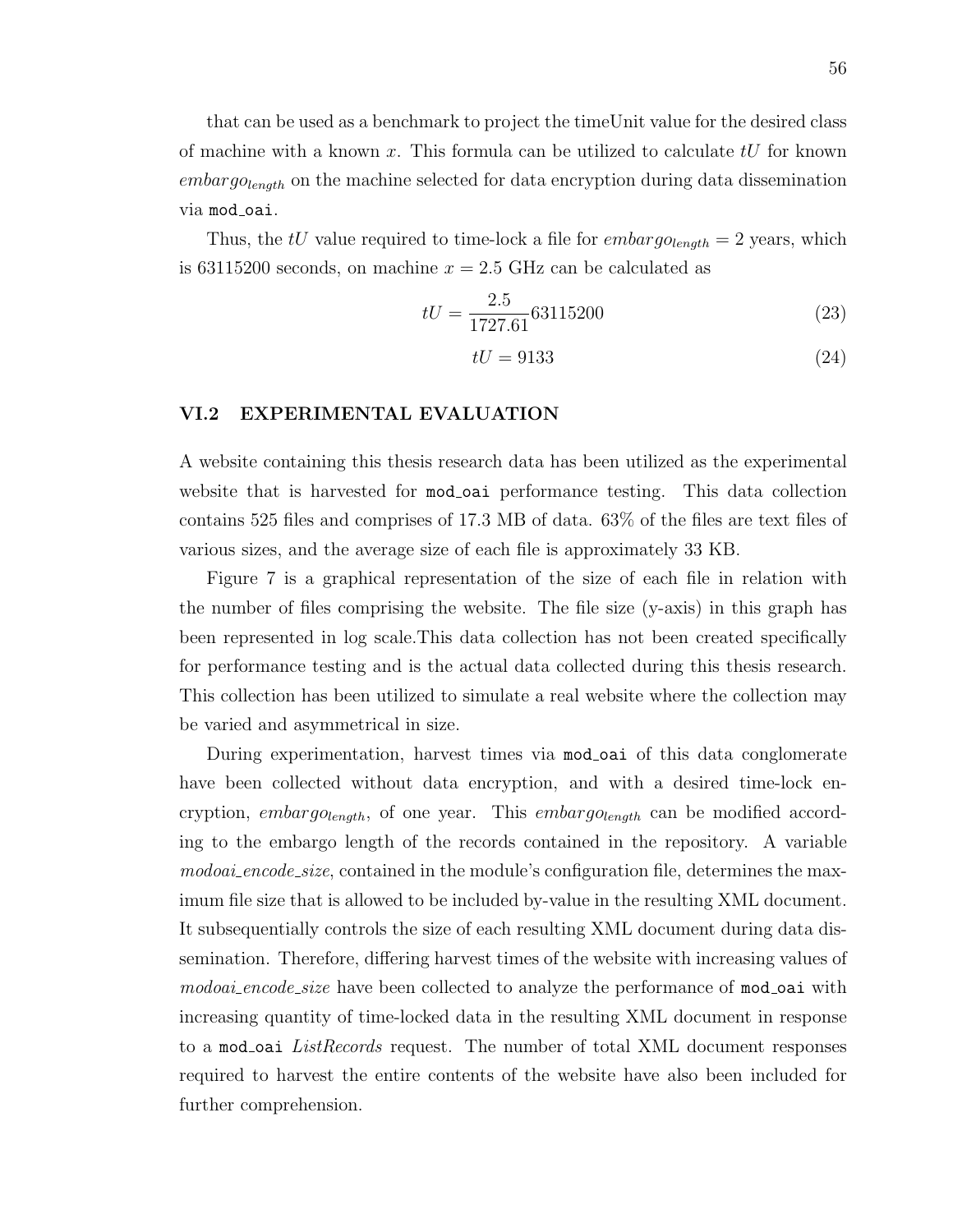

FIG. 7: File size variance of website content harvested during mod oai performance testing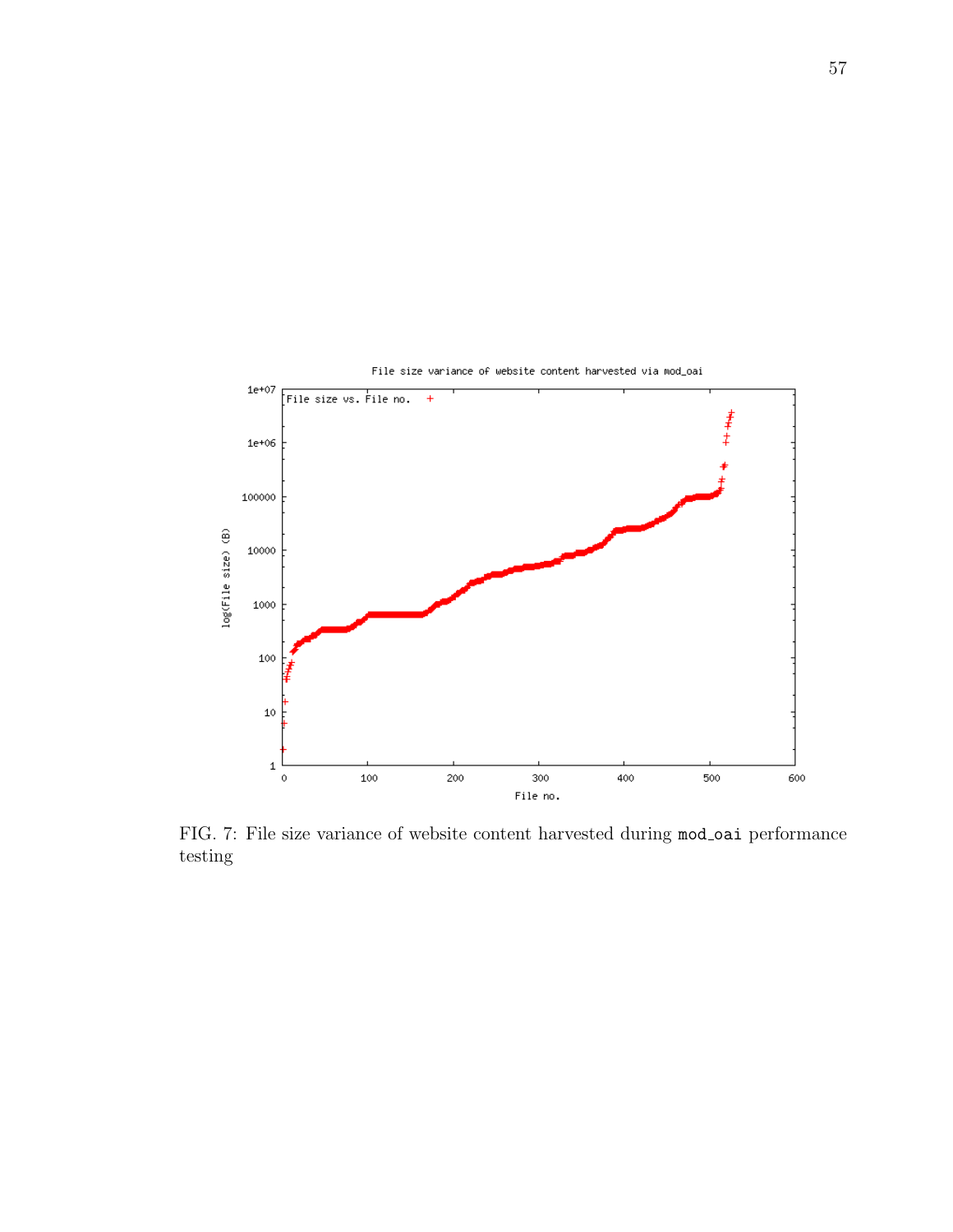| $\textit{modo} \textit{aa}$ : encode_size | No. of Responses | None Time-locked | All Time-locked |
|-------------------------------------------|------------------|------------------|-----------------|
| Bytes)                                    |                  | $(\sec)$         | $(\sec)$        |
| 150,000                                   | 69               | 16.2             | 555             |
| 300,000                                   | 35               | 9.5              | 635             |
| 500,000                                   | 24               | 7.6              | 913             |
| 700,000                                   | 16               | 5.4              | 988             |
| 1,000,000                                 | 13               | 4.5              | 937             |
| 5,000,000                                 | 6                | 4.5              | 3648            |
| 10,000,000                                | 6                | 4.5              | 10380           |
| 15,000,000                                | 6                | 4.7              | 10962           |

TABLE VI: Wallclock harvest times of website with varied modoai encode size and embargoed content.

As demonstrated by Table VI, an increase in the *modoai\_encode\_size* results in a larger XML document response and fewer number of total XML document responses to a *ListRecords* request. An increase in *modoai\_encode\_size* results in an increase in the number of files included by-value via base64 data inclusion in the data harvest. With no data under embargo, there is no lock-time overhead, and the increase in the *modoai-encode-size* favors the increase in by-value data inclusion and results in faster data dissemination.

With the entire website content under embargo, an increase in *modoai\_encode\_size* leads to an increase in the harvest time due to the time overhead required to lock the increasing volume of data to be included in the response as base64 datastream. The entire website content is harvested as a base64 encoded datastream in 3.2 hours, with modoai\_encode\_size set to 10 MB, which is the optimal performance time of embargoed data harvest. At *modoai-encode\_size* = 15 MB, an overhead time of exporting very large XML document responses is included as penalty in the total harvest time.

A graphical comparison of log representations of embargoed and unembargoed website harvest times with increasing *modoai\_encode\_size* is illustrated in Figure 8.

An increase in by-value content inclusion during content dissemination leads to an exponential increase in harvest time. The file contents of the website were individually time-locked, with embargo time-period  $embarg_{\theta_{\text{length}}} =$  one year, to determine that the amount of time required to time-lock a file is dependent upon the size of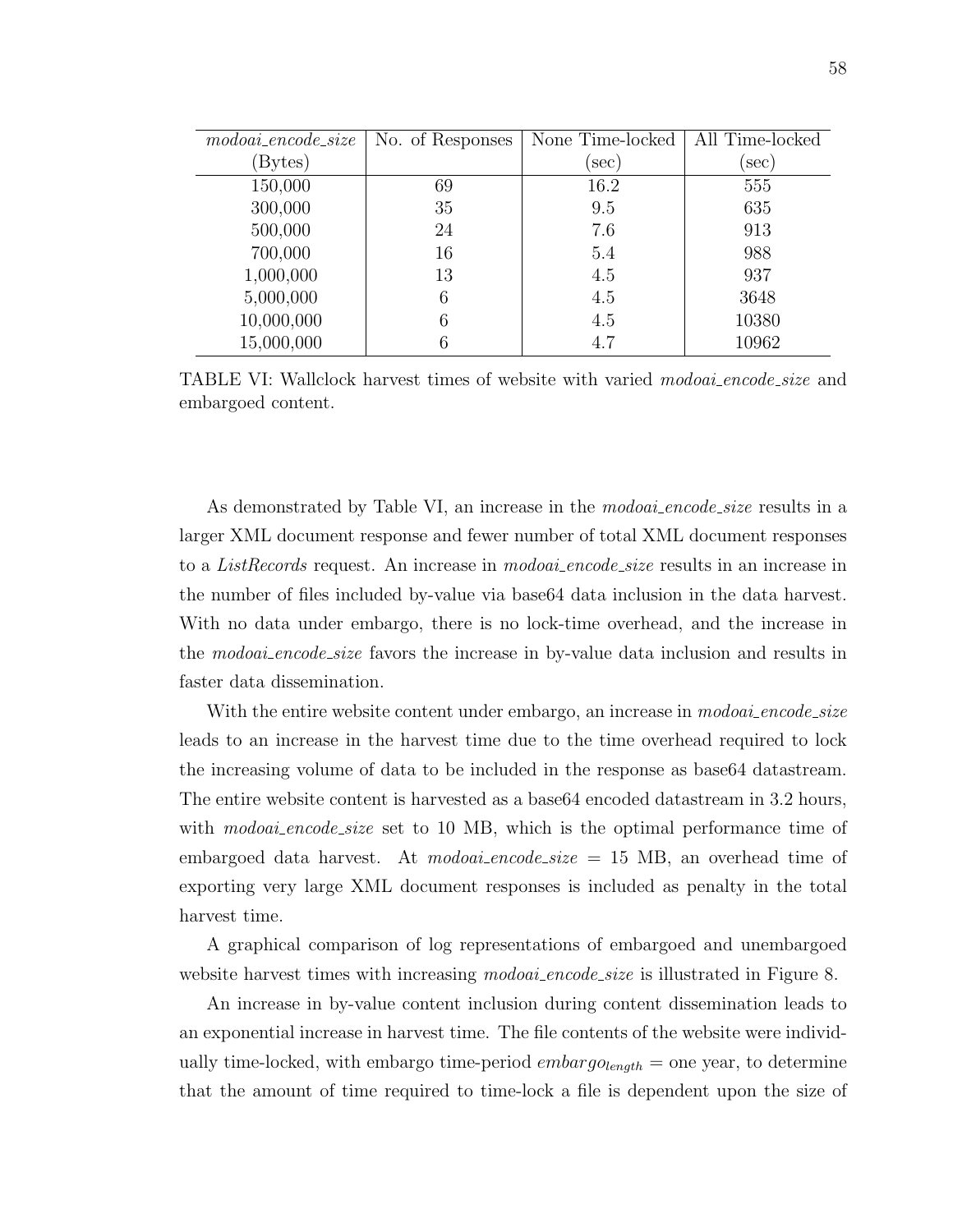

FIG. 8: Comparison of harvest times between unlocked and time-locked website content during dynamic data dissemination

the file. Figure 9 is the resulting graph representing the time required to time-lock individual files, in log representation, in relation to their respective file size.

The tests were repeated with differing embargo periods  $l$  to ensure that the amount of time required to time-lock a file is independent of the embargo period l, as can be discerned from the time-lock puzzle code included in Section V.3.2. The time required to time-lock a file increases exponentially in relation to the file size at a rate of  $O(n^2)$ . This approach of dynamic data dissemination of embargoed content becomes infeasible with large file sizes.

#### VI.3 SUMMARY

This chapter has evaluated and examined two significant aspects of the proposed system. The amount of time required to decrypt and access a time-lock puzzle should not be less than the expected embargo period  $embargo_{length}$ . Various tests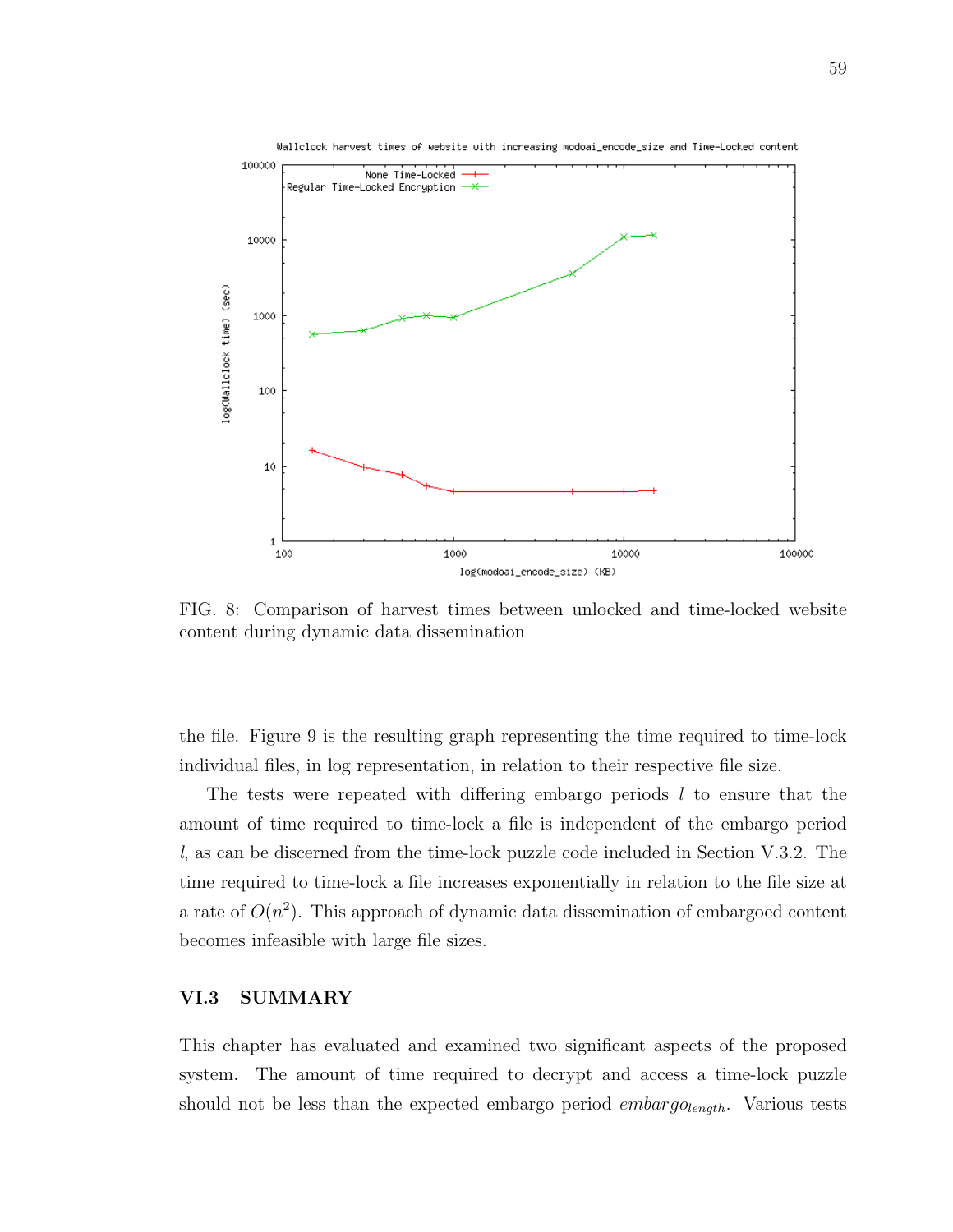

FIG. 9: Time required to individually time-lock files contained in the test website

have been performed to determine that the amount of time required to decrypt and subsequentially access an unlocked instance of the record is dependent upon the computation speed of the system utilized for data decryption. Therefore, the timeUnit variable during the creation of the time-lock puzzle can be modified to change the puzzle complexity to ensure that the puzzle cannot be broken before a pre-determined amount of computation time has elapsed on the utilized machine.

An evaluation of performance tests concludes that the overhead time for including encrypted embargoed content during dynamic data dissemination upon a mod\_oai request is quite large. This is due to the  $O(n^2)$  time required to time-lock a file, with n being the size of the file, rendering this approach of embargoed data encapsulation inefficient. An optimization of this harvest time is explored in the next chapter.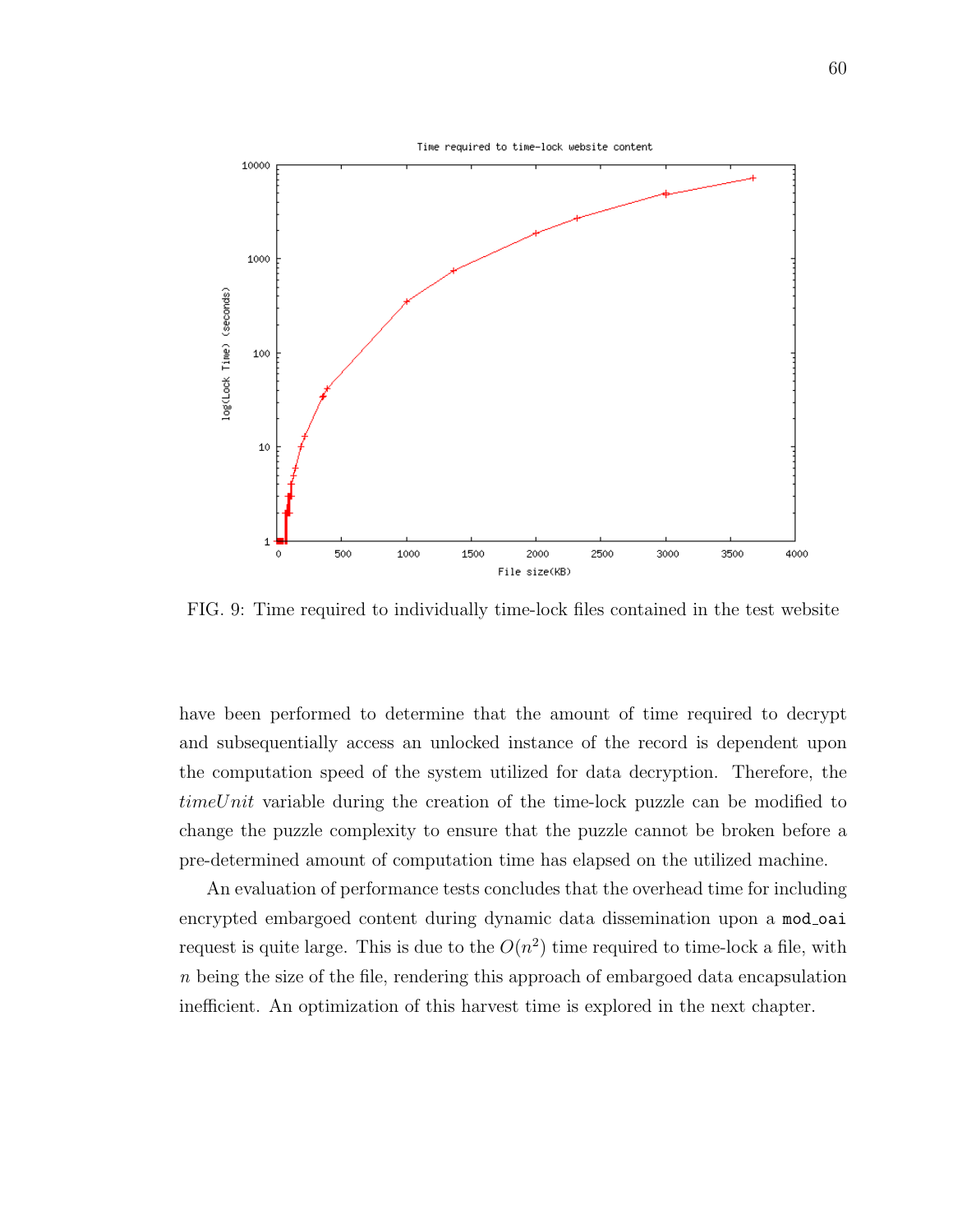# CHAPTER VII

# OPTIMIZATION WITH CHUNKED ENCRYPTION

An evaluation of the system developed thus far reveals that that time required to encrypt a file during dynamic data dissemination upon a data request is too large, rendering this approach infeasible. This chapter introduces the method of timelocking files using "chunked" encryption, resulting in system optimization by a factor of 70. It also describes the necessary modifications rendered to the DIDL document structure to encompass this optimization.

#### VII.1 CHUNKED DATA ENCRYPTION

Upon analysis of the effect of increasing file size on encryption time, as demonstrated in Figure 9, and the discovery of the  $O(n^2)$  property of time required to time-lock content, it can be intrinsically determined that the size of file has a significant impact on the data dissemination time. A file of size 100 KB on a 1.8 GHz machine requires 3 seconds to be time-locked, whereas a file with double the size of 200 KB requires 13 seconds. If the 200KB file is divided into two chunks of 100 KB each, the 200 KB file can be time-locked, without parallelism, in 6 seconds, resulting in a 54% improvement. Let x be a file of size 200 KB, and y represent a file of 100 KB. If x is divided into a "chunk" of size  $y$ , the total number of chunks to be time-locked would be  $\frac{x}{y}$ . The total time required to time-lock file x when divided into y-size chunks would be a fraction of the time required to encrypt file  $x$  itself. This can be demonstrated as

$$
\left(\frac{x}{y}\right)y^2 \le x^2\tag{25}
$$

for  $x = 200, y = 100$ 

$$
(\frac{200}{100})100^2 \le 200^2 \tag{26}
$$

$$
(2)100^2 \le 40,000\tag{27}
$$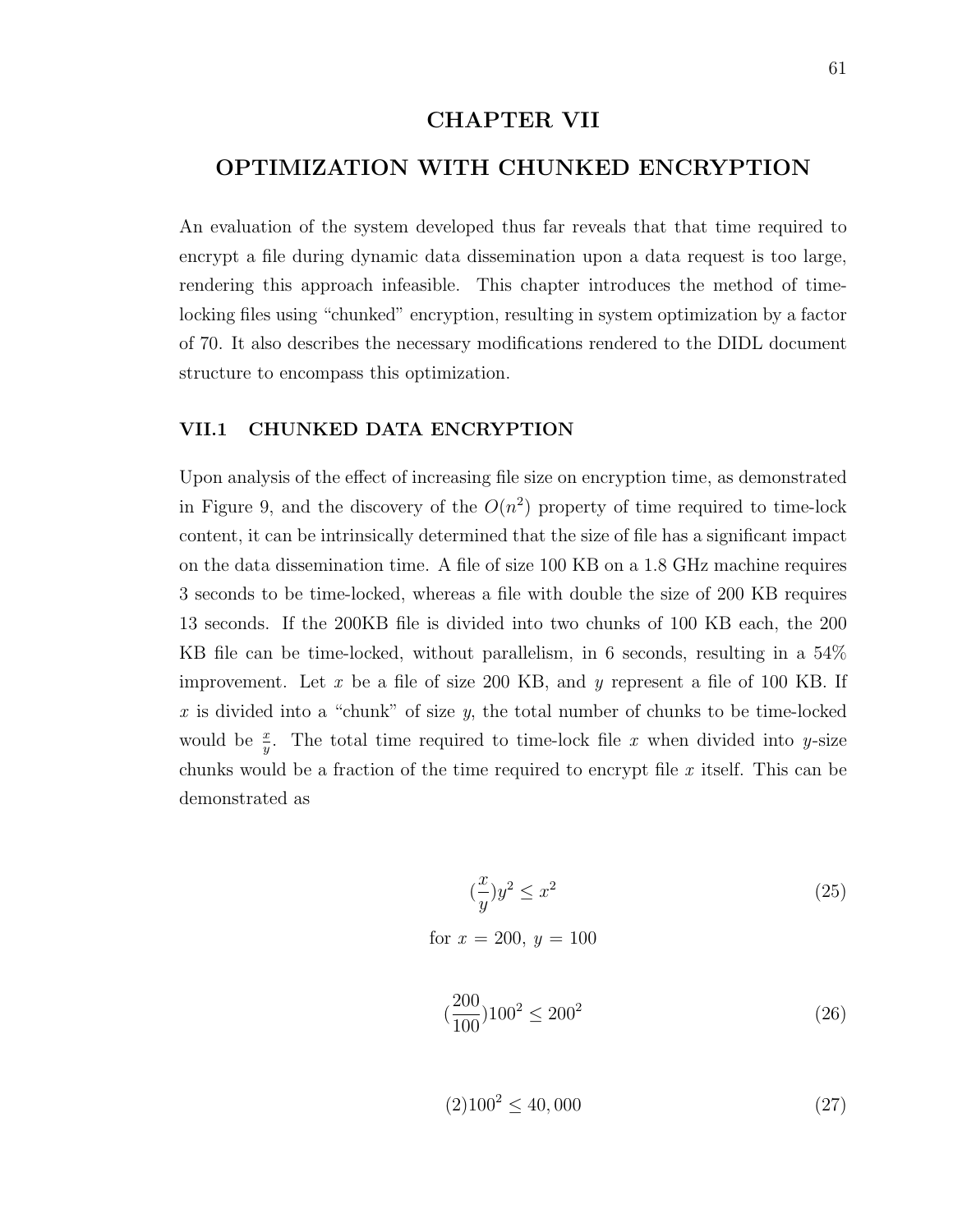$$
20,000 \le 40,000 \tag{28}
$$

A time-lock puzzle creation that requires exponential time to be created, when divided, can be expedited relative to the original size of the file. The time required to lock a file larger than 100 KB is reduced to a multiple of the 100 KB encryption time. The efficiency of this "chunked" encryption approach increases with increasing file size of content to be time-locked.

This "chunked" time-lock data model has been included in mod oai to benefit from this observed speedup during during dynamic data dissemination. A chunk size of 10 KB has been selected for implementation in mod oai due to its property of requiring about to 0.2 CPU seconds for time-lock computation. Any file residing in the website with file size greater than 10 KB that is to be included as an encrypted datastream in the resulting XML document has been divided into 10 KB chunks to achieve faster encryption time.

The website harvest performance test has been repeated using chunked time-lock encryption in mod oai with the same *modoai* encode size values as displayed in Table VI. The following table records the amount of time required to harvest the entire website using chunked time-lock encryption with increasing modoai-encode-size and by-value content inclusion. The table below records an average of five harvest time values along with the standard deviation and speedup achieved in comparison with regular time-locked encoding. An increase in modoai encode size allows records with large file size to be included in the XML response as encoded bytestream. Chunked time-lock encoding increases in efficiency with increase in file size, leading to a significant overall harvest time speedup.

The initial system evaluation harvest times recorded in Table VI have been combined with the harvest times taken during chunked data encryption, as shown in the Table VII, for a graphical comparison in speedup. The harvest times and *modoai\_encode\_size* have been plotted in log scale to correctly display and compare the wide range of harvest time values.

A comparison of the plotted times between regular time-lock encryption and chunked encryption reveals a  $70\times$  speedup in harvest times. Even though an exponential increase in harvest time is still observed, the chunked harvest time curve has been "pushed" to the "right" for common file sizes, resulting in a slower increase in exponential harvest time. As observed from the graph, with *modoai\_encode\_size* set to 15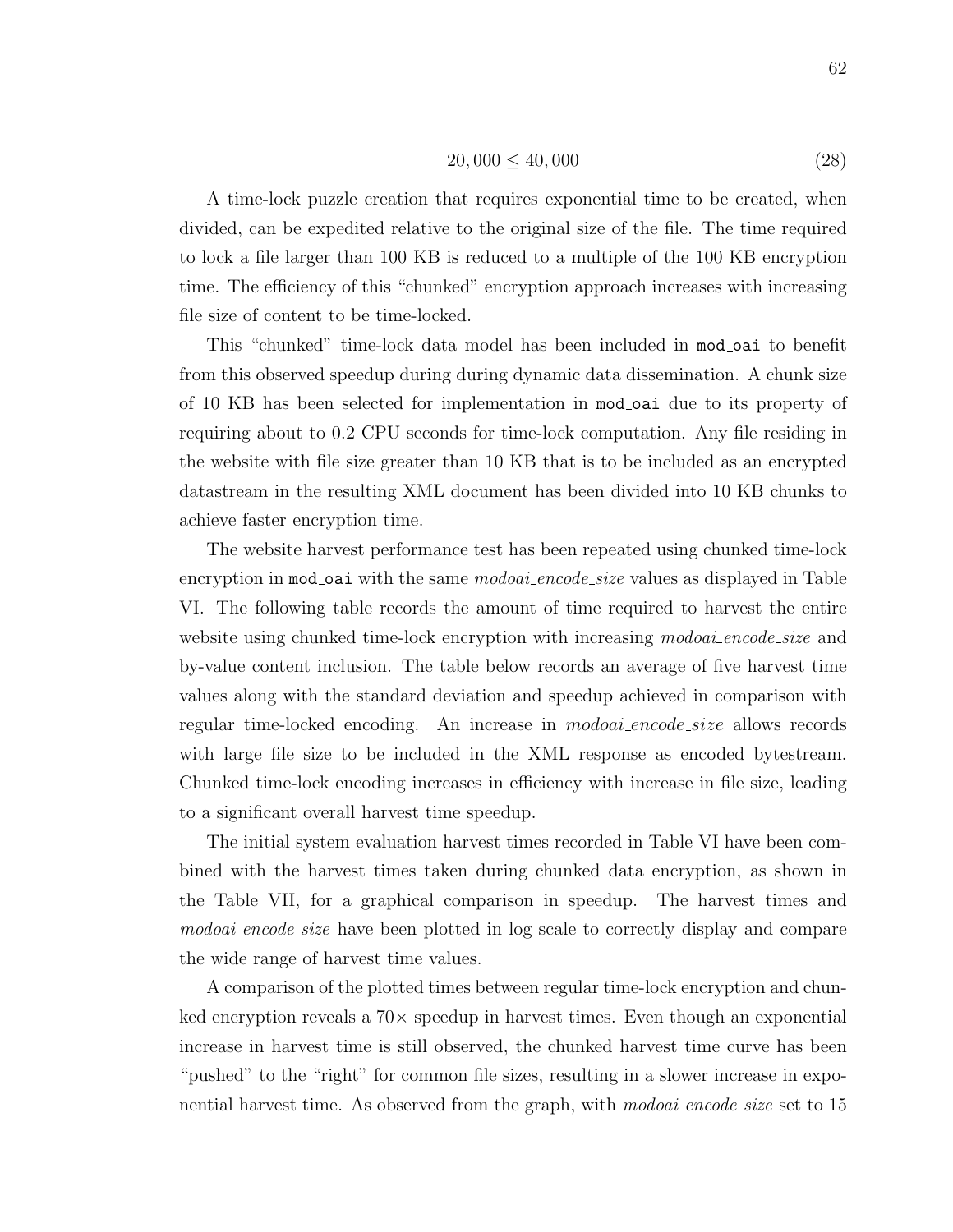| $\textit{modo} \textit{aa}$ i.encode_size | No. of Responses | Chunked Encryption | $\sigma$ | Speedup |
|-------------------------------------------|------------------|--------------------|----------|---------|
| (Bytes)                                   |                  | $(\sec)$           | sec)     |         |
| 150,000                                   | 70               | 99                 | 7.7      | 6       |
| 300,000                                   | 38               | 101                | 12.4     | 6       |
| 500,000                                   | 24               | 102                | 7.9      | 9       |
| 700,000                                   | 16               | 103                | 6.5      | 10      |
| 1,000,000                                 | 13               | 108                | 10.7     | 9       |
| 5,000,000                                 | 6                | 161                | 16.1     | 23      |
| 10,000,000                                | 6                | 160                | 16.2     | 65      |
| 15,000,000                                | 6                | 156                | 16.9     | 70      |

TABLE VII: Wallclock harvest times of website with using "chunked" time-lock encryption.

MB, chunked encryption results in a speedup of 70, with the harvest time reduced from 3 hours and 2 minutes to only 2.6 minutes. This time penalty for disseminating embargoed content is within the realistic, feasible range of website harvest time. This harvest time is proportional to the total size of the website being harvested, as well as the average size of files that are encrypted.

#### VII.2 MPEG21 DIDL DOCUMENT FORMAT MODIFICATIONS

The MPEG21 DIDL document format represented in Figure 5 has been modified to reflect the inclusion of chunked time-lock encryption. In this optimization, the size of each encrypted chunk is set to 10 KB. Every file whose file size is greater than 10 KB has been divided into 10 KB chunks and individually encrypted. Each file chunk has been encapsulated into one *component*. Therefore, each chunked encrypted file, contained in a DIDL record entity, contains multiple components. Chunked records in the exported XML document can be identified by their file size, as well as the number of components contained in each record. Figure 11 is a graphical representation of this DIDL document model. The items in bold are modifications or additions from the original model utilized during data harvest without embargoed data encryption. A corresponding XML document to a GetRecord request has been included in appendix B.2.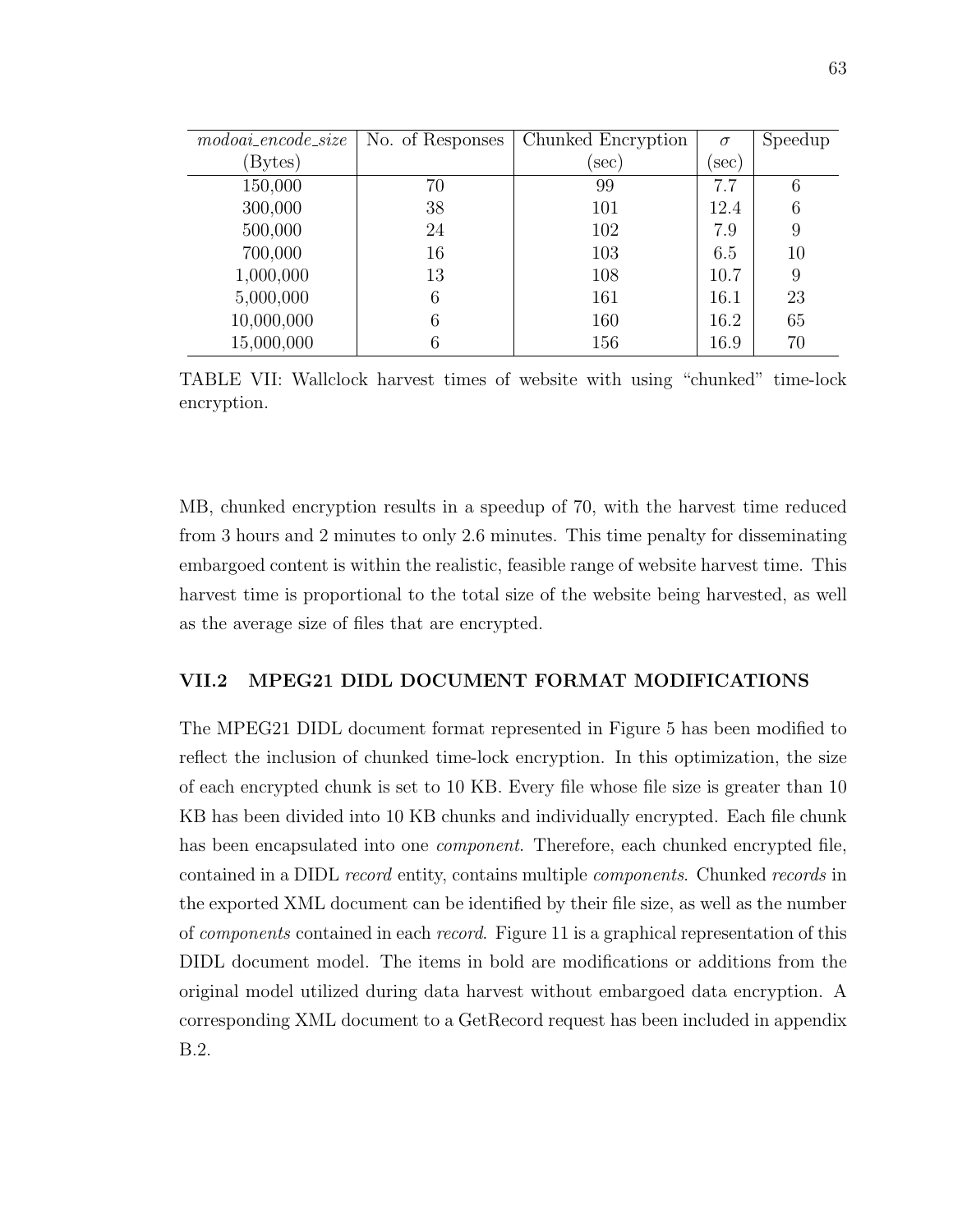

FIG. 10: Harvest times of website using no data time-lock, regular time-lock and chunked time-lock encryption during dynamic data dissemination.

Each record component needs to be identified for accurate reordering, decryption and reassembly of contained data chunks into one file. These components have been associated with Identifiers in increasing lexicographical order, which have been encapsulated in an *identifier* entity within each component. A *descriptor* has also been inserted in each component to provide additional information regarding the total number of chunks contained in the record to ensure that each isolated component contains sufficient information required for reassembly of chunks into one file. This modified document model still contains the original record identifier and related metadata for record identification.

#### VII.3 SUMMARY

This chapter introduced the concept of chunked time-lock encryption, division of one file into set file-size chunks for faster time-lock puzzle creation. It evaluates this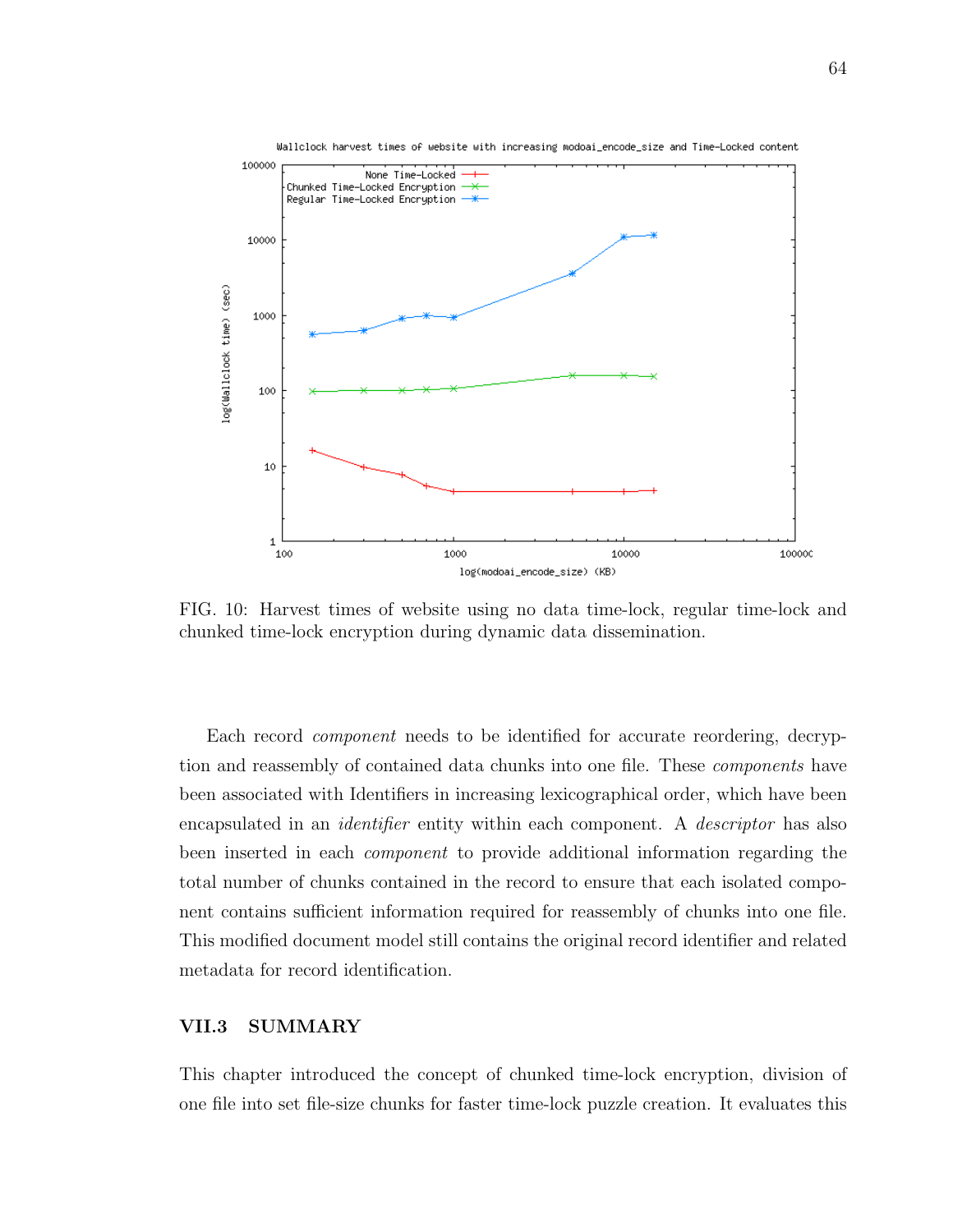chunked encryption model with regular time-lock encryption to conclude a speedup of 70, making this data harvest model reliable and feasible.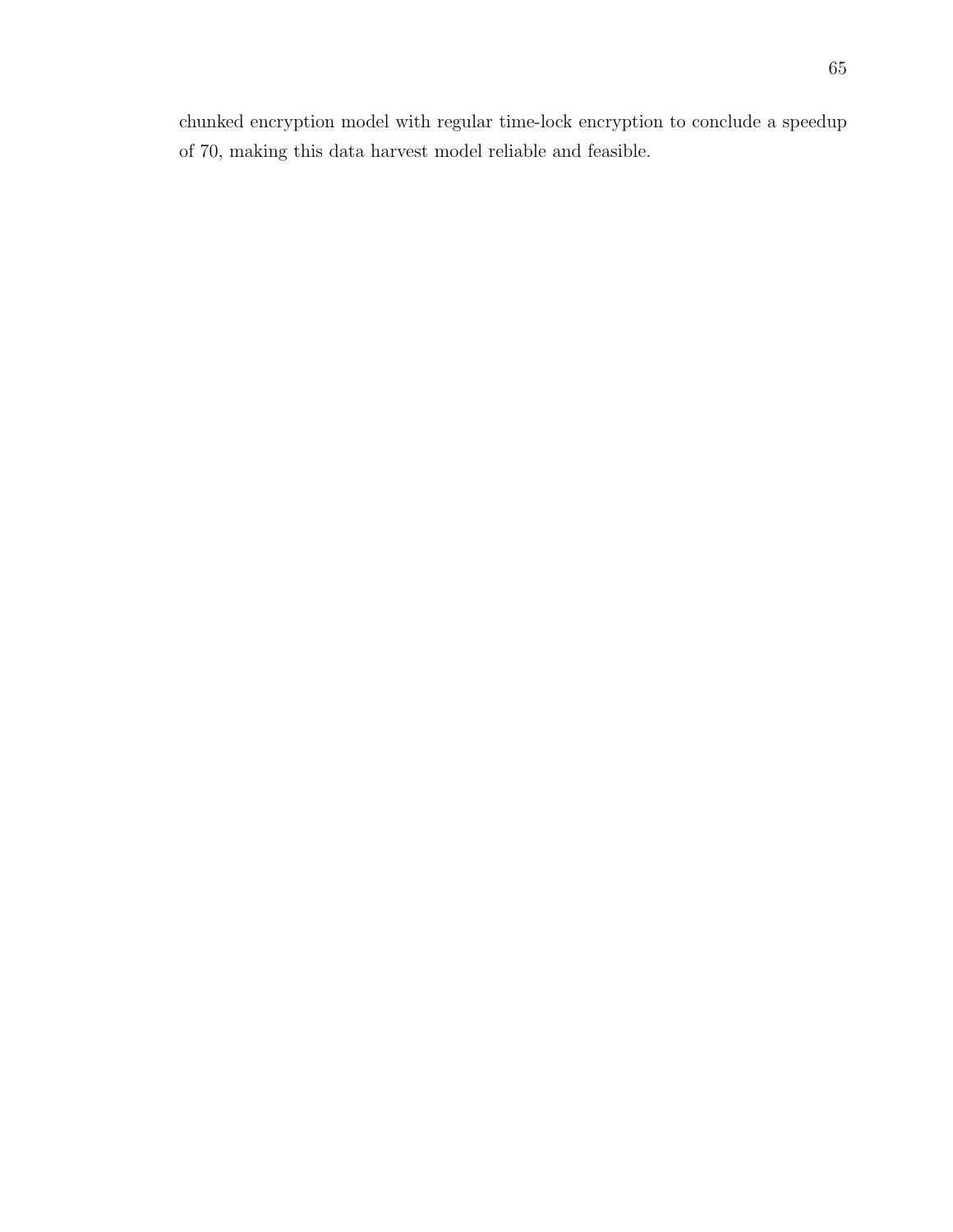| header      |                                                                        |
|-------------|------------------------------------------------------------------------|
|             | identifier                                                             |
|             | last updated time-locked version<br>datestamp                          |
|             |                                                                        |
|             | setSpec                                                                |
| metadata    |                                                                        |
| <b>DIDL</b> |                                                                        |
| Item        |                                                                        |
|             | Descriptor<br>dc:identifier                                            |
|             | Descriptor                                                             |
|             | http:header<br>Content-Length                                          |
|             | - Server                                                               |
|             | - Content-Type<br>- Last-Modified                                      |
|             | - Date                                                                 |
|             | Descriptor<br>time-locked record description                           |
|             | Descriptor<br>md5sum<br>dc:creator<br>dc:description md5sum hash value |
|             | Component                                                              |
|             | Descriptor chunked record information                                  |
|             | dc:identifier<br>Descriptor                                            |
|             | <b>Resource</b><br>time-locked base64                                  |
|             |                                                                        |
|             |                                                                        |
|             | Component                                                              |
|             | Descriptor chunked record information                                  |
|             | dc:identifier<br>Descriptor                                            |
|             |                                                                        |

FIG. 11: MPEG-21 DIDL Document format of a record time-locked using chunked encryption.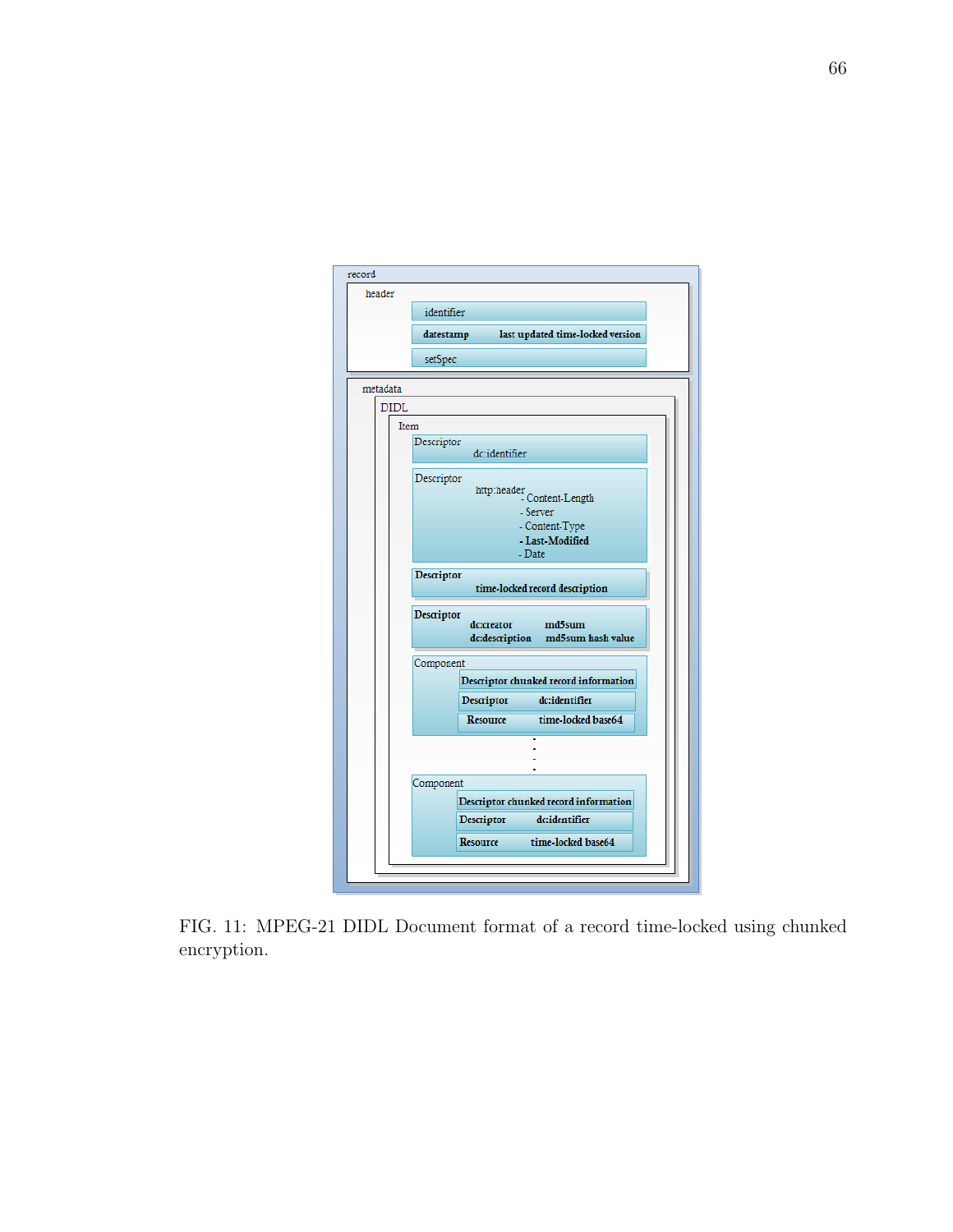# CHAPTER VIII FUTURE CONSIDERATIONS

In keeping with its aims, this thesis research has developed the Time-Locked Embargo framework to successfully disseminate time-locked instances of embargoed content via mod oai data harvesting module. Several issues addressed in this framework can be refined with future research.

#### VIII.1 CHUNK SIZE PERFORMANCE DEPENDENCY

Further research may be conducted to ensure that the variables that may affect the performance and harvest time of the mod oai harvesting module have been modified according to the environment and computer system being utilized. As discussed in Chapter VII, this research has optimized the utilization of time-lock puzzle creation via chunked encryption. The default chunk size in this optimization has been set to 10 KB, as this was the closest file size that could be time-locked in 0.2 CPU seconds during performance testing. It is suggested that further tests of time-lock puzzle creation without chunked encoding may be conducted on the computer systems being utilized during framework installation to determine the optimal chunk size. This chunk size may vary according to the machine configuration being used.

#### VIII.2 OTHER OPTIMIZATION METHODS

Due to the exponential time required to time-lock a file, this research has adopted the chunked encryption optimization model. Various other optimization approaches can be further researched and implemented in mod oai to explore the most robust model.

#### VIII.2.1 PARALLELISM

Files residing in the website to be harvested can be time-locked in parallel in order to decrease the amount of time spent in data encryption and total data harvest time. This optimization model would require more dedicated resources at the time of a data harvesting request. Further research may be required to find an optimum balance between the utilization of resources versus time.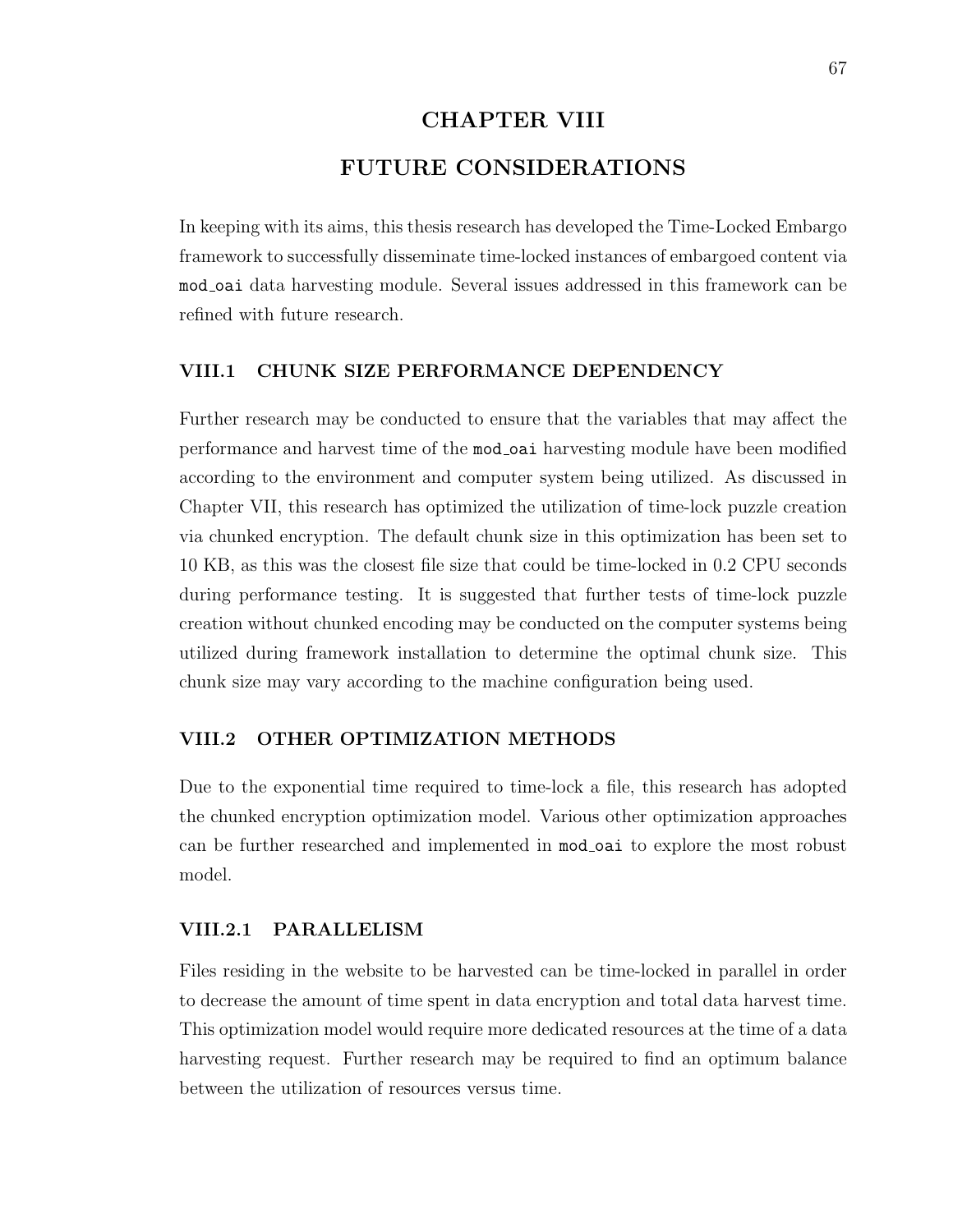#### VIII.2.2 DATA PRELOCKING

A machine may be dedicated to time-lock embargoed data at every decrement in remaining embargo period. This new instance of decreased time-lock record can be saved on the machine and utilized during data dissemination to reduce the time overhead of dynamic time-lock puzzle creation for each embargoed file residing in the website. This model of prelocking embargoed content would result in faster data harvesting upon an OAI-PMH data request.

## VIII.2.3 HYBRID APPROACH: TIME-LOCKING THE ENCRYP-TION KEY

The time overhead required to create time-lock puzzles of embargoed content can also be reduced by adopting a hybrid approach to content encryption. The embargoed content may be encrypted using a standard, widely recognized and adopted encryption method. A key k is generated, which can be further utilized for embargoed data encryption. This key can be time-locked for the embargo period of the embargoed content itself. Presuming that the key is required for successful decryption and access of the embargoed record, the amount of time required to break and access the encryption key is equivalent to the embargo period of the file, ensuring that the key cannot be accessed until the embargo period of the content has elapsed.

This hybrid approach compromises the security of the embargoed data being disseminated because the security of the embargoed content itself relies on the credibility of the encryption standard being used. Since the embargoed content is not time-locked, any method discovered to break the encryption standard would breach the security of the embargoed content itself, and the effort to time-lock the encryption key would be exhausted.

This hybrid approach would reduce, and almost eliminate, the time required to time-lock large files, but it introduces a security risk associated with the data being disseminated. This optimization model may be adopted to mitigate the harvest time overhead with an associated security risk to embargoed content.

This research has been aimed at the development of a robust yet secure, independent system. Although further research may be required to determine the optimal implementation of a time-lock puzzle creation model, the implemented chunked encryption model has been incorporated in this thesis research due to its utilization of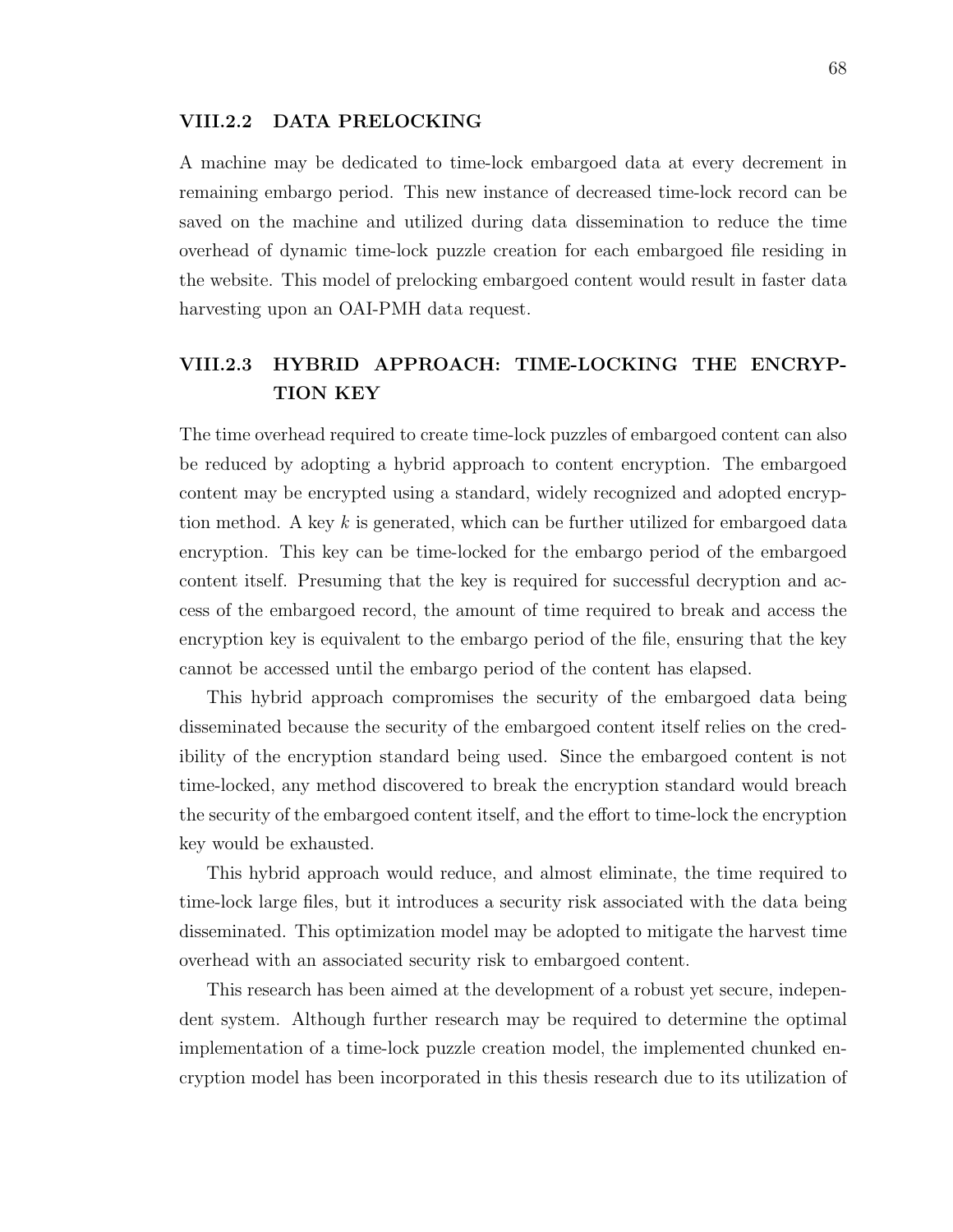minimal resources and the security of the dissemination hazard.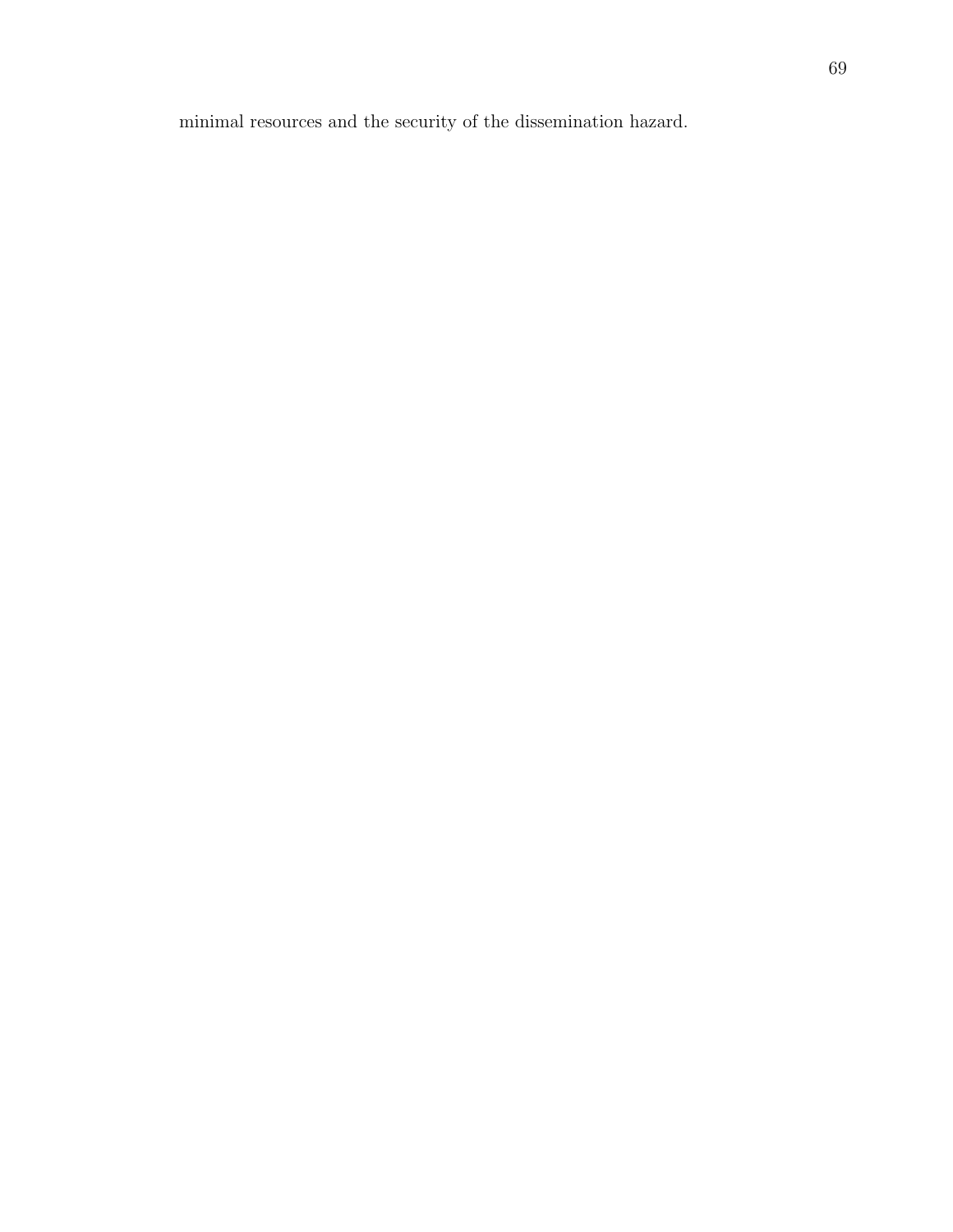# CHAPTER IX **CONCLUSION**

Preservation of digital content is one of the foremost concerns of the scholarly community. Successful preservation of embargoed content requires not only preservation of bits, but also preservation of data access and security. This requirement restricts the use of data refreshing as a digital preservation method, as embargoed content can be distributed only to subscribed users. This thesis research has incorporated timed-release encryption, via time-lock puzzle creation, into the mod-oai metadata harvesting module to facilitate data harvest of time-locked instances of embargoed data.

The thesis research has introduced the "Preservation Risk Interval" problem associated with embargoed content caused due to limited diffusion of embargoed scholarly material within the digital library community. The Time-Locked Embargo framework for the mitigation of this risk has been recommended in Chapter V that introduces timed-release encryption of embargoed content during data dissemination. The framework introduces the identification of embargoed content and calculates the required complexity of the time-lock puzzle to be created for that content. During the integration of time-lock puzzles into  $mod\_oai$ , an initial system evaluation revealed that the amount of time required to create time-lock puzzles during dynamic DIDL document creation increases exponentially with the size of the embargoed file. This exponential increase in time overhead has been reduced by incorporating "chunked" time-lock encryption: the division of files into set-size, 10 KB data chunks for faster encryption and data harvest time. The framework has also modified the MPEG-21 DIDL complex object format utilized by mod oai to accurately encapsulate chunked embargoed content and related metadata. This amalgam of concepts has resulted in a prototype of mod oai that is successfully able to disseminate time-locked datastreams of embargoed content encapsulated in a DIDL document upon an OAI-PMH data harvest request.

Chapter VI described various experiments conducted to ensure that embargoed content can be successfully time-locked for a pre-determined amount of time and cannot be broken till the desired amount of computation time, equivalent to the embargo time period of the content, has passed. Chapter VII presented an evaluation of the optimized chunked encryption system, whereby demonstrating that embargoed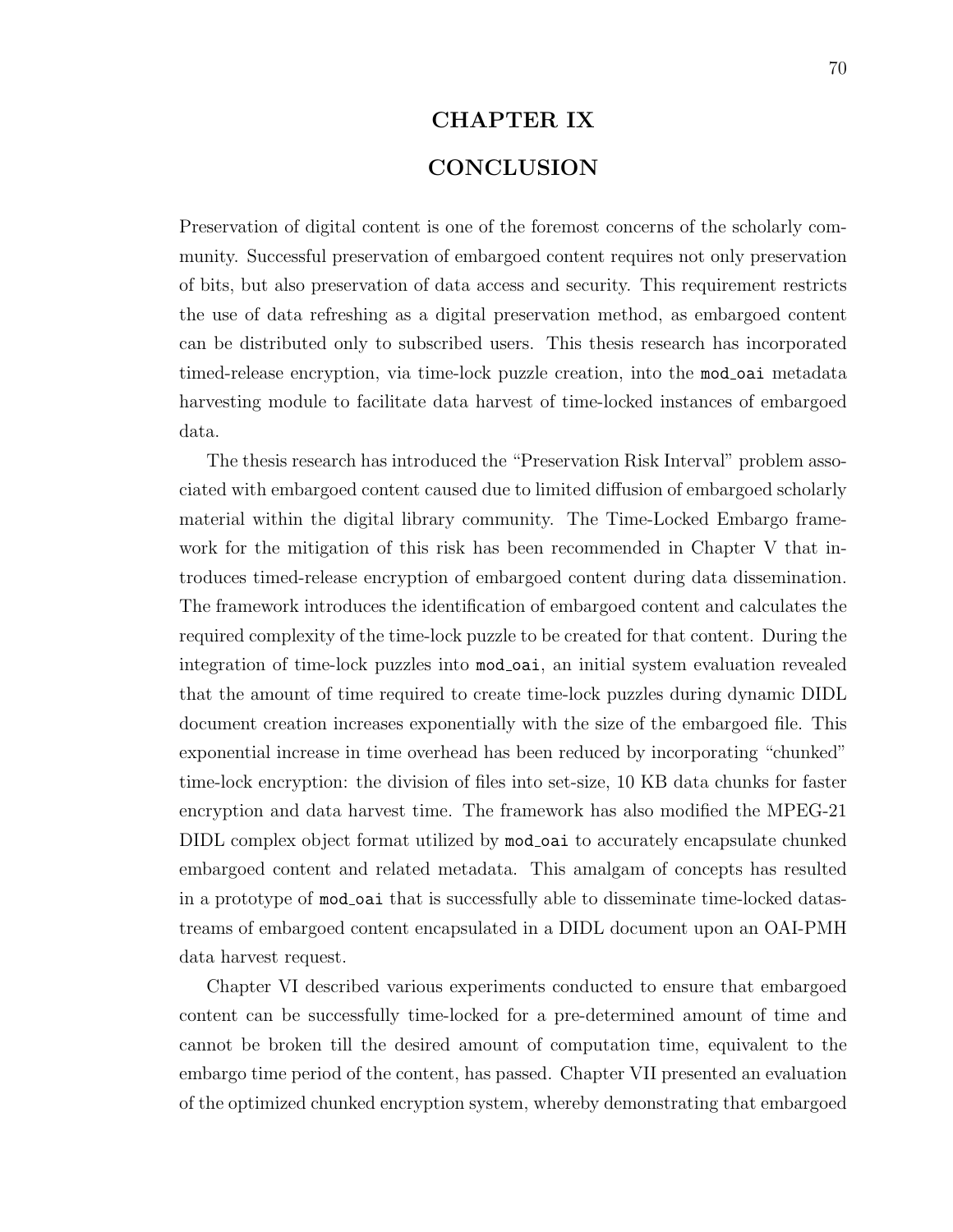content can be time-locked during data dissemination with an acceptable and feasible time overhead.

This evaluation of the system demonstrates that this thesis research has fulfilled the aim of developing the Time-Locked Embargo framework that mitigates the Preservation Risk Interval associated with embargoed content. With the use of the expanded mod\_oai module, resources under embargo can be exchanged between a much broader scholarly community for the purpose of digital preservation as well as content diffusion.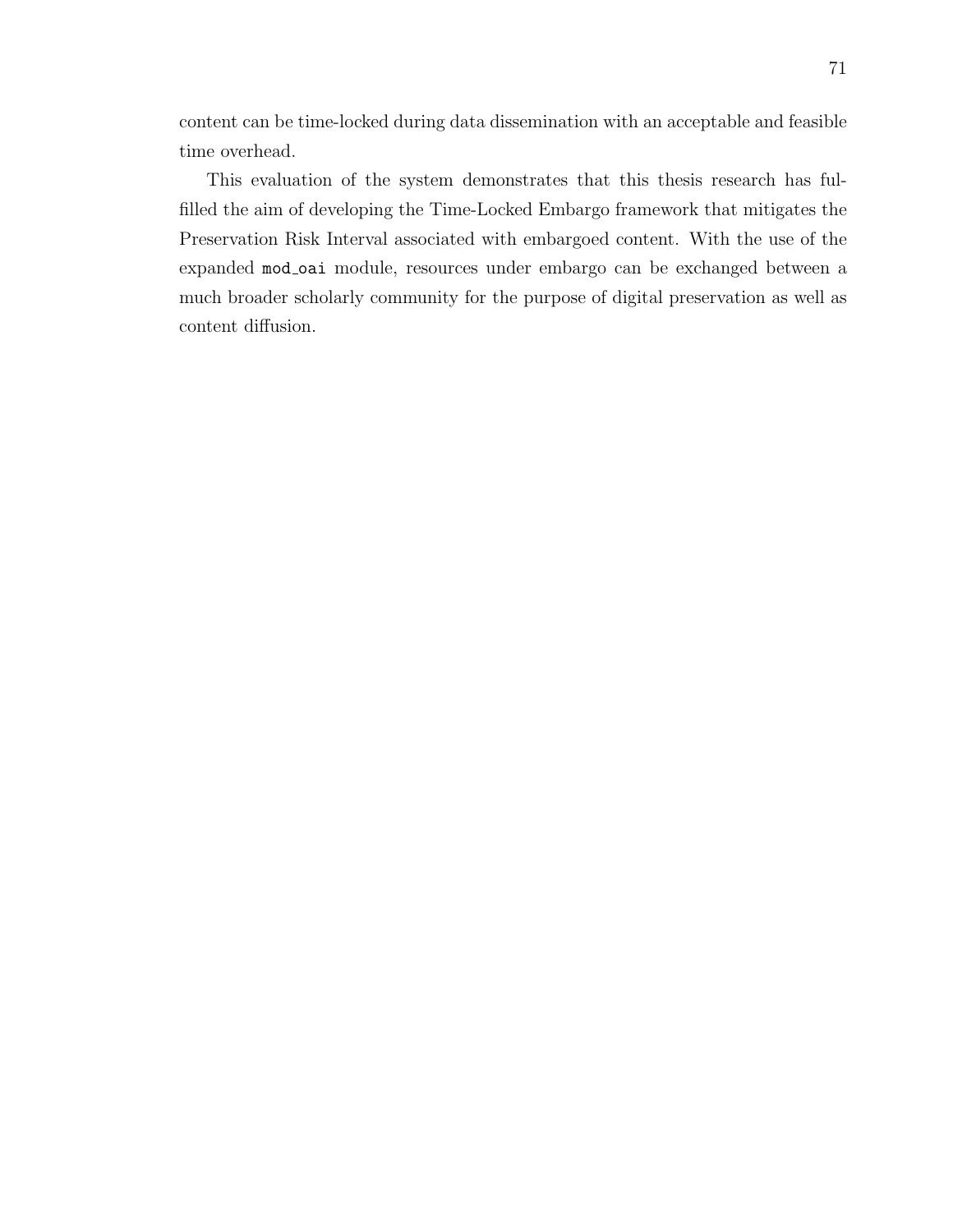#### BIBLIOGRAPHY

- [1] ISO 14721:2003. Reference Model for an Open Archival Information System (OAIS). CCSDS 650.0-B-1. Blue Book, January 2002.
- [2] William Y. Arms. Preservation of scientific serials: Three current examples. Journal of Electronic Publishing, 5(2), December 1999.
- [3] William Y. Arms. Digital libraries. MIT Press, Cambridge, Ma., 2000.
- [4] Mary Baker, Mehul Shah, David S. H. Rosenthal, Mema Roussopoulos, Petros Maniatis, TJ Giuli, and Prashanth Bungale. A Fresh Look at the Reliability of Long-term Digital Storage. SIGOPS Oper. Syst. Rev., 40(4):221–234, 2006.
- [5] Vannevar Bush. As we may think. The Atlantic Monthly, pages 101–108, July 1945.
- [6] Leonardo Candela, Fuat Akal, Henri Avancini, Donatella Castelli, Luigi Fusco, Veronica Guidetti, Christoph Langguth, Andrea Manzi, Pasquale Pagano, Heiko Schuldt, Manuele Simi, Michael Springmann, and Laura Voicu. DILIGENT: integrating digital library and Grid technologies for a new Earth observation research infrastructure. Int. J. Digit. Libr., 7(1):59–80, 2007.
- [7] Donatella Castelli. DILIGENT: A Digital Library Infrastructure on Grid Enabled Technology. ERCIM News, (59):26–27, October 2004.
- [8] Sherman S.M. Chow, Volker Roth, and Eleanor G. Rieffel. General Certificateless Encryption and Timed-Release Encryption. Cryptology ePrint Archive, Report 2008/023, 2008. http://eprint.iacr.org/.
- [9] Giovanni Di Crescenzo, Rafail Ostrovsky, and Sivaramakrishnan Rajagopalan. Conditional Oblivious Transfer and Timed-Release Encryption. Lecture Notes in Computer Science, 1592:74–89, 1999.
- [10] David H. Crocker. RFC822 Standard for the Format of ARPA Internet Text Messages, 1982.
- [11] Philip M. Davis. Do Open-Access articles really have a greater research impact? College & Research Libraries,  $67(2)$ , 2006.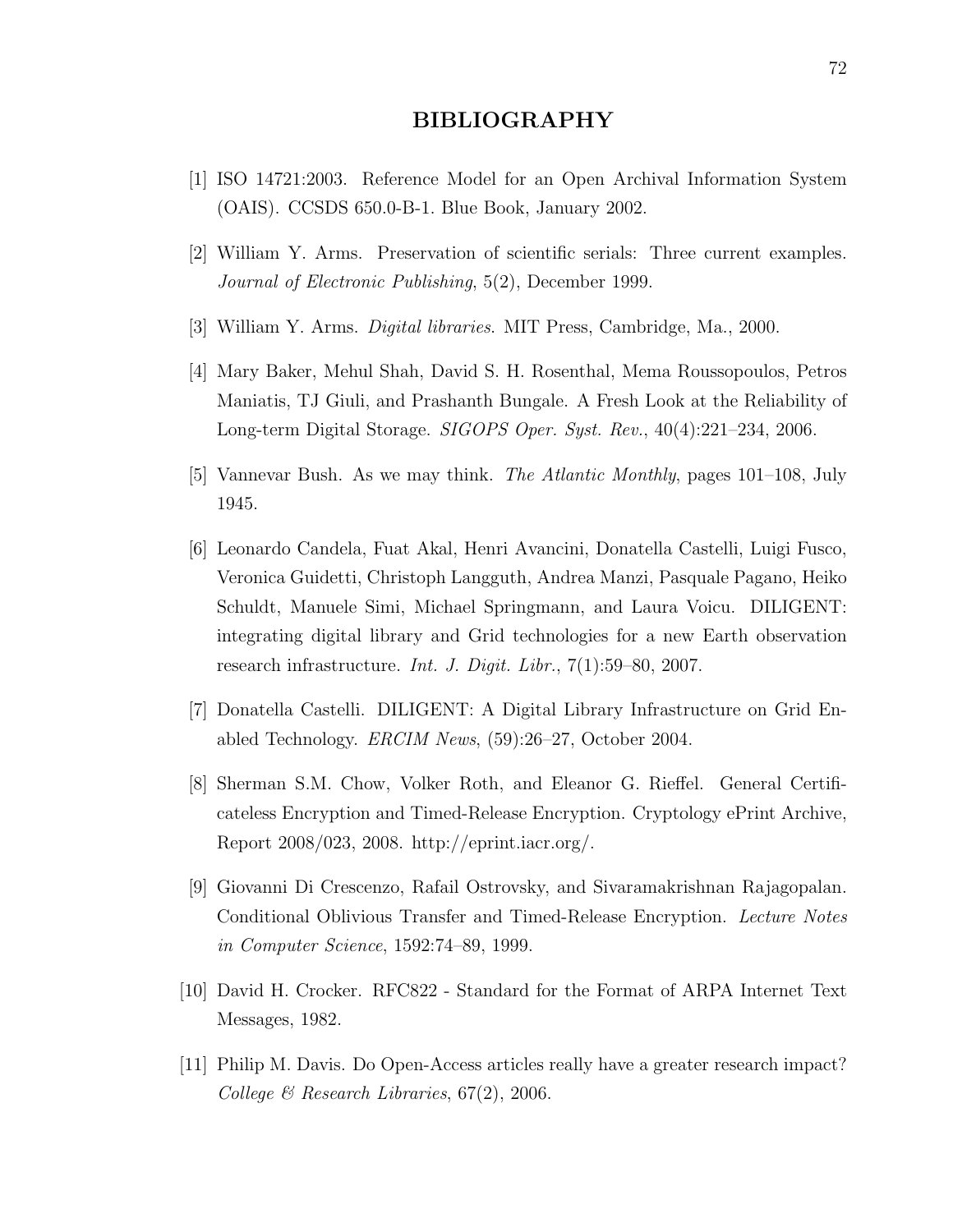- [12] Herbert Van de Sompel and Carl Lagoze. The Santa Fe Convention of the Open Archives Initiative. D-Lib Magazine, 6(2), 2000.
- [13] Eileen Gifford Fenton. An overview of portico: An electronic archiving service. Serials Review, 32(2):81–86, June 2006.
- [14] Miguel Ferreira, Ana Alice Baptista, and José Carlos Ramalho. A foundation for automatic digital preservation. Ariadne, 48, July 2006.
- [15] Miguel Ferreira, Ana Alice Baptista, and José Carlos Ramalho. An intelligent decision support system for digital preservation. Int. J. Digit. Libr.,  $6(4):295-$ 304, 2007.
- [16] Juan A. Garay and Markus Jakobsson. Timed release of standard digital signatures. In Financial Cryptography 02, pages 168–182. Springer-Verlag, 2002.
- [17] Stevan Harnad, Tim Brody, Francois Vallieres, Les Carr, Steve Hitchcock, Yves Gingras, Charles Oppenheim, Heinrich Stamerjohanns, and Eberhard R. Hilf. The access/impact problem and the green and gold roads to open access. Serials Review, 30(4):310–314, 2004.
- [18] Steven Harnad and Tim Brody. Comparing the Impact of Open Access (OA) vs. Non-OA Articles in the Same Journals. D-Lib Magazine, 10(6), 2004.
- [19] Sam Harrell, Tom Seidel, and Bernard Fay. The national technology roadmap for semiconductors and sematech future directions. Microelectron. Eng., 30(1- 4):11–15, 1996.
- [20] Stephen P. Harter. Scholarly Communication and the Digital Library: Problems and Issues. Journal of Digital Information, 1(1), 1997.
- [21] Thomas B. Hickey Herbert Van de Sompel, Jeffery A. Young. Using the OAI-PMH Differently. D-Lib Magazine, 9(7/8), July/August 2003.
- [22] J. R. Van Der Hoeven, R. J. Van Diessen, and K. Van Der Meer. Development of a Universal Virtual Computer (UVC) for long-term preservation of digital objects. Journal of Information Science, 31(3):196–208, 2005.
- [23] D. Hristu-Varsakelis, K. Chalkias, and G. Stephanides. Low-cost anonymous timed-release encryption. In IAS '07: Proceedings of the Third International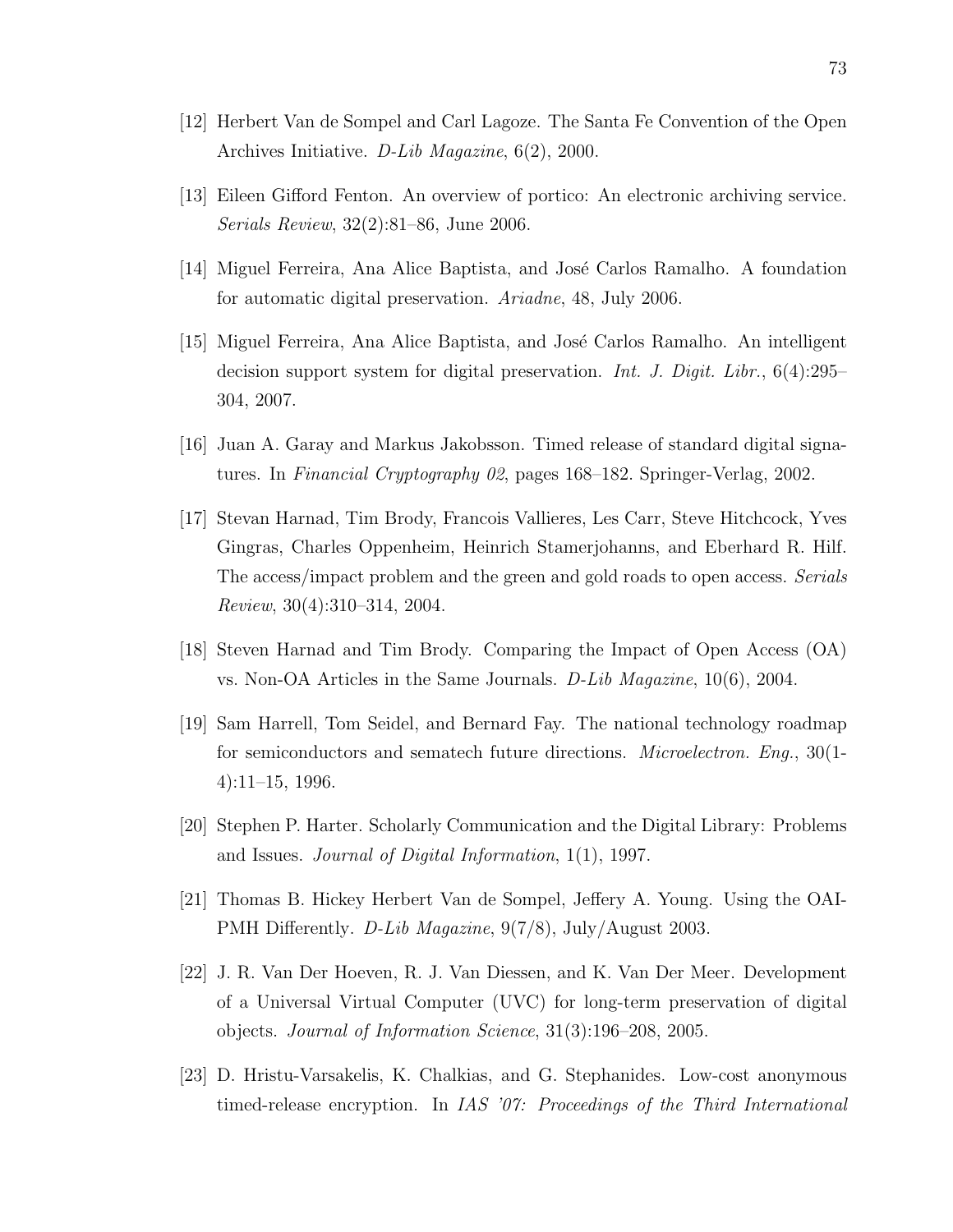Symposium on Information Assurance and Security, pages 77–82, Washington, DC, USA, 2007. IEEE Computer Society.

- [24] J. Hunter and S. Choudhury. Semi-automated preservation and archival of scientific data using semantic grid services. In  $CCGRID$  '05: Proceedings of the Fifth IEEE International Symposium on Cluster Computing and the Grid (CC-Grid'05) - Volume 1, pages 160–167, Washington, DC, USA, 2005. IEEE Computer Society.
- [25] Jane Hunter and Sharmin Choudhury. Implementing preservation strategies for complex multimedia objects. In Proc. 7th European Conf. Research and Advanced Technology for Digital Libraries, ECDL 2003, Aug 17-22, pages 473– 486, Trodheim, Norway, 2003.
- [26] Jane Hunter and Sharmin Choudhury. A semi-automated digital preservation system based on semantic web services. In JCDL  $\partial \mathcal{L}$ : Proceedings of the  $\mathcal{L}$ th ACM/IEEE-CS joint conference on Digital libraries, pages 269–278, New York, NY, USA, 2004. ACM.
- [27] Jane Hunter and Sharmin Choudhury. PANIC: An integrated approach to the preservation of composite digital objects using Semantic Web Services. Int. J. Digit. Libr., 6(2):174–183, 2006.
- [28] ISO/IEC. ISO/IEC 21000-2:2005 Information Technology Multimedia Framework (MPEG-21) - Part 2: Digital Item Declaration - Schema for derived DIDL types.
- [29] Herbert Van de Sompel Jeroen Bekaert, Emiel De Kooning. Representing Digital Assets using MPEG-21 Digital Item Declaration. International Journal on Digital Libraries, 6(2):159–173, 2006.
- [30] J. Jonsson and B. Kaliski. Public-Key Cryptography Standards (PKCS) 1: RSA Cryptography Specifications Version 2.1, 2003. RFC 3447.
- [31] Charles W. Bailey Jr. The Spectrum of E-Journal Access Policies: Open to Restricted Access. http://dlist.sir.arizona.edu/990/01/spectrum.htm, 2005.
- [32] Robert Kahn and Robert Wilensky. A framework for distributed digital object services. Technical Report cnri.dlib/tn95-1, CNRI, Reston, VA, 1995.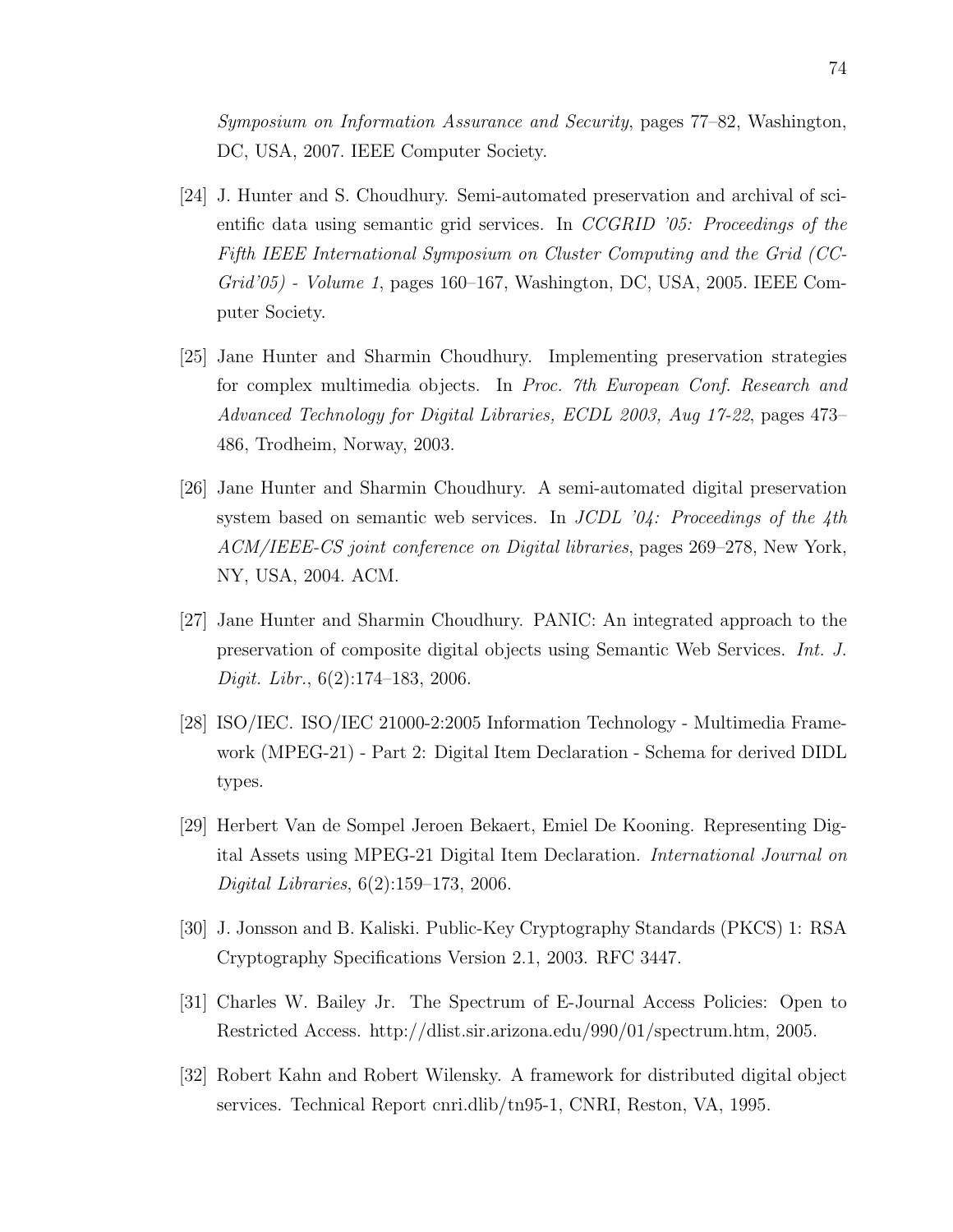- [33] G. Klyne and C. Newman. RFC3339 Date and Time on the Internet: Timestamps, 2002.
- [34] Paul Koerbin. The PANDORA Digital Archiving System (PANDAS): Managing Web Archiving in Australia: A Case Study. Bath, UK, 16th September 2004.
- [35] Carl Lagoze and Herbert Van de Sompel. The Open Archives Initiative: building a low-barrier interoperability framework. In JCDL '01: Proceedings of the 1st ACM/IEEE-CS Joint Conference on Digital Libraries, pages 54–62, New York, NY, USA, 2001. ACM Press.
- [36] Steve Lawrence. Online or Invisible? Nature, 411(6837):521, 2001.
- [37] Michael Lesk. Practical Digital Libraries: Books, Bytes, and Bucks. Morgan Kaufmann Publishers Inc., San Francisco, CA, USA, 1997.
- [38] Michael Lesk. Understanding Digital Libraries. Morgan Kaufmann, 2nd edition, December 2004.
- [39] Raymond A. Lorie. A methodology and system for preserving digital data. In JCDL '02: Proceedings of the 2nd ACM/IEEE-CS joint conference on Digital libraries, pages 312–319, New York, NY, USA, 2002. ACM.
- [40] Clifford A. Lynch. Metadata harvesting and the open archives initiative. Technical Report 217, ARL: A Bimonthly Report, August 2001.
- [41] P. Maniatis, M. Roussopoulos, T. Giuli, D. Rosenthal, M. Baker, and Y. Muliadi. Preserving peer replicas by rate-limited sampled voting. Technical Report arXiv:cs.CR/0303026, Stanford University, Stanford, March 2003.
- [42] Wenbo Mao. Timed-release cryptography. Lecture Notes in Computer Science, 2259:342–357, 2001.
- [43] Nancy Y. McGovern, Anne R. Kenney, Richard Entlich, William R. Kehoe, and Ellie Buckley. Virtual Remote Control. Building a Preservation Risk Management Toolbox for Web Resources. D-Lib Magazine, 10(4), 2004.
- [44] Gordon E. Moore. Cramming more components onto integrated circuits. Electronics, 38(8):114–117, 1965.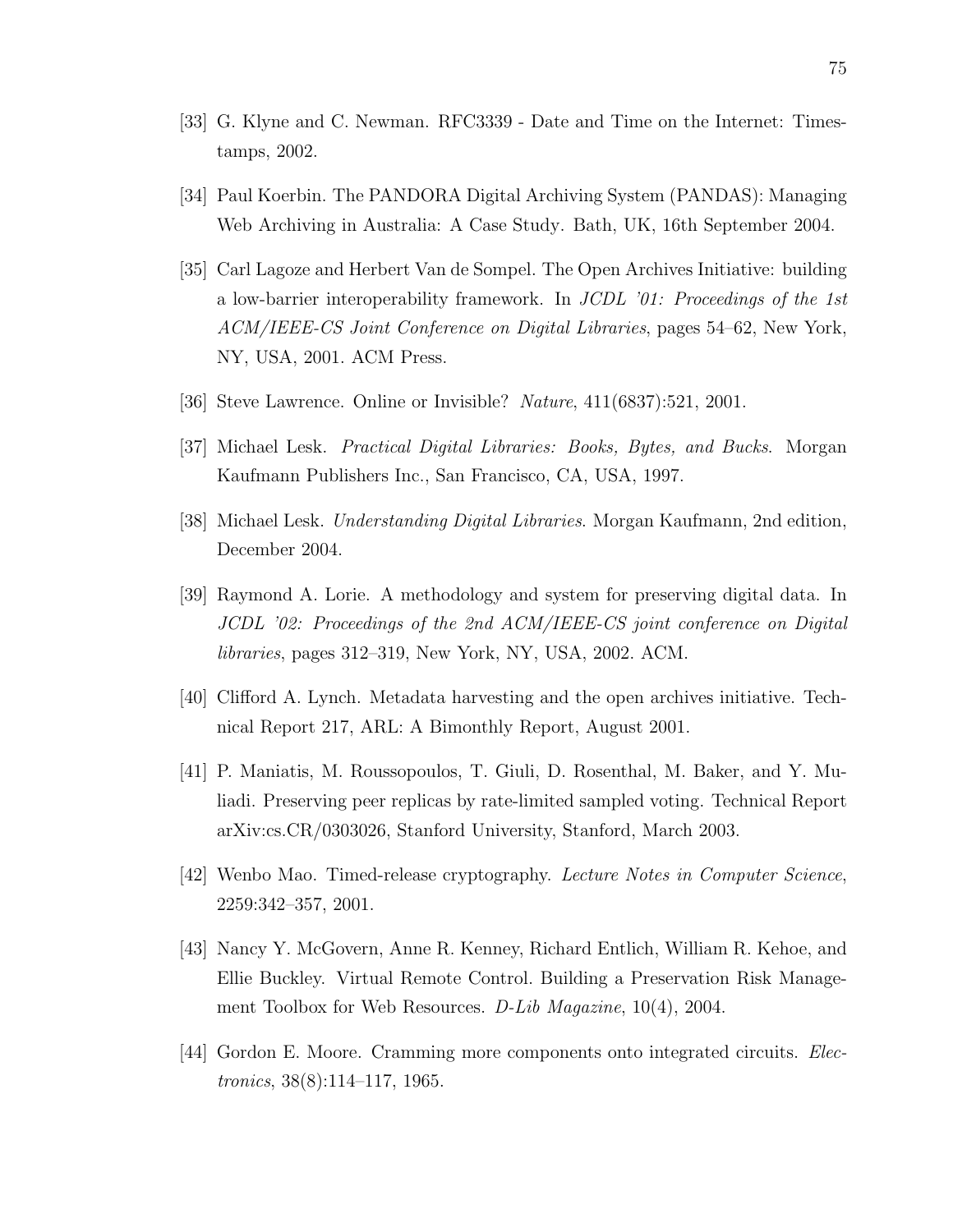- [45] Terry Morrow, Neil Beagrie, Maggie Jones, and Julia Chruszcz. A Comparative study of e-Journal Archiving Solutions. Technical report, JISC, 2008.
- [46] Michael L. Nelson, Joan A. Smith, Ignacio, Herbert Van de Sompel, and Xiaoming Liu. Efficient, automatic web resource harvesting. In WIDM '06: Proceedings of the eighth ACM international workshop on Web information and data management, pages 43–50, New York, NY, USA, 2006. ACM Press.
- [47] Michael L. Nelson, Herbert Van de Sompel, Xiaoming Liu, Terry L. Harrison, and Nathan McFarland. mod oai: An Apache module for metadata harvesting. In Proceedings of the 9th European Conference on Research and Advanced Technology for Digital Libraries (ECDL 2005), pages 509–510, 2005.
- [48] R.J. van Diessen N.J.C. Kol and K. van der Meer. An improved Universal Virtual Computer approach for long-term preservation of digital objects. Information Services and Use, 26(4):283–291, 2006.
- [49] OAI-PMH. History and Development of OAI-PMH. http://www.oaforum.org/tutorial/english/page2.htm, 2003.
- [50] A. Odlyzko. Competition and cooperation: Libraries and publishers in the transition to electronic scholarly journals. J. Scholarly Publishing, 30(4):163– 185, 1999.
- [51] Bangalore: Indian Institute of Science. Bangalore declaration: A national open access policy for developing countries. http://www.ncsi.iisc.ernet.in/OAworkshop2006/pdfs/NationalOAPolicyDCs.pdf, 2006.
- [52] Erik Oltmans and Adriaan Lemmen. The e-Depot at the National Library of the Netherlands. Serials: The Journal for the Serials Community, 19(1):61–67, March 2006.
- [53] Erik Oltmans, Raymond van Diessen, and Hilde van Wijngaarden. Preservation functionality in a digital archive. In  $JCDL$  '04: Proceedings of the 4th ACM/IEEE-CS joint conference on Digital libraries, pages 279–286, New York, NY, USA, 2004. ACM.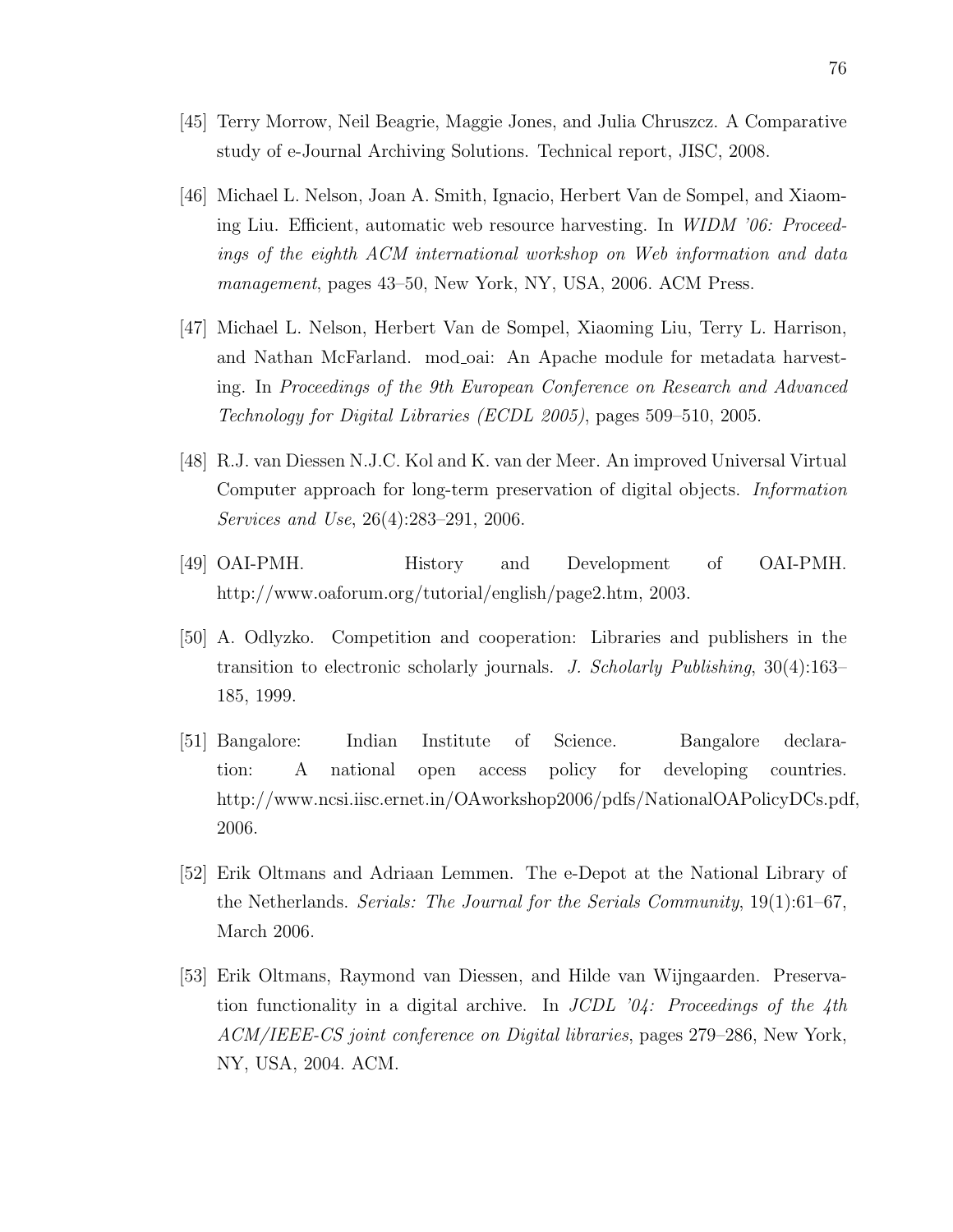- [54] Budapest Open Access Initiative. Budapest Open Access Initiative. http://www.soros.org/openaccess/read.shtml, 2007.
- [55] Budapest Open Access Initiative. Important Open Access Initiatives. http://www.soros.org/openaccess/initiatives.shtml, 2007.
- [56] Margaret Phillips. PANDORA, Australia's Web Archive, and the Digital Archiving System that Supports it, December 2003.
- [57] J. Pringle. Do open access journals have impact? http://www.nature.com/focus/accessdebate/19.html, 2004.
- [58] G. Drury R. Van de Walle, I. Burnett. ISO/IEC 21000-2 Digital Item Declaration (Output Document of the 70th MPEG Meeting, Palma De Mallorca, Spain, No. ISO/IEC JTC1/SC29/WG11/N6770)., October 2004. Retrieved from the NIST MPEG Document Register.
- [59] Vicky Reich and David S.H. Rosenthal. LOCKSS: A permanent web publishing and access system. D-Lib Magazine, 7(6), 2001.
- [60] Victoria A. Reich. Diffused knowledge immortalizes itself, the LOCKSS program. High Energy Physics Libraries Webzine, October 2002.
- [61] R. L. Rivest, A. Shamir, and L. Adleman. A method for obtaining digital signatures and public-key cryptosystems. Commun. ACM, 21(2):120–126, 1978.
- [62] R. L. Rivest, A. Shamir, and D. A. Wagner. Time-lock puzzles and timedrelease crypto. Technical Report 684, Massachusetts Institute of Technology, Cambridge, MA, USA, 1996.
- [63] Ronald L. Rivest. The MD5 Message-Digest Algorithm (RFC 1321). http://www.ietf.org/rfc/rfc1321.txt?number=1321.
- [64] Ronald L. Rivest. Description of the LCS35 Time Capsule Crypto-Puzzle, April 1999.
- [65] RLG. Preserving digital information: Report of the task force on archiving of digital information. http://www.rlg.org/ArchTF/, 1996.
- [66] A. Robinson. Open access: the view of a commercial publisher. Journal of Thrombosis and Haemostatis, 4(7):1454–1460, 2006.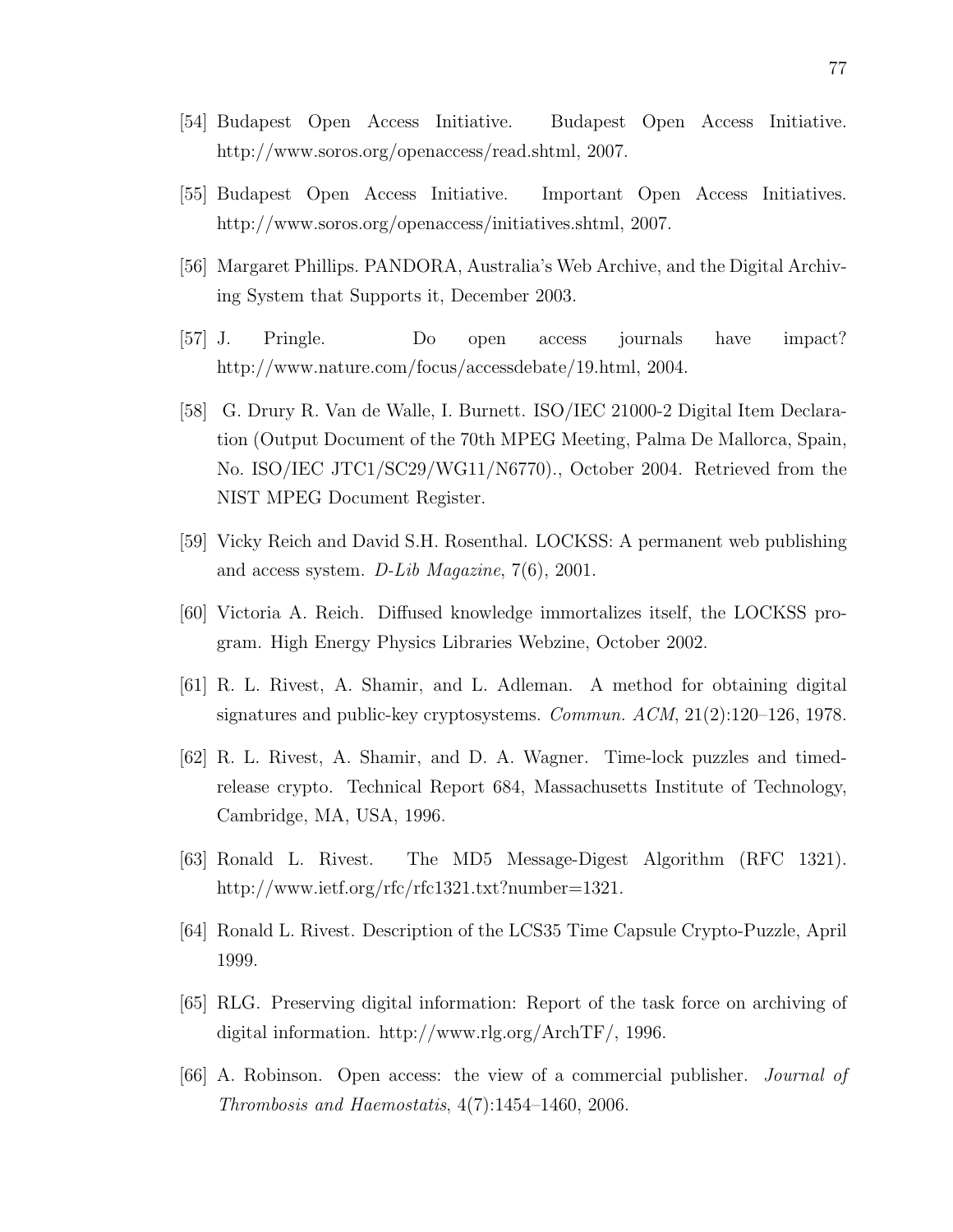- [67] David S. Rosenthal, Thomas Robertson, Tom Lipkis, Vicky Reich, and Seth Morabito. Requirements for Digital Preservation Systems: A Bottom-Up Approach. D-Lib Magazine, 11(11), November 2005.
- [68] David S. H. Rosenthal, Thomas Lipkis, Thomas Robertson, and Seth Morabito. Transparent format migration of preserved web content. D-Lib Magazine, 11(1), January 2005.
- [69] Michael Seadle. A social model for archiving digital serials: Lockss. Serials Review, 32(2):73–77, 2006.
- [70] SHERPA. Definitions and terms. http://www.sherpa.ac.uk/romeoinfo.html, 2006.
- [71] SHERPA. Journal policies summary statistics so far. http://romeo.eprints.org/stats.php, 2007.
- [72] Peter Suber. Timeline of the Open Access Movement. http://www.earlham.edu/p̃eters/fos/timeline.htm, February 2007.
- [73] Hussein Suleman and Edward Fox. The open archives initiative: Realizing simple and effective digital library interoperability. Journal of Library Administration, 35:125–146, 2001.
- [74] A. Swan and S. Brown. Authors and open access publishing. Learned Publishing, 7(3):219–224, 2004.
- [75] Alma Swan and Sheridan Brown. JISC/OSI Journal Authors Survey Report, 2004.
- [76] Herman te Riele. Factoring large numbers. ERCIM News, 1995. SPECIAL: Computational Mathematics.
- [77] Jim Tucker and Mary Sue Hoyle. Understanding embargoes and utilizing other services. The Serials Librarian,  $45(3):115-117$ , 2003.
- [78] Herbert Van de Sompel and Carl Lagoze. Notes from the interoperability front: A progress report on the Open Archives Initiative. In ECDL '02: Proceedings of the 6th European Conference on Research and Advanced Technology for Digital Libraries, pages 144–157, London, UK, 2002. Springer-Verlag.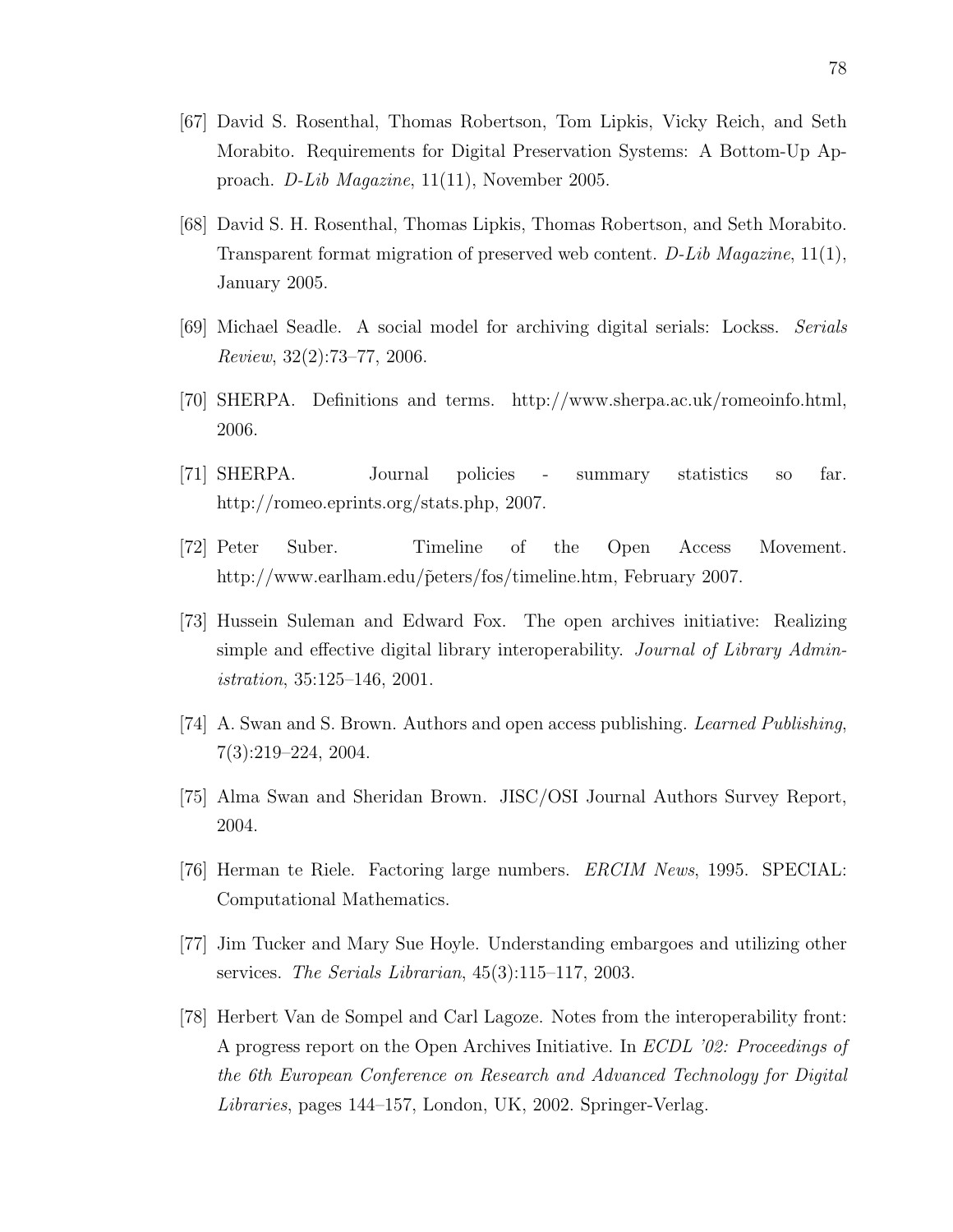- [79] Herbert Van de Sompel, Michael L. Nelson, Carl Lagoze, and Simeon Warner. Resource harvesting within the OAI-PMH framework. D-Lib Magazine, 10(12), 2004.
- [80] Hilde van Wijngaarden. Long-term preservation and permanent access: How to ensure the long-term reuse value of your digital assets. Journal of Digital Asset Management, 3(2):102–109, April 2007.
- [81] H. G. Wells. World Brain. Meuthuen Co. Limited, 1938.
- [82] Ian H. Witten and David Bainbridge. How to Build a Digital Library. Elsevier Science Inc., New York, NY, USA, 2002.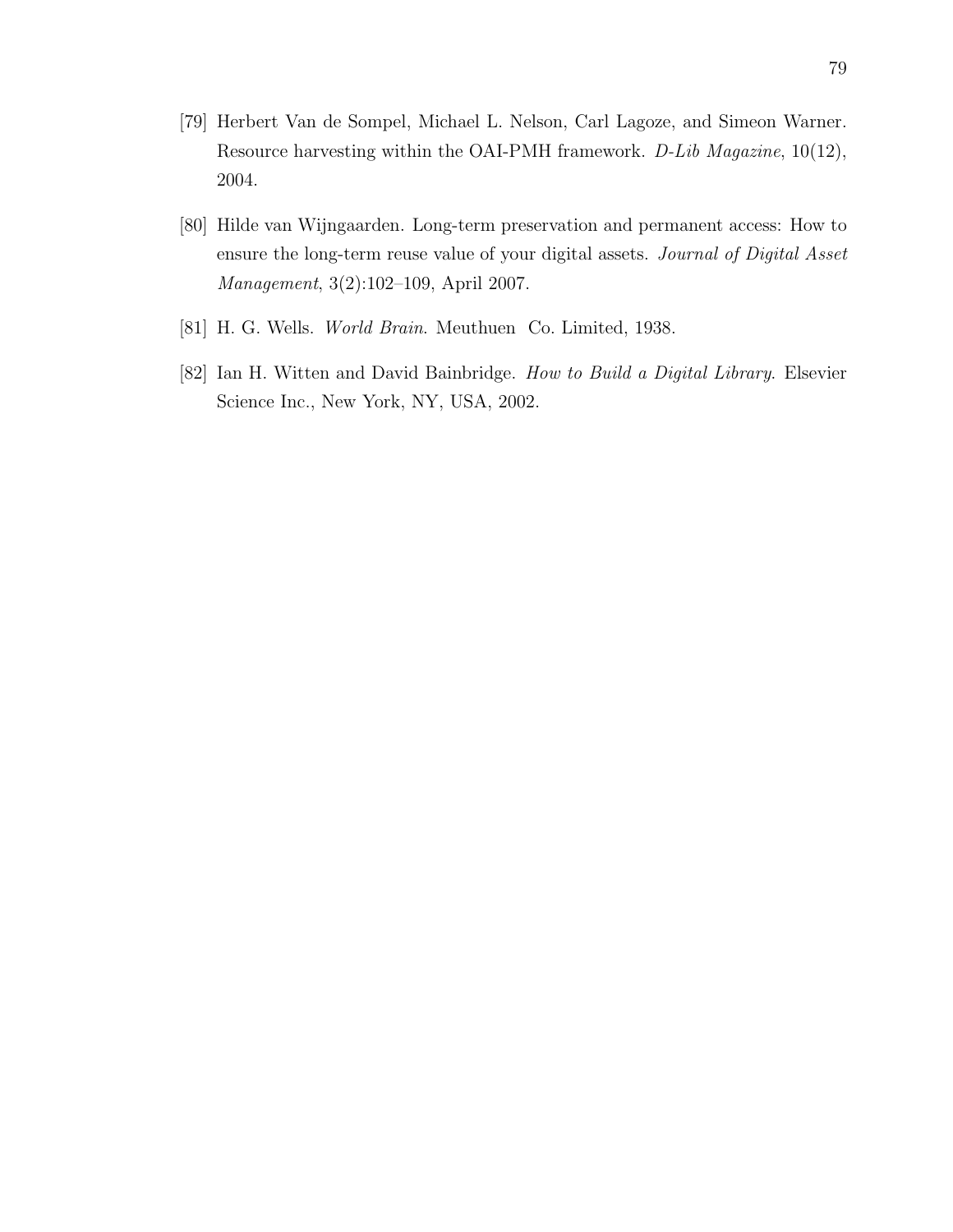## APPENDIX A

## DYNAMIC EMBARGOED RECORD IDENTIFICATION

#### A.1 VARIABLES UTILIZED DURING RECORD IDENTIFICATION

Following is the mod oai Apache module configuration file containing the input variables utilized during the formulation of a record time-lock puzzle. Four new variables have been included in the configuration file that are required for the implementation of embargoed record identification and encapsulation.

 $\langle$  Location/modoai  $\rangle$ 

| SetHandler              | modoai-handler       |
|-------------------------|----------------------|
| modoai admin            | admin                |
| modoai_email            | admin@modoai         |
| modoai oai active       | OΝ                   |
| modoai encode size      | 5000000              |
| modoai_resumption_count | 100                  |
| lock start              | 2008-01-01T12:00:00Z |
| duration                | 365                  |
| interval                | 12                   |
| modoai_encode_size      | 10000                |
|                         |                      |

 $\langle$  /Location  $\rangle$ 

lock start, duration and interval are used during Embargoed Record Identification and Encryption. *lock\_start* is the globally defined *publisher*<sub>start</sub> datestamp. Any record that is published after this datestamp is considered to be under a publisherimposed embargo for the number of days set by the variable duration. interval corresponds to the  $embargo_{decrement}$  variable, that sets the number of update intervals for each record under embargo. The above configuration file imposes an embargo on all records published after the datestamp 2008-01-01T12:00:00Z. The length of the embargo period is 365 days, with 12 record updates before an unlocked instance of that record is published. *modoai\_encode\_size*, defined in bytes, is used during Embargoed Record Encapsulation. This variable sets the chunk size of the record during chunked encoding. A *modoai-encode-size* of 10000 bytes means that any file that has the file size of 10000 or greater would be time-locked using chunked encoding, with chunks of a maximum size of 10000 bytes.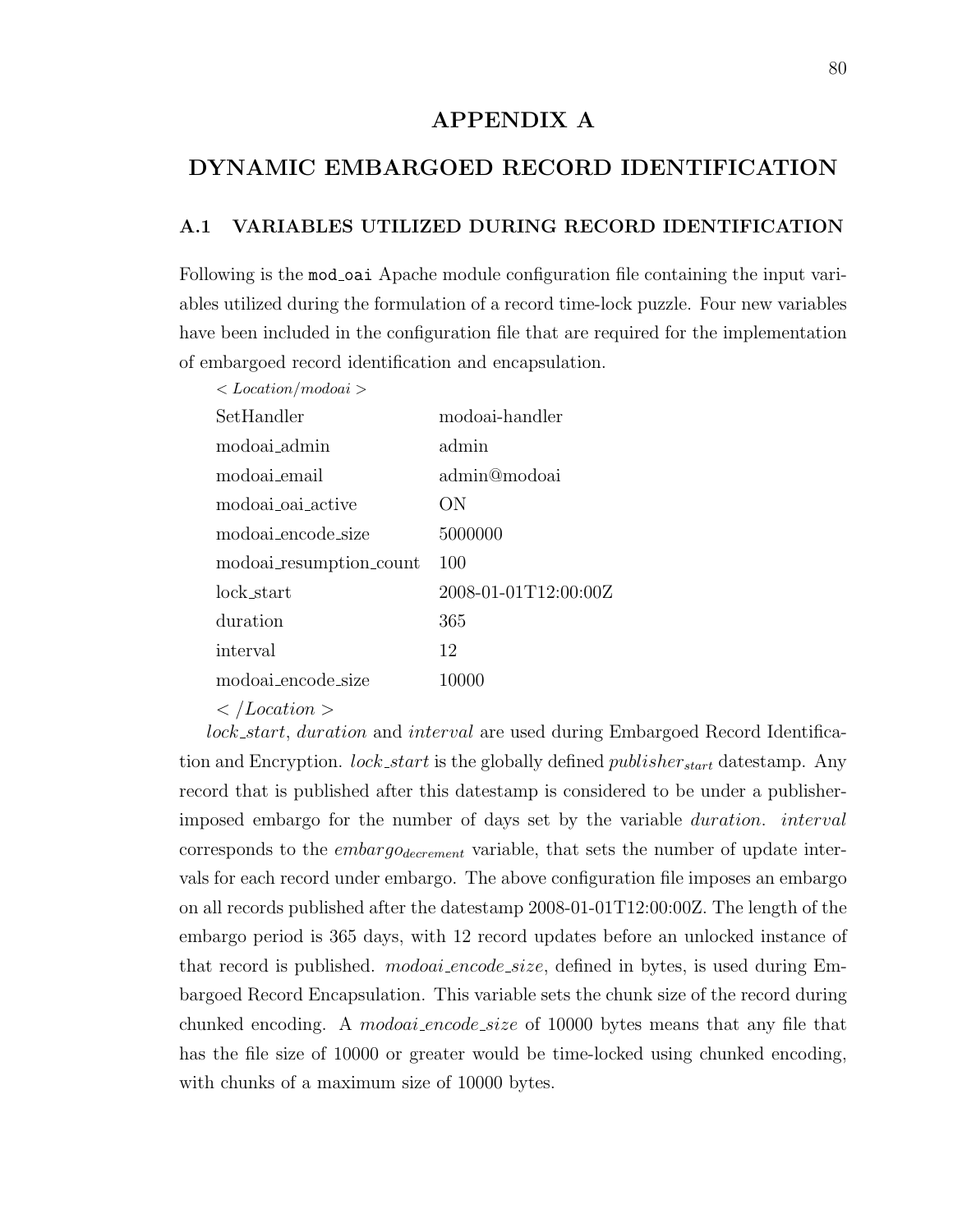### APPENDIX B

## EMBARGOED RECORD OAI-PMH RESPONSE

#### B.1 EMBARGOED RECORD GETRECORD RESPONSE

Following is the DIDL document response to an OAI-PMH GetRecord request of a record under embargo. It reflects the structural changes highlighted in figure 5.

<?xml version="1.0" encoding="UTF-8"?> <OAI-PMH xmlns="http://www.openarchives.org/OAI/2.0/" xmlns:xsi="http://www.w3.org/2001/XMLSchema-instance" xsi:schemaLocation="http://www.openarchives.org/OAI/2.0/ http://www.openarchives.org/OAI/2.0/OAI-PMH.xsd"> <responseDate>2008-09-30T18:15:50Z</responseDate> <request verb="GetRecord" identifier="http://isis.cs.odu.edu:10321/code/ExtraDescriptor.txt" metadataPrefix="oai\_didl">http://isis.cs.odu.edu:10321/modoai/</request> <GetRecord> <record> <header> <identifier>http://isis.cs.odu.edu:10321/code/ExtraDescriptor.txt</identifier> <datestamp>2008-09-12T16:38:16Z</datestamp> <setSpec>mime:text:plain</setSpec> </header> <metadata> <didl:DIDL xmlns:didl="urn:mpeg:mpeg21:2002:02-DIDL-NS" xmlns:xsi="http://www.w3.org/2001/XMLSchema-instance" xsi:schemaLocation="urn:mpeg:mpeg21:2002:02-DIDL-NS http://purl.lanl.gov/STB-RL/schemas/2004-11/DIDL.xsd"> <didl:Item> <didl:Descriptor> <didl:Statement mimeType="application/xml; charset=utf-8"> <dii:Identifier xmlns:dii="urn:mpeg:mpeg21:2002:01-DII-NS" xmlns:xsi="http://www.w3.org/2001/XMLSchema-instance" xsi:schemaLocation="urn:mpeg:mpeg21:2002:01-DII-NS http://purl.lanl.gov/STB-RL/schemas/2003-09/DII.xsd">http://isis.cs.odu.edu:10321/code/ExtraDescriptor.txt</dii:Identifier> </didl:Statement> </didl:Descriptor> <didl:Descriptor> <didl:Statement mimeType="application/xml; charset=utf-8"> <http:header xmlns:http="http://www.modoai.org/OAI/2.0/http\_header/" xmlns:xsi="http://www.w3.org/2001/XMLSchema-instance" xsi:schemaLocation="http://www.modoai.org/OAI/2.0/http\_header/ http://purl.lanl.gov/STB-RL/schemas/2004-08/HTTP-HEADER.xsd"> <http:Content-Length>774</http:Content-Length> <http:Server>Apache/2.0.54 (Unix)</http:Server> <http:Content-Type>text/plain</http:Content-Type> <http:Last-Modified>Fri, 12 Sep 2008 16:38:16 GMT</http:Last-Modified> <http:Date>Tue, 30 Sep 2008 18:15:50 GMT</http:Date> </http:header> </didl:Statement> </didl:Descriptor> <didl:Component> <didl:Resource mimeType="text/plain" encoding="base64">MzEzMjM5MTc0NT ... DcyMTIzMjg3MDUzOQ==</didl:Resource> <didl:Resource mimeType="text/plain" ref="http://isis.cs.odu.edu:9321/timelock.cgi?uri=http://isis.cs.odu.edu:10321/code/ExtraDescriptor.txt"/> </didl:Component> <didl:Descriptor> <didl:Statement mimeType="application/xml; charset=utf-8"> <dc:creator xmlns:dc="http://purl.org/dc/elements/1.1/" xmlns:xsi="http://www.w3.org/2001/XMLSchema-instance" xsi:schemaLocation="http://purl.org/dc/elements/1.1/ http://dublincore.org/schemas/xmls/simpledc20021212.xsd"> md5sum (GNU coreutils) 6.9 Copyright (C) 2007 Free Software Foundation, Inc. This is free software. You may redistribute copies of it under the terms of the GNU General Public License http://www.gnu.org/licenses/gpl.html. There is NO WARRANTY, to the extent permitted by law. Written by Ulrich Drepper, Scott Miller, and David Madore. </dc:creator> <dc:description xmlns:dc="http://purl.org/dc/elements/1.1/" xmlns:xsi="http://www.w3.org/2001/XMLSchema-instance" xsi:schemaLocation="http://purl.org/dc/elements/1.1/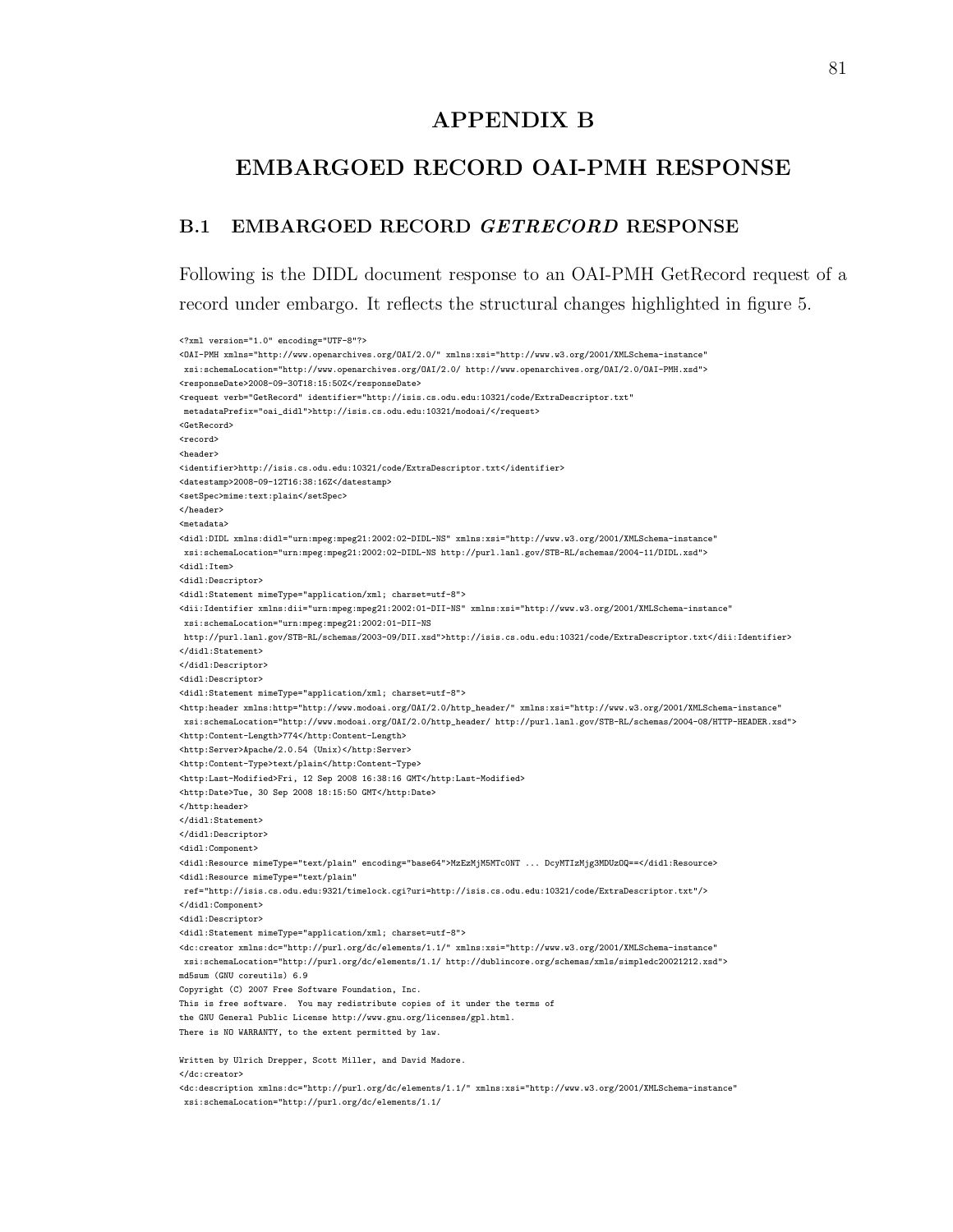http://dublincore.org/schemas/xmls/simpledc20021212.xsd">9d53e9ff7f38bc446ae7edc91f9e74b5 </dc:description> </didl:Statement> </didl:Descriptor> <didl:Descriptor> <didl:Statement mimeType="application/xml; charset=utf-8"> <dc:description xmlns:dc="http://purl.org/dc/elements/1.1/" xmlns:xsi="http://www.w3.org/2001/XMLSchema-instance" xsi:schemaLocation="http://purl.org/dc/elements/1.1/ http://dublincore.org/schemas/xmls/simpledc20021212.xsd">This record has been time-locked since 2008-02-12T17:38:16Z; see MIT/LCS/TR-684 (February 1996) for more information. This version of the record is 7 of 12 separate encryptions, each of which is successively easier to break. It will take approximately 3650 hours of computation to break this time-lock. The next update will be available on 2008-10-13T02:38:16Z. Puzzle Parameters (all in decimal): n = 398399 t = 73602000000. To solve the puzzle, first compute w =  $2^{\degree}$ (2^t) (mod n). Then exclusive-or the result with the resource. The result is the secret message (8) bits per character). </dc:description> </didl:Statement> </didl:Descriptor> </didl:Item> </didl:DIDL> </metadata> </record> </GetRecord> </OAI-PMH>

## B.2 EMBARGOED RECORD GETRECORD RESPONSE USING CHUNKED ENCODING

Following is the XML response to a GetRecord request of a record that has been time-locked using chunked encoding. The filesize of the record is 63632 bytes, which is greater than the set *modoai oai encode* size of 10000 bytes, and thus has been time-locked in chunks of 10000 bytes. It reflects the structural changes outlined in figure 11.

```
<?xml version="1.0" encoding="UTF-8"?>
<OAI-PMH xmlns="http://www.openarchives.org/OAI/2.0/" xmlns:xsi="http://www.w3.org/2001/XMLSchema-instance"
xsi:schemaLocation="http://www.openarchives.org/OAI/2.0/ http://www.openarchives.org/OAI/2.0/OAI-PMH.xsd">
<responseDate>2008-09-30T18:04:19Z</responseDate>
<request verb="GetRecord" identifier="http://isis.cs.odu.edu:10321/oduthesis/datestamp_outline.JPG"
metadataPrefix="oai_didl">http://isis.cs.odu.edu:10321/modoai/</request>
<GetRecord>
<record>
<header>
<identifier>http://isis.cs.odu.edu:10321/oduthesis/datestamp_outline.JPG</identifier>
<datestamp>2008-09-25T17:55:04Z</datestamp>
<setSpec>mime:image:jpeg</setSpec>
</header>
<metadata>
<didl:DIDL xmlns:didl="urn:mpeg:mpeg21:2002:02-DIDL-NS" xmlns:xsi="http://www.w3.org/2001/XMLSchema-instance"
xsi:schemaLocation="urn:mpeg:mpeg21:2002:02-DIDL-NS http://purl.lanl.gov/STB-RL/schemas/2004-11/DIDL.xsd">
<didl:Item>
<didl:Descriptor>
<didl:Statement mimeType="application/xml; charset=utf-8">
<dii:Identifier xmlns:dii="urn:mpeg:mpeg21:2002:01-DII-NS" xmlns:xsi="http://www.w3.org/2001/XMLSchema-instance"
xsi:schemaLocation="urn:mpeg:mpeg21:2002:01-DII-NS
http://purl.lanl.gov/STB-RL/schemas/2003-09/DII.xsd">http://isis.cs.odu.edu:10321/oduthesis/datestamp_outline.JPG</dii:Identifier>
</didl:Statement>
</didl:Descriptor>
<didl:Descriptor>
<didl:Statement mimeType="application/xml; charset=utf-8">
<http:header xmlns:http="http://www.modoai.org/OAI/2.0/http_header/" xmlns:xsi="http://www.w3.org/2001/XMLSchema-instance"
xsi:schemaLocation="http://www.modoai.org/OAI/2.0/http_header/ http://purl.lanl.gov/STB-RL/schemas/2004-08/HTTP-HEADER.xsd">
<http:Content-Length>63632</http:Content-Length>
```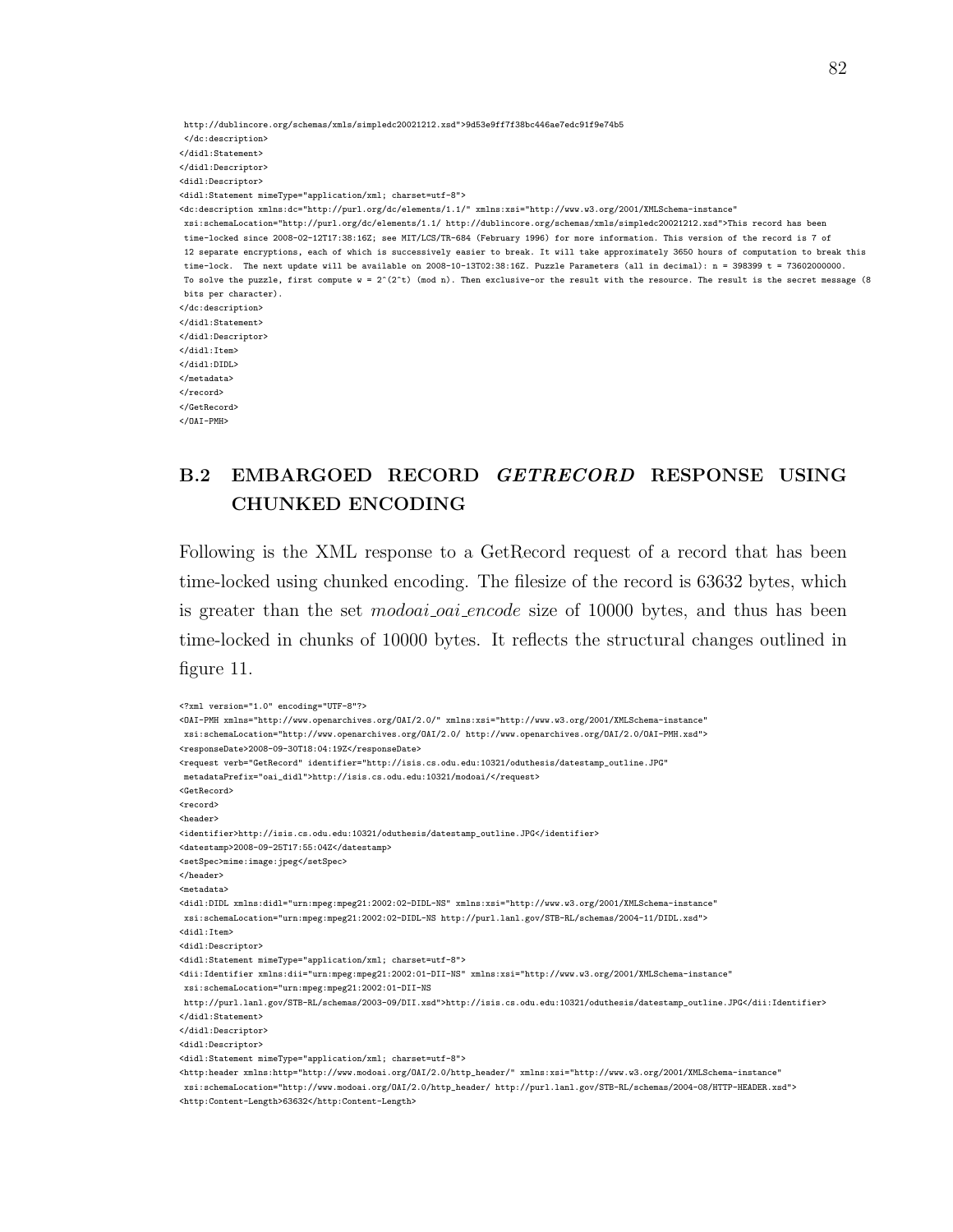<http:Server>Apache/2.0.54 (Unix)</http:Server> <http:Content-Type>image/jpeg</http:Content-Type> <http:Last-Modified>Thu, 25 Sep 2008 17:55:04 GMT</http:Last-Modified> <http:Date>Tue, 30 Sep 2008 18:04:19 GMT</http:Date> </http:header> </didl:Statement> </didl:Descriptor> <didl:Component> <didl:Descriptor> <didl:Statement mimeType="image/jpeg"><dii:Identifier xmlns:dii="urn:mpeg:mpeg21:2002:01-DII-NS" xmlns:xsi="http://www.w3.org/2001/XMLSchema-instance" xsi:schemaLocation="urn:mpeg:mpeg21:2002:01-DII-NS http://purl.lanl.gov/STB-RL/schemas/2003-09/DII.xsd"> AAAAAA</dii:Identifier> </didl:Statement> </didl:Descriptor> <didl:Descriptor> <didl:Statement mimeType="image/jpeg"><dc:description xmlns:dc="http://purl.org/dc/elements/1.1/" xmlns:xsi="http://www.w3.org/2001/XMLSchema-instance" xsi:schemaLocation="http://purl.org/dc/elements/1.1/ http://dublincore.org/schemas/xmls/simpledc20021212.xsd">This record has been split into 10000-byte chunks for faster processing. This is part 1 of 7 chunks, with unlocked chunks to be reassembled in the specified order.</dc:description> </didl:Statement> </didl:Descriptor> <didl:Resource mimeType="image/jpeg" encoding="base64">NDIyNzM5NDcwND ... Y2MjQwMjA4MDkxMTMw</didl:Resource> </didl:Component> <didl:Component> <didl:Descriptor> <didl:Statement mimeType="image/jpeg"><dii:Identifier xmlns:dii="urn:mpeg:mpeg21:2002:01-DII-NS" xmlns:xsi="http://www.w3.org/2001/XMLSchema-instance" xsi:schemaLocation="urn:mpeg:mpeg21:2002:01-DII-NS http://purl.lanl.gov/STB-RL/schemas/2003-09/DII.xsd"> AAAAAB</dii:Identifier> </didl:Statement> </didl:Descriptor> <didl:Descriptor> <didl:Statement mimeType="image/jpeg"><dc:description xmlns:dc="http://purl.org/dc/elements/1.1/" xmlns:xsi="http://www.w3.org/2001/XMLSchema-instance" xsi:schemaLocation="http://purl.org/dc/elements/1.1/ http://dublincore.org/schemas/xmls/simpledc20021212.xsd">This record has been split into 10000-byte chunks for faster processing. This is part 2 of 7 chunks, with unlocked chunks to be reassembled in the specified order.</dc:description> </didl:Statement> </didl:Descriptor> <didl:Resource mimeType="image/jpeg" encoding="base64">NDIxMDk0NTk0NTgx ... TgxNjE3NzgwNDI0NDMw</didl:Resource> </didl:Component> <didl:Component> <didl:Descriptor> <didl:Statement mimeType="image/jpeg"><dii:Identifier xmlns:dii="urn:mpeg:mpeg21:2002:01-DII-NS" xmlns:xsi="http://www.w3.org/2001/XMLSchema-instance" xsi:schemaLocation="urn:mpeg:mpeg21:2002:01-DII-NS http://purl.lanl.gov/STB-RL/schemas/2003-09/DII.xsd"> AAAAAC</dii:Identifier> </didl:Statement> </didl:Descriptor> <didl:Descriptor> <didl:Statement mimeType="image/jpeg"><dc:description xmlns:dc="http://purl.org/dc/elements/1.1/" xmlns:xsi="http://www.w3.org/2001/XMLSchema-instance" xsi:schemaLocation="http://purl.org/dc/elements/1.1/ http://dublincore.org/schemas/xmls/simpledc20021212.xsd">This record has been split into 10000-byte chunks for faster processing. This is part 3 of 7 chunks, with unlocked chunks to be reassembled in the specified order.</dc:description> </didl:Statement> </didl:Descriptor> <didl:Resource mimeType="image/jpeg" encoding="base64">NDIxMDk0NTY1MDg5O ... TI3OTQzODQ4Mjc3MzA4</didl:Resource> </didl:Component> <didl:Component> <didl:Descriptor> <didl:Statement mimeType="image/jpeg"><dii:Identifier xmlns:dii="urn:mpeg:mpeg21:2002:01-DII-NS" xmlns:xsi="http://www.w3.org/2001/XMLSchema-instance" xsi:schemaLocation="urn:mpeg:mpeg21:2002:01-DII-NS http://purl.lanl.gov/STB-RL/schemas/2003-09/DII.xsd"> AAAAAD</dii:Identifier> </didl:Statement> </didl:Descriptor> <didl:Descriptor>  $\verb|Add:Statement mineType="image/jpeg" > \verb|dc:description xmlns:dc="http://purl.org/dc/elements/1.1/"$ xmlns:xsi="http://www.w3.org/2001/XMLSchema-instance" xsi:schemaLocation="http://purl.org/dc/elements/1.1/ http://dublincore.org/schemas/xmls/simpledc20021212.xsd">This record has been split into 10000-byte chunks for faster processing.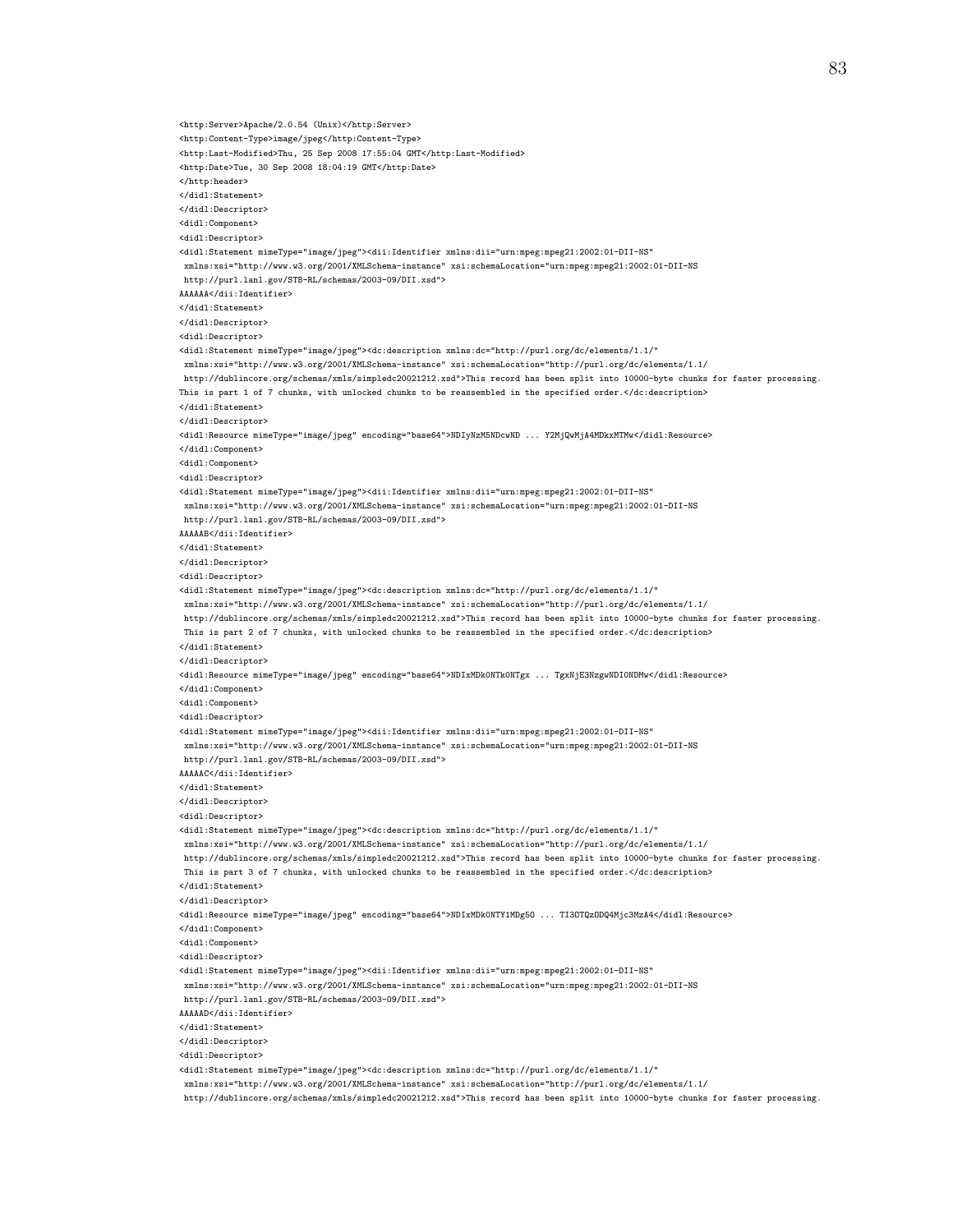This is part 4 of 7 chunks, with unlocked chunks to be reassembled in the specified order.</dc:description> </didl:Statement> </didl:Descriptor> <didl:Resource mimeType="image/jpeg" encoding="base64">NjQ1NDMzMjExOTQx ... ODM4NjkyMDYxMjk3Nw==</didl:Resource> </didl:Component> <didl:Component> <didl:Descriptor> <didl:Statement mimeType="image/jpeg"><dii:Identifier xmlns:dii="urn:mpeg:mpeg21:2002:01-DII-NS" xmlns:xsi="http://www.w3.org/2001/XMLSchema-instance" xsi:schemaLocation="urn:mpeg:mpeg21:2002:01-DII-NS http://purl.lanl.gov/STB-RL/schemas/2003-09/DII.xsd"> AAAAAE</dii:Identifier> </didl:Statement> </didl:Descriptor> <didl:Descriptor> <didl:Statement mimeType="image/jpeg"><dc:description xmlns:dc="http://purl.org/dc/elements/1.1/" xmlns:xsi="http://www.w3.org/2001/XMLSchema-instance" xsi:schemaLocation="http://purl.org/dc/elements/1.1/ http://dublincore.org/schemas/xmls/simpledc20021212.xsd">This record has been split into 10000-byte chunks for faster processing. This is part 5 of 7 chunks, with unlocked chunks to be reassembled in the specified order.</dc:description> </didl:Statement> </didl:Descriptor> <didl:Resource mimeType="image/jpeg" encoding="base64">NDIyNzMzMDQxMTY1 ... MjY0NzQ1ODgwMDc3</didl:Resource> </didl:Component> <didl:Component> <didl:Descriptor> <didl:Statement mimeType="image/jpeg"><dii:Identifier xmlns:dii="urn:mpeg:mpeg21:2002:01-DII-NS" xmlns:xsi="http://www.w3.org/2001/XMLSchema-instance" xsi:schemaLocation="urn:mpeg:mpeg21:2002:01-DII-NS http://purl.lanl.gov/STB-RL/schemas/2003-09/DII.xsd"> AAAAAF</dii:Identifier> </didl:Statement> </didl:Descriptor> <didl:Descriptor> <didl:Statement mimeType="image/jpeg"><dc:description xmlns:dc="http://purl.org/dc/elements/1.1/" xmlns:xsi="http://www.w3.org/2001/XMLSchema-instance" xsi:schemaLocation="http://purl.org/dc/elements/1.1/ http://dublincore.org/schemas/xmls/simpledc20021212.xsd">This record has been split into 10000-byte chunks for faster processing. This is part 6 of 7 chunks, with unlocked chunks to be reassembled in the specified order.</dc:description> </didl:Statement> </didl:Descriptor> <didl:Resource mimeType="image/jpeg" encoding="base64">NDIyNzMzMDM0MT ... U5MTM3MDgwMjIyNjg5</didl:Resource> </didl:Component> <didl:Component> <didl:Descriptor> <didl:Statement mimeType="image/jpeg"><dii:Identifier xmlns:dii="urn:mpeg:mpeg21:2002:01-DII-NS" xmlns:xsi="http://www.w3.org/2001/XMLSchema-instance" xsi:schemaLocation="urn:mpeg:mpeg21:2002:01-DII-NS http://purl.lanl.gov/STB-RL/schemas/2003-09/DII.xsd"> AAAAAG</dii:Identifier> </didl:Statement> </didl:Descriptor> <didl:Descriptor> <didl:Statement mimeType="image/jpeg"><dc:description xmlns:dc="http://purl.org/dc/elements/1.1/" xmlns:xsi="http://www.w3.org/2001/XMLSchema-instance" xsi:schemaLocation="http://purl.org/dc/elements/1.1/ http://dublincore.org/schemas/xmls/simpledc20021212.xsd">This record has been split into 10000-byte chunks for faster processing. This is part 7 of 7 chunks, with unlocked chunks to be reassembled in the specified order.</dc:description> </didl:Statement> </didl:Descriptor> <didl:Resource mimeType="image/jpeg" encoding="base64">MjM0NjEzNjIxMzcxMDA5 ... zAyMjI3NTA2MzYwMTc=</didl:Resource> </didl:Component> <didl:Descriptor>

<didl:Statement mimeType="application/xml; charset=utf-8">

 $\verb|%|CC: creator xmlns:dc="http://purl.org/dc/elements/1.1/" xmlns:xsi="http://www.w3.org/2001/XMLSchema-instance"$ xsi:schemaLocation="http://purl.org/dc/elements/1.1/ http://dublincore.org/schemas/xmls/simpledc20021212.xsd">

md5sum (GNU coreutils) 6.9

Copyright (C) 2007 Free Software Foundation, Inc.

This is free software. You may redistribute copies of it under the terms of

the GNU General Public License http://www.gnu.org/licenses/gpl.html.

There is NO WARRANTY, to the extent permitted by law.

Written by Ulrich Drepper, Scott Miller, and David Madore.

</dc:creator>

<dc:description xmlns:dc="http://purl.org/dc/elements/1.1/" xmlns:xsi="http://www.w3.org/2001/XMLSchema-instance" xsi:schemaLocation="http://purl.org/dc/elements/1.1/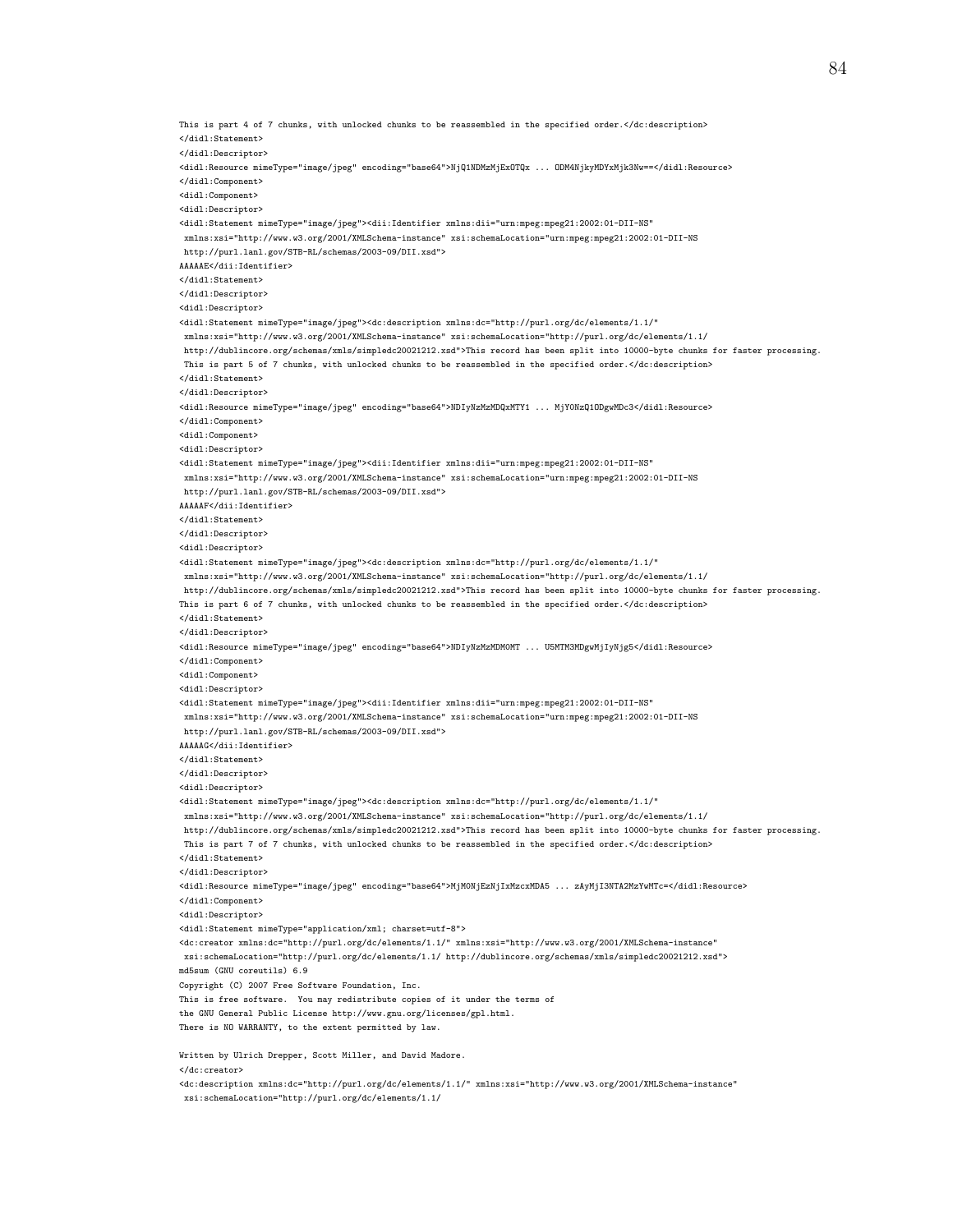http://dublincore.org/schemas/xmls/simpledc20021212.xsd">465d18c06834892fcc69d7e9438a29dd

</dc:description>

</didl:Statement>

</didl:Descriptor>

<didl:Descriptor>

 $\verb|$ 

<dc:description xmlns:dc="http://purl.org/dc/elements/1.1/" xmlns:xsi="http://www.w3.org/2001/XMLSchema-instance"

xsi:schemaLocation="http://purl.org/dc/elements/1.1/ http://dublincore.org/schemas/xmls/simpledc20021212.xsd">This record has been time-locked since 2008-08-26T06:55:04Z; see MIT/LCS/TR-684 (February 1996) for more information. This version of the record is 1 of 12 separate encryptions, each of which is successively easier to break. It will take approximately 8030 hours of computation to break this time-lock. The next update will be available on 2008-10-26T03:55:04Z. Puzzle Parameters (all in decimal): n = 398399 t = 161929800000. To solve the puzzle, first compute  $w = 2^c(2^t)$  (mod n). Then exclusive-or the result with the resource. The result is the secret message (8 bits per character).

</dc:description>

</didl:Statement> </didl:Descriptor>

</didl:Item>

</didl:DIDL>

</metadata>

</record>

</GetRecord>

</OAI-PMH>